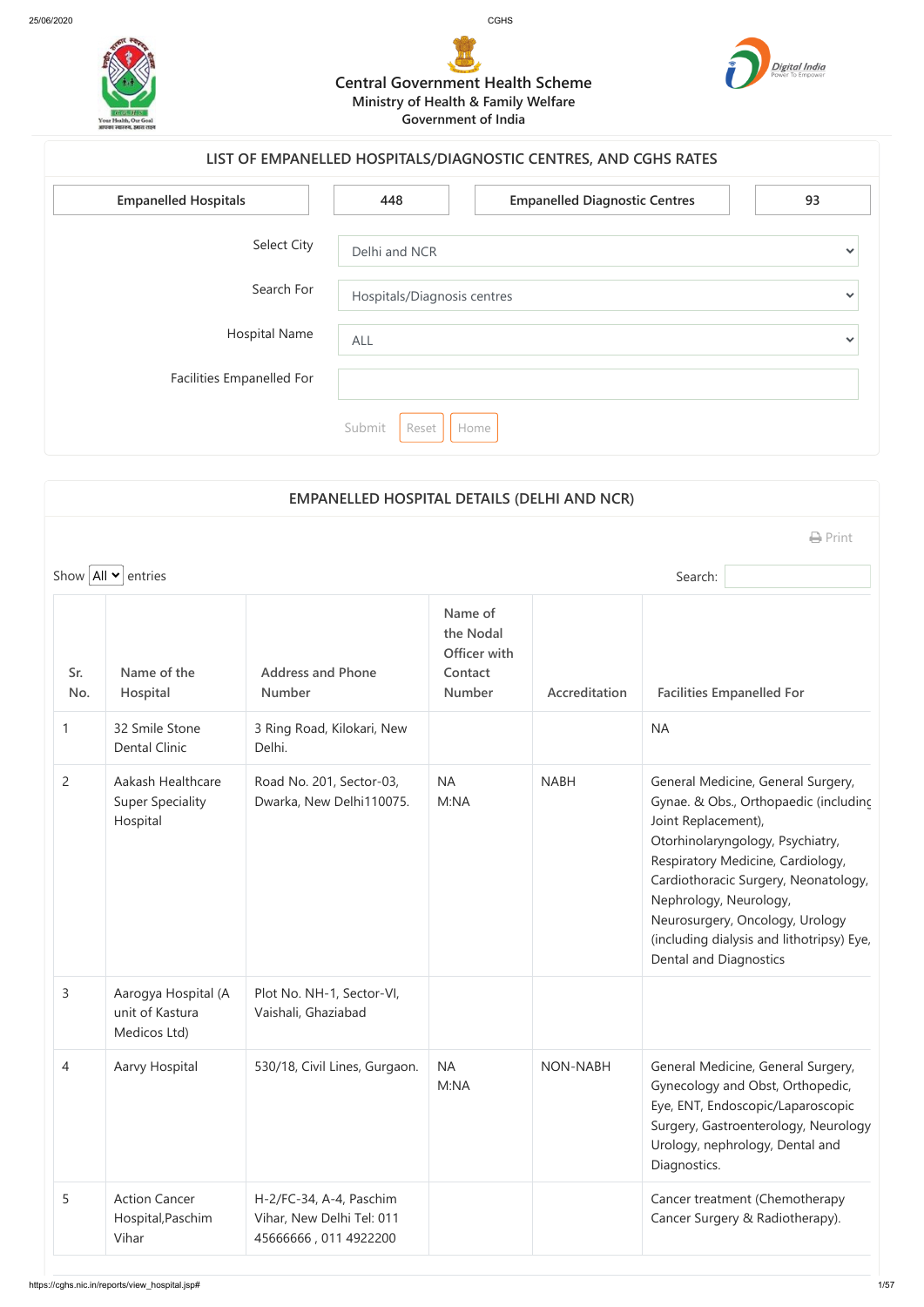| 25/06/2020     |                                                                 |                                                                                                                     | <b>CGHS</b>                                                      |                 |                                                                                                                                                                                                                                                                                                                              |
|----------------|-----------------------------------------------------------------|---------------------------------------------------------------------------------------------------------------------|------------------------------------------------------------------|-----------------|------------------------------------------------------------------------------------------------------------------------------------------------------------------------------------------------------------------------------------------------------------------------------------------------------------------------------|
| Sr.<br>No.     | Name of the<br>Hospital                                         | <b>Address and Phone</b><br><b>Number</b>                                                                           | Name of<br>the Nodal<br>Officer with<br>Contact<br><b>Number</b> | Accreditation   | <b>Facilities Empanelled For</b>                                                                                                                                                                                                                                                                                             |
| 6              | <b>Advanced Dental</b><br>and Implant Clinic                    | Booth No.21, Huda Main<br>Market, Sector-17,<br>Faridabad-121002.                                                   | <b>NA</b><br>M:NA                                                | <b>NON-NABH</b> | All Available Dental Care Facilities                                                                                                                                                                                                                                                                                         |
| $\overline{7}$ | <b>Advanced Dental</b><br>Care                                  | Shop no. 31, Rati Ram Park,<br>Naya Bazar, Near HDFC<br>Bank, Tura Mandi, New<br>Delhi-110043                       | <b>NA</b><br>M:NA                                                | <b>NON-NABH</b> | All Available Dental Care Facilities                                                                                                                                                                                                                                                                                         |
| 8              | Aggrawal Eye<br>Institute                                       | A-235, Shivalik, Malviya<br>Nagar, (Near Bus Terminal),<br>New Delhi-110017. Tel.No.<br>011-2668 0397               |                                                                  |                 | <b>Exclusive Eye Care Centre</b>                                                                                                                                                                                                                                                                                             |
| 9              | Ahooja Eye & Dental<br>Institute, Gurgaon                       | 560 / 1 Dayanand Colony,<br>Near Railway Road,<br><b>Gurgaon 122 001</b>                                            |                                                                  |                 | Exclusive Eye and dental Care Centre                                                                                                                                                                                                                                                                                         |
| 10             | Ahuja Eye Centre                                                | AG-11, Shalimar Bagh, Main<br>Ring Road, Delhi � 110088.                                                            |                                                                  |                 | <b>Exclusive Eye Care Centre</b>                                                                                                                                                                                                                                                                                             |
| 11             | Ahuja Laser Eye<br>Centre                                       | 212 Permanand Colony,<br>(Near Mukherjee Nagar),<br>Delhi. Tel.No.011-<br>27608817, 27427761                        |                                                                  |                 | Exclusive eye centre                                                                                                                                                                                                                                                                                                         |
| 12             | Allione (The<br>Complete Dental<br>Care)                        | H-25, Karampura, New Delhi<br>- 110015. Tel. No. 011-<br>25160338.                                                  | <b>NA</b><br>M:NA                                                | <b>NON-NABH</b> | All Available Dental Care Facilities                                                                                                                                                                                                                                                                                         |
| 13             | Amar Eye Centre                                                 | B-38, Mohan Park, Naveen<br>Shahdara (Near Shiv Mandir<br>Pipal Chowk), Delhi. Tel. No.<br>011-22322071, 9868721692 |                                                                  |                 | Exclusive eye centre                                                                                                                                                                                                                                                                                                         |
| 14             | Amrapali Hospital                                               | Plot No. NH-34, P-2,<br>Omega-1, Greater Noida.                                                                     |                                                                  |                 | General Medicine, Gynae & Obs.,<br>Orthopedics and joint replacements,<br>Cardiology, General Surgery,<br>Endoscopic/Laproscopic procedures,<br>Neurology & Neuro Surgery,<br>Gastroenterology, Dental, Urology &<br>Nephrology including Dialysis, Eye,<br>ENT, Cancer treatment (Surgery,<br>Chemotherapy) and Diagnostics |
| 15             | Anand Hospital &<br>Chhidda Singh Yadav<br><b>Trauma Centre</b> | Lal Kuan, G.T. Road, Near<br>Reliance Petrol Pump,<br>Ghaziabad-201001.                                             | <b>NA</b><br>M:NA                                                | <b>NON-NABH</b> | General Medicine, General Surgery,<br>Gynae. & Obs., Orthopaedic Surgery<br>(including Joint Replacement),<br>Otorhinolaryngology, Respiratory<br>Medicine, Medical & Surgical<br>Gastroenterology, Nephrology,<br>Neurology, Neurosurgery,<br>Neonatology, Urology (including<br>dialysis), Eye, Dental and Diagnostic      |
| 16             | Anant Jyoti Eye<br>Hospital                                     | 43-A, Jagriti Enclave, Near<br>Karkardooma Metro Station,<br>Delhi-92.                                              |                                                                  |                 | <b>Exclusive Eye Care Centre</b>                                                                                                                                                                                                                                                                                             |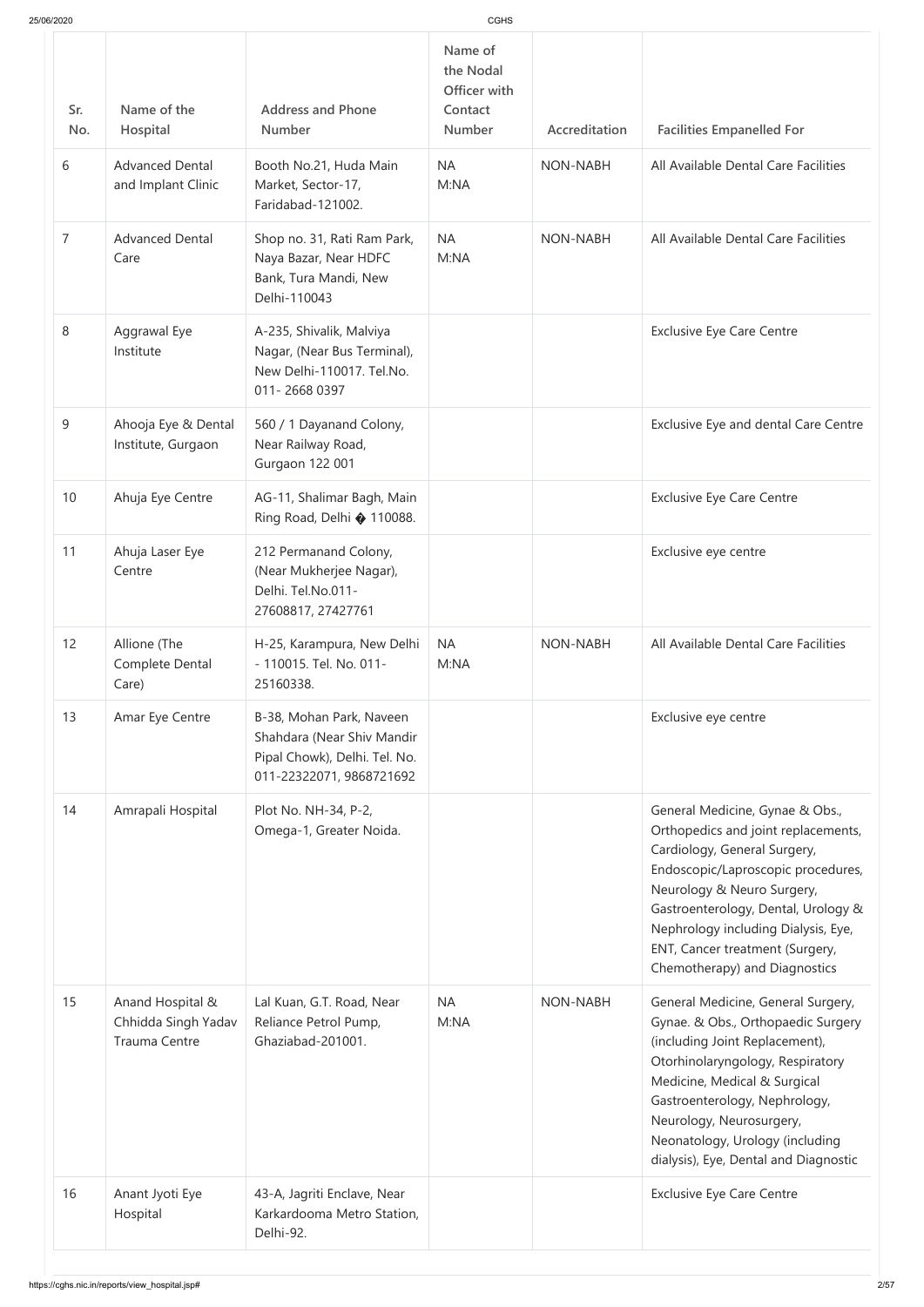| 25/06/2020 |                                              |                                                                                             | <b>CGHS</b>                                                      |                 |                                                                                                                                                                                                                                                                                                                                                                                         |
|------------|----------------------------------------------|---------------------------------------------------------------------------------------------|------------------------------------------------------------------|-----------------|-----------------------------------------------------------------------------------------------------------------------------------------------------------------------------------------------------------------------------------------------------------------------------------------------------------------------------------------------------------------------------------------|
| Sr.<br>No. | Name of the<br>Hospital                      | <b>Address and Phone</b><br><b>Number</b>                                                   | Name of<br>the Nodal<br>Officer with<br>Contact<br><b>Number</b> | Accreditation   | <b>Facilities Empanelled For</b>                                                                                                                                                                                                                                                                                                                                                        |
| 17         | Ansari Hospital                              | RZ-20F/B, Street No.6,<br>Behind Laxmi Nagar Mandir,<br>Main Sagarpur, New Delhi<br>110046. | <b>NA</b><br>M:NA                                                | <b>NON-NABH</b> | General Medicine, General Surgery,<br>Gynae. & Obs., Orthopaedic (including<br>Joint Replacement), Respiratory<br>Medicine, Cardiology, Medical &<br>Surgical Gastroenterology, Neurology,<br>Urology (including dialysis and<br>lithotripsy) and Eye                                                                                                                                   |
| 18         | Apex Citi Hospital                           | Hanuman Road, DBlock<br>West Vinod Nagar, Near<br>P.N.B, Delhi-91.                          |                                                                  |                 | General Medicine, General Surgery,<br>Gynecology and Obst, Orthopedic,<br>Eye, ENT, Endoscopic/Laparoscopic<br>Surgery, Gastroenterology, Neurology<br>Urology, nephrology, Dental and<br>Diagnostics.                                                                                                                                                                                  |
| 19         | Apex Health Care &<br><b>Research Centre</b> | 158, Rajnagar Exten. SSC<br>opp. Saphire KDP Nagar,<br>Gole Chakkar, Ghaziabad              | <b>NA</b><br>M:9718063717                                        | <b>NON-NABH</b> | General Medicine, General Surgery,<br>Gynae. & Obst. (Excluding MTP),<br>Orthopaedic (excluding Joint<br>Replacement), Respiratory Medicine,<br>Neurology, Urology (Excluding dialysis<br>and lithotripsy), Dental, ENT and<br>Diagnostics.                                                                                                                                             |
| 20         | Apollo Hospital                              | E-2, Sector-26, Noida-<br>201301.                                                           |                                                                  |                 | Cardiology, Laparoscopic/ Endoscopic<br>procedures, Gynecology & Obstetrics,<br>Orthopedic including Joint<br>Replacement, Pulmonology, General<br>Medicine, General Surgery, Neurology<br>& Neurosurgery, Urology &<br>Nephrology, Renal Transplantation,<br>Gastroenterology and GI Surgery,<br>Vascular & Plastic Surgery, Paediatrics<br>Eye & ENT, Dental, and Diagnostics.        |
| 21         | Arihant Eye Centre                           | Nandani Bhawan, Sant<br>Nagar, Delhi                                                        | <b>NA</b><br>M:NA                                                | <b>NON-NABH</b> | <b>Exclusive Eye Care Centre</b>                                                                                                                                                                                                                                                                                                                                                        |
| 22         | Artemis Hospital Sec<br>51 Gurgaon           | Sector -51 Gurgaon<br>Haryana-122001 Tel No.<br>0124-6767000                                |                                                                  |                 | Interventional Cardiology,<br>Endoscopic/ Laparoscopic procedures<br>Gynecology& Obstetrics, Orthopedic<br>surgery with Joint replacement,<br>General Medicine, General Surgery,<br>Neurology, Neurosurgery, Urology,<br>Nephrology (Including Dialysis), Eye,<br>ENT Gastroenterology, , Paediatrics,<br>Cancer treatment (Surgery,<br>Chemotherapy, radiotherapy) and<br>Diagnostics. |
| 23         | Arunodaya Desert<br>Eye Hospital             | Sector-55, Plot #, NH-4,<br>Gurgaon122003. Tel. No.<br>0124-4116003.                        | <b>NA</b><br>M:NA                                                | <b>NON-NABH</b> | <b>Exclusive Eye Care Centre</b>                                                                                                                                                                                                                                                                                                                                                        |
| 24         | Aryan Hospital<br>Gurugram                   | Old Railway Road, Gurgaon<br>(Haryana),                                                     |                                                                  |                 | <b>NA</b>                                                                                                                                                                                                                                                                                                                                                                               |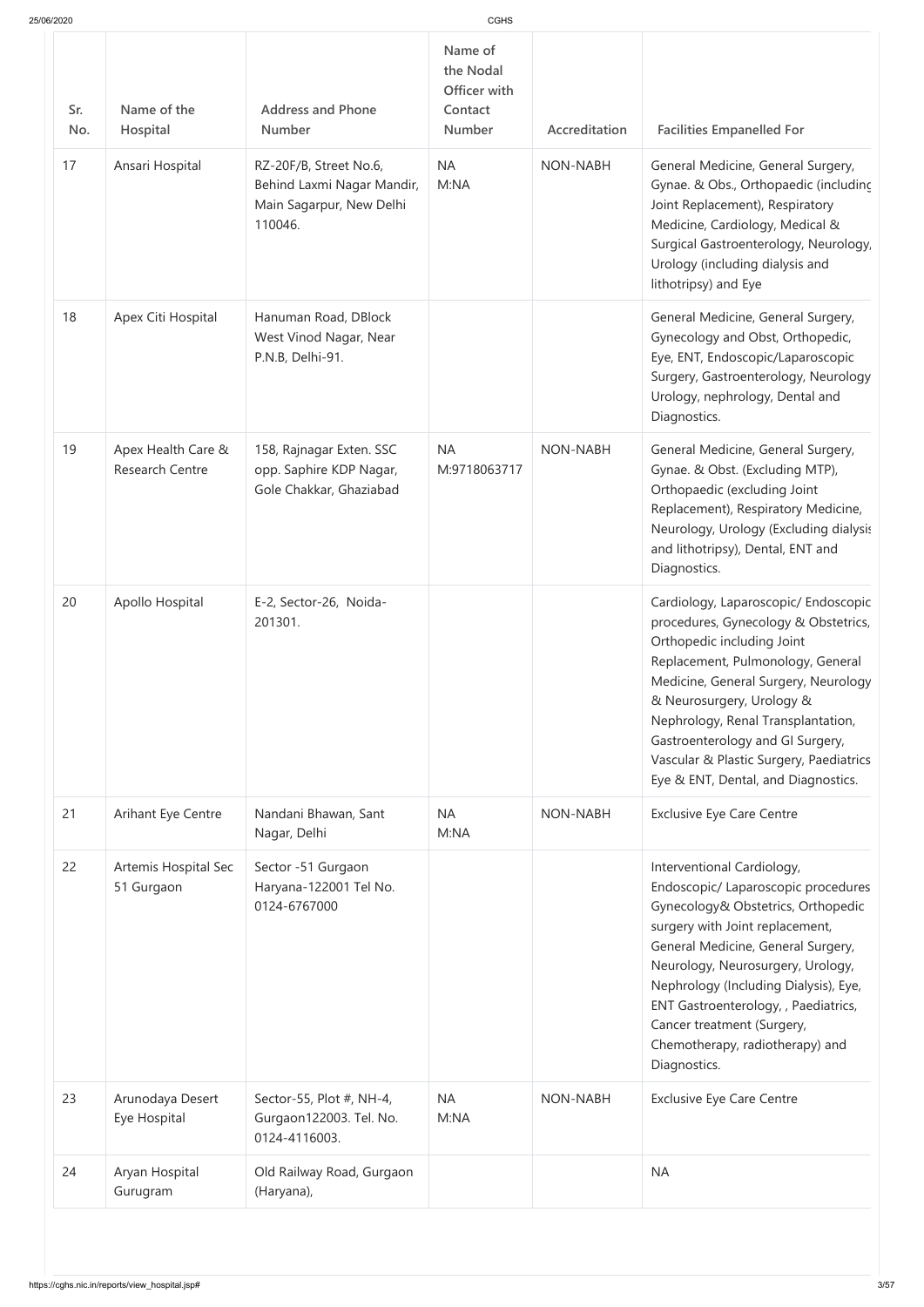| 25/06/2020 |                                                                                     |                                                                                                   | CGHS                                                             |                 |                                                                                                                                                                                                                                                                                                                                                                                                                                                                                    |
|------------|-------------------------------------------------------------------------------------|---------------------------------------------------------------------------------------------------|------------------------------------------------------------------|-----------------|------------------------------------------------------------------------------------------------------------------------------------------------------------------------------------------------------------------------------------------------------------------------------------------------------------------------------------------------------------------------------------------------------------------------------------------------------------------------------------|
| Sr.<br>No. | Name of the<br>Hospital                                                             | <b>Address and Phone</b><br><b>Number</b>                                                         | Name of<br>the Nodal<br>Officer with<br>Contact<br><b>Number</b> | Accreditation   | <b>Facilities Empanelled For</b>                                                                                                                                                                                                                                                                                                                                                                                                                                                   |
| 25         | <b>Ashok Nursing</b><br>Home                                                        | F-3/13-16, Vijay Chowk,<br>Krishna Nagar, Delhi.                                                  | <b>AASHU KOHLI</b><br>M:9811701860                               | <b>NABH</b>     | General Medicine, General Surgery,<br>Gynecology and Obst, Orthopedic,<br>Eye, ENT, Endoscopic/Laparoscopic<br>Surgery, Gastroenterology,<br>Pulmonology, Neurology, Urology,<br>nephrology, Dental and Diagnostics.                                                                                                                                                                                                                                                               |
| 26         | Asian Institute of<br><b>Medical Sciences</b>                                       | Sec-21A, Badkal Flyover<br>Road, Faridabad,<br>Tel.No.0129-4253000.                               |                                                                  |                 | Cardiology & Cardiothoracic Surgery,<br>Laparoscopic/ Endoscopic procedures<br>Gynecology & Obstetrics, Orthopedic<br>Surgery including Joint Replacement,<br>General Medicine, General Surgery,<br>Neurology & Neurosurgery, Urology<br>& Nephrology (Including Dialysis),<br>Gastroenterology and GI Surgery,<br>Paediatrics, Eye & ENT, Dental, Cancer<br>treatment (Surgery, Chemotherapy &<br>Radiotherapy) and Diagnostics.                                                  |
| 27         | Asian samra<br>Multispeciality<br>Hospital                                          | C-3, 52-53A, Yamuna Vihar,<br>New Delhi110053.                                                    | <b>NA</b><br>M:43070170                                          | <b>NON-NABH</b> | General Medicine, General Surgery,<br>Gynae. & Obst., Orthopaedic<br>(Excluding Joint Replacement),<br>Gastroenterology-Medical,<br>Nephrology (including Dialysis and<br>Lithotripsy) Vascular Surgery, Eye, ENT<br>and Diagnostics.                                                                                                                                                                                                                                              |
| 28         | Aster Eye Care (A<br>Unit of Dr. Mehta<br>Eye Care)                                 | 5E/05, B.P. Near Neelam<br>Chowk, Railway Road, NIT,<br>Faridabad- 121001.                        |                                                                  |                 | <b>Exclusive Eye Care Centre</b>                                                                                                                                                                                                                                                                                                                                                                                                                                                   |
| 29         | Atlanta Mediworld<br>Multispeciality<br>Hospital (A unit of<br><b>RRM Services)</b> | Plot No. NH-01, Sec-14, Atal<br>Chowk, Vasundhara,<br>Ghaziabad-201012. Tel. No.<br>0120-2882999. |                                                                  |                 | General Medicine, General Surgery,<br>Obstetrics and Gynaecology,<br>Ophthalmology, Orthopaedic Surgery<br>(including Joint Replacement),<br>Otorhinolaryngology, Paediatrics,<br>Psychiatry, Respiratory Medicine,<br>Cardiology(non-invasive), ,<br>Endocrinology, Medical<br>Gastroenterology, Neonatology,<br>Nephrology, Neurology,<br>Neurosurgery, Oncology- (Medical,<br>Surgical, Surgical Gastroenterology,<br>Urology(including dialysis and<br>lithotripsy) and Dental |
| 30         | Ayushman Hospital<br>& Health Services                                              | Sector-10, Dwarka, New<br>Delhi-110075.                                                           | <b>NA</b><br>M:NA                                                | <b>NON-NABH</b> | General Medicine, General Surgery,<br>Gynae. & Obs., Orthopaedic (including<br>Joint Replacement),<br>Otorhinolaryngology, Paediatrics,<br>Psychiatry, Respiratory Medicine,<br>Cardiology, Endocrinology,<br>Gastroenterology, Nephrology,<br>Neurology, Neurosurgery (Except<br>Burns) Surgical, Gastroenterology, Eye<br>Urology and dental                                                                                                                                     |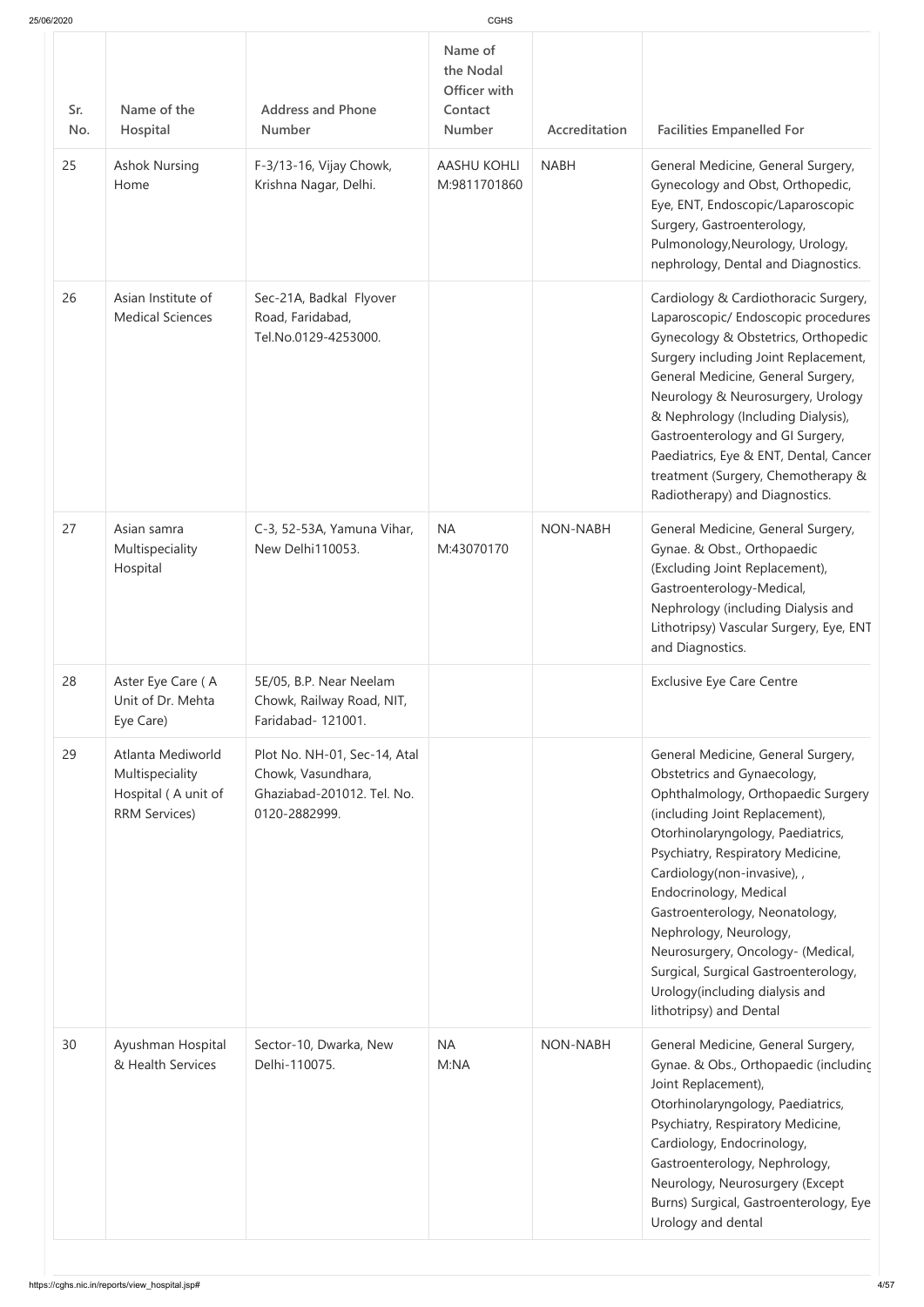| Sr. | Name of the                                                                                       | <b>Address and Phone</b>                                                                                                   | Name of<br>the Nodal<br>Officer with<br>Contact |                 |                                                                                                                                                                                                                                                                                                                                                                                                                                                                           |
|-----|---------------------------------------------------------------------------------------------------|----------------------------------------------------------------------------------------------------------------------------|-------------------------------------------------|-----------------|---------------------------------------------------------------------------------------------------------------------------------------------------------------------------------------------------------------------------------------------------------------------------------------------------------------------------------------------------------------------------------------------------------------------------------------------------------------------------|
| No. | Hospital                                                                                          | <b>Number</b>                                                                                                              | <b>Number</b>                                   | Accreditation   | <b>Facilities Empanelled For</b>                                                                                                                                                                                                                                                                                                                                                                                                                                          |
| 31  | <b>Bahl Dental Clinic &amp;</b><br>Implant Centre                                                 | 21/39-B, 1st Floor, Tilak<br>Nagar, New Delhi - 110018.                                                                    |                                                 |                 | All Available Dental Care Facilities                                                                                                                                                                                                                                                                                                                                                                                                                                      |
| 32  | Bajaj Eye Care Centre                                                                             | 101, Vikas Surya Plaza, Pt.<br>No. 7, DDA Community<br>Centre, Rd No. 44,<br>Pitampura, New Delhi                          |                                                 |                 | Exclusive eye care                                                                                                                                                                                                                                                                                                                                                                                                                                                        |
| 33  | Balaji Dental Care                                                                                | 2065/A, Old Anaj Mandi,<br>Narela, Delhi                                                                                   |                                                 |                 | <b>Exclusive Dental Care</b>                                                                                                                                                                                                                                                                                                                                                                                                                                              |
| 34  | Balaji Multi Speciality<br><b>Dental Centre</b>                                                   | Shop No. 47, B-2 Market,<br>Paschim Vihar, New Delhi.<br>Tel. No. 011-25273744,<br>9311211404                              | <b>NA</b><br>M:NA                               | <b>NON-NABH</b> | All Available Dental Care Facilities                                                                                                                                                                                                                                                                                                                                                                                                                                      |
| 35  | <b>Bansal Gobal</b><br>Hospital                                                                   | C-10, Ramgarh Colony, G.T.<br>Karnal Road, Delhi - 110033.<br>Tel. No. 011-27636400.                                       | DR. SURESH<br><b>BANSAL</b><br>M:27636400       | <b>NON-NABH</b> | General Medicine, General Surgery,<br>Gynae. & Obst., Orthopaedic<br>(Excluding Joint Replacement), Eye<br>and Diagnostics.                                                                                                                                                                                                                                                                                                                                               |
| 36  | Bansal hospital                                                                                   | A-1, New Friends Colony,<br>New Delhi � 110025                                                                             |                                                 |                 | General Medicine, General Surgery,<br>Endoscopic/ Laparoscopic procedures<br>Gynae & Obs., Pediatrics, ENT, GI<br>surgery, Eye, Neurosurgery,<br>Orthopedics Surgery including Joint<br>Replacement, Nephrology, Dental<br>Urology and Diagnostics.                                                                                                                                                                                                                       |
| 37  | Batra Hospital &<br><b>Medical Research</b><br>Centre, Tughlakabad.<br>(Exclusive Cancer<br>Unit) | 1, Tughlakabad Institutional<br>Area, Mehrauli Badarpur<br>Road, New Delhi. Tel. 011-<br>29958747, 011-29957485-<br>86-87. |                                                 |                 | Interventional Cardiology &<br>Cardiothoracic Surgery, Endoscopic/<br>Laparoscopic procedures, Gynecology<br>& Obstetrics, Orthopedic Surgery<br>including Joint Replacement, General<br>Medicine, General Surgery, Neurology<br>& Neurosurgery, Urology &<br>Nephrology (Including Dialysis),<br>Gastroenterology and GI Surgery,<br>Vascular & Plastic Surgery, Paediatrics<br>Eye & ENT, Cancer treatment (Surgery<br>Chemotherapy & Radiotherapy) and<br>Diagnostics. |
| 38  | <b>Best O Care</b><br>Pedodontic and<br>Multispeciality<br>Dental Clinic,                         | 138, FF, Main Nagafgarh<br>Road, Nangloi, Delhi-<br>110041.                                                                | Dr. Sudhir<br>kumar<br>M:9968790286             | <b>NON-NABH</b> | All Available Dental Care Facilities                                                                                                                                                                                                                                                                                                                                                                                                                                      |
| 39  | <b>Bhagat Chandra</b><br>Hospital                                                                 | F1/1, Mahavir Enclave, Near<br>Palam, Dwarka Flyover,<br>Delhi                                                             |                                                 |                 | All facilities available in the hospital                                                                                                                                                                                                                                                                                                                                                                                                                                  |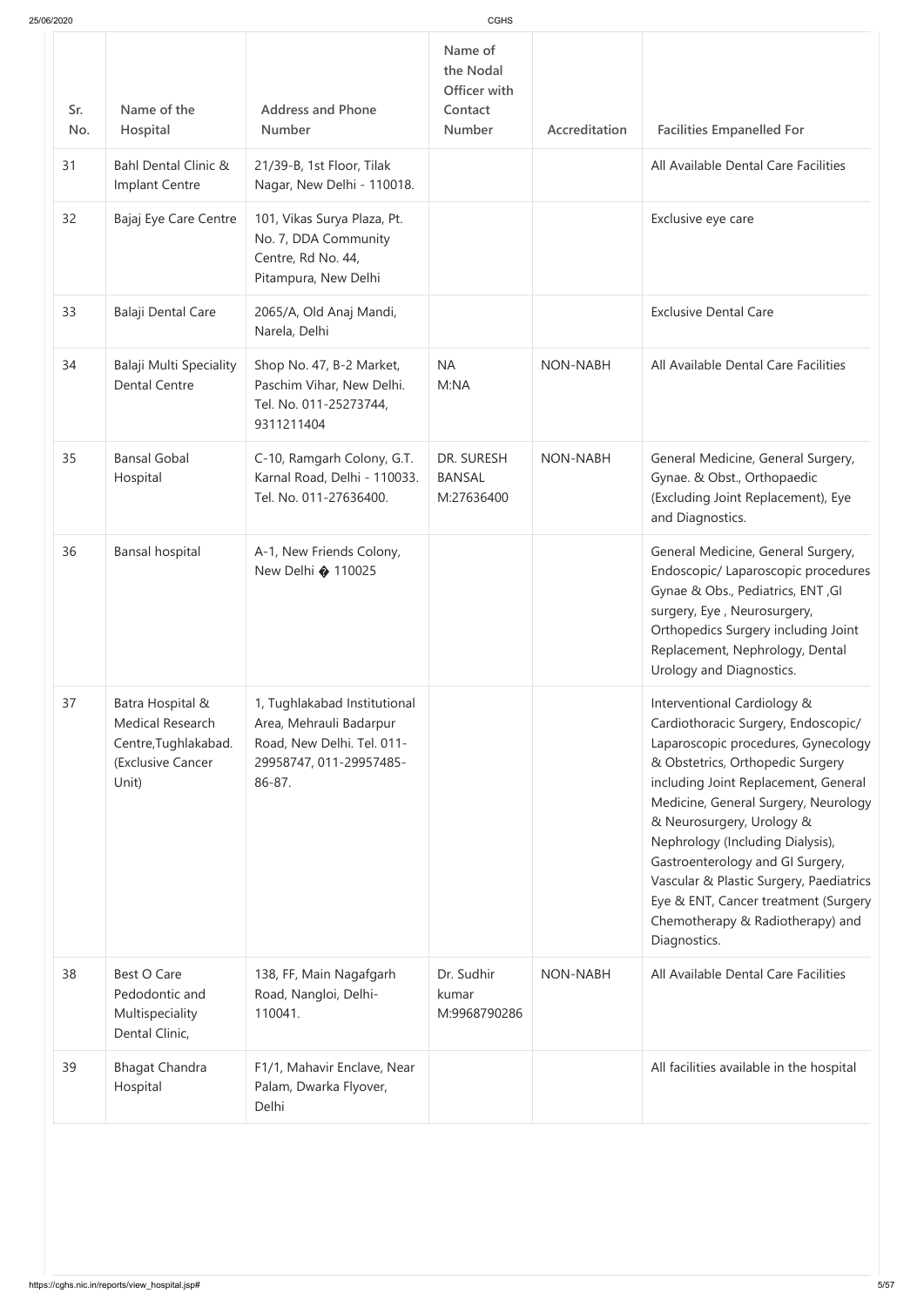| 25/06/2020 |  |
|------------|--|

| 25/06/2020 |                                                                |                                                                                            | <b>CGHS</b>                                                      |                 |                                                                                                                                                                                                                                                                                                                                                            |
|------------|----------------------------------------------------------------|--------------------------------------------------------------------------------------------|------------------------------------------------------------------|-----------------|------------------------------------------------------------------------------------------------------------------------------------------------------------------------------------------------------------------------------------------------------------------------------------------------------------------------------------------------------------|
| Sr.<br>No. | Name of the<br>Hospital                                        | <b>Address and Phone</b><br><b>Number</b>                                                  | Name of<br>the Nodal<br>Officer with<br>Contact<br><b>Number</b> | Accreditation   | <b>Facilities Empanelled For</b>                                                                                                                                                                                                                                                                                                                           |
| 40         | Bhagwan Mahavir<br>Hospital                                    | Sector-14, Extension Near<br>Madhuban Chowk, Rohini,<br>Delhi110085                        | <b>NA</b><br>M:NA                                                | <b>NON-NABH</b> | General Medicine, General Surgery,<br>Gynae. & Obs., Orthopaedic Surgery<br>(excluding Joint Replacement),<br>Respiratory Medicine, Cardiology<br>(only Non-interventional) Medical<br>Gastroenterology, Nephrology,<br>Neurology, Neurosurgery, Oncology,<br>Urology (excluding dialysis and<br>lithotripsy) Eye, ENT, Dental and<br>Diagnostics.         |
| 41         | <b>Bhagwas Das</b><br>Hospital                                 | Block-E, Sector-18, Omaxe<br>City, Sonipat, Haryana-<br>131001                             | Dr.Naresh<br>Pamnani<br>M:9811207171                             | <b>NON-NABH</b> | General Medicine, General Surgery,<br>Gynae. & Obst., Orthopaedic<br>(Including Joint Replacement),<br>Paediatrics, Cardiology, Nephrology,<br>Urology (Including Dialysis and<br>Lithotripsy) Eye and Diagnostics.                                                                                                                                        |
| 42         | Bhagwati Hospital                                              | (Near Popular Apartment &<br>Mother Dairy Booth) Sector-<br>13, Rohini, Delhi-110085       |                                                                  |                 | Cardiology and cardiothoracic surgery<br>Endoscopic/ Laparoscopic procedures<br>Gynecology & Obstetrics, Orthopedic<br>surgery with Joint replacement,<br>General Medicine, General Surgery,<br>Eye, ENT, Neurology, Pulmonology,<br>Neurosurgery, Urology, Nephrology<br>(Including Dialysis), Gastroenterology,<br>Dental, Paediatrics, and Diagnostics. |
| 43         | Bhardwaj Hospital<br>Sector 29 NOIDA                           | Bhardwaj Hospital, NH-<br>1, Sector-29, NOIDA                                              |                                                                  |                 |                                                                                                                                                                                                                                                                                                                                                            |
| 44         | Bharti Eye<br>Foundation                                       | 1/3 East Patel Nagar, New<br>Delhi. Tel.No. 011-<br>25889900.                              |                                                                  |                 | <b>Exclusive Eye Care Centre</b>                                                                                                                                                                                                                                                                                                                           |
| 45         | Bharti Eye Hospital                                            | E-52, Greater Kailash-I, New<br>Delhi. Tel. No. 011-<br>29240000, 29230000.                |                                                                  |                 | <b>Exclusive Eye Care Centre</b>                                                                                                                                                                                                                                                                                                                           |
| 46         | <b>Bhatia Global</b><br>Hospital &<br>Endosurgery<br>Institute | 305, 307-308, Ambica Vihar<br>Opp. Central School,<br>Paschim Vihar, New Delhi-<br>110087. | <b>NA</b><br>M:NA                                                | <b>NABH</b>     | General Medicine, General Surgery,<br>Cardiology, Gynaecology &<br>Obstetheics Gastroenterology,<br>Laproscopic surgery, Nephrology,<br>Neurosurgery, Respiratory Medicine,<br>Urology, and Diagnostics                                                                                                                                                    |
| 47         | <b>Brahm Shakti</b><br>Hospital                                | U-1/78, Budh Vihar, Delhi -<br>110086. Tel.No. 011-<br>27531683                            | <b>NA</b><br>M:27531683                                          | <b>NON-NABH</b> | General Medicine, General Surgery,<br>OBS & Gynae, Paediatrics, Eye, ENT,<br>Endoscopic/ laparoscopic procedures,<br>Orthopedics, Dental, Cardiology,<br>Urology, Nephrology including<br>Dialysis, Neurology, Neuro Surgery,<br>Gastroenterology and Diagnostics.                                                                                         |
| 48         | Care Eye C &D                                                  | D1A/141A, Janakpuri, New<br>Delhi. Tel. No. 011-<br>28521001, 28522000.                    |                                                                  |                 | <b>Exclusive Eye Care Centre</b>                                                                                                                                                                                                                                                                                                                           |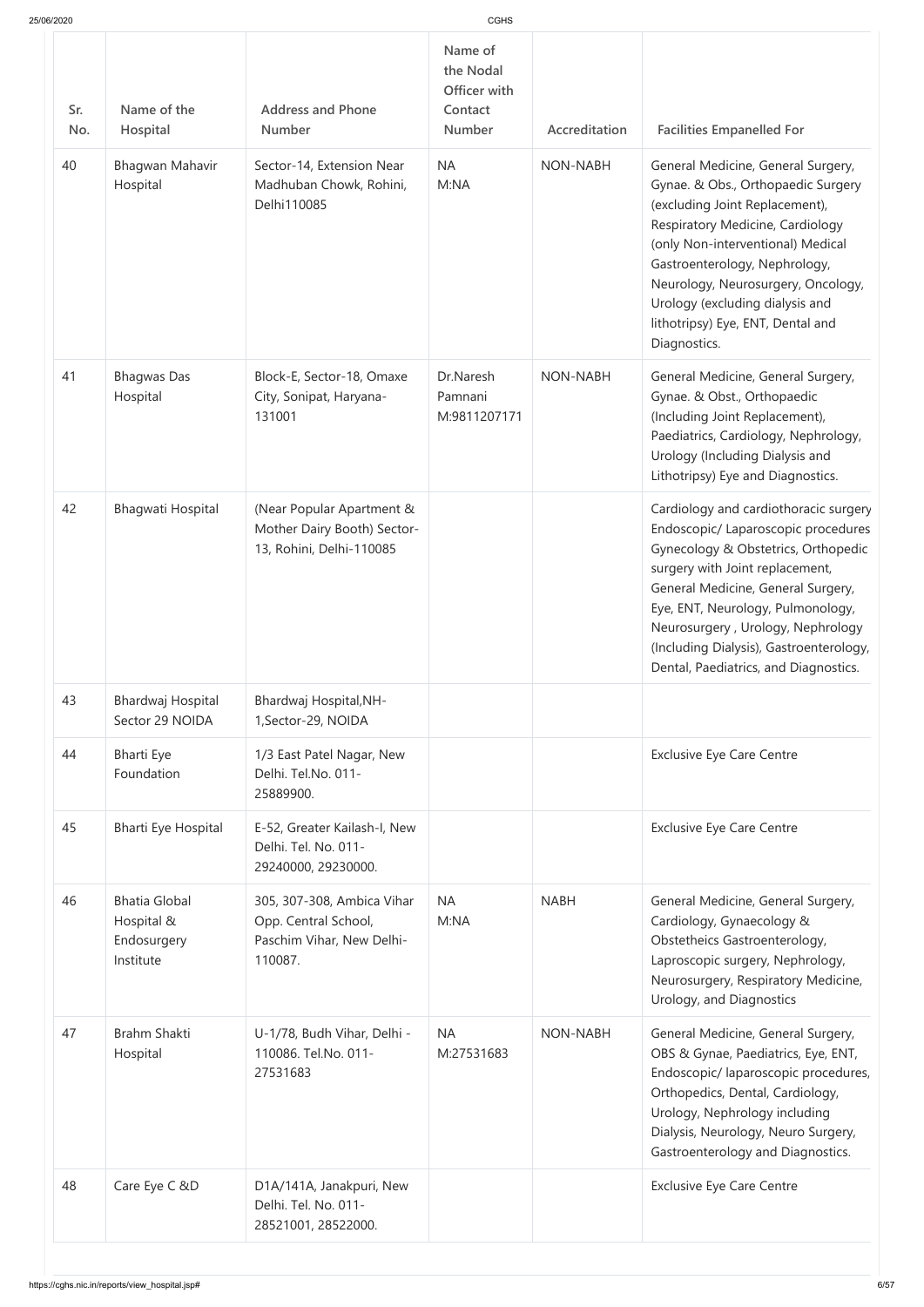| 25/06/2020 |                                                                           |                                                                                                                                | <b>CGHS</b>                                               |                 |                                                                                                                                                                                                                                                                           |
|------------|---------------------------------------------------------------------------|--------------------------------------------------------------------------------------------------------------------------------|-----------------------------------------------------------|-----------------|---------------------------------------------------------------------------------------------------------------------------------------------------------------------------------------------------------------------------------------------------------------------------|
| Sr.<br>No. | Name of the<br>Hospital                                                   | <b>Address and Phone</b><br><b>Number</b>                                                                                      | Name of<br>the Nodal<br>Officer with<br>Contact<br>Number | Accreditation   | <b>Facilities Empanelled For</b>                                                                                                                                                                                                                                          |
| 49         | Centre for Sight                                                          | B 5/24 Safdarjung Enclave,<br>New Delhi 110 029                                                                                |                                                           |                 | <b>Exclusive Eye Care Centre</b>                                                                                                                                                                                                                                          |
| 50         | Centre For Sight                                                          | F-14, Preet Vihar, Main<br>Vikas Marg, New Delhi.                                                                              | <b>NA</b><br>M:NA                                         | <b>NON-NABH</b> | <b>Exclusive Eye Care Centre</b>                                                                                                                                                                                                                                          |
| 51         | Centre For Sight                                                          | A-3, Najafgarh Road, Opp.<br>Metro Pilar No.62B,<br>Vikaspuri, New Delhi110018.<br>Tel. No. 011-25612976-77-<br>$\overline{7}$ | <b>NA</b><br>M:NA                                         | <b>NON-NABH</b> | <b>Exclusive Eye Care Centre</b>                                                                                                                                                                                                                                          |
| 52         | Centre For Sight                                                          | B-2/6, Ashok Vihar, Phase-II,<br>1st & 2nd Floor, Delhi-<br>110052.                                                            | <b>NA</b><br>M:NA                                         | <b>NON-NABH</b> | <b>Exclusive Eye Care Centre</b>                                                                                                                                                                                                                                          |
| 53         | Centre For Sight                                                          | Plot No. 9, Sector-9,<br>Dwarka, New Delhi 110077.                                                                             | <b>NA</b><br>M:NA                                         | <b>NON-NABH</b> | <b>Exclusive Eye Care Centre</b>                                                                                                                                                                                                                                          |
| 54         | Centre For Sight                                                          | Shop No.1, Huda Market<br>No.1, Beside Hanuman<br>Mandir, Sec-16A, Near Old<br>Faridabad Metro Station,<br>Faridabad-121002    | <b>NA</b><br>M:NA                                         | NON-NABH        | <b>Exclusive Eye Care Centre</b>                                                                                                                                                                                                                                          |
| 55         | Centre For Sight CA<br>Unit of New Delhi<br>Centre For Sight Pvt.<br>Ltd, | 304-309, 3rd Floor, Ring<br>Road Mall, Sector-3, Rohini.                                                                       |                                                           |                 | <b>Exclusive eye Centre</b>                                                                                                                                                                                                                                               |
| 56         | Centre For Sight<br>Gurgaon                                               | SCO Complex-317, Sector -<br>29, Gurgaon. Tel.No. 0124-<br>421 0317/18/2220101.                                                |                                                           |                 | exclusive eye care                                                                                                                                                                                                                                                        |
| 57         | Centre For Sight,<br>Rajouri Garden                                       | Centre For Sight CA Unit of<br>New Delhi Centre For Sight<br>Pvt. Ltd., J-12/30, Rajouri<br>Garden, New Delhi.                 |                                                           |                 | <b>Exclusive Eye Care Centre</b>                                                                                                                                                                                                                                          |
| 58         | <b>Centre For Smile</b><br>(Dental Clinic &<br>Implant Centre)            | 61-D, Opp. Old JNU, Behind<br>DDA Market, Ber Sarai, New<br>Delhi-110016.                                                      | <b>NA</b><br>M:NA                                         | <b>NON-NABH</b> | All Available Dental Care Facilities                                                                                                                                                                                                                                      |
| 59         | Chandra Laxmi<br>Hospital                                                 | Sec-4, Plot No. 337, Vaishali,<br>Ghaziabad $\bigcirc$ 201010.                                                                 |                                                           |                 | General Medicine, General surgery,<br>Endoscopic/ Laparoscopic procedures<br>Gynecology & Obstetrics, Orthopedic<br>surgery, Neurology, Nephrology<br>(Including Dialysis), Gastroenterology,<br>Neurosurgery, Paediatrics, Urology,<br>Dental, Eye, ENT and Diagnostics. |
| 60         | Chaudhary Eye<br>Centre & Laser<br>Vision                                 | 4802/24, BharatRam Road,<br>Daryaganj, New Delhi-<br>110002                                                                    |                                                           |                 |                                                                                                                                                                                                                                                                           |
| 61         | Chopra eye Hospital                                                       | House No.3, Block-C,<br>Pocket-8, Sector-7, Rohini,<br>New Delhi - 110085                                                      |                                                           |                 | Exclusive eye centre                                                                                                                                                                                                                                                      |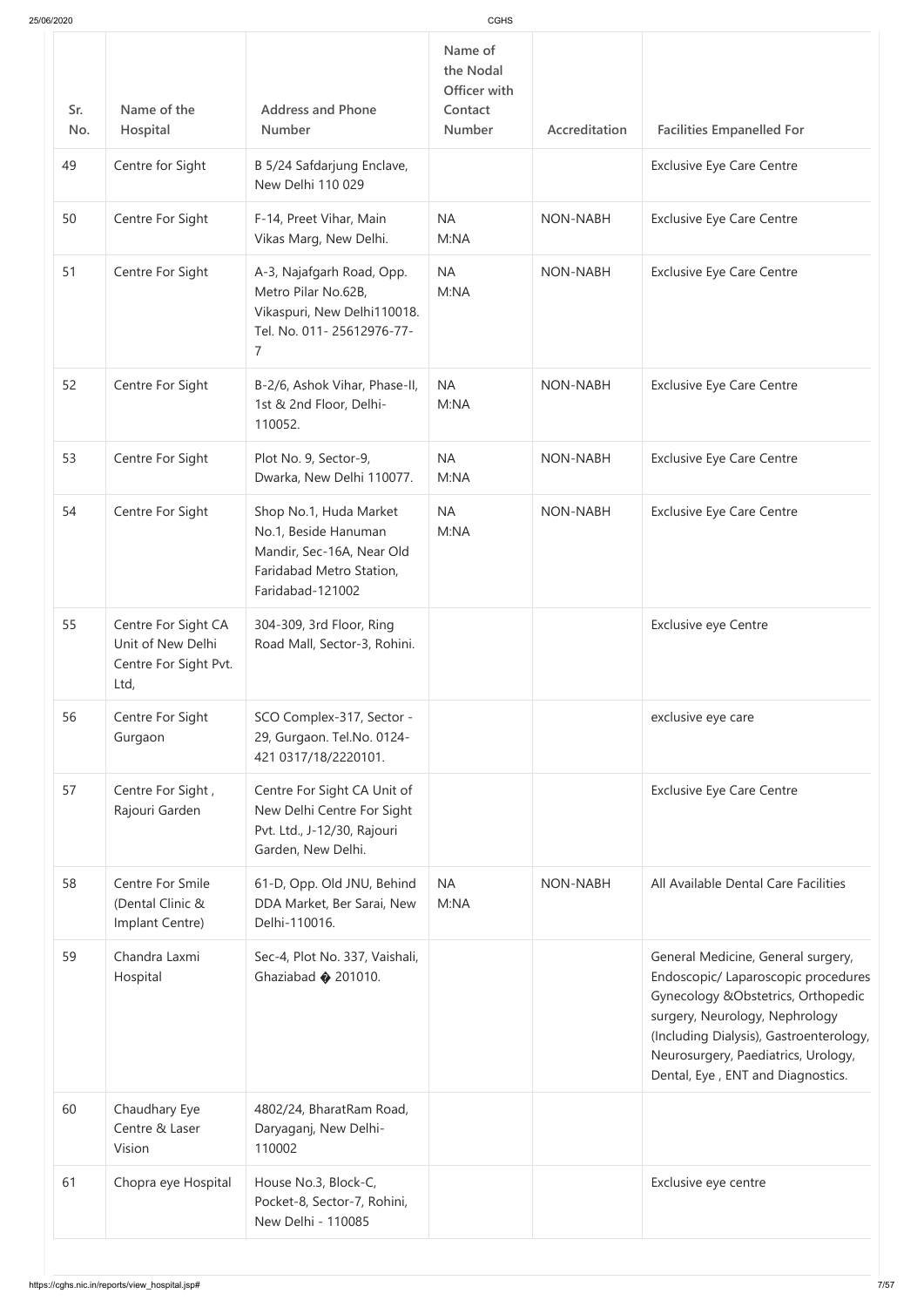| 25/06/2020 |                                                |                                                                                                  | CGHS                                                             |                 |                                                                                                                                                                                                                                                                                           |
|------------|------------------------------------------------|--------------------------------------------------------------------------------------------------|------------------------------------------------------------------|-----------------|-------------------------------------------------------------------------------------------------------------------------------------------------------------------------------------------------------------------------------------------------------------------------------------------|
| Sr.<br>No. | Name of the<br>Hospital                        | <b>Address and Phone</b><br><b>Number</b>                                                        | Name of<br>the Nodal<br>Officer with<br>Contact<br><b>Number</b> | Accreditation   | <b>Facilities Empanelled For</b>                                                                                                                                                                                                                                                          |
| 62         | <b>Crystal Dental Centre</b>                   | 31, Community Centre,<br>Basant Lok, Vasant Vihar,<br>New Dellhi110057. Tel. No.<br>011-41603131 | Dr Abhimanyu<br>Chaturvedi<br>M:7065613333                       | <b>NABH</b>     | All Available Dental Care Facilities                                                                                                                                                                                                                                                      |
| 63         | <b>CSM Medicentre Eye</b><br>and Dental Care   | D-31, Flat No. 2, Rajouri<br>Garden, New Delhi-110027.                                           | <b>NA</b><br>M:NA                                                | <b>NON-NABH</b> | <b>Exclusive Eye Care Centre</b>                                                                                                                                                                                                                                                          |
| 64         | Cure 32 Dental and<br>Implant Center,          | B-132, Extension-2, Shalimar<br>Garden, Ghaziabad-201005.                                        | Deepak Singla<br>M:8860046007                                    | <b>NON-NABH</b> | All Available Dental Care Facilities                                                                                                                                                                                                                                                      |
| 65         | Cygnus MLS Super<br><b>Speciality Hospital</b> | Plot No. 4, Main Kanjhawala<br>Road, Near Balaji Mandir,<br>Rama Vihar, New Delhi.               | <b>NA</b><br>M:NA                                                | <b>NABH</b>     | General Medicine, General Surgery<br>including Laproscopic Surgery, Gynae.<br>& Obs., Orthopaedic, Cardiology,<br>Endocrinology, Urology, Eye, ENT and<br>Diagnostics.                                                                                                                    |
| 66         | cygnus Orthocare<br>Hospital                   | C-5/29, Opp. IIT Main Gate,<br>Safdarjung Development<br>Area, New Delhi                         |                                                                  |                 | General Medicine, Gynae & Obs.,<br>Orthopedics and joint replacements,<br>General Surgery,<br>Endoscopic/Laproscopic procedures,<br>Neurology & Neuro Surgery,<br>Gastroenterology, Dental, Urology &<br>Nephrology, Eye, ENT and<br>Diagnostics.                                         |
| 67         | Dayal Eye Centre                               | SCO-II, Friends Colony,<br>Main Jharsa Road, Near<br>Sec-15, Gurgaon.                            | <b>NA</b><br>M:NA                                                | <b>NON-NABH</b> | <b>Exclusive Eye Care Centre</b>                                                                                                                                                                                                                                                          |
| 68         | Dayanand Hospital<br>&Critical care centre     | Kakroi Road, Sonipat-<br>131001. Tel. No. 0130-<br>2210442.                                      | Dr.Naresh<br>jaglan<br>M:9467575442                              | <b>NON-NABH</b> | General Medicine, General Surgery,<br>Gynae. & Obst., Orthopaedic<br>(Including Joint Replacement),<br>Paediatrics, Respiratory Medicine,<br>Gastroenterology (Medical &<br>Surgical), Nephrology, Oncology<br>(Medical& Surgical) Dental, ENT, Eye<br>and Diagnostics.                   |
| 69         | Delhi 32 Dental<br>Centre                      | 1/2320, Mandoli Road, Ram<br>Nagar, Shahdara, Delhi<br>110032                                    | <b>NA</b><br>M:NA                                                | <b>NON-NABH</b> | All Available Dental Care Facilities                                                                                                                                                                                                                                                      |
| 70         | Delhi Dental &<br><b>Medical Centr</b>         | 19/32, Old Rajinder Nagar,<br>New Delhi.                                                         |                                                                  |                 | All Available Dental Care Facilities                                                                                                                                                                                                                                                      |
| 71         | Delhi Eye Centre                               | C-120, Rajinder Nagar, New<br>Delhi.                                                             |                                                                  |                 | <b>Exclusive Eye Care Centre</b>                                                                                                                                                                                                                                                          |
| 72         | Delhi Heart and<br>Lung Institute              | 3 MM II, Panchkuian Road,<br>New Delhi 110055                                                    |                                                                  |                 | Cardiology & Cardiothoracic Surgery,<br>General Medicine, Pulmonology,<br>General Surgery, Orthopedic surgery<br>including Joint replacement, Urology,<br>Nephrology (including Dialysis),<br>Cancer treatment added w.e.f<br>19.10.2015 (Surgery & Chemotherapy<br>only) and Diagnostics |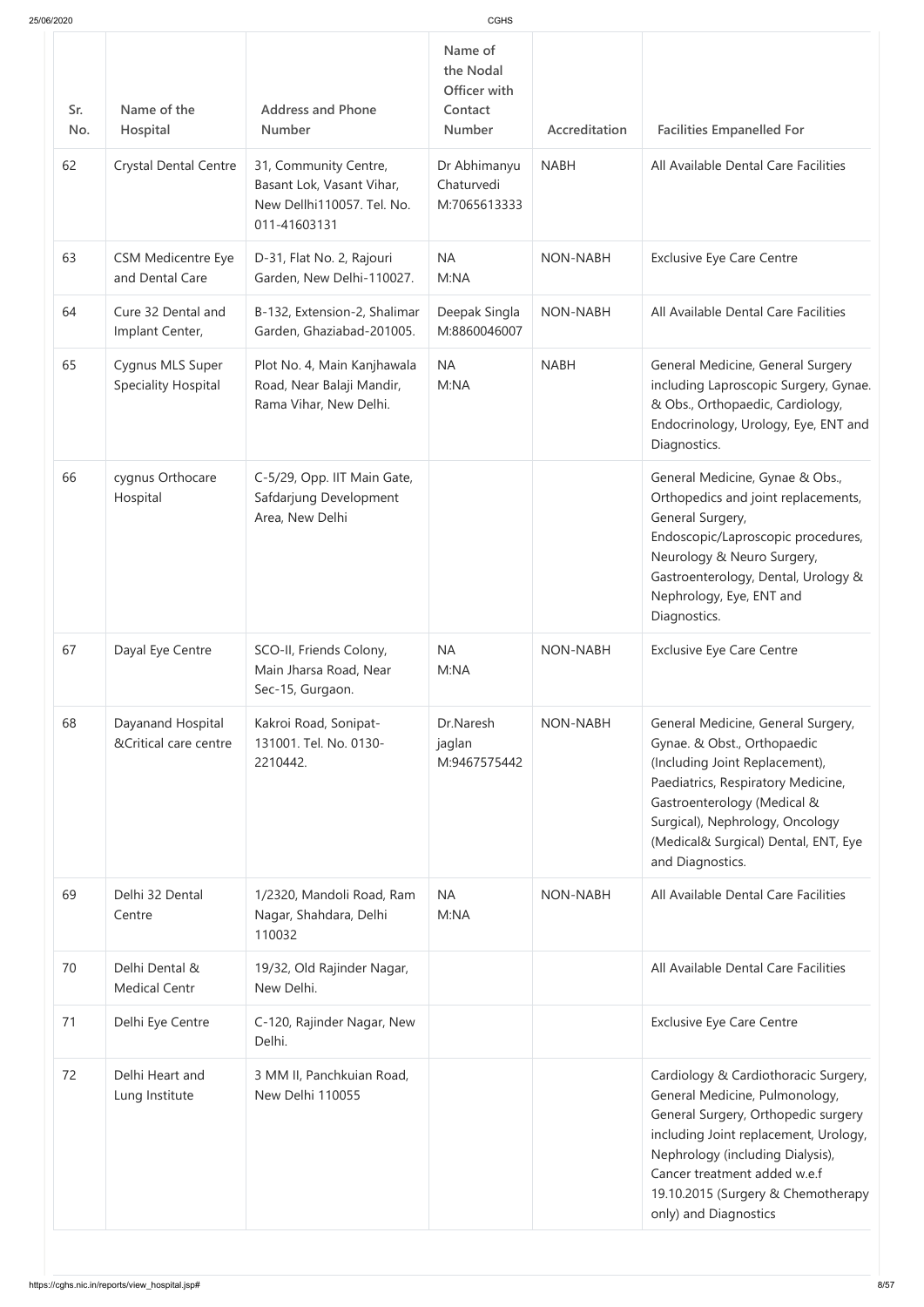| 25/06/2020 |                                                                                          |                                                                                                                 | <b>CGHS</b>                                                      |                 |                                                                                                                                                           |
|------------|------------------------------------------------------------------------------------------|-----------------------------------------------------------------------------------------------------------------|------------------------------------------------------------------|-----------------|-----------------------------------------------------------------------------------------------------------------------------------------------------------|
| Sr.<br>No. | Name of the<br>Hospital                                                                  | <b>Address and Phone</b><br><b>Number</b>                                                                       | Name of<br>the Nodal<br>Officer with<br>Contact<br><b>Number</b> | Accreditation   | <b>Facilities Empanelled For</b>                                                                                                                          |
| 73         | Delhi Heart Hospital                                                                     | 176, Jagriti Enclave,<br>Bhartendu Harish Chandra<br>Marg, Near Karkardooma<br>Metro Station, Delhi-<br>110092. | <b>NA</b><br>M:NA                                                | <b>NON-NABH</b> | General Medicine, Respiratory<br>Medicine, Non-Interventional<br>Cardiology, USG/Colour Doppler, 2D<br>Echo, Holter, TMT and Laboratory<br>Investigation. |
| 74         | Delhi Institute of<br>Functional Imaging<br>(DIFI)                                       | 14 Kaushalya Park, Hauz<br>Khas, New Delhi.                                                                     |                                                                  |                 | Nuclear Medicine, PET-CT (w.e.f.<br>26.6.2015)                                                                                                            |
| 75         | Dental Art,                                                                              | C-194-195, Shakurpur,<br>Ananda's, Delhi-110034.                                                                | Dr. Atul<br>Rohilla<br>M:9312616760                              | <b>NON-NABH</b> | All Available Dental Care Facilities                                                                                                                      |
| 76         | <b>Dental Care Clinic</b>                                                                | PD-1, /1 B, Pitam Pura, New<br>Delhi-110088                                                                     |                                                                  |                 | All Available Dental Care Facilities                                                                                                                      |
| 77         | <b>Dental Destination</b>                                                                | B-1/44, DLF Colony,<br>Bhopura, Sahibabad<br>(Ghaziabad). Tel. No.<br>9899416217                                |                                                                  |                 |                                                                                                                                                           |
| 78         | Dental Folks,                                                                            | Shop No. 12, Old Market,<br>Golchakkar, Ramesh Nagar,<br>Delhi � 110015                                         | Dr. Rahul<br>Malhotra<br>M:9650590029                            | <b>NABH</b>     | All Available Dental Care Facilities                                                                                                                      |
| 79         | Dental Healers Pvt.<br>Ltd.,                                                             | B-6, Greater Kailash<br>Enclave-I, New Delhi -<br>110048.                                                       | <b>NA</b><br>M:NA                                                | <b>NON-NABH</b> | All Available Dental Care Facilities                                                                                                                      |
| 80         | Dental Maestro<br>(Multispeciality<br><b>Dental Clinic</b><br><b>&amp;Implant Centre</b> | Shivam Medical Centre,<br>Main Nagafgarh Road,<br>Nangloi, Delhi-110041.                                        | <b>NA</b><br>M:NA                                                | <b>NON-NABH</b> | All Available Dental Care Facilities                                                                                                                      |
| 81         | <b>Dental Quest</b>                                                                      | Flat No. 1A, DDA Flats,<br>Sector6, Pocket-2, Dwarka,<br>New Delhi-110075.                                      | <b>NA</b><br>M:NA                                                | <b>NON-NABH</b> | All Available Dental Care Facilities                                                                                                                      |
| 82         | Dental Square                                                                            | A-3/314, FF, Paschim Vihar,<br>New Delhi-110063.                                                                | <b>NA</b><br>M:NA                                                | <b>NON-NABH</b> | all Available Dental Care Facilities                                                                                                                      |
| 83         | Dental Trendzz,<br>Gurgaon                                                               | Dental Trendzz Shop No. 6,<br>Kataria Market, Gurgaon -<br>122001                                               |                                                                  |                 | <b>NA</b>                                                                                                                                                 |
| 84         | Dental World                                                                             | WZ-172, Street No.1, Sadh<br>Nagar, Palam Colony, New<br>Delhi                                                  |                                                                  |                 | All Available Dental Care Facilities                                                                                                                      |
| 85         | Dent Apple Dental<br>Clinic & Implant<br>Centre                                          | B-6, Basement, Ashoka<br>Niketan, New Delhi -<br>110092.                                                        | <b>NA</b><br>M:NA                                                | <b>NON-NABH</b> | All Available Dental Care Facilities                                                                                                                      |
| 86         | Dentem (GT Denta<br>care(P)Ltd.                                                          | F-3/11, Vasant Vihar, Souuth<br>west.Delhi-110057                                                               | <b>NA</b><br>M:NA                                                | <b>NON-NABH</b> | All Available Dental Care Facilities                                                                                                                      |
| 87         | Dento Hub                                                                                | GG-1/23B, Vikas Puri, New<br>Delhi-110018.Tel. No. 011-<br>45110704                                             | <b>NA</b><br>M:NA                                                | <b>NON-NABH</b> | All Available Dental Care Facilities                                                                                                                      |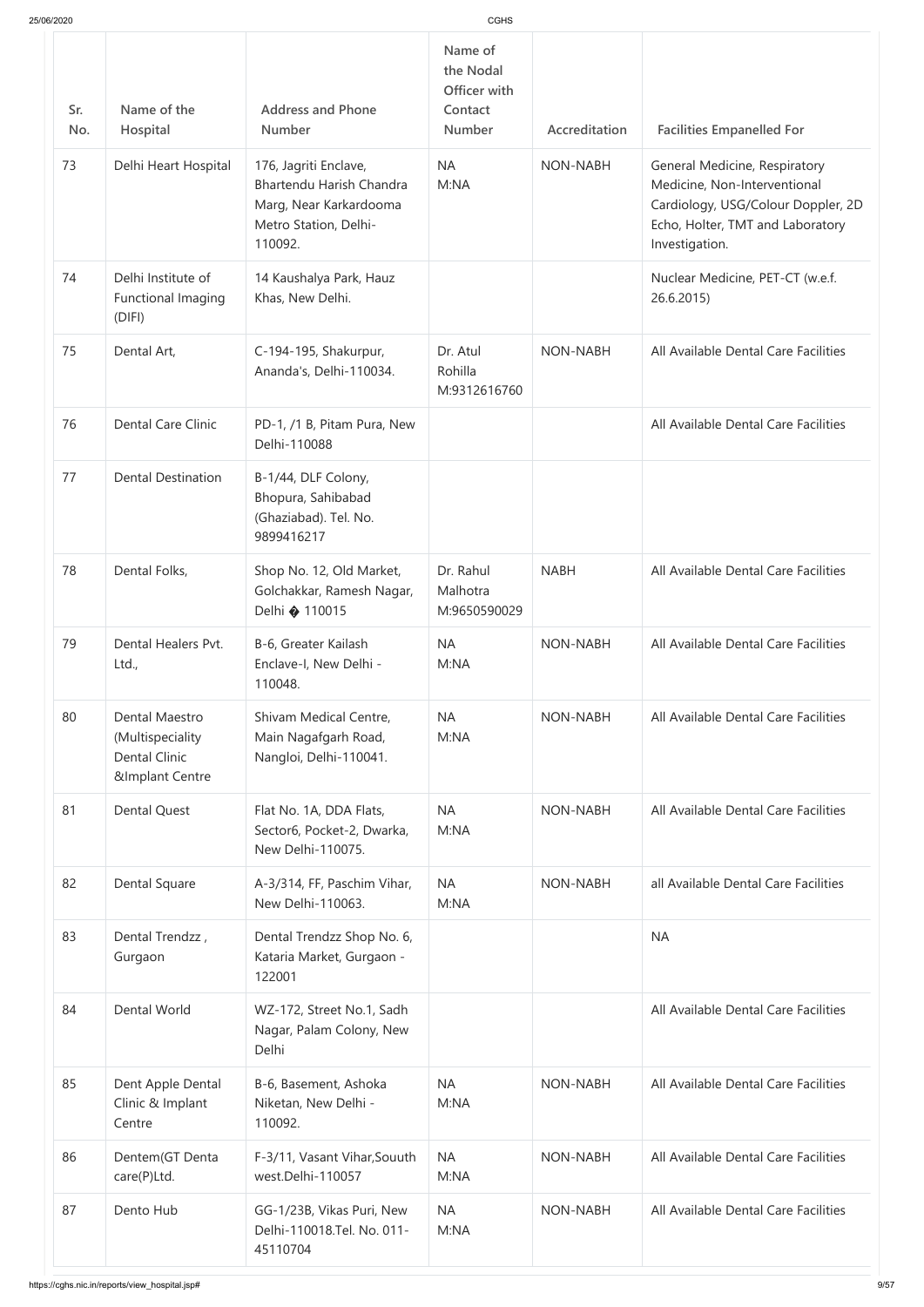| Sr.<br>No. | Name of the<br>Hospital                                                         | <b>Address and Phone</b><br><b>Number</b>                                                                       | Officer with<br>Contact<br><b>Number</b> | Accreditation | <b>Facilities Empanelled For</b>                                                                                                                                                                                                                                           |
|------------|---------------------------------------------------------------------------------|-----------------------------------------------------------------------------------------------------------------|------------------------------------------|---------------|----------------------------------------------------------------------------------------------------------------------------------------------------------------------------------------------------------------------------------------------------------------------------|
| 88         | Dev Eye Centre (A<br>unit of Skiffle<br><b>Healthcare Services</b><br>Ltd.)     | R-10, Vakil Colony, Sector-<br>12, Pratap Vihar, Ghaziabad-<br>201009. Tel. No. 0120-<br>2740340.               |                                          |               | <b>NA</b>                                                                                                                                                                                                                                                                  |
| 89         | Dharamshila Cancer<br>hospital                                                  | Dharamshila Marg<br>Vasundhara Enclave, Delhi<br>Tel. 011 43066666,<br>43066587.                                | <b>NA</b><br>M:43066666                  | <b>NABH</b>   | Cancer treatment (Chemotherapy<br>Cancer Surgery & Radiotherapy).                                                                                                                                                                                                          |
| 90         | Dipakshi Nursing &<br>Maternity Home Pvt.<br>Ltd                                | C-53A, Sector-33, Near<br>NTPC Township, G.B. Nagar,<br>Noida - 201301                                          | <b>NA</b><br>M:NA                        | NON-NABH      | General Medicine, General Surgery,<br>Gynae. & Obs., Orthopaedic Surgery<br>(Including Joint Replacement),<br>Otorhinolaryngology, Endocrinology,<br>Medical Gastroenterology,<br>Neonatology, Neurology, Urology<br>(Excluding dialysis and lithotripsy) Eye<br>& Dental. |
| 91         | Divyaprasha Hospital                                                            | RZ-37, Palam Colony, Main<br>Road, Opp. Bagh Wala<br>School, Near Dwarka<br>Flyover, Raj Nagar-1, New<br>Delhi. |                                          |               | General Medicine, Gynae & Obs.,<br>Orthopedics, General Surgery,<br>Endoscopic/Laproscopic procedures,<br>Neurology & Neuro Surgery,<br>Gastroenterology, Dental, Urology &<br>Nephrology including Dialysis, Eye,<br><b>ENT and Diagnostics.</b>                          |
| 92         | Dr. Aggarwal <sup>o</sup> s Eye<br>Clinic                                       | F-17, Moti Nagar, New<br>Delhi. Tel. No. 011-<br>25462686, 9811069069.                                          |                                          |               | <b>NA</b>                                                                                                                                                                                                                                                                  |
| 93         | Dr, Aggarwal's Multi<br>Speciality Delhi<br>Dental Clinic and<br>implant Centre | SHOP NO. 32, GANDHI<br>MARKET, MINTO ROAD,<br><b>NEW DELHI-110002</b>                                           | <b>NA</b><br>M:NA                        | NON-NABH      | All Available Dental Care Facilities                                                                                                                                                                                                                                       |
| 94         | Dr. Aroras Dental &<br>Laser Centre                                             | C-44, Pamposh Enclave,<br>Greater Kailash-I, New Delhi<br>$\bullet$ 110048                                      |                                          |               | <b>Exclusice Dental Centre</b>                                                                                                                                                                                                                                             |
| 95         | Dr. Arvind'sDental<br>Clinic                                                    | 270/54 H Block E III Behind<br>Universal hospital Bye Pass<br>Road, Molar Band Ext.<br>Badarpur, Delhi-110044   | na<br>M:na                               | NON-NABH      | All Available Dental Care Facilities                                                                                                                                                                                                                                       |
| 96         | Dr. Bhim Sain�s<br><b>Family Dental Clinic</b><br>& Dental Laboratory           | 220-221, Qutab Plaza, DLF<br>City, Gurgaon-122002-01.<br>Tel.No. 011 $\bullet$ 42353537.                        |                                          |               | All Available Dental Care Facilities                                                                                                                                                                                                                                       |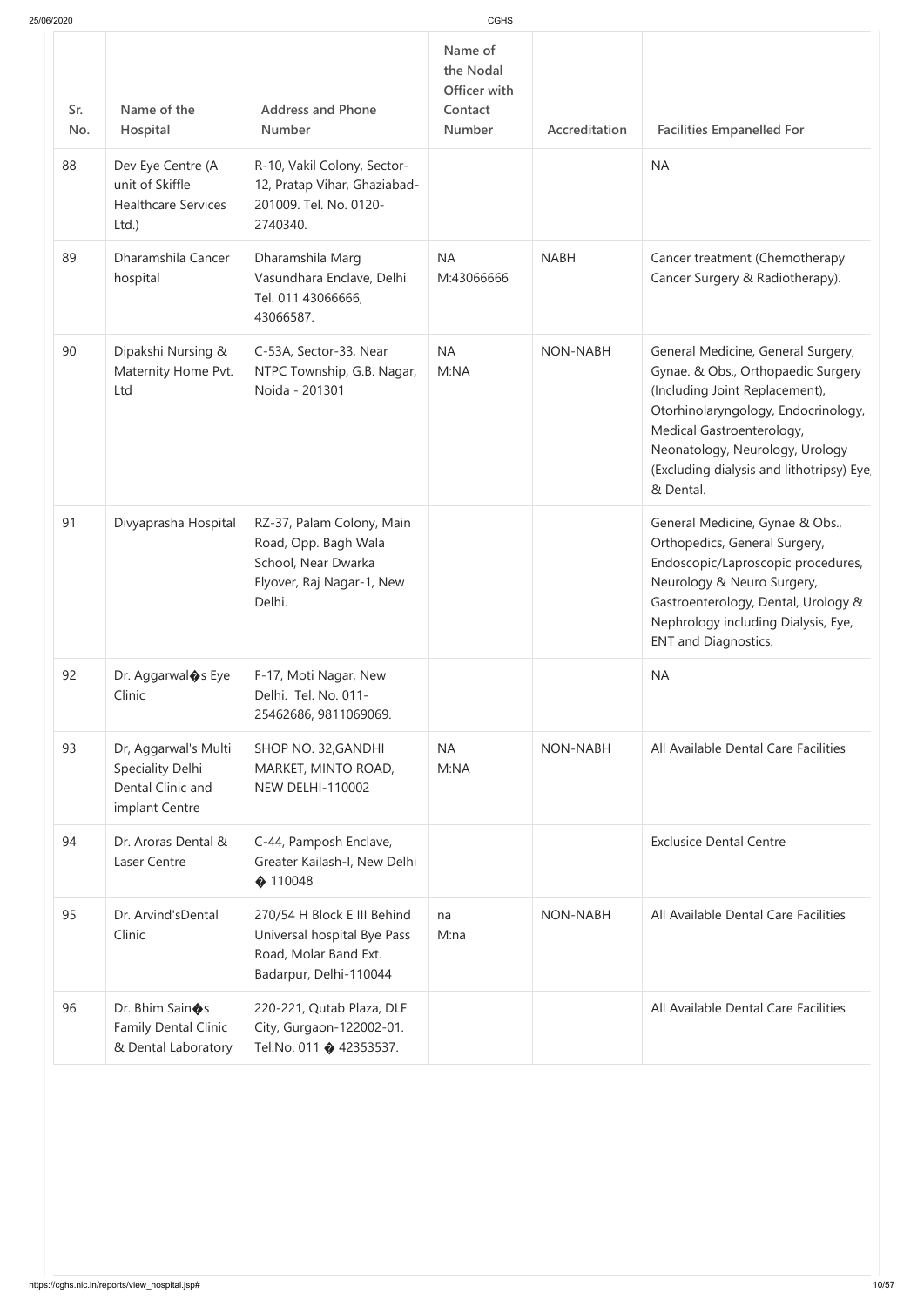|  | 25/06/2020 |  |
|--|------------|--|
|  |            |  |

| 25/06/2020 |                                                       |                                                                                                                                               | CGHS                                                             |                 |                                                                                                                                                                                                                                                                                                                                                                                                                                                                                                                                               |
|------------|-------------------------------------------------------|-----------------------------------------------------------------------------------------------------------------------------------------------|------------------------------------------------------------------|-----------------|-----------------------------------------------------------------------------------------------------------------------------------------------------------------------------------------------------------------------------------------------------------------------------------------------------------------------------------------------------------------------------------------------------------------------------------------------------------------------------------------------------------------------------------------------|
| Sr.<br>No. | Name of the<br>Hospital                               | <b>Address and Phone</b><br><b>Number</b>                                                                                                     | Name of<br>the Nodal<br>Officer with<br>Contact<br><b>Number</b> | Accreditation   | <b>Facilities Empanelled For</b>                                                                                                                                                                                                                                                                                                                                                                                                                                                                                                              |
| 97         | Dr. B.L. Kapur<br>Memorial Hospital                   | 5 Pusa Road, New Delhi -<br>110005. Tel.No. 011 - 3040<br>3040.                                                                               |                                                                  |                 | Interventional Cardiology &<br>Cardiothoracic Surgery, Endoscopic/<br>Laparoscopic procedures, Gynecology<br>& Obstetrics, Pulmonology,<br>Orthopedic Surgery including Joint<br>Replacement, General Medicine,<br>General Surgery, Neurology &<br>Neurosurgery, Urology & Nephrology<br>(Including Dialysis), Gastroenterology<br>and GI Surgery, Vascular & Plastic<br>Surgery, Paediatrics, Eye & ENT,<br>Cancer treatment (Surgery,<br>Chemotherapy & Radiotherapy),<br>Kidney Transplantation, Liver<br>Transplantation and Diagnostics. |
| 98         | Dr. Chhabara Dental<br>Clinic                         | 1097, Sector 4, Gurgaon,<br>Haryana                                                                                                           |                                                                  |                 | <b>NA</b>                                                                                                                                                                                                                                                                                                                                                                                                                                                                                                                                     |
| 99         | Dr. Dhawans Netra<br>Eye Hospital                     | WZ-99, Dayal Sir Road,<br>Uttam Nagar, New Delhi                                                                                              |                                                                  |                 | <b>Exclusive Eye Care Centre</b>                                                                                                                                                                                                                                                                                                                                                                                                                                                                                                              |
| 100        | Dr. Futelas Dental<br>Centre                          | C 11, Nirvana Courtyard,<br>Nirvana Country, South City<br>2, Sohna Road, Gurgaon                                                             |                                                                  |                 | All Available Dental Care Facilities                                                                                                                                                                                                                                                                                                                                                                                                                                                                                                          |
| 101        | Dr. Goel's Eye Centre                                 | C-4, Anand Vihar, Delhi -<br>110092. Tel. No. 011-<br>22155678.                                                                               | <b>NA</b><br>M:NA                                                | <b>NON-NABH</b> | <b>Exclusive Eye Care Centre</b>                                                                                                                                                                                                                                                                                                                                                                                                                                                                                                              |
| 102        | Dr. Gopal Goel's<br>Dental Clinic &<br>Implant Centre | 28, 1st Floor, Krishna<br>Market, Jhilmil Colony, Opp.<br>A-Block, Vivek Vihar-II,<br>Delhi-110095.                                           | <b>NA</b><br>M:NA                                                | NON-NABH        | All Available Dental Care Facilities                                                                                                                                                                                                                                                                                                                                                                                                                                                                                                          |
| 103        | Dr. Gyan's Dental<br>Speciality Clinic,               | F-25/98, Sector-7, Rohini,<br>Delhi - 110085.                                                                                                 | Dr. Gyan<br>chand jain<br>M:7015406205                           | <b>NON-NABH</b> | All Available Dental Care Facilities                                                                                                                                                                                                                                                                                                                                                                                                                                                                                                          |
| 104        | Dr. Handa Complete<br><b>Family Dental Care</b>       | 66 1st Floor, Harsh Vihar,<br>Opp. Bikaner Sweets,<br>Pitampura, New Delhi-<br>110034.                                                        |                                                                  |                 | All Available Dental Care Facilities                                                                                                                                                                                                                                                                                                                                                                                                                                                                                                          |
| 105        | Drishti Eye Care<br>Centre                            | Drishti Eye Care Centre<br>Shop Plot No 4, First Floor,<br>Anand Complex, Pandav<br>Nagar Patparganj, Rd., Opp.<br>Mother Dairy, Delhi-110092 |                                                                  |                 | <b>Exclusive Eye Care Centre</b>                                                                                                                                                                                                                                                                                                                                                                                                                                                                                                              |
| 106        | Drishti Eye<br>Centre(Faridabad)                      | 20-21, Fruit Garden, near<br>green auto mobile, NIT<br>Faridabad-241001                                                                       |                                                                  |                 | <b>Exclusive Eye Care Centre</b>                                                                                                                                                                                                                                                                                                                                                                                                                                                                                                              |
| 107        | Drishti Eye & ENT<br>Care                             | Plot No. 8, GF, Sector-5,<br>Vaishali, Ghaziabad. Tel. No.<br>0120-4965656                                                                    | <b>NA</b><br>M:NA                                                | NON-NABH        | <b>Exclusive Eye Care Centre</b>                                                                                                                                                                                                                                                                                                                                                                                                                                                                                                              |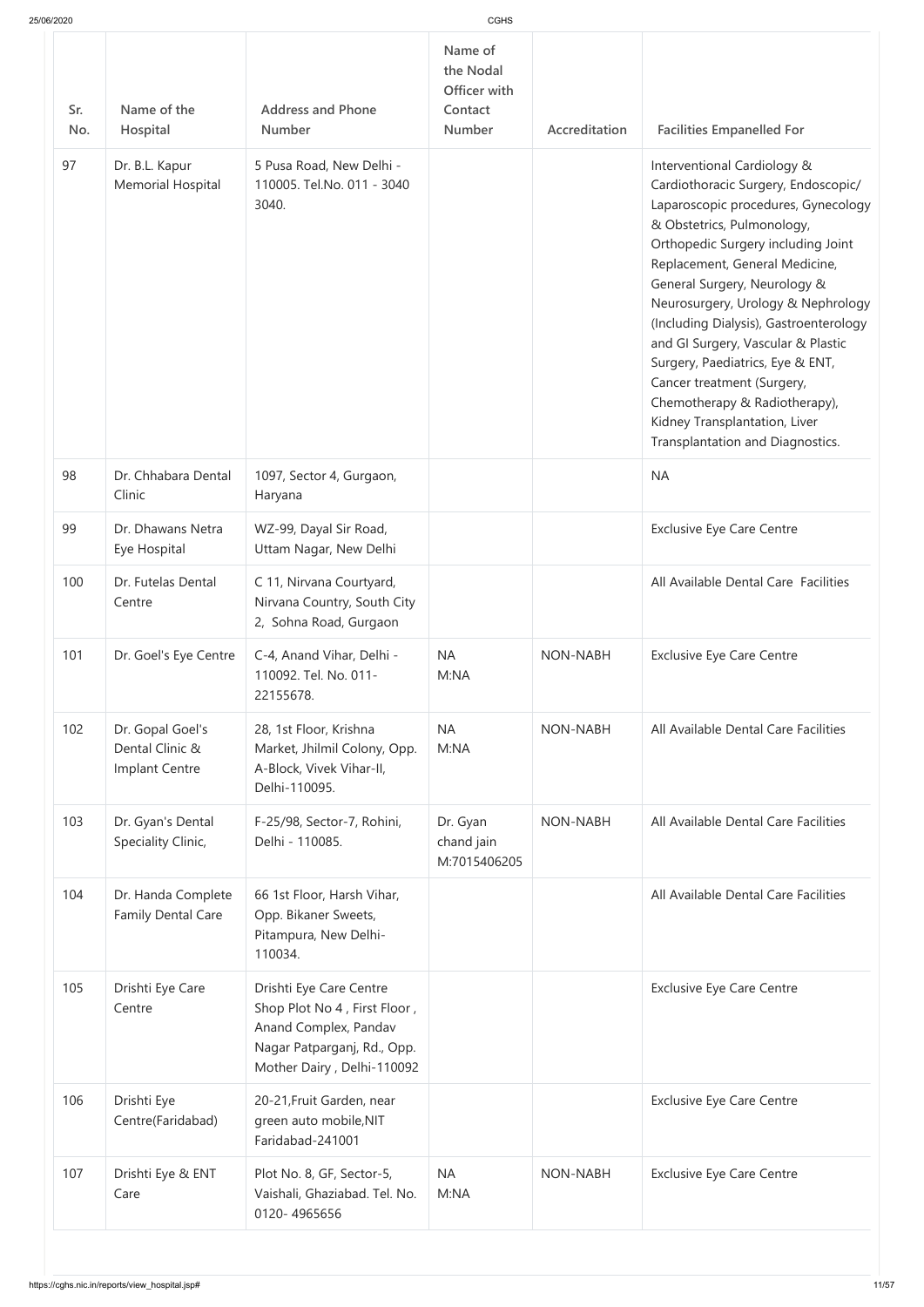| 25/06/2020 |                                                         |                                                                                                            | CGHS                                                             |                 |                                                                                 |
|------------|---------------------------------------------------------|------------------------------------------------------------------------------------------------------------|------------------------------------------------------------------|-----------------|---------------------------------------------------------------------------------|
| Sr.<br>No. | Name of the<br>Hospital                                 | <b>Address and Phone</b><br><b>Number</b>                                                                  | Name of<br>the Nodal<br>Officer with<br>Contact<br><b>Number</b> | Accreditation   | <b>Facilities Empanelled For</b>                                                |
| 108        | Drishti The Vision an<br>Advanced Eye Care<br>Centre    | 47, Ground Floor, Pana<br>Udyan, (Near MCD Building<br>Opp. Narela Police Station,<br>Narela, Delhi-110040 | <b>NA</b><br>M:NA                                                | <b>NON-NABH</b> | <b>Exclusive Eye Care Centre</b>                                                |
| 109        | Dr. Kapur s the<br>Healing Touch Eye<br>Centre          | D 8 Vikaspuri, New Delhi<br>110 018                                                                        |                                                                  |                 | <b>Exclusive Eye Care Centre</b>                                                |
| 110        | Dr. Lal Multi-<br>Speciality Dental &<br>Implant Clinic | 1/2299, Mandoli Road, Near<br>Ravidas Gate, Ram Nagar,<br>Shahdara, Delhi-110032.                          | <b>NA</b><br>M:NA                                                | <b>NON-NABH</b> | All Available Dental Care Facilities                                            |
| 111        | Dr. Lal Pathlabs Pvt                                    | SCO-30, Sector-16,<br>Faridabad-121002. Tel. No.<br>0129-3266060                                           | <b>NA</b><br>M:NA                                                | <b>NABL</b>     | Laboratory Investigations                                                       |
| 112        | Dr. Lal Pathlabs Pvt                                    | C-1/B, Clear View, Old DLF<br>Colony, Sector-14,<br>Gurgaon122001.                                         | <b>NA</b><br>M:NA                                                | <b>NABL</b>     | Laboratory Investigations                                                       |
| 113        | Dr. Lal Pathlabs Pvt.                                   | N-27, Sector-18, Noida-<br>201301. Tel. No. 0120-<br>3142560.                                              | <b>NA</b><br>M:NA                                                | <b>NABL</b>     | Laboratory Investigations                                                       |
| 114        | Dr. Nanda Eye Care<br>Centre Dwarka                     | Dr. Nanda Eye Care Centre,<br>A-200, Sector-8, Dwarka,<br>New Delhi - 110075                               |                                                                  |                 | <b>Exclusive Eye Care Centre</b>                                                |
| 115        | Dr. Paria Dental<br>Clinic                              | K-367, Gali No.08, Rishi<br>Nagar, Rani Bagh, Delhi -<br>110034. Tel. No.<br>8882820644                    | <b>NA</b><br>M:NA                                                | <b>NON-NABH</b> | All Available Dental Care Facilities                                            |
| 116        | Dr. Pattnaik $\bullet$ s Laser<br>Eye Institute         | C-2, Ground Floor, Lajpat<br>Nagar-3, New Delhi-24.<br>Tel.No. 011-43444300,<br>8467807080.                |                                                                  |                 | <b>Exclusive eye Centre</b>                                                     |
| 117        | Dr. Priyadarshini's<br>Smile Care                       | 117, Satya Niketan, Moti<br>Bagh, New Delhi-110021.                                                        | <b>NA</b><br>M:NA                                                | <b>NON-NABH</b> | All Available Dental Care Facilities                                            |
| 118        | Dr. Saigals Dental<br>Clinic & Implant<br>Centre        | KD-20, Kavi Nagar,<br>Ghaziabad. Tel. No. 0120-<br>6515220, 9313083643                                     |                                                                  |                 | All Available Dental Care Facilities                                            |
| 119        | Dr Shroffs Charity<br>Eye Hospital<br>Daryaganj         | Dr. Shroff's Charity Eye<br>Hospital, 5027, Kedar Nath<br>Road, Daryaganj, New Delhi<br>$-110002.$         |                                                                  |                 | <b>Exclusive Eye Care Centre</b>                                                |
| 120        | Dr Shwetas Dental<br>Clinic                             | D-42, Kalkaji, New Delhi. Tel.<br>No. 011-26414243,<br>9811227991.                                         |                                                                  |                 | <b>NA</b>                                                                       |
| 121        | DRS Northex Eye<br>Institute Pvt. Ltd.                  | C-9/34, First Floor, Sector-7,<br>Rohini, Delhi                                                            |                                                                  |                 | Exclusive eye centre                                                            |
| 122        | Dr. S. S. Dodas<br><b>Ultrasound Centre</b>             | 23 B, Pusa Road, New Delhi<br>$\bullet$ 110005.                                                            |                                                                  |                 | MRI, CT Scan, X-ray, Ultrasound, Color<br>Doppler and laboratory investigations |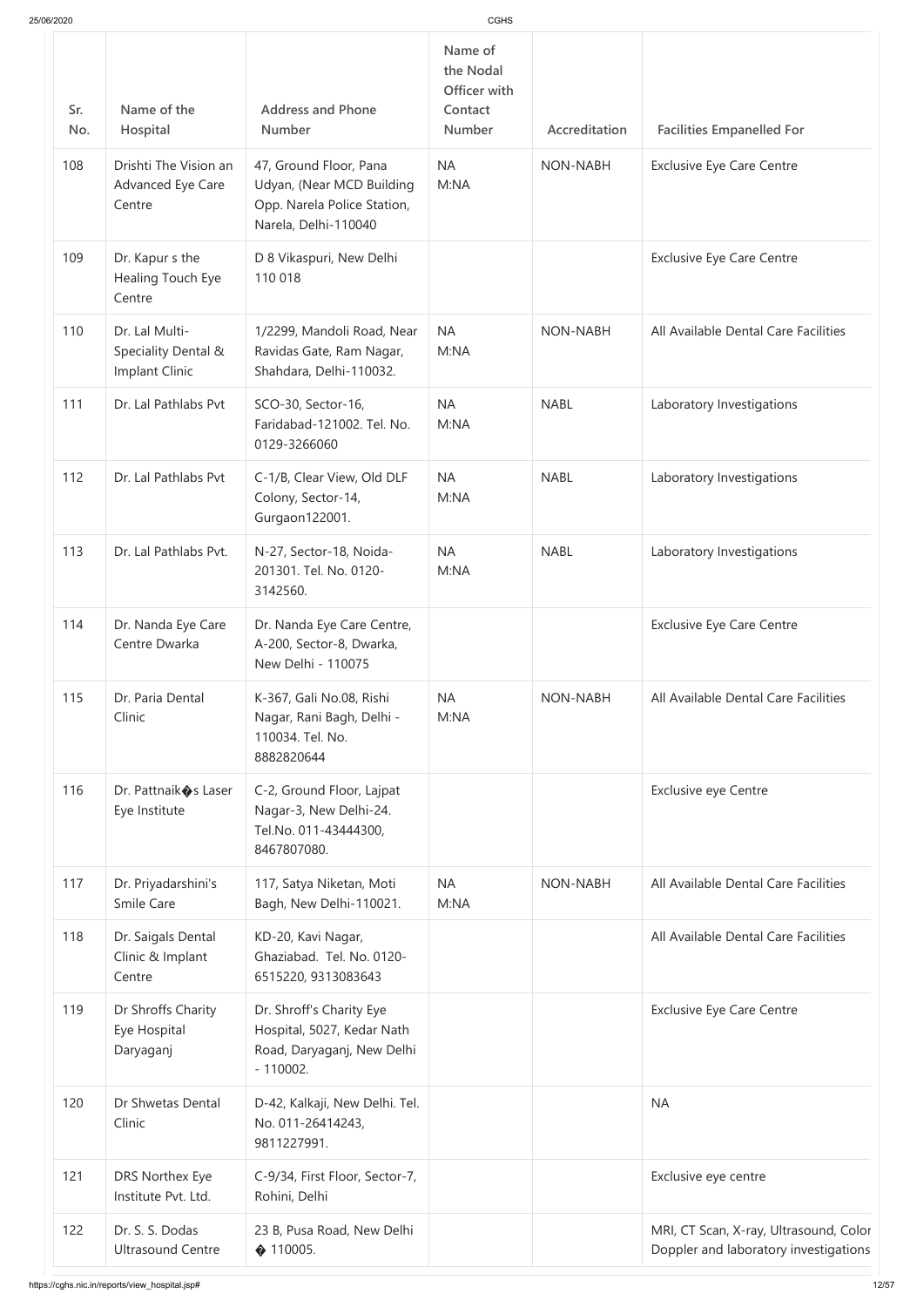| 25/06/2020 |                                                        |                                                                                                     |                                                           |               |                                                                                                                                                                                                                                                                                                                            |
|------------|--------------------------------------------------------|-----------------------------------------------------------------------------------------------------|-----------------------------------------------------------|---------------|----------------------------------------------------------------------------------------------------------------------------------------------------------------------------------------------------------------------------------------------------------------------------------------------------------------------------|
| Sr.<br>No. | Name of the<br>Hospital                                | <b>Address and Phone</b><br><b>Number</b>                                                           | Name of<br>the Nodal<br>Officer with<br>Contact<br>Number | Accreditation | <b>Facilities Empanelled For</b>                                                                                                                                                                                                                                                                                           |
| 123        | Dr. Suresh Garg Eye<br>& Laser Center                  | A-4/35, Main Road,<br>Pashchim Vihar, New Delhi-<br>63                                              |                                                           |               | exclusive eye centre                                                                                                                                                                                                                                                                                                       |
| 124        | East Delhi Medical<br>Centre                           | 1/550, G.T. Road,<br>Mansarovar Park, Shahdara,<br>Delhi-110032.                                    | <b>NA</b><br>M:NA                                         | <b>NABH</b>   | General Medicine, Gynae & Obs.,<br>Orthopedics and joint replacements,<br>General Surgery, Medical & Surgical<br>Oncology, Neurology & Neuro<br>Surgery, Nephrology,<br>Gastroenterology, Eye and Diagnostic:                                                                                                              |
| 125        | <b>Escorts Heart</b><br>Institute & Research<br>Centre | Okhla Road, New Delhi �<br>110025.                                                                  |                                                           |               | General Medicine, General Surgery,<br>Bone Marrow Transplant, Cardiology,<br>Cardio thoracic Surgery, Gynaecology<br>& Obstetheics Gastroenterology,<br>Nephrology, Neurology,<br>Neurosurgery, ENT, Eye, Dental,<br>Orthopedic Surgery including joint<br>replacement, Respiratory Medicine,<br>Urology, and Diagnostics. |
| 126        | Eye 4 U a Complete<br><b>Ophthalmic Center</b>         | 241, DDA SFS Flats, Sector9,<br>Pocket-1, Dwarka, New<br>Delhi-110045.                              | <b>NA</b><br>M:NA                                         | NON-NABH      | <b>Exclusive Eye Care Centre</b>                                                                                                                                                                                                                                                                                           |
| 127        | Eye7 Chaudhary Eye<br>Centre                           | 34, Ground floor, Lajpat<br>Nagar-IV, Main Road, Delhi.<br>Tel. No. 011-41010202,<br>41010303/404.  |                                                           |               | <b>Exclusive Eye Care Centre</b>                                                                                                                                                                                                                                                                                           |
| 128        | Eye7 Hospitals Pvt.<br>Ltd.                            | A-1/173, Ground Floor (opp.<br>Metro Pillar No. 614),<br>Najafgarh Road, Janakpuri,<br>Delhi-110058 | <b>NA</b><br>M:NA                                         | <b>NABH</b>   | <b>Exclusive Eye Care Centre</b>                                                                                                                                                                                                                                                                                           |
| 129        | Eye Care Centre                                        | F-182, Dilshad Colony, Delhi<br>$-110095$                                                           |                                                           |               | <b>Exclusive Eye Care Centre</b>                                                                                                                                                                                                                                                                                           |
| 130        | EYE HEALTH CLINIC                                      | Eye Health Clinic, E-1,<br>Sector-61, Noida - 201307.<br>Ph. No. 0120-4228662/3                     |                                                           |               | ALL EYE PROCEDURES AVAILABLE                                                                                                                                                                                                                                                                                               |
| 131        | Eye Q Vision Pvt. Ltd.<br>(Railway Road,<br>Gurgaon)   | New Railway Road, Gurgaon                                                                           |                                                           |               | <b>NA</b>                                                                                                                                                                                                                                                                                                                  |
| 132        | Eye Q Vision Pvt. Ltd<br>(Sector-27,<br>Gurugram)      | Plot no.522, Sector 27<br>Gurugram                                                                  |                                                           |               | <b>Exclusive Eye Care Centre</b>                                                                                                                                                                                                                                                                                           |
| 133        | Eye Q Vision Pvt. Ltd.<br>(Shalimar Bagh)              | Shalimar Bagh, A-D-Block,<br>NS-3, East of Shalimar Bagh,<br>Delhi.                                 |                                                           |               | <b>Exclusive Eye Care Centre</b>                                                                                                                                                                                                                                                                                           |
| 134        | Eye Sight Laser<br>Centre                              | 52A, Pocket 2 DDA Flats,<br>Behind Sec-6, Main Market,<br>Dwarka, New Delhi                         |                                                           |               | Exclusive eye care centre                                                                                                                                                                                                                                                                                                  |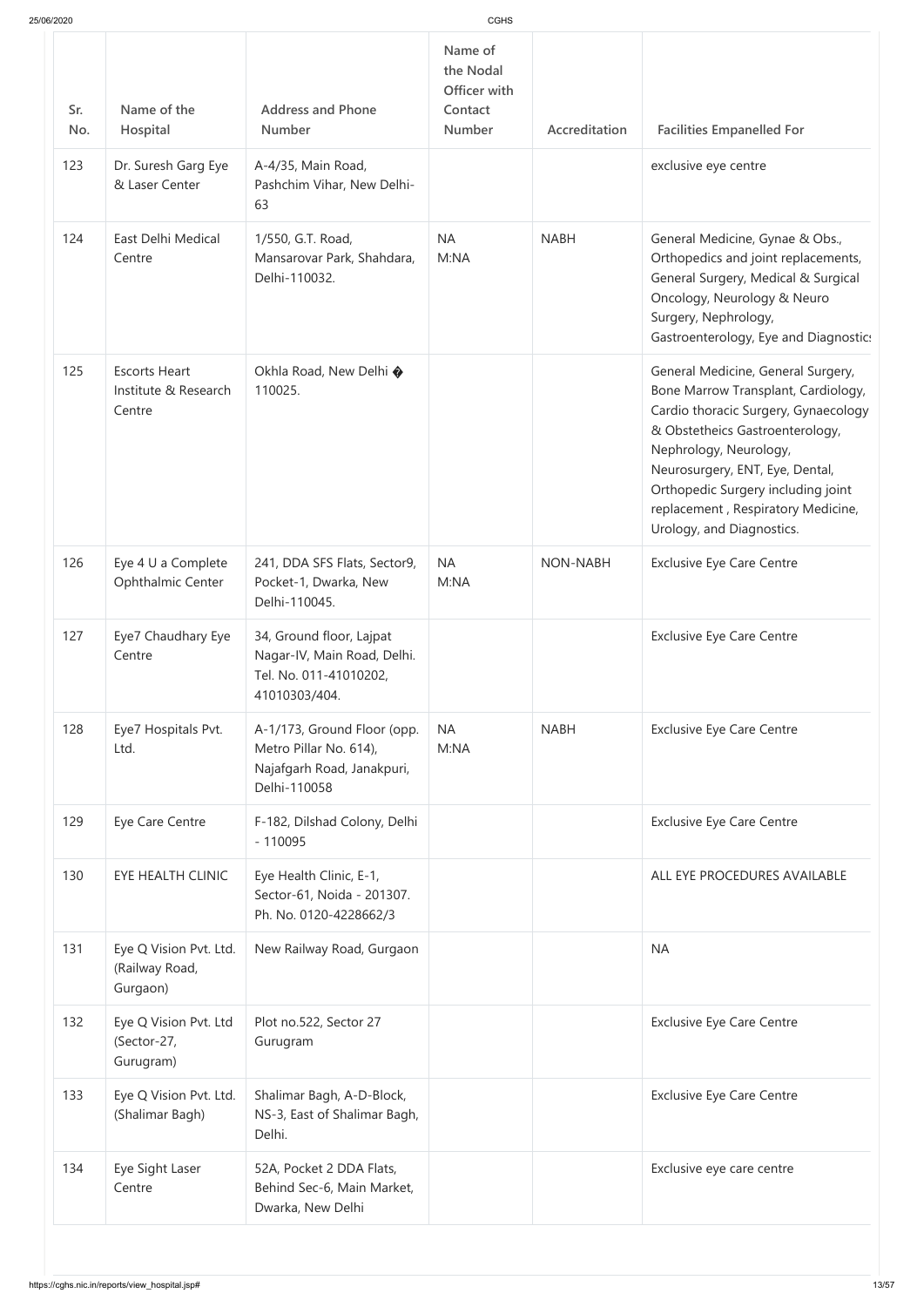| 25/06/2020 |                                                       |                                                                                                                                         | CGHS                                                      |                 |                                                                                                                                                                                                                                                                                                                                                                                                                                                                                                   |
|------------|-------------------------------------------------------|-----------------------------------------------------------------------------------------------------------------------------------------|-----------------------------------------------------------|-----------------|---------------------------------------------------------------------------------------------------------------------------------------------------------------------------------------------------------------------------------------------------------------------------------------------------------------------------------------------------------------------------------------------------------------------------------------------------------------------------------------------------|
| Sr.<br>No. | Name of the<br>Hospital                               | <b>Address and Phone</b><br><b>Number</b>                                                                                               | Name of<br>the Nodal<br>Officer with<br>Contact<br>Number | Accreditation   | <b>Facilities Empanelled For</b>                                                                                                                                                                                                                                                                                                                                                                                                                                                                  |
| 135        | Eye Trust Clinic &<br>Day Care Centre                 | R-2/211, Rajnagar,<br>Ghaziabad. Tel. No.<br>9810097586                                                                                 | <b>NA</b><br>M:NA                                         | <b>NON-NABH</b> | <b>Exclusive Eye Care Centre</b>                                                                                                                                                                                                                                                                                                                                                                                                                                                                  |
| 136        | Faces N Braces<br><b>Dental Clinic</b>                | D-85, Lower Ground Floor,<br><b>Near Saket Metro Station</b><br>Gate No.3, New Delhi-<br>110017. Tel. No. 011-<br>40324151, 9278374151. | <b>NA</b><br>M:NA                                         | <b>NON-NABH</b> | All Available Dental Care Facilities                                                                                                                                                                                                                                                                                                                                                                                                                                                              |
| 137        | <b>Facio Dental Super</b><br><b>Speciality Clinic</b> | 158/B-III/9, Near Canara<br>Bank, Adjacent Ambience<br>Tower, Vasant Kunj, New<br>Delhi-110070. Tel. No. 011-<br>41802400               | <b>NA</b><br>M:NA                                         | <b>NABH</b>     | All Available Dental Care Facilities                                                                                                                                                                                                                                                                                                                                                                                                                                                              |
| 138        | Family Health Care<br>Hospital                        | 15 HC-1, Vasundhara<br>Enclave, Ghaziabad.                                                                                              |                                                           |                 | Cardiology, General Medicine, Gynae<br>& Obs., Orthopedics including joint<br>replacement, General Surgery,<br>Endoscopic /Laparoscopic procedures<br>Neurology & Neuro Surgery,<br>Gastroenterology, Dental, Urology &<br>Nephrology, Cancer treatment(surger)<br>and chemotherapy) Eye, ENT and<br>Diagnostics.                                                                                                                                                                                 |
| 139        | Febris Multispeciality<br>Hospital                    | Plot No. 20, Sector-A7,<br>Narela, Delhi-110040.                                                                                        | <b>NA</b><br>M:NA                                         | <b>NON-NABH</b> | General Medicine, General Surgery,<br>Gynae. & Obs., Orthopaedic (including<br>Joint Replacement),<br>Otorhinolaryngology, Respiratory<br>Medicine, Cardiology, Medical &<br>Surgical Gastroenterology,<br>Rheumatology, Surgical Oncology,<br>Neonatology, Nephrology, Neurology<br>Neurosurgery, Urology (including<br>dialysis and lithotripsy) Eye.                                                                                                                                           |
| 140        | Felix Hospital (Felix<br>Healthcare Pvt. Ltd.),       | NH-1, Sector-137,<br>Expressway, Noida - 201305.                                                                                        |                                                           |                 | Interventional Cardiology &<br>Cardiothoracic Surgery, Laparoscopic/<br>Endoscopic procedures, Gynecology<br>& Obstetrics, Orthopedic Surgery<br>including Joint Replacement,<br>Pulmonology, Rheumatology, General<br>Medicine, General Surgery, Neurology<br>& Neurosurgery, Urology &<br>Nephrology (Including Dialysis),<br>Gastroenterology and GI Surgery,<br>Vascular & Plastic Surgery, Paediatrics<br>Eye & ENT, Dental, Cancer treatment<br>(Surgery, Chemotherapy) and<br>Diagnostics. |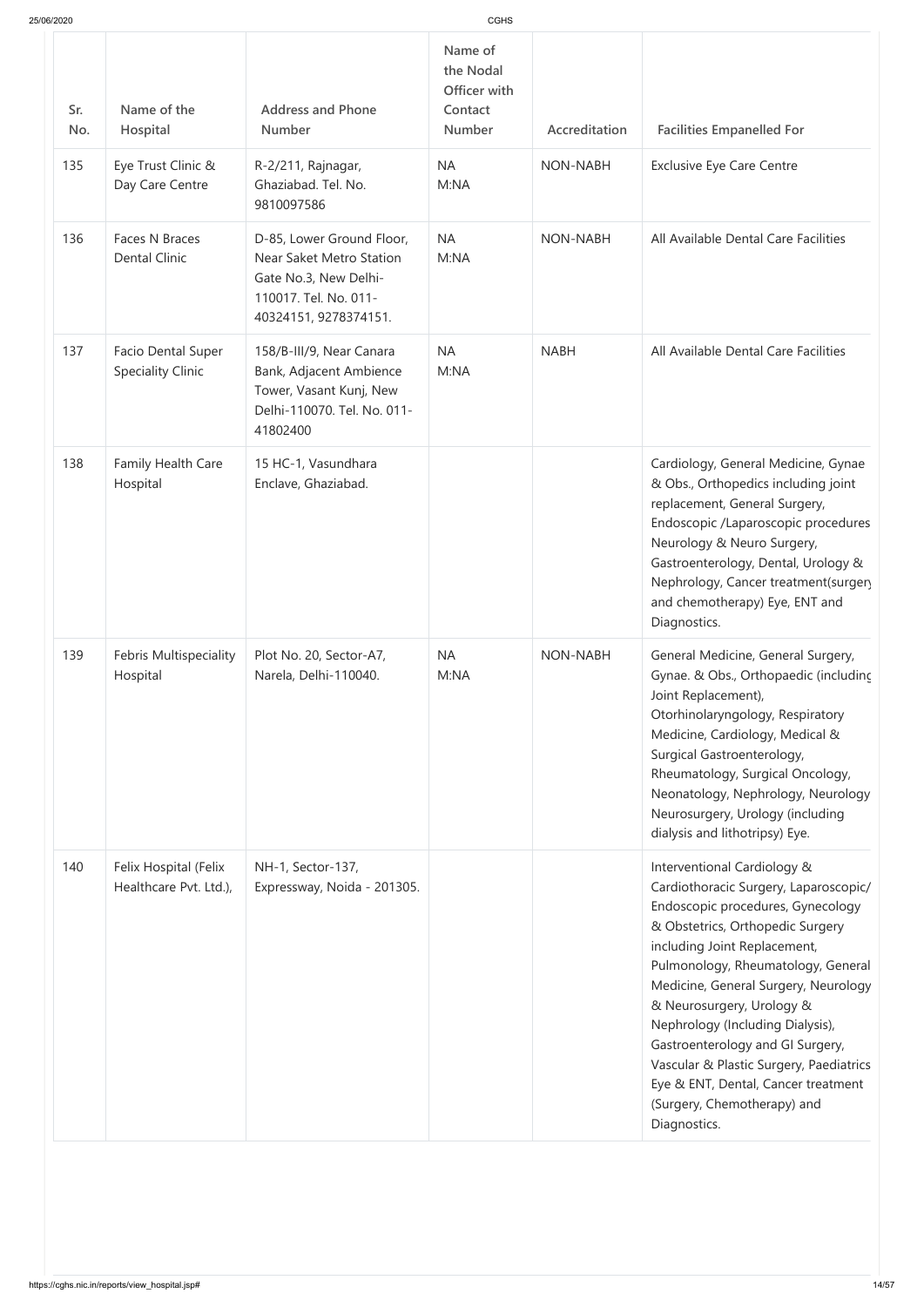| 25/06/2020 |  |  |
|------------|--|--|
|            |  |  |

| 25/06/2020 |                                                    |                                                                                                                         | <b>CGHS</b>                                                      |                 |                                                                                                                                                                                                                                                                                                                                                                                                                                                                |
|------------|----------------------------------------------------|-------------------------------------------------------------------------------------------------------------------------|------------------------------------------------------------------|-----------------|----------------------------------------------------------------------------------------------------------------------------------------------------------------------------------------------------------------------------------------------------------------------------------------------------------------------------------------------------------------------------------------------------------------------------------------------------------------|
| Sr.<br>No. | Name of the<br>Hospital                            | <b>Address and Phone</b><br>Number                                                                                      | Name of<br>the Nodal<br>Officer with<br>Contact<br><b>Number</b> | Accreditation   | <b>Facilities Empanelled For</b>                                                                                                                                                                                                                                                                                                                                                                                                                               |
| 141        | <b>FIMS HOSPITAL</b>                               | Bahalgarh-Sonipat Road,<br>Sonipat-131001. Tel. No.<br>0130-2205000.                                                    | vivek bhalla<br>M:7082012009                                     | <b>NON-NABH</b> | General Medicine, General Surgery,<br>Gynae. & Obst., Orthopaedic<br>(Including Joint Replacement),<br>Paediatrics, Cardiology,<br>Gastroenterology (Medical &<br>Surgical), Nephrology, Neurology,<br>Neurosurgery, Respiratory Medicine,<br>Oncology (Medical, and Surgical),<br>Rheumatology, Urology (including<br>Dialysis and Lithotripsy), Dental, Eye,<br><b>ENT and Diagnostics.</b>                                                                  |
| 142        | Foresight Eye Clinic                               | Foresight Eye Clinic, House<br>No. 106, RPS DDA Flats,<br>Sheikh Sarai, New Delhi<br>-110017. Ph. No. 011-<br>26018111. |                                                                  |                 | Eye Hospital for all existing facilities                                                                                                                                                                                                                                                                                                                                                                                                                       |
| 143        | Fortis Healthcare Ltd.                             | A-Block, Shalimar Bagh,<br>New Delhi                                                                                    |                                                                  |                 | General Medicine, General Surgery,<br>Cardiology, Cardio thoracic Surgery,<br>Gynaecology & Obstetheics<br>Gastroenterology, Nephrology,<br>Neurology, Neurosurgery, ENT, Eye,<br>Orthopedic Surgery including Joint<br>replacement, Respiratory Medicine,<br>Urology, and Diagnostics                                                                                                                                                                         |
| 144        | Fortis Hospitals Ltd.                              | B-22, Sector-62, Noida $\bullet$<br>201301.                                                                             |                                                                  |                 | General Medicine, General Surgery,<br>Endocrinology, Bone Marrow<br>Transplant, Cardiology, Cardio<br>thoracic Surgery, Gynaecology &<br>Obstetheics Gastroenterology,<br>Nephrology, Neurology,<br>Neurosurgery, ENT, Eye, Orthopedic<br>Surgery including joint replacement,<br>Paediatrics, Psychiatry, Respiratory<br>Medicine, Rheumatology, Surgical anc<br>medical Oncology, Radiotherapy,<br>Kidney, liver transplantation Urology,<br>and Diagnostics |
| 145        | Fortis Hospitals<br>Ltd.Faridabad                  | Neelam Bata Road,<br>Faridabad                                                                                          |                                                                  |                 | General Medicine, General Surgery,<br>Endocrinology, Cardiology, Cardio<br>thoracic Surgery, Gynaecology &<br>Obstetheics Gastroenterology,<br>Nephrology, Neurology,<br>Neurosurgery, ENT, Eye, Orthopedic<br>Surgery including joint replacement,<br>Paediatrics, Psychiatry, Respiratory<br>Medicine, Rheumatology, Urology,<br>and Diagnostics                                                                                                             |
| 146        | Foundation Dental &<br><b>Facial Trauma Centre</b> | C-585, 40 Feet Road, Near<br>Mastana Chowk, Chawla<br>Colony, Faridabad-121004                                          | <b>NA</b><br>M:NA                                                | <b>NABH</b>     | All Available Dental Care Facilities                                                                                                                                                                                                                                                                                                                                                                                                                           |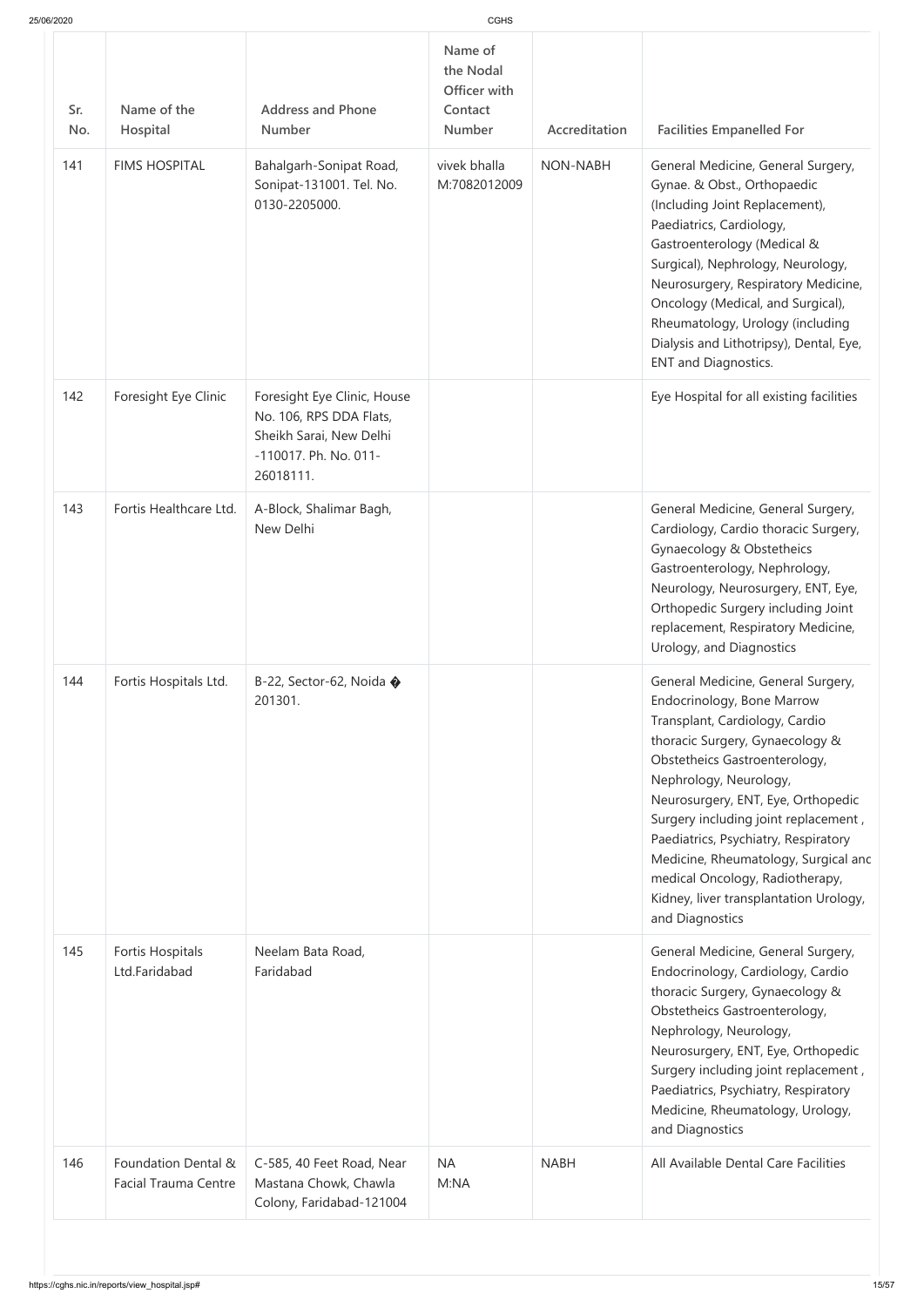| Sr.<br>No. | Name of the<br>Hospital                                                        | <b>Address and Phone</b><br><b>Number</b>                                                                                                            | Name of<br>the Nodal<br>Officer with<br>Contact<br>Number | Accreditation | <b>Facilities Empanelled For</b>                                                                                                                                                                                                                                                                                                              |
|------------|--------------------------------------------------------------------------------|------------------------------------------------------------------------------------------------------------------------------------------------------|-----------------------------------------------------------|---------------|-----------------------------------------------------------------------------------------------------------------------------------------------------------------------------------------------------------------------------------------------------------------------------------------------------------------------------------------------|
| 147        | Gandhi Hospital                                                                | C-50 &51, OM Vihar, Uttam<br>Nagar, New Delhi-110059.                                                                                                | <b>NA</b><br>M:NA                                         | NON-NABH      | General Medicine, General Surgery,<br>Gynae. & Obs., Orthopaedic (including<br>Joint Replacement),<br>Otorhinolaryngology, Respiratory<br>Medicine, Cardiology, Medical<br>Gastroenterology, Nephrology,<br>Neurology, Neurosurgery, Cardiology,<br>Urology (including dialysis and<br>lithotripsy), Oncology, Eye, Dental and<br>Diagnostic. |
| 148        | Ganesh Diagnostic<br>and Imaging Centre<br>Pvt. Ltd                            | 109, Pocket, A-1, Sec-8,<br>Near Deepali Chowk, Opp.<br>Bagga Link, Rohini, Delhi.<br>Tel. No. 011-47333333,<br>47444444.                            |                                                           |               | Nuclear Medicine, MRI, CT Scan,<br>Ultrasound, Color Doppler, NCV, EMG,<br>ECHO, TMT, X-ray, Mammography,<br>Bone-Densitometry and Laboratory<br>Investigations.                                                                                                                                                                              |
| 149        | Ganesh Hospital                                                                | II-C/3, Nehru Bazar,<br>Ghaziabad -201001.                                                                                                           |                                                           |               | General Medicine, General Surgery,<br>Endoscopic/ Laparoscopic procedures<br>Gynae & Obst., Eye, ENT, Pediatrics,<br>Orthopedic surgery including joint<br>replacement, Urology, Neurology,<br>Neuro Surgery, Nephrology including<br>Dialysis, GI Surgery, Cancer treatment<br>(Surgery, Chemotherapy) Dental and<br>Diagnostics             |
| 150        | Garg Hospital (A<br>Unit of Garg Heart<br>Centre & Nursing<br>Home             | 8-9, A.G.C.R. Enclave, (Opp.<br>Karkardooma Court), Delhi-<br>110092                                                                                 |                                                           |               | General Medicine, General Surgery,<br>Obstetrics and Gynecology, Pediatrics,<br>Eye, ENT, Endoscopic/ Laparoscopic<br>procedures, Orthopedic surgery,<br>Urology, and Diagnostics                                                                                                                                                             |
| 151        | Glowing Life<br>Initiative                                                     | A 1/288, 1st Floor,<br>Safdarjung Enclave, New<br>Delhi -110029.                                                                                     | <b>NA</b><br>M:NA                                         | NON-NABH      | All Available Dental Care Facilities                                                                                                                                                                                                                                                                                                          |
| 152        | <b>Goels Multispeciality</b><br>Dental Clinic and<br>Implant Centre Loni<br>Rd | <b>Goels Multispeciality Dental</b><br>Clinic and Implant Centre<br>7A/460 Durgapuri Exten.<br>Durgapuri Chowk Loni Road<br>Delhi - 110093           |                                                           |               | All Available Dental Care Facilities                                                                                                                                                                                                                                                                                                          |
| 153        | Goyal Eye Centre<br>Shahdra                                                    | Goyal Eye Centre, (A Unit of<br><b>Goyal Medicare Centre)</b><br>3/51, Ramgali, Vishwas<br>Nagar, Shahdra, Delhi -<br>110032. Ph. No.<br>9968878722. |                                                           |               | <b>Exclusive Eye Care Centre</b>                                                                                                                                                                                                                                                                                                              |
| 154        | Goyal Eye Institute,<br>East Patel Nagar                                       | 1 / 10 East Patel Nagar, New<br>Delhi 110008                                                                                                         |                                                           |               | <b>Exclusive Eye Care Centre</b>                                                                                                                                                                                                                                                                                                              |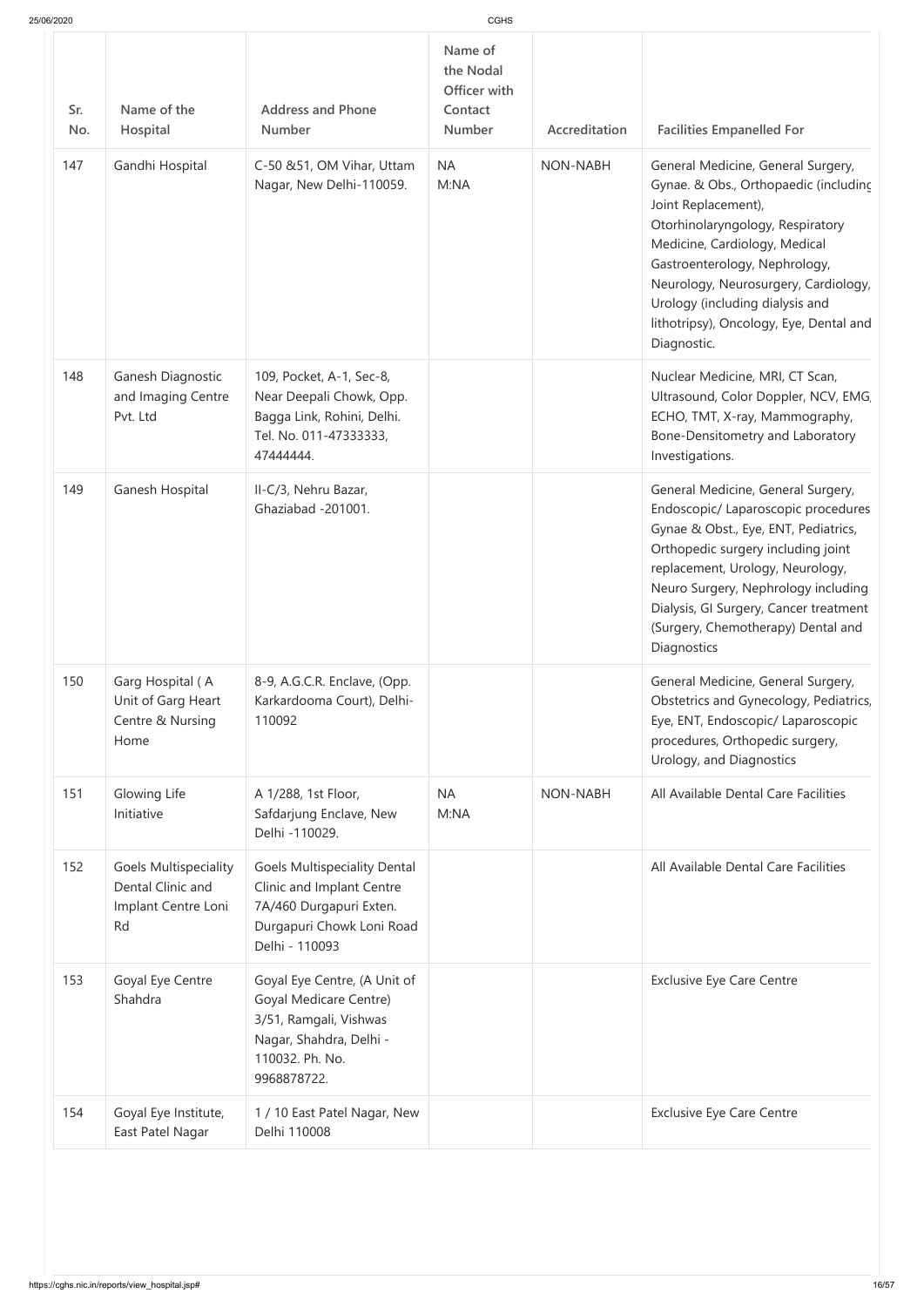| 25/06/2020 |  |  |
|------------|--|--|
|            |  |  |

| 25/06/2020 |                                                           |                                                                                                          | <b>CGHS</b>                                                      |                 |                                                                                                                                                                                                                                                         |
|------------|-----------------------------------------------------------|----------------------------------------------------------------------------------------------------------|------------------------------------------------------------------|-----------------|---------------------------------------------------------------------------------------------------------------------------------------------------------------------------------------------------------------------------------------------------------|
| Sr.<br>No. | Name of the<br>Hospital                                   | <b>Address and Phone</b><br><b>Number</b>                                                                | Name of<br>the Nodal<br>Officer with<br>Contact<br><b>Number</b> | Accreditation   | <b>Facilities Empanelled For</b>                                                                                                                                                                                                                        |
| 155        | Goyal Hospital &<br><b>Urology Centre</b>                 | E-4/8, Near Lajpat Rai<br>Chowk, Krishna Nagar, Delhi<br>$-110051$                                       |                                                                  |                 | General Medicine, General Surgery,<br>Endoscopic/ Laparoscopic procedure,<br>Gynae & Obst, Eye, ENT, Pediatrics,<br>Orthopedics, Urology, Neurology,<br>Neurosurgery, GI Surgery, Dental,<br>Urology, Nephrology (Including<br>Dialysis) & Diagnostics. |
| 156        | <b>Grace Dental Clinic</b>                                | H.No.1298, Sector-31, Opp.<br>Ajanta Public School,<br>Gurgaon. Tel. No. 0124-<br>4832254.               | <b>NA</b><br>M:NA                                                | <b>NON-NABH</b> | All Available Dental Care Facilities                                                                                                                                                                                                                    |
| 157        | Green city Hospital                                       | Plot No.NH-17, Delta-I,<br>Greater Noida-201308                                                          |                                                                  |                 | General Medicine, General Surgery,<br>Pulmonology, Gynecology and Obst,<br>Orthopedic, Eye, ENT,<br>Endoscopic/Laparoscopic Surgery,<br>Gastroenterology, Neurology,<br>Urology, Nephrology, Dental and<br>Diagnostics.                                 |
| 158        | <b>Gupta Multispeciality</b><br>Dental clinic             | QU-132 B, Pitampura, New<br>Delhi-110034.                                                                | <b>Na</b><br>M:NA                                                | <b>NABH</b>     | All Available Dental Care Facilities                                                                                                                                                                                                                    |
| 159        | <b>Gupta Multispeciality</b><br>Hospital                  | Dhandhu Ram Market,<br>Bawana, Delhi-110039                                                              | <b>NA</b><br>M:NA                                                | <b>NON-NABH</b> | General Medicine, General Surgery,<br>Gynae. & Obs., Orthopaedic (including<br>Joint Replacement), ENT and Eye.                                                                                                                                         |
| 160        | <b>GUPTA</b><br><b>MULTISPECIALITY</b><br><b>HOSPITAL</b> | B-20 (opp. Ram Mandir),<br>Vivek Vihar, Delhi-110095.                                                    | <b>NA</b><br>M:45652410                                          | <b>NON-NABH</b> | General Medicine, General Surgery,<br>Gynecology and Obst, Orthopedic,<br>Eye, ENT, Endoscopic/Laparoscopic<br>Surgery, Gastroenterology, Neurology<br>Urology, Nephrology, Dental and<br>Diagnostics                                                   |
| 161        | <b>Gupta's Dental Clinic</b><br>and Implant Centre        | B-27, East Jyoti Nagar,<br>Durgapuri Chowk, Near<br>HDFC Bank, Shahdara,<br>Delhi110093.                 | <b>NA</b><br>M:NA                                                | <b>NON-NABH</b> | All Available Dental Care Facilities                                                                                                                                                                                                                    |
| 162        | Haryana<br>Multispeciality<br>Hospital                    | Vivekanand Chowk, Behind<br>LG Showroom, Sonipat-<br>131001                                              | Dr R. N. Rana<br>M:9034591513                                    | <b>NABH</b>     | General Medicine, General Surgery<br>including Laparoscopic, Gynae. &<br>Obst., Orthopaedic (Including Joint<br>Replacement), Cardiology (Invasive &<br>Non-Invasive), Neurosurgery, Urology,<br>Eye and Diagnostics.                                   |
| 163        | Healthway Dental<br>and Medical Clinic                    | Shop No. 6, 1st Floor, Plot<br>No. 20-21, Amberhai<br>Extension, Sector-19,<br>Dwarka, New Delhi -110075 | Dr. Swapnil<br>Sagar<br>M:7065403233                             | <b>NON-NABH</b> | All Available Dental Care Facilities                                                                                                                                                                                                                    |
| 164        | Hi-Tech Eye Centre                                        | A-12, 1st Floor, Vikas Puri,<br>New Delhi                                                                |                                                                  |                 | Exclusive eye care centre                                                                                                                                                                                                                               |
| 165        | Hope Dental Care                                          | D-40, Shyam Park Extn.,<br>Sahibabad, Ghaziabad-<br>201005                                               | <b>NA</b><br>M:NA                                                | <b>NON-NABH</b> | All Available Dental Care Facilities                                                                                                                                                                                                                    |
|            |                                                           |                                                                                                          |                                                                  |                 |                                                                                                                                                                                                                                                         |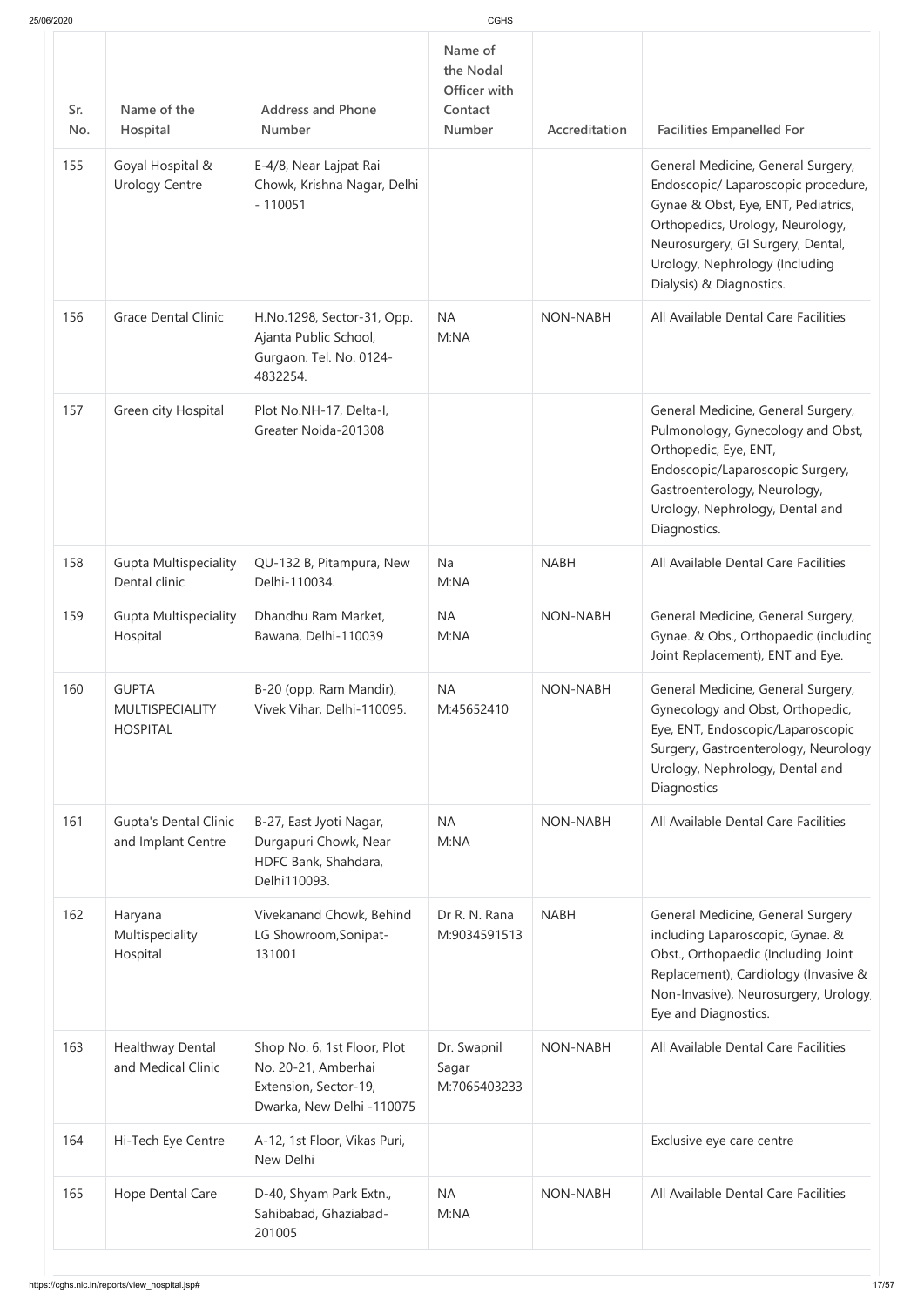| 25/06/2020 |                                                              |                                                                                                 | CGHS                                                             |                 |                                                                                                                                                                                                                                                                                                                                                                                                                                                                                                     |
|------------|--------------------------------------------------------------|-------------------------------------------------------------------------------------------------|------------------------------------------------------------------|-----------------|-----------------------------------------------------------------------------------------------------------------------------------------------------------------------------------------------------------------------------------------------------------------------------------------------------------------------------------------------------------------------------------------------------------------------------------------------------------------------------------------------------|
| Sr.<br>No. | Name of the<br>Hospital                                      | <b>Address and Phone</b><br>Number                                                              | Name of<br>the Nodal<br>Officer with<br>Contact<br><b>Number</b> | Accreditation   | <b>Facilities Empanelled For</b>                                                                                                                                                                                                                                                                                                                                                                                                                                                                    |
| 166        | House of Dentistry,                                          | B-16/8-A, Gamri Extension,<br>Delhi ♦ 110053.                                                   | <b>GAURAV</b><br><b>SAINI</b><br>M:8860529040                    | <b>NON-NABH</b> | All Available Dental Care Facilities                                                                                                                                                                                                                                                                                                                                                                                                                                                                |
| 167        | Human Care Medical<br>Charitable Trust<br>(Manipal Hospital) | Adjoining MTNL Building,<br>Sec-6, Dwarka, Delhi-<br>110075                                     | <b>Tarun Garg</b><br>M:NA                                        | <b>NABH</b>     | General Medicine, General Surgery<br>including Laproscopic surgery, Gynae.<br>& Obst., Orthopaedic (including Joint<br>Replacement & Arthroscopic surgery),<br>Cardiothoracic Surgery, Cardiology �<br>Invasive & Non-Invasive,<br>Endocrinology, Gastroenterology<br>(Medical & Surgical), Nephrology<br>including Dialysis, Neurology,<br>Neurosurgery, Oncology ♦ (Medical,<br>Surgical, Radiation), Respiratory<br>Medicine, Rheumatology, Transplant<br>Services (Renal), ENT and Diagnostics. |
| 168        | I Care Centre                                                | C-6/9, Safdarjung,<br>Development Area, New<br>Delhi. Tel.No. 011-<br>26963999, 9873783824.     |                                                                  |                 | <b>Exclusive Eye Care Centre</b>                                                                                                                                                                                                                                                                                                                                                                                                                                                                    |
| 169        | <b>ICARE Eye Hospital</b><br>& Post Graduate<br>Institute    | E 3A, Sector 26, NOIDA 201<br>301                                                               |                                                                  |                 | <b>NA</b>                                                                                                                                                                                                                                                                                                                                                                                                                                                                                           |
| 170        | I Clinix Advanced Eye<br>Care                                | 27/171, Vikram Vihar, Near<br>Moolchand Metro Station,<br>Lajpat Nagar-IV, New Delhi-<br>110024 | <b>NA</b><br>M:NA                                                | <b>NON-NABH</b> | <b>Exclusive Eye Care Centre</b>                                                                                                                                                                                                                                                                                                                                                                                                                                                                    |
| 171        | I Create Hospital                                            | A-3/24, 3rd Floor, Janakpuri,<br>New Delhi 110058.                                              | <b>NA</b><br>M:NA                                                | <b>NON-NABH</b> | <b>Exclusive Eye Care Centre</b>                                                                                                                                                                                                                                                                                                                                                                                                                                                                    |
| 172        | Indian Institute of<br>Ophthalmology(G.K.-<br>$\vert \vert$  | C-2, G.K. Enclave-II New<br>Delhi-110048                                                        |                                                                  |                 | <b>NA</b>                                                                                                                                                                                                                                                                                                                                                                                                                                                                                           |
| 173        | Indian Spinal Injuries<br>Centre Vasant Kunj                 | Sector C, Vasant Kunj, New<br>Delhi 110 070 [Tel: 4225<br>5225]                                 |                                                                  |                 | Endoscopic/ Laparoscopic procedures<br>Orthopedic Surgery including Joint<br>Replacement, General Medicine,<br>General Surgery, Neurology &<br>Neurosurgery, Urology & Nephrology<br>(Including Dialysis), Gastroenterology<br>and GI Surgery, Paediatrics, Eye &<br>ENT, Cancer treatment (Surgery,<br>Chemotherapy) and Diagnostics.                                                                                                                                                              |
| 174        | Indus Valley Hospital                                        | 232, KH. No.19/1 (1-12),<br>135, Laxmi Garden, Tehsil<br>Road, Nagafgarh, New<br>Delhi-110043.  | <b>NA</b><br>M:NA                                                | <b>NON-NABH</b> | General Medicine, General Surgery,<br>Gynae & Obs., Orthopedics including<br>joint replacements, Respiratory<br>Medicine, ENT, Medical & Surgical<br>Gastroenterology, Urology excluding<br>Dialysis and Lithotripsy, Eye and<br>dental and Diagnostics                                                                                                                                                                                                                                             |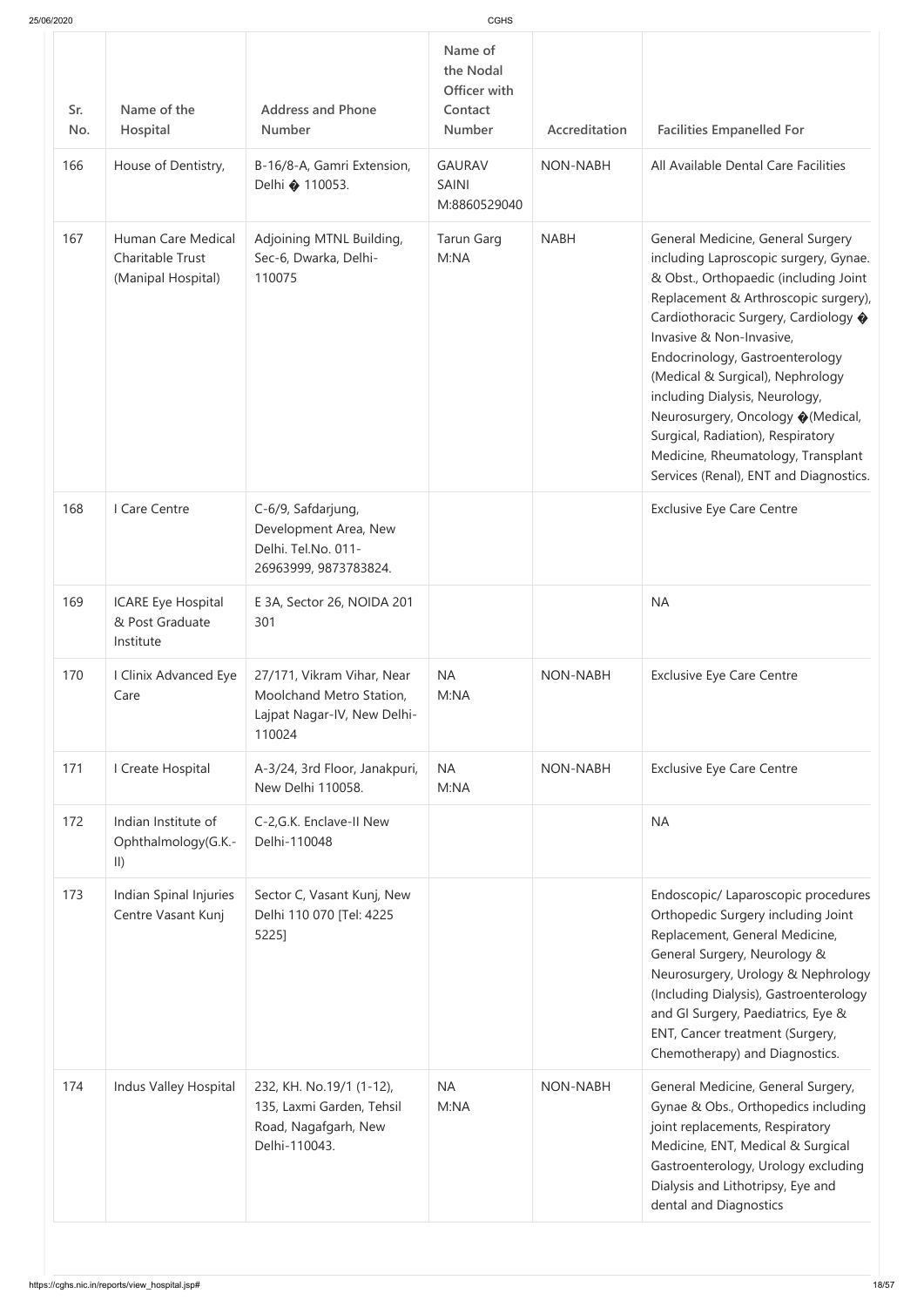| 25/06/2020 |                                                                                |                                                                                                              |                                                                  |                 |                                                                                                                                                                                                                                                                                                                                                                                                                                 |
|------------|--------------------------------------------------------------------------------|--------------------------------------------------------------------------------------------------------------|------------------------------------------------------------------|-----------------|---------------------------------------------------------------------------------------------------------------------------------------------------------------------------------------------------------------------------------------------------------------------------------------------------------------------------------------------------------------------------------------------------------------------------------|
| Sr.<br>No. | Name of the<br>Hospital                                                        | <b>Address and Phone</b><br><b>Number</b>                                                                    | Name of<br>the Nodal<br>Officer with<br>Contact<br><b>Number</b> | Accreditation   | <b>Facilities Empanelled For</b>                                                                                                                                                                                                                                                                                                                                                                                                |
| 175        | Institute of<br>Brain&Spine                                                    | 73, Ring Road, Lajpat<br>Nagar-3, New Delhi-110024.<br>Tel. No. 011-43210000.                                | sumit kumar<br>M:9717090975                                      | <b>NABH</b>     | General Medicine, General Surgery,<br>Orthopaedic (Including Joint<br>Replacement), Neurology,<br>Neurosurgery, Eye and Diagnostics.                                                                                                                                                                                                                                                                                            |
| 176        | Irene Hospital                                                                 | DD-23 Kalkaji Extension<br>New Delhi                                                                         |                                                                  |                 | Medicine, surgery, gynae and<br>obs, ortho with jt replacement, eye,<br><b>ENT</b> etc                                                                                                                                                                                                                                                                                                                                          |
| 177        | Ishan Hospita                                                                  | Plot No. No.1, Pocket8B,<br>Sector-19, Rohini, Delhi-<br>110089.                                             | <b>NA</b><br>M:NA                                                | <b>NON-NABH</b> | General Medicine, General Surgery,<br>Gynae. & Obs., Orthopaedic Surgery<br>(excluding Joint Replacement),<br>Respiratory Medicine,<br>Otorhinolaryngology, Urology<br>(excluding dialysis and lithotripsy),<br>Eye, and Diagnostic.                                                                                                                                                                                            |
| 178        | Itek Vision Centre (A<br>unit of Skiffle<br><b>Healthcare Services</b><br>Ltd. | B-1A/22, Sector-51, Ground<br>Floor, Noida-201301. Tel.<br>No. 0120-4288757.                                 |                                                                  |                 | <b>Exclusive Eye Care Centre</b>                                                                                                                                                                                                                                                                                                                                                                                                |
| 179        | Jain Dental Centre                                                             | F-1/9, Mandir Marg, Near<br>Happy English School,<br>Krishna Nagar, Delhi-<br>110051. Tel. No.<br>9810924515 | <b>NA</b><br>M:NA                                                | <b>NABH</b>     | All Available Dental Care Facilities                                                                                                                                                                                                                                                                                                                                                                                            |
| 180        | Jain Eye Hospital and<br>Laser Centre                                          | AG-152, Shalimar Bagh,<br>New Delhi-110088                                                                   |                                                                  |                 | <b>Exclusive Eye Centre</b>                                                                                                                                                                                                                                                                                                                                                                                                     |
| 181        | Jain Hospital                                                                  | 177-178, Jagriti Enclave,<br>Vikas Marg Extn. Delhi. Tel.<br>No. 011-43055355,<br>9873788091.                |                                                                  |                 | General Medicine, Gynae & Obs.,<br>Orthopedics, General Surgery,<br>Endoscopic/Laproscopic procedures,<br>Neurology & Neuro Surgery,<br>Gastroenterology, Urology,<br>Nephrology and Diagnostics.                                                                                                                                                                                                                               |
| 182        | Jaipur Golden<br>Hospital                                                      | 02, Institutional Area,<br>Sector-3, Rohini,<br>Delhi110085.                                                 | <b>NA</b><br>M:NA                                                | <b>NON-NABH</b> | General Medicine, General Surgery,<br>Gynae. & Obs., Orthopaedic (including<br>Joint Replacement),<br>Otorhinolaryngology, Respiratory<br>Medicine, Cardiology, Medical &<br>28.06.2018 Surgical Gastroenterology,<br>Cardiology & Cardiothoracic Surgery,<br>Rheumatology, Endocrinology,<br>Neonatology, Nephrology, Neurology<br>Neurosurgery, Urology (including<br>dialysis and lithotripsy) Eye, Dental<br>and Diagnostic |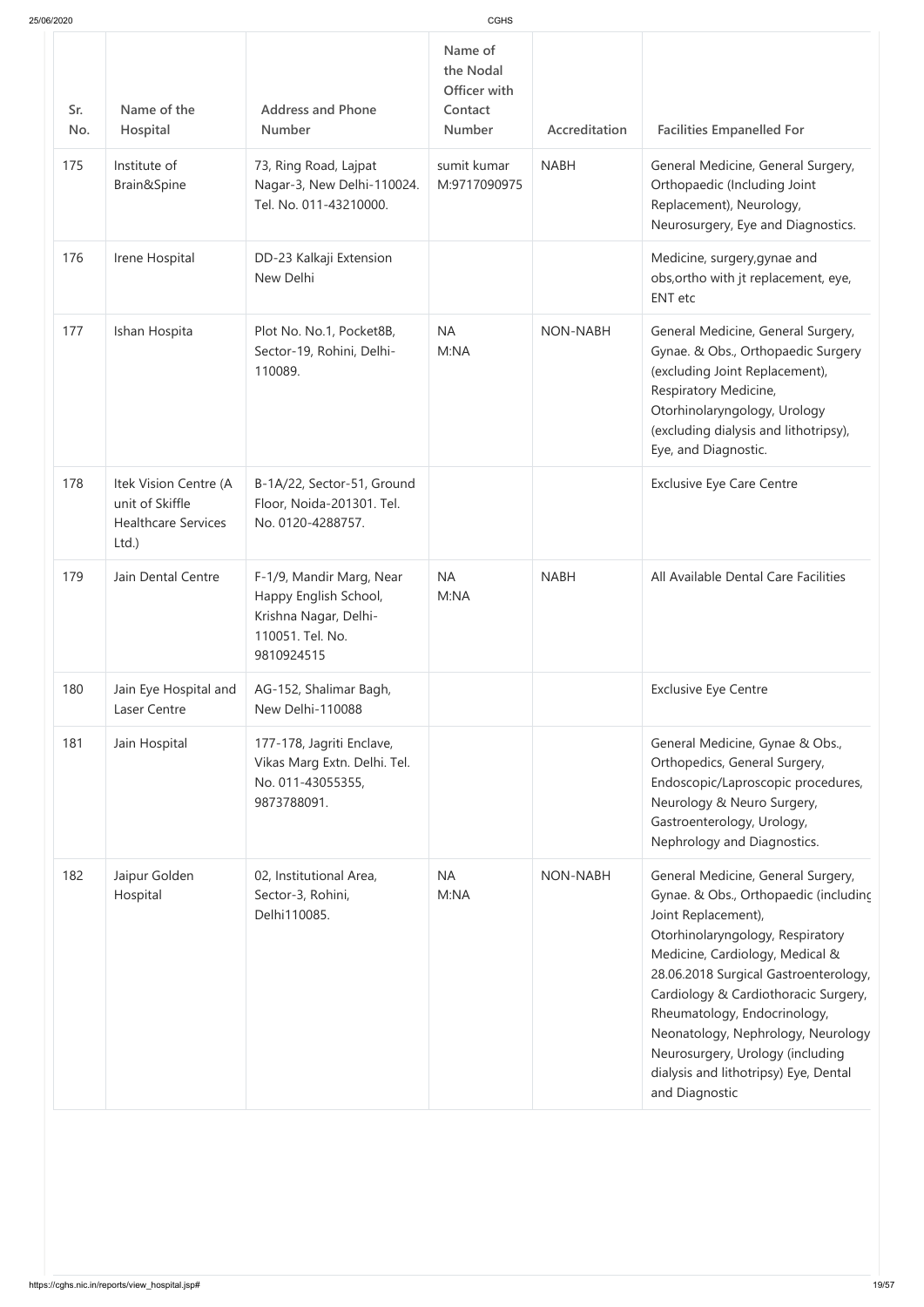| 25/06/2020 |  |
|------------|--|

| 25/06/2020 |                                                |                                                                                                   | CGHS                                                             |                 |                                                                                                                                                                                                                                                                                                                                                                                                                                                                                                                                                                     |
|------------|------------------------------------------------|---------------------------------------------------------------------------------------------------|------------------------------------------------------------------|-----------------|---------------------------------------------------------------------------------------------------------------------------------------------------------------------------------------------------------------------------------------------------------------------------------------------------------------------------------------------------------------------------------------------------------------------------------------------------------------------------------------------------------------------------------------------------------------------|
| Sr.<br>No. | Name of the<br>Hospital                        | <b>Address and Phone</b><br>Number                                                                | Name of<br>the Nodal<br>Officer with<br>Contact<br><b>Number</b> | Accreditation   | <b>Facilities Empanelled For</b>                                                                                                                                                                                                                                                                                                                                                                                                                                                                                                                                    |
| 183        | Jaypee Hospital                                | Sector-128, Noida - 201304                                                                        |                                                                  |                 | Interventional Cardiology &<br>Cardiothoracic Surgery, Laparoscopic/<br>Endoscopic procedures, Gynecology<br>& Obstetrics, Orthopedic Surgery<br>including Joint Replacement,<br>Pulmonology, General Medicine,<br>General Surgery, Endocrinology,<br>Neurology & Neurosurgery, Urology<br>& Nephrology (Including Dialysis),<br>Renal Transplantation & Liver<br>Transplantation, Gastroenterology and<br>GI Surgery, Vascular & Plastic Surgery,<br>Paediatrics, Eye & ENT, Dental, Cancer<br>treatment(Surgery, Chemotherapy &<br>Radiotherapy) and Diagnostics. |
| 184        | jeevan jyoti hospital                          | M-62, Sector-12, Pratap<br>Vihar, Near Santosh Medical<br>College Road, Ghaziabad-<br>201009.     | Dr Sitara<br>Khatoon(MS)<br>M:9667847754                         | <b>NON-NABH</b> | General Medicine, General Surgery,<br>Gynae. & Obst., Orthopaedic<br>(Including Joint Replacement),<br>Paediatrics, Gastroenterology (Medica<br>& Surgical), Neurology, Oncology<br>(Medical & Gynecological), Urology<br>(including Dialysis and Lithotripsy),<br>Dental, Eye, ENT and Diagnostics.                                                                                                                                                                                                                                                                |
| 185        | jeewan Anmol<br>Hospital                       | Mayur Vihar Phase-I, opp.<br>Pratap Nagar, Delhi -<br>110091. Tel. No. 011-<br>22750380, 22795237 |                                                                  |                 | General Medicine, General Surgery,<br>Gynecology and Obst, Orthopedic,<br>Eye, ENT, Endoscopic/Laparoscopic<br>Surgery, Gastroenterology, Neurology<br>Urology, nephrology, Dental and<br>Diagnostics.                                                                                                                                                                                                                                                                                                                                                              |
| 186        | Jeewan Hospital &<br>Nursing Home Pvt.<br>Ltd. | Gate No.1, 150, Jeewan<br>Nagar, Opp. Maharani Bagh,<br>New Delhi                                 |                                                                  |                 | General Medicine, General Surgery,<br>Gynecology and Obst, Orthopedic<br>with Joint Replacement, Paediatrics<br>Eye, ENT.                                                                                                                                                                                                                                                                                                                                                                                                                                           |
| 187        | Jeewan Mala<br>Hospital                        | 67/1, New Rohtak Road,<br>New Delhi $\bigcirc$ 110005.                                            |                                                                  |                 | Endoscopic/ Laparoscopic procedures<br>Gynecology & Obstetrics, Orthopedic<br>Surgery including Joint Replacement,<br>General Medicine, Pulmonology,<br>General Surgery, Neurology &<br>Neurosurgery, Urology & Nephrology<br>(Including Dialysis), Gastroenterology<br>and GI Surgery, Paediatrics, Eye &<br>ENT, Dental and Diagnostics.                                                                                                                                                                                                                          |
| 188        | Jeewan Nursing<br>Home & Hospital              | 2-B, Pusa Road, Karol Bagh,<br>New Delhi $\bullet$ 110005.                                        |                                                                  |                 | Endoscopic/ Laparoscopic procedures<br>Gynecology& Obstetrics, Orthopedic<br>surgery with Joint replacement,<br>General Medicine, General Surgery,<br>Neurology & Neuro Surgery, Urology,<br>Nephrology and (Including Dialysis),<br>Gastroenterology, Pulmonology,<br>Paediatrics and Diagnostics                                                                                                                                                                                                                                                                  |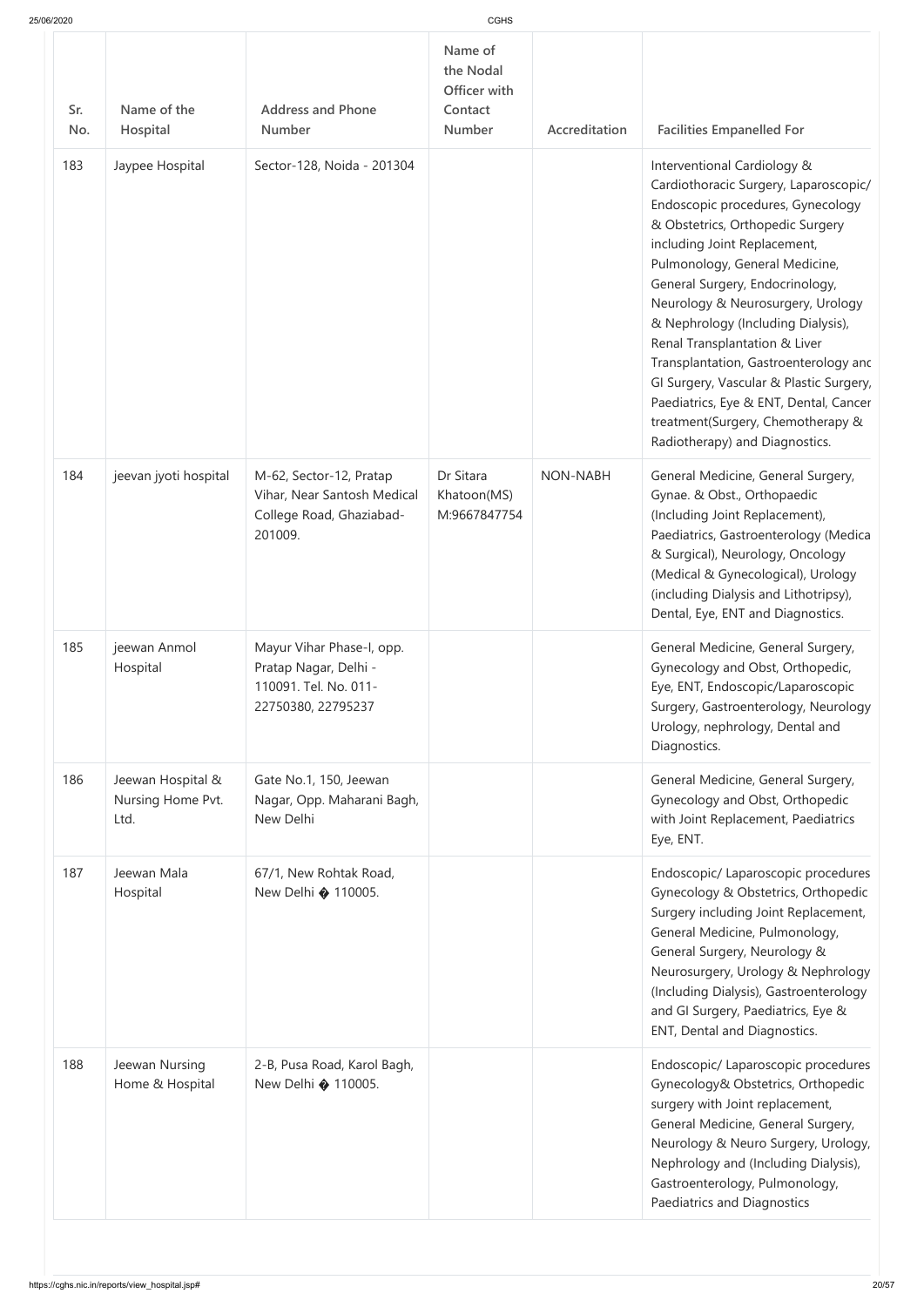| 25/06/2020 |                                                       |                                                                                                                                      | CGHS                                                             |                 |                                                                                                                                                                                                                                                                                                                                                                                                         |
|------------|-------------------------------------------------------|--------------------------------------------------------------------------------------------------------------------------------------|------------------------------------------------------------------|-----------------|---------------------------------------------------------------------------------------------------------------------------------------------------------------------------------------------------------------------------------------------------------------------------------------------------------------------------------------------------------------------------------------------------------|
| Sr.<br>No. | Name of the<br>Hospital                               | <b>Address and Phone</b><br><b>Number</b>                                                                                            | Name of<br>the Nodal<br>Officer with<br>Contact<br><b>Number</b> | Accreditation   | <b>Facilities Empanelled For</b>                                                                                                                                                                                                                                                                                                                                                                        |
| 189        | J.S. Tomar Memorial<br>Hospital Pvt. Ltd.             | Opp. Step by Step School,<br>Sector-132, Noida - 201301                                                                              | <b>NA</b><br>M:NA                                                | <b>NON-NABH</b> | General Medicine, General Surgery,<br>Gynae. & Obs., Orthopaedic Surgery<br>(excluding Joint Replacement),<br>Otorhinolaryngology, Cardiology,<br>Medical Gastroenterology,<br>Neonatology, Nephrology, Neurology<br>Urology (including dialysis and<br>lithotripsy) Eye & Dental.                                                                                                                      |
| 190        | Jyoti Dental Care<br>Center                           | Shop No.13 &14, 3/44,<br>Aman Banquet Hall, Sector-<br>5, Rajinder Nagar,<br>Sahibabad,<br>Ghaziabad201005. Tel. No.<br>0120-4103510 | <b>NA</b><br>M:NA                                                | <b>NABH</b>     | All Available Dental Care Facilitie                                                                                                                                                                                                                                                                                                                                                                     |
| 191        | Kailash Dental                                        | D 124, Surajmal Vihar, Delhi,<br>Delhi-110008                                                                                        | na<br>M:na                                                       | <b>NON-NABH</b> | All Available Dental Care Facilities.                                                                                                                                                                                                                                                                                                                                                                   |
| 192        | Kailash Eye Care                                      | 50-51, South Patel Nagar<br>(Near Metro Pillar No.190),<br>New Delhi                                                                 |                                                                  |                 | Exclusive eye care centre                                                                                                                                                                                                                                                                                                                                                                               |
| 193        | Kailash Hospital Ltd.<br>(Greater Noida)              | 23 Institutional Area,<br>Greater NOIDA 201 308                                                                                      |                                                                  |                 | <b>NA</b>                                                                                                                                                                                                                                                                                                                                                                                               |
| 194        | Kailash Hospital &<br>Research Centre Ltd.<br>(Noida) | H-33, Sector 27, NOIDA<br>201301                                                                                                     |                                                                  |                 | <b>NA</b>                                                                                                                                                                                                                                                                                                                                                                                               |
| 195        | Kalra Hospital                                        | A-4, 5&6 Tulsi Dass Kalra<br>Marg, Kirti Nagar, New<br>Delhi - 110015. Ph. No. 011-<br>45005600, 45005700,                           |                                                                  |                 | Cardiology, Endoscopic/ Laparoscopic<br>procedures, Gynecology & Obstetrics,<br>Orthopedic Surgery including Joint<br>Replacement, General Medicine,<br>General Surgery, Pulmonology,<br>Neurology & Neurosurgery, Urology<br>& Nephrology (Including Dialysis),<br>Gastroenterology and GI Surgery,<br>Paediatrics, Eye & ENT, Dental, Cancer<br>treatment (Surgery, Chemotherapy)<br>and Diagnostics. |
| 196        | Kalra Hospital,<br>Dwarka                             | 3A, 26-27, Sewak Park<br>Extension, Opp. Metro Pillar<br>No. 761, Dwarka Mor, Uttam<br>Nagar, Delhi-110059.                          | <b>NA</b><br>M:NA                                                | <b>NON-NABH</b> | General Medicine, General Surgery,<br>Gynae. & Obs., Orthopaedic<br>(excluding Joint Replacement),<br>Medical Gastroenterology and<br>Diagnostic.                                                                                                                                                                                                                                                       |
| 197        | Kalyani Hospital,                                     | RZ-30-A, Rati Ram Park,<br>Naya Bazar, Nagafgarh,<br>New Delhi $\bullet$ 110043.                                                     | <b>NA</b><br>M:NA                                                | <b>NON-NABH</b> | General Medicine, General Surgery,<br>Gynae. & Obst., Orthopaedic<br>(Including Joint Replacement),<br>Endocrinology, Urology (excluding<br>Dialysis and Lithotripsy), ENT, Dental<br>and Diagnostics.                                                                                                                                                                                                  |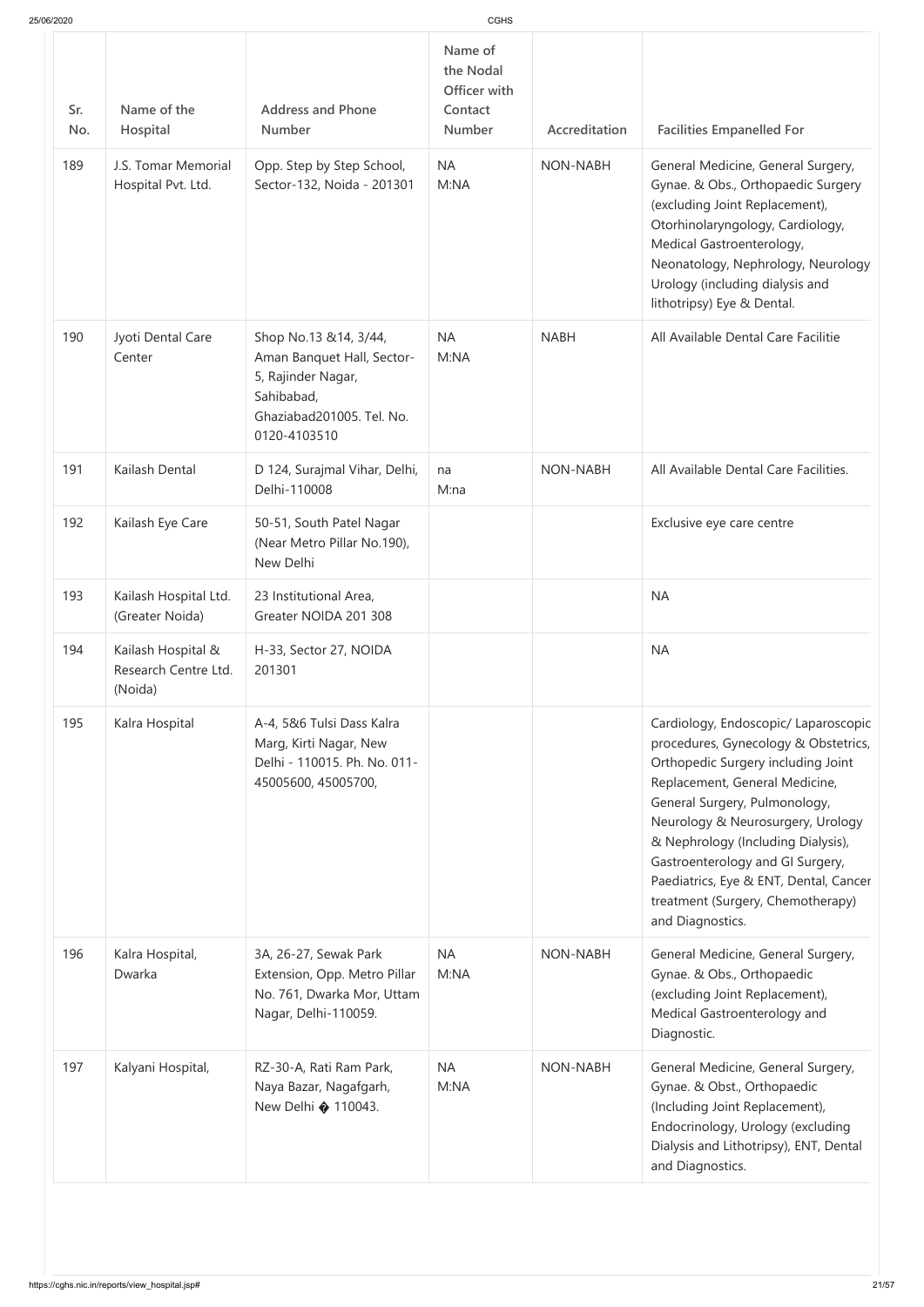| Sr.<br>No. | Name of the<br>Hospital                    | <b>Address and Phone</b><br><b>Number</b>                                                                       | the Nodal<br>Officer with<br>Contact<br><b>Number</b> | Accreditation   | <b>Facilities Empanelled For</b>                                                                                                                                                                                                                                                                                         |
|------------|--------------------------------------------|-----------------------------------------------------------------------------------------------------------------|-------------------------------------------------------|-----------------|--------------------------------------------------------------------------------------------------------------------------------------------------------------------------------------------------------------------------------------------------------------------------------------------------------------------------|
| 198        | Kalyani Hospital Pvt.<br>Ltd.              | 354/2, Mehrauli Road,<br>Gurgaon                                                                                |                                                       |                 | Laparoscopic/ Endoscopic procedures<br>Gynecology& Obstetrics, Orthopedic<br>surgery with Joint replacement,<br>General Medicine, General Surgery,<br>cardiology, Neurology, Nephrology<br>(Including Dialysis), Dental, Eye, ENT<br>Gastroenterology, Neurosurgery,<br>Paediatrics, Urology, Medical/surgical<br>oncolo |
| 199        | Kamal hospital                             | KA-Block, Kaushambi, Near<br>Telephone Exchange/ Metro<br>Station Kaushambi,<br>Ghaziabad                       |                                                       |                 | General Medicine, General Surgery,<br>Gynecology and Obst, Orthopedic,<br>Eye, ENT, Endoscopic/Laparoscopic<br>Surgery,                                                                                                                                                                                                  |
| 200        | Kapil Dental Clinic &<br>Implant Center    | A-1/681, Sector-6, Rohini,<br>Delhi110085. Tel. No.<br>9811733823                                               | <b>NA</b><br>M:NA                                     | <b>NON-NABH</b> | All Available Dental Care Facilities                                                                                                                                                                                                                                                                                     |
| 201        | Karuna Sindhu<br>Charitable Hospital       | Bakkarwala Marg, Nangloi,<br>Nagafgarh Road, New<br>Delhi-110041.                                               | <b>NA</b><br>M:NA                                     | <b>NON-NABH</b> | <b>Exclusive Eye Care Centre</b>                                                                                                                                                                                                                                                                                         |
| 202        | <b>KB Healthcare</b><br>Diagnostic Centre  | Plot # NH 29, Sector-P4,<br>Greater Noida-201310. Tel.<br>No. 0120-2447050                                      | <b>NA</b><br>M:NA                                     | <b>NON-NABH</b> | X-ray, USG, Colour Doppler, CT Scan<br>and OPG                                                                                                                                                                                                                                                                           |
| 203        | Khandelwal Hospital<br>& Urology Centre    | B-16, East Krishna Nagar,<br>Main Swaran Cinema Road,<br>Delhi � 110051. Tel. No.<br>011-22094843.              |                                                       |                 | Endoscopic/ Laparoscopic procedures<br>Gynecology & Obstetrics, General<br>Medicine, General Surgery, Neurology<br>Nephrology, Gastroenterology,<br>Neurosurgery, Urology and<br>Diagnostics.                                                                                                                            |
| 204        | Khanna Eye Centre                          | A-2/2, Model Town-1, Delhi<br>$\bigcirc$ 110009                                                                 |                                                       |                 | <b>Exclusive Eye Care Centre</b>                                                                                                                                                                                                                                                                                         |
| 205        | Khanna Eye Centre                          | E 368 Nirman Vihar, Vikas<br>Marg, Delhi 110 092                                                                |                                                       |                 | <b>Exclusive Eye Care Centre</b>                                                                                                                                                                                                                                                                                         |
| 206        | Khanna Medicare<br>Centre                  | W-6, Main Patel Road, West<br>Patel Nagar, Near Shadipur<br>Metro Station, Pillar No.<br>234, New Delhi-110008. | <b>NA</b><br>M:NA                                     | <b>NON-NABH</b> | <b>Exclusive Eye Care Centre</b>                                                                                                                                                                                                                                                                                         |
| 207        | K.K. Surgical &<br><b>Maternity Centre</b> | B-37, East Jyoti Nagar, Loni<br>Road, New Delhi-110093                                                          | <b>NA</b><br>M:NA                                     | NON-NABH        | General Surgery, Gynaecology &<br>Obstetrics and Diagnostics.                                                                                                                                                                                                                                                            |
| 208        | Konarc Hospital                            | 9A/1, Naresh Park, Near<br>Water Tank, Main<br>Nagafgarh Road, Nangloi,<br>Delhi-110041.                        | <b>NA</b><br>M:NA                                     | NON-NABH        | General Medicine, General Surgery,<br>Gynae. & Obst. Orthopaedic<br>(including Joint Replacement),<br>Neurology, Respiratory Medicine, Eye,<br><b>ENT and Diagnostics</b>                                                                                                                                                |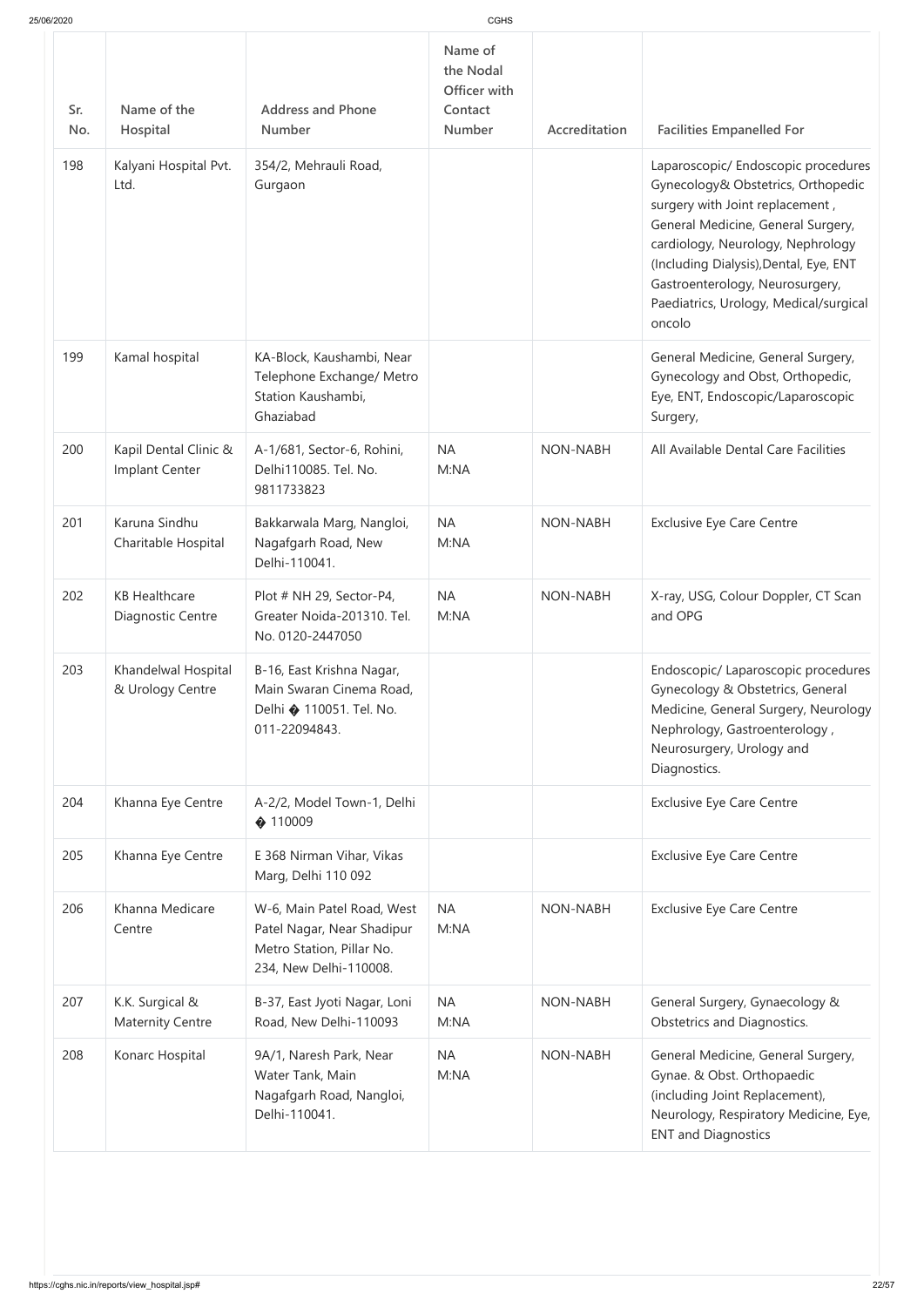| 25/06/2020        |                                                    |                                                                                                                   | CGHS                                                                          |                                  |                                                                                                                                                                                                                                                                                                                                                                                 |
|-------------------|----------------------------------------------------|-------------------------------------------------------------------------------------------------------------------|-------------------------------------------------------------------------------|----------------------------------|---------------------------------------------------------------------------------------------------------------------------------------------------------------------------------------------------------------------------------------------------------------------------------------------------------------------------------------------------------------------------------|
| Sr.<br>No.<br>209 | Name of the<br>Hospital<br>Kosmos Super            | <b>Address and Phone</b><br><b>Number</b><br>C-60, Anand Vihar (Vikas                                             | Name of<br>the Nodal<br>Officer with<br>Contact<br><b>Number</b><br><b>NA</b> | Accreditation<br><b>NON-NABH</b> | <b>Facilities Empanelled For</b><br>General Medicine, General Surgery,                                                                                                                                                                                                                                                                                                          |
|                   | <b>Speciality Hospital</b>                         | Marg), Delhi.                                                                                                     | M:NA                                                                          |                                  | Gynae. & Obs., Orthopedics,<br>Paediatrics, Respiratory Medicine,<br>Cardiology (noninterventional),<br>Urology (including Lithotripsy), ENT,<br>Dental and Diagnostics.                                                                                                                                                                                                        |
| 210               | Krishna Dental Clinic                              | RZP-1, Rajnagar-II, Near<br>Malaria Research Institute,<br>Main Dada Dev Road, Sec-8,<br>Dwarka, New Delhi-110077 | <b>NA</b><br>M:NA                                                             | <b>NON-NABH</b>                  | All Available Dental Care Facilities                                                                                                                                                                                                                                                                                                                                            |
| 211               | Kriti Hospital                                     | Plot No. 13, Opp. Kendriya<br>Vihar, Sector-56, Gurugram                                                          | <b>NA</b><br>M:NA                                                             | <b>NON-NABH</b>                  | General Medicine, General Surgery,<br>Gynae. & Obst., Orthopaedic<br>(excluding Joint Replacement),<br>Urology (Including Dialysis and<br>Lithotripsy) Dental and Diagnostics.                                                                                                                                                                                                  |
| 212               | Kukreja Hospital                                   | D-36, Acharya Niketan,<br>Mayur Vihar, Phase-I, New<br>Delhi-110091                                               | <b>NA</b><br>M:NA                                                             | <b>NABH</b>                      | General Medicine, General Surgery,<br>Gynae. & Obs., Orthopaedic Surgery,<br>Eye, Dental and Diagnostic.                                                                                                                                                                                                                                                                        |
| 213               | Kukreja Hospital &<br>Heart Centre Pvt.<br>Ltd.    | C, 1, 3,4,14, Vishal Enclave,<br>Rajouri Garden, New Delhi-<br>110027. Tel. No. 011-<br>45675000                  |                                                                               |                                  | Cardiology, Endoscopic/ Laparoscopic<br>procedures, Gynecology & Obstetrics,<br>Orthopedic Surgery including Joint<br>Replacement, General Medicine,<br>General Surgery, Neurology &<br>Neurosurgery, Urology & Nephrology<br>(Including Dialysis), Gastroenterology<br>and GI Surgery, Paediatrics, Eye &<br>ENT, Cancer treatment (Surgery,<br>Chemotherapy) and Diagnostics. |
| 214               | <b>Kumar Dental Clinic</b>                         | 209, Hakikat Nagar, Gali<br>No.7, Near GTB Metro<br>Station, Delhi - 110009.                                      |                                                                               |                                  | <b>NA</b>                                                                                                                                                                                                                                                                                                                                                                       |
| 215               | Kumar Hospital                                     | NH-10, G-Block, Sector<br>Beta-II, Greater Noida                                                                  | <b>NA</b><br>M:NA                                                             | <b>NON-NABH</b>                  | General Medicine, General Surgery,<br>Gynae. & Obs., Orthopaedic (includinc<br>Joint Replacement), Medical &<br>Surgical Gastroenterology, Neurology,<br>Neurosurgery, Urology (including<br>Dialysis and Lithotripsy) & dental.                                                                                                                                                |
| 216               | Lall Eye Care Centre                               | New Railway Road, Gurgaon                                                                                         |                                                                               |                                  | <b>NA</b>                                                                                                                                                                                                                                                                                                                                                                       |
| 217               | Lal Super Speciality<br>Dental & Implant<br>Clinic | Shop. No.C-1, Shiv Palace,<br>Gurudwara Road, Near<br>Canara Bank, Opp. Purani<br>Sabzi Mandi, Gurgaon.           |                                                                               |                                  | All Available Dental Care Facilities                                                                                                                                                                                                                                                                                                                                            |
| 218               | Leela Dental Clinic                                | B-39, Main Road, Majlis<br>Park, Delhi.                                                                           |                                                                               |                                  | Exclusive dental treatment centre                                                                                                                                                                                                                                                                                                                                               |
| 219               | Leela Dental Clinic                                | 9, Hakikat Nagar, Gate No.1,<br>GTB Nagar, Kingsway Camp,<br>Delhi-110009, Tel. No. 011-<br>27658182.             | <b>NA</b><br>M:NA                                                             | <b>NON-NABH</b>                  | All Available Dental Care Facilities                                                                                                                                                                                                                                                                                                                                            |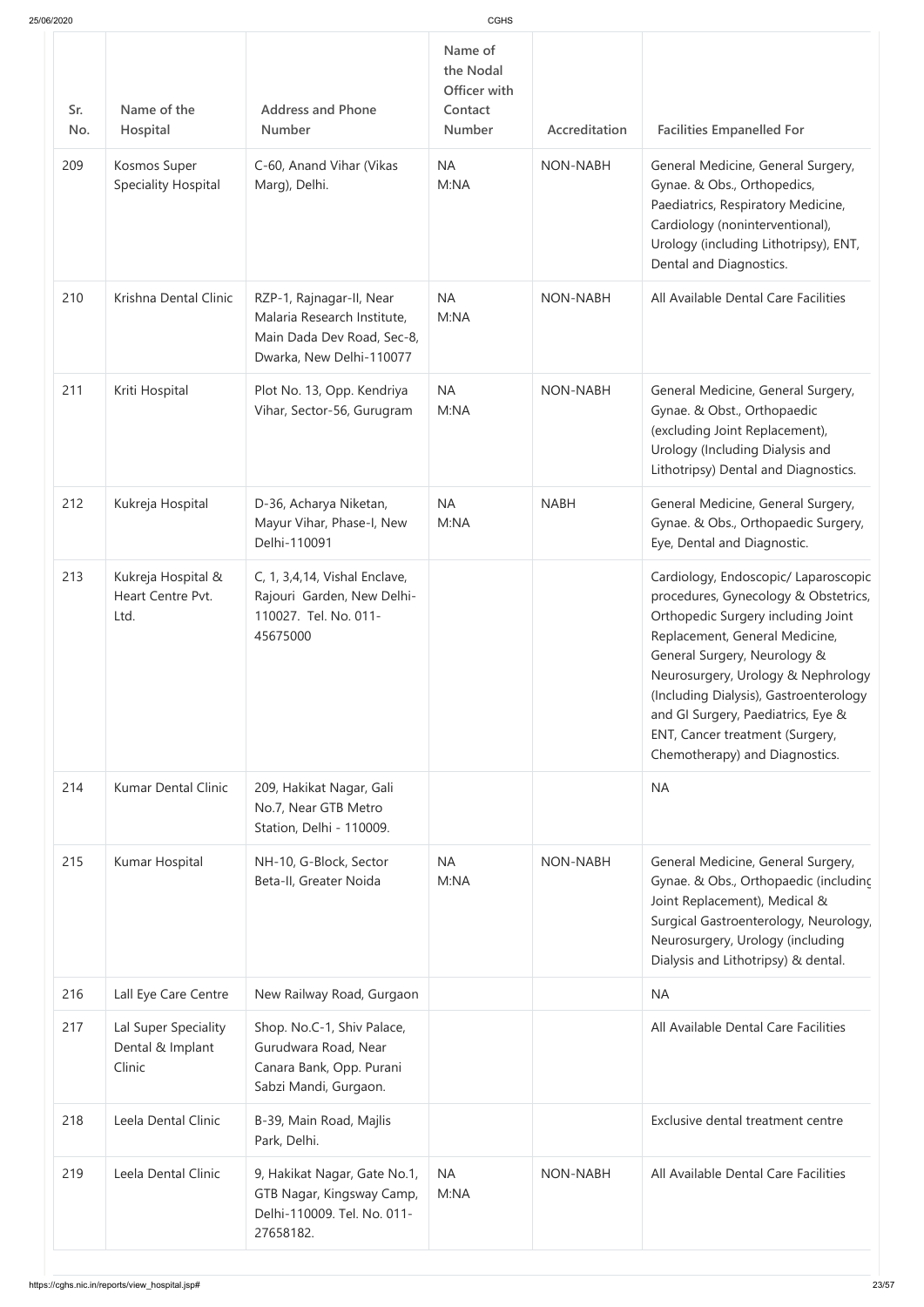| Sr.<br>No. | Name of the<br>Hospital                                                                       | <b>Address and Phone</b><br><b>Number</b>                       | the Nodal<br>Officer with<br>Contact<br><b>Number</b> | Accreditation   | <b>Facilities Empanelled For</b>                                                                                                                                                                                                                                                                                                                                                                                                                                                   |
|------------|-----------------------------------------------------------------------------------------------|-----------------------------------------------------------------|-------------------------------------------------------|-----------------|------------------------------------------------------------------------------------------------------------------------------------------------------------------------------------------------------------------------------------------------------------------------------------------------------------------------------------------------------------------------------------------------------------------------------------------------------------------------------------|
| 220        | Life Line Dental Care                                                                         | C-4, Anand Vihar,<br>Delhi110092. Tel. No.011-<br>42427475      | <b>NA</b><br>M:NA                                     | <b>NON-NABH</b> | All Available Dental Care Facilities                                                                                                                                                                                                                                                                                                                                                                                                                                               |
| 221        | Lions Eye Hospital                                                                            | E-Block, Kavi Nagar,<br>Ghaziabad201002. Tel. No.<br>9873923427 | <b>NA</b><br>M:NA                                     | <b>NON-NABH</b> | <b>Exclusive Eye Care Centre</b>                                                                                                                                                                                                                                                                                                                                                                                                                                                   |
| 222        | Mahajan Eye Centre                                                                            | AD-21A, Pitampura, Delhi -<br>110034. Tel.No. 9311114660        |                                                       |                 | exclusive eye centre                                                                                                                                                                                                                                                                                                                                                                                                                                                               |
| 223        | Maharaja Agrasen<br>Hospital                                                                  | Punjabi Bagh New Delhi                                          |                                                       |                 | Interventional Cardiology &<br>Cardiothoracic Surgery, Endoscopic/<br>Laparoscopic procedures, Gynecology<br>& Obstetrics, Orthopedic Surgery<br>including Joint Replacement, General<br>Medicine, General Surgery, Neurology<br>& Neurosurgery, Urology &<br>Nephrology (Including Dialysis),<br>Gastroenterology and GI Surgery,<br>Vascular & Plastic Surgery, Paediatrics<br>Eye & ENT, Dental, Cancer treatment<br>(Surgery, Chemotherapy &<br>Radiotherapy) and Diagnostics. |
| 224        | Maharaja Agrasen<br>Hospital                                                                  | Plot No.1, Sector-1, Dwarka,<br>New Delhi110075.                | <b>NA</b><br>M:NA                                     | <b>NABH</b>     | General Medicine, General Surgery,<br>Gynae. & Obs., Orthopaedic Surgery<br>(including Joint Replacement),<br>Cardiology, Respiratory Medicine,<br>Nephrology, Rheumatology, Urology<br>(including dialysis and excluding<br>lithotripsy), Eye, ENT and Diagnostics.                                                                                                                                                                                                               |
| 225        | Makkar Multi-<br>Speciality Hospital (A<br>unit of Makkar<br>Medical Centre Pvt.<br>$Ltd.$ ), | A-1, 2 Priyadarshini Vihar,<br>Delhi 92                         | Dr. Ajit Roy<br>M:22462221                            | <b>NON-NABH</b> | General Medicine, General Surgery,<br>Gynae. & Obst., Orthopaedic<br>(Including Joint Replacement),<br>Paediatrics, Psychiatry, Cardiology<br>(Non-interventional),<br>Gastroenterology (Medical &<br>Surgical), Neonatology, Nephrology,<br>Respiratory Medicine, Urology<br>(including Dialysis), Vascular Surgery,<br>Eye, ENT and Diagnostics.                                                                                                                                 |
| 226        | Malik Radix Health<br>Care                                                                    | C 218, Nirman Vihar, Vikas<br>Marg, Delhi 110092                |                                                       |                 | General Medicine, General Surgery,<br>Endoscopic/Laparoscopic procedures,<br>Eye, ENT, Obstetrics and Gynecology,<br>Orthopedic surgery and Diagnostics                                                                                                                                                                                                                                                                                                                            |
| 227        | Manas Hospital (A<br>Unit of Sharma<br>Medical Centre Pvt.<br>Ltd.)                           | A-93, Sector-34, Gautam<br>Budh Nagar, Noida-201301.            | <b>NA</b><br>M:NA                                     | <b>NON-NABH</b> | General Medicine, General Surgery,<br>Gynae. & Obs., Orthopaedic<br>(excluding Joint Replacement),<br>Paediatrics, Nephrology including<br>dialysis, Neurology, ENT, Dental and<br>Diagnostic.                                                                                                                                                                                                                                                                                     |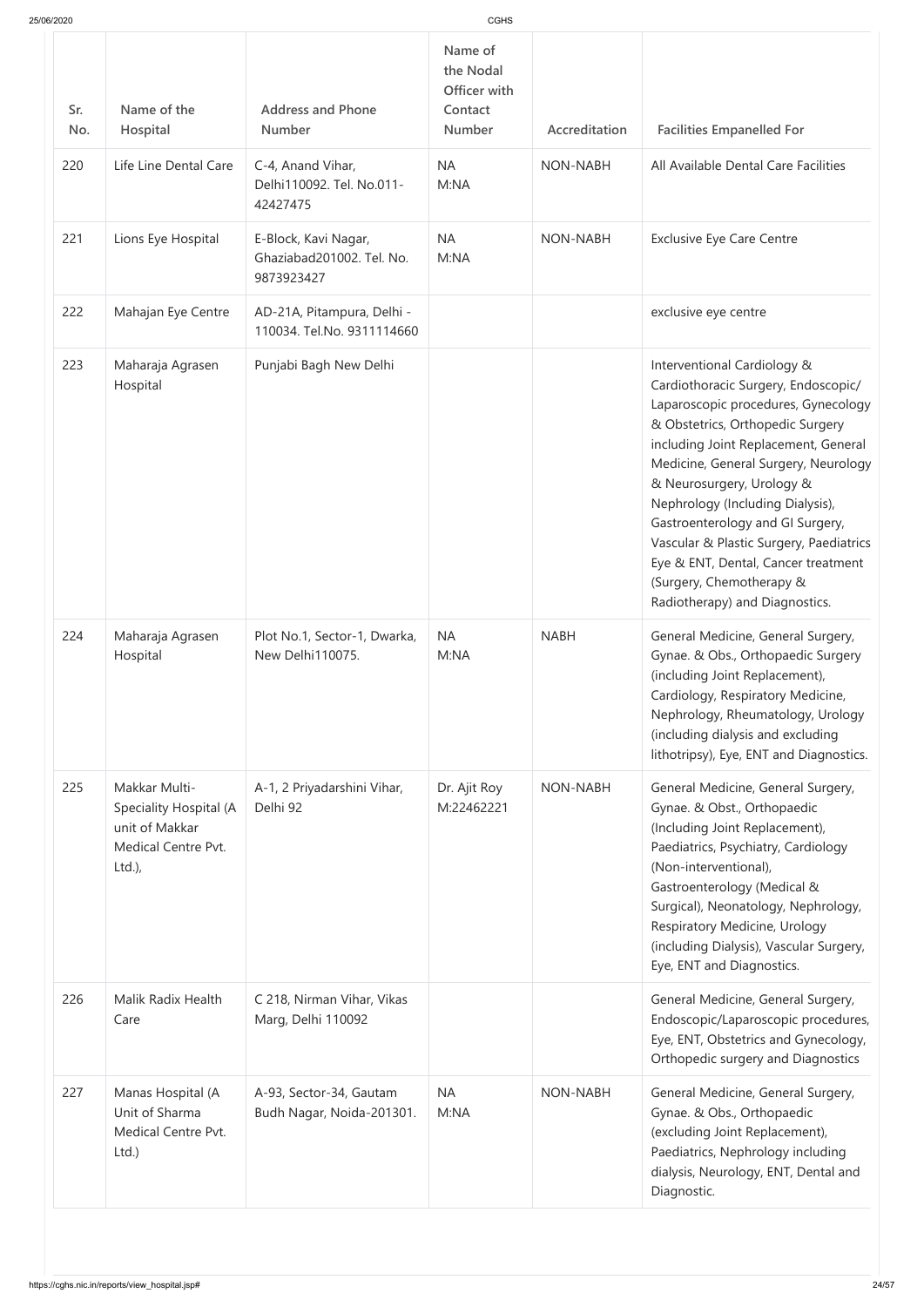| 25/06/2020 |                                                                            |                                                                                                                                | <b>CGHS</b>                                                      |                 |                                                                                                                                                                                                                                                                                                                                                                                                                               |
|------------|----------------------------------------------------------------------------|--------------------------------------------------------------------------------------------------------------------------------|------------------------------------------------------------------|-----------------|-------------------------------------------------------------------------------------------------------------------------------------------------------------------------------------------------------------------------------------------------------------------------------------------------------------------------------------------------------------------------------------------------------------------------------|
| Sr.<br>No. | Name of the<br>Hospital                                                    | <b>Address and Phone</b><br><b>Number</b>                                                                                      | Name of<br>the Nodal<br>Officer with<br>Contact<br><b>Number</b> | Accreditation   | <b>Facilities Empanelled For</b>                                                                                                                                                                                                                                                                                                                                                                                              |
| 228        | Manav Hospital &<br>Laser Eye Centre                                       | Nursing Home Gate No.1,<br>B-Block, Kavi Nagar,<br>Ghaziabad - 201002. Tel.No.<br>9718942666, 7838856642                       |                                                                  |                 | <b>Exclusive Eye Care Centre</b>                                                                                                                                                                                                                                                                                                                                                                                              |
| 229        | Manav Hospital(unit<br>of shubham hospital<br>&research centre<br>pvt. Itd | Plot No. 1, B-Block, Kavi<br>Nagar, Next to State Bank<br>of India, Kavi Nagar,<br>Ghaziabad-201002. Tel. No.<br>0120-4296642. | DR RAJAT<br><b>GUPTA</b><br>M:9999136785                         | <b>NON-NABH</b> | General Medicine, General Surgery,<br>Gynae. & Obst., Orthopaedic<br>(Including Joint Replacement), Eye<br>and Diagnostics.                                                                                                                                                                                                                                                                                                   |
| 230        | Mangalam Medical<br>and Surgical Centre                                    | 154/81, Main Bawana Road,<br>Pooth Khurd, Near Sector-<br>35, Delhi- 110039.                                                   |                                                                  |                 | General Medicine, General Surgery,<br>Gynecology and Obst, Orthopedic,<br>Eye, ENT, Endoscopic/Laparoscopic<br>Surgery, Gastroenterology,<br>Neurology, Urology, nephrology,<br>Dental and Diagnostics.                                                                                                                                                                                                                       |
| 231        | Mantracare X-ray<br>and Diagnostics                                        | 1041-P, Sector-22,<br>Gurgaon-122015. Tel. No.<br>9911044585                                                                   | <b>NA</b><br>M:NA                                                | <b>NON-NABH</b> | X-ray, CT Scan, USG, Colour Doppler,<br>ECG, ECHO, PFT and TMT                                                                                                                                                                                                                                                                                                                                                                |
| 232        | Mata Chanan Devi<br>Hospital                                               | C 1, Janakpuri, New Delhi<br>110058                                                                                            |                                                                  |                 | Interventional Cardiology &<br>Cardiothoracic Surgery, Endoscopic/<br>Laparoscopic procedures, Gynecology<br>& Obstetrics, Orthopedic Surgery<br>including Joint Replacement, General<br>Medicine, General Surgery, Neurology<br>& Neurosurgery, Urology &<br>Nephrology (Including Dialysis),<br>Gastroenterology and GI Surgery,<br>Paediatrics, Eye & ENT, Cancer<br>treatment (Surgery, Chemotherapy)<br>and Diagnostics. |
| 233        | Mata Roop Rani<br>Maggo & Mahindru<br>Hospital                             | C-8/9, OM Vihar, Phase-I,<br>Metro Pillar, No.709, Uttam<br>Nagar, New Delhi-110059                                            | <b>NA</b><br>M:NA                                                | NON-NABH        | General Medicine, General Surgery,<br>Gynae. & Obst., Orthopaedic<br>(including Joint Replacement),<br>Respiratory Medicine, Cardiology,<br>Endocrinology, Medical & Surgical<br>Gastroenterology, Neonatology,<br>Nephrology, Neurology, Oncology ♦<br>(Medical) Urology (including dialysis                                                                                                                                 |

|     |                                    |                                     |  | and iithotripsy) Eye, Eivil, Dental and<br>Diagnostics |
|-----|------------------------------------|-------------------------------------|--|--------------------------------------------------------|
| 234 | Max Hospital<br>Panchsheel Enclave | 110 Panchsheel Enclave<br>New Delhi |  | <b>Exclusive Eye Care Centre</b>                       |
|     |                                    |                                     |  |                                                        |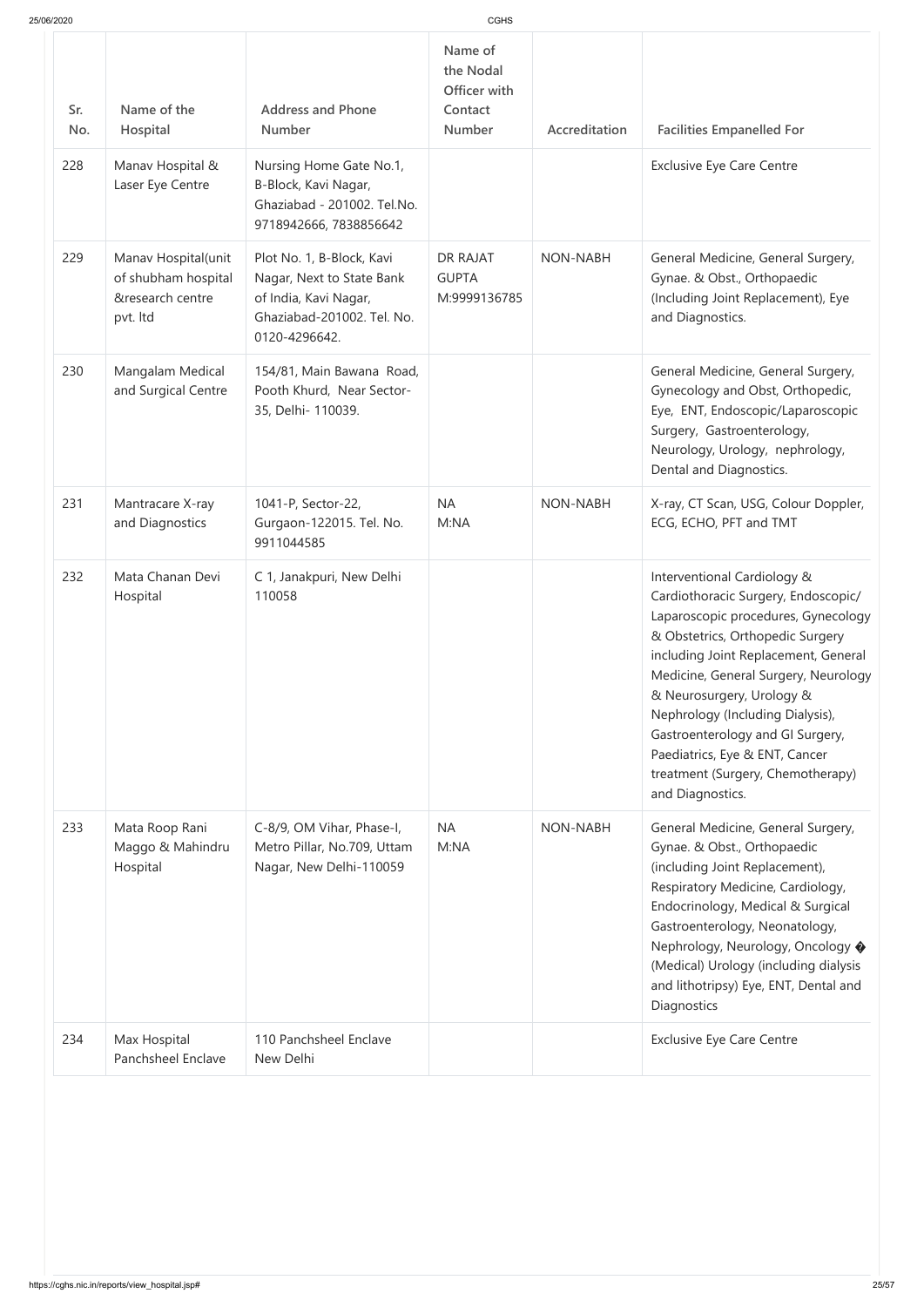|  | 25/06/2020 |
|--|------------|
|  |            |

| 25/06/2020        |                                                                                                       |                                                                                                                                                                                  | CGHS                                                             |                 |                                                                                                                                                                                                                                                                                                                                                                                                                                                                                                                        |
|-------------------|-------------------------------------------------------------------------------------------------------|----------------------------------------------------------------------------------------------------------------------------------------------------------------------------------|------------------------------------------------------------------|-----------------|------------------------------------------------------------------------------------------------------------------------------------------------------------------------------------------------------------------------------------------------------------------------------------------------------------------------------------------------------------------------------------------------------------------------------------------------------------------------------------------------------------------------|
| Sr.<br>No.<br>235 | Name of the<br>Hospital<br>Max Hospital<br>Shalimar Bagh                                              | <b>Address and Phone</b><br><b>Number</b><br>Max Super Specialty<br>Hospital (A Unit of Max<br>Health Care Institute Ltd.),<br>FC-50, C & D, Blcok,<br>Shalimar Bagh, New Delhi. | Name of<br>the Nodal<br>Officer with<br>Contact<br><b>Number</b> | Accreditation   | <b>Facilities Empanelled For</b><br>Interventional Cardiology &<br>Cardiothoracic Surgery, Laparoscopic/<br>Endoscopic procedures, Gynecology<br>& Obstetrics, Orthopedic Surgery<br>including Joint Replacement, General<br>Medicine, General Surgery, Neurology<br>& Neurosurgery, Urology &<br>Nephrology (Including Dialysis),<br>Gastroenterology and GI Surgery,<br>Vascular & Plastic Surgery, Paediatrics<br>Eye & ENT, Dental, Cancer treatment<br>(Surgery, Chemotherapy &<br>Radiotherapy) and Diagnostics. |
| 236               | Max<br>Hospital, Wazirpur<br>Institutional Area,<br>Pitam Pura                                        | HBT Twin Tower, Wazirpur<br>Institutional Area, Pitam<br>Pura, New Delh                                                                                                          | 00000<br>M:0000                                                  | <b>NON-NABH</b> | Cardiology & Cardiothoracic Surgery,<br>Laparoscopic/ Endoscopic procedures<br>Gynecology & Obstetrics, Orthopedic<br>Surgery including Joint Replacement,<br>General Medicine, General Surgery,<br>Neurology & Neurosurgery, Urology<br>& Nephrology (Including Dialysis),<br>Gastroenterology and GI Surgery,<br>Paediatrics, Eye & ENT, Cancer<br>treatment (Surgery, Chemotherapy)<br>and Diagnostics.                                                                                                             |
| 237               | Max Multi Speciality<br>Hospital (A unit of<br>Four seasons<br>foundation)                            | Plot No. 4a, Sector<br>Institutional Green, Opp.<br>NTPC, Near Crown Plaza,<br>Greater Noida                                                                                     |                                                                  |                 | General Medicine, General Surgery,<br>Gynecology and Obst, Orthopedic<br>with Joint Replacement, Eye, ENT,<br>Endoscopic/Laparoscopic Surgery,<br>Gastroenterology, Neurology,<br>Urology, nephrology, Dental and<br>Diagnostics.                                                                                                                                                                                                                                                                                      |
| 238               | Max Smart<br>Superspecialty<br>Hospital (a unit of<br><b>GM Modi hospital</b><br>and research Centre) | Press Enclave Road, Saket,<br>New Delhi �                                                                                                                                        |                                                                  |                 | Cardiology & Cardiothoracic Surgery,<br>Endoscopic/ Laparoscopic procedures<br>Gynecology & Obstetrics,<br>Pulmonology, Orthopedic Surgery<br>including Joint Replacement, General<br>Medicine, General Surgery, Neurology<br>& Neurosurgery, Urology &<br>Nephrology (Including Dialysis),<br>Gastroenterology and GI Surgery,<br>Paediatrics, Eye & ENT, Dental, Cancer<br>treatment (Surgery, Chemotherapy &<br>Radiotherapy) and Diagnostics.                                                                      |
| 239               | Max Super Speciality<br>Hospital East Block<br>2, Saket, New Delhi                                    | <b>Max Super Speciality</b><br>Hospital East Block (A unit<br>of Devki Devi Foundation),<br>2, Press Enclave Road, Saket,<br>New Delhi Tel 011-2651505                           |                                                                  |                 | Cardiology & Cardiothoracic Surgery,<br>Laparoscopic/ Endoscopic procedures<br>Orthopedic Surgery including Joint<br>Replacement, General Medicine,<br>General Surgery, Urology &<br>Nephrology (Including Dialysis),<br>Gastroenterology and GI Surgery,<br>Cancer treatment (Surgery,<br>Chemotherapy & Radiotherapy) and<br>Diagnostics.                                                                                                                                                                            |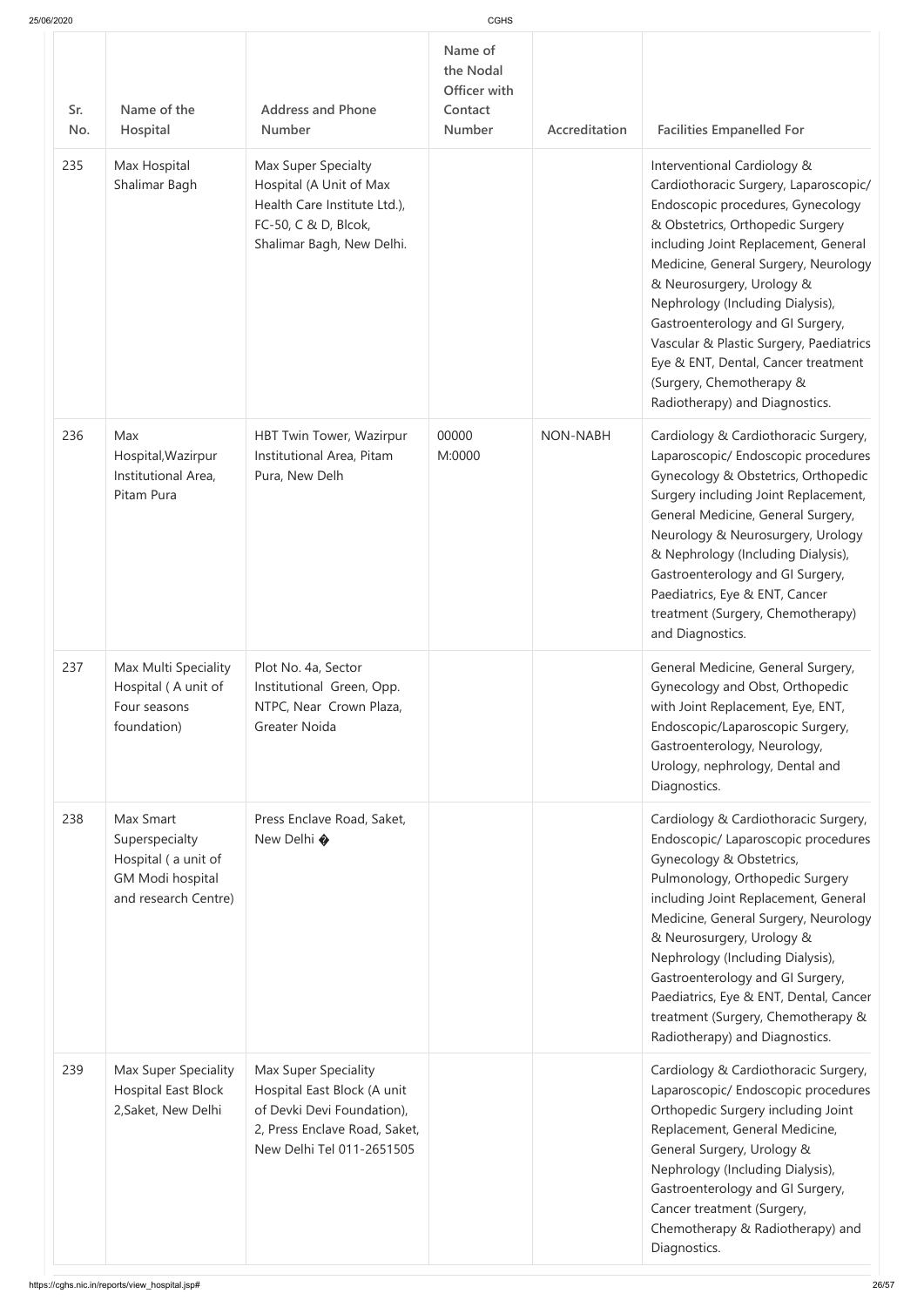| 25/06/2020 |  |  |
|------------|--|--|

| 25/06/2020 |                                                                                     |                                                                                                                                                                        | <b>CGHS</b>                                                      |               |                                                                                                                                                                                                                                                                                                                                                                                                                                                                                  |
|------------|-------------------------------------------------------------------------------------|------------------------------------------------------------------------------------------------------------------------------------------------------------------------|------------------------------------------------------------------|---------------|----------------------------------------------------------------------------------------------------------------------------------------------------------------------------------------------------------------------------------------------------------------------------------------------------------------------------------------------------------------------------------------------------------------------------------------------------------------------------------|
| Sr.<br>No. | Name of the<br>Hospital                                                             | <b>Address and Phone</b><br><b>Number</b>                                                                                                                              | Name of<br>the Nodal<br>Officer with<br>Contact<br><b>Number</b> | Accreditation | <b>Facilities Empanelled For</b>                                                                                                                                                                                                                                                                                                                                                                                                                                                 |
| 240        | Max Super specialty<br>Hospital (a unit of<br><b>Crosslay Remedies</b><br>Ltd.)     | W-3, Sector-1, Vaishali,<br>Ghaziabad.                                                                                                                                 |                                                                  |               | Cardiology & Cardiothoracic Surgery,<br>Endoscopic/ Laparoscopic procedures<br>Gynecology & Obstetrics, Orthopedic<br>Surgery including Joint Replacement,<br>General Medicine, Pulmonology,<br>General Surgery, Neurology &<br>Neurosurgery, Urology & Nephrology<br>(Including Dialysis), Gastroenterology<br>and GI Surgery, Vascular & Plastic<br>Surgery, Paediatrics, Eye & ENT,<br>Dental, Cancer treatment (Surgery,<br>Chemotherapy & Radiotherapy) and<br>Diagnostics. |
| 241        | Max Super Specialty<br>Hospital, Patparganj                                         | <b>Max Super Speciality</b><br>Hospital (A Unit of Balaji<br>Medical & Diagnostic<br>Research Centre), 108-A,<br>Indraprastha Extension,<br>Patparganj, Delhi - 110092 |                                                                  |               | Interventional Cardiology &<br>Cardiothoracic Surgery, Endoscopic/<br>Laparoscopic procedures, Gynecology<br>& Obstetrics, Orthopedic Surgery<br>including Joint Replacement, General<br>Medicine, General Surgery, Neurology<br>& Neurosurgery, Urology &<br>Nephrology (Including Dialysis),<br>Gastroenterology and GI Surgery,<br>Vascular & Plastic Surgery, Paediatrics<br>Eye & ENT, Cancer treatment (Surgery<br>Chemotherapy & Radiotherapy) and<br>Diagnostics         |
| 242        | Max Super Specilaity<br>Hospital (A unit of<br>Balaji Medical &<br>Research Centre) | 108-A Indraprastha<br>Extension, Patparganj, Delhi<br>011-430333333                                                                                                    |                                                                  |               | <b>NA</b>                                                                                                                                                                                                                                                                                                                                                                                                                                                                        |
| 243        | Mayom Hospital                                                                      | D-Block, South City-I,<br>Gurgaon.                                                                                                                                     |                                                                  |               | <b>NA</b>                                                                                                                                                                                                                                                                                                                                                                                                                                                                        |
| 244        | Medanta The<br>Medicity, Gurgaon                                                    | Medanta The<br>Medicity, Sector-38 Gurgaon                                                                                                                             |                                                                  |               | Interventional Cardiology &<br>Cardiothoracic Surgery, Laparoscopic/<br>Endoscopic procedures, Gynecology&<br>Obstetrics, Orthopedic surgery with<br>Joint Replacement, General Medicine,<br>Neurology, Nephrology (Including<br>Dialysis), Gastroenterology and GI<br>surgery, Neurosurgery, Paediatrics,<br>Urology, General Surgery, ENT,<br>Dental, Eye and Cancer (surgery,<br>Chemotherapy & Radiotherapy) and<br>diagnostics                                              |
| 245        | Medeor hospital                                                                     | Plot No.P2, Sector-5, IMT,<br>Manesar, Gurugram-<br>122001.                                                                                                            | MR. GAURAV<br><b>KHURANA</b><br>M:9312979900                     | <b>NABH</b>   | Exclusive COVID-19 hospital                                                                                                                                                                                                                                                                                                                                                                                                                                                      |
| 246        | <b>Medfort Hospitals</b><br>Pvt., Ltd., Janakpuri<br>N Delhi                        | Medfort Hospitals Pvt., Ltd.,<br>A3/24, 3rd Floor Janakpuri,<br>New Delhi-110058                                                                                       |                                                                  |               | Eye hospital for all available facilities                                                                                                                                                                                                                                                                                                                                                                                                                                        |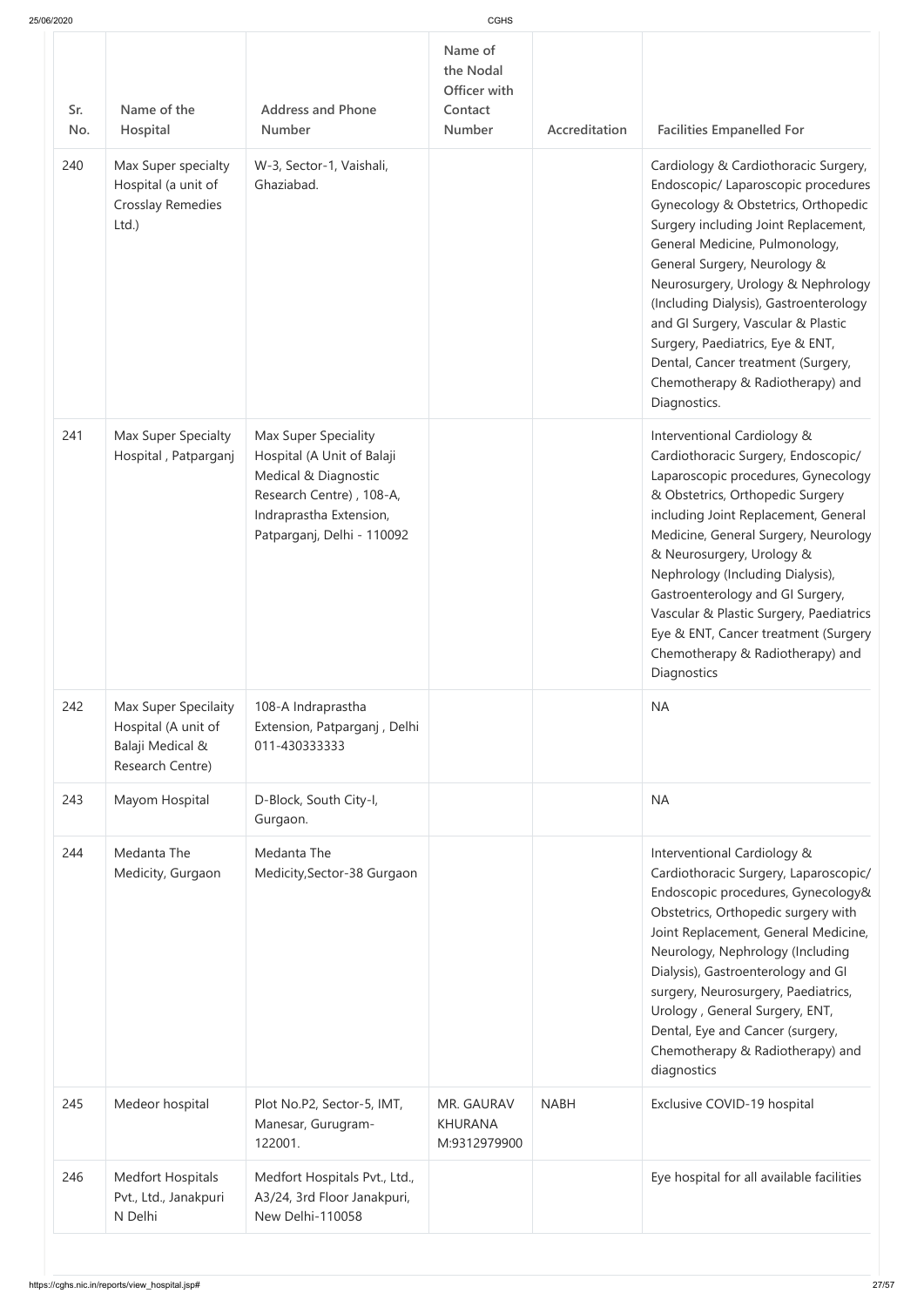| 25/06/2020 |                                                            |                                                                                                                       | <b>CGHS</b>                                                      |                 |                                                                                                                                                                                                                                                                                                                                                                                                                         |
|------------|------------------------------------------------------------|-----------------------------------------------------------------------------------------------------------------------|------------------------------------------------------------------|-----------------|-------------------------------------------------------------------------------------------------------------------------------------------------------------------------------------------------------------------------------------------------------------------------------------------------------------------------------------------------------------------------------------------------------------------------|
| Sr.<br>No. | Name of the<br>Hospital                                    | <b>Address and Phone</b><br>Number                                                                                    | Name of<br>the Nodal<br>Officer with<br>Contact<br><b>Number</b> | Accreditation   | <b>Facilities Empanelled For</b>                                                                                                                                                                                                                                                                                                                                                                                        |
| 247        | Medicheck Ortho<br><b>Super Speciality</b><br>Hospital     | Site No.2, Sector-46,<br>Faridabad-121010.                                                                            | <b>NA</b><br>M:NA                                                | <b>NON-NABH</b> |                                                                                                                                                                                                                                                                                                                                                                                                                         |
| 248        | Medstar Hospital                                           | A-345, Meera Bagh, Outer<br>Ring Road, Paschim Vihar,<br>New Delhi-110063                                             | <b>NA</b><br>M:NA                                                | <b>NON-NABH</b> | General Medicine, General Surgery,<br>Gynae. & Obst., Orthopaedic<br>(including Joint Replacement),<br>Respiratory Medicine and Diagnostics.                                                                                                                                                                                                                                                                            |
| 249        | Metro Heart Institute                                      | Sec.16A, Faridabad-121002<br>Tel. No. 0129-4277777.                                                                   | yogesh<br>sharma<br>M:9810628963                                 | <b>NABH</b>     | Cardiology & Cardiothoracic Surgery,<br>Endoscopic/ Laparoscopic procedures<br>Gynecology & Obstetrics, Orthopedic<br>Surgery including joint replacement,<br>General Medicine, General Surgery,<br>Neurology & Neurosurgery,<br>Pulmonology, Urology & Nephrology<br>(Including Dialysis), Gastroenterology<br>and GI Surgery, Paediatrics, Eye &<br>ENT, Cancer treatment (Surgery,<br>Chemotherapy) and Diagnostics. |
| 250        | Metro Hospital &<br>Heart Institute(Lajpat<br>Nagar)       | 14, Ring Road, Lajpat Nagar,<br>New Delhi                                                                             | <b>NA</b><br>M:42424343                                          | <b>NABH</b>     | General Medicine, Cardiology &<br>Cardiothoracic Surgery & Diagnostics                                                                                                                                                                                                                                                                                                                                                  |
| 251        | Metro Hospitals &<br>Heart Institute                       | H-Block, Palam Vihar,<br>Gurgaon. Tel.No.<br>9911838055, 0124-<br>2578182, 3247241                                    |                                                                  |                 | General Medicine, General Surgery,<br>Endoscopic/ Laparoscopic procedures<br>Gynae & Obst, Eye, ENT, Pediatrics,<br>Orthopedic surgery, Urology,<br>Neurology, Neuro Surgery, GI Surgery<br>Nephrology (including Dialysis)<br>Cardiology and Diagnostics.                                                                                                                                                              |
| 252        | Metro Multi<br>Specialty<br>Hospital(Sector-<br>11, Noida) | Sector-11, NOIDA                                                                                                      |                                                                  |                 | <b>NA</b>                                                                                                                                                                                                                                                                                                                                                                                                               |
| 253        | Metropolis Health<br>Care Ltd.                             | F-2, B-1, Mohan<br>Cooperative Inds. Estate,<br>Mathura Road, New Delhi.                                              |                                                                  |                 | Laboratory Investigations                                                                                                                                                                                                                                                                                                                                                                                               |
| 254        | <b>MGS Super Specialty</b><br>Hospita                      | 35/37, Rohtak Road, West<br>Punjabi Bagh, New Delhi                                                                   |                                                                  |                 | Cardiology & Cardiothoracic Surgery,<br>Endoscopic/ Laparoscopic procedures<br>Gynecology & Obstetrics, Orthopedic<br>Surgery including Joint Replacement,<br>General Medicine, Pulmonology,<br>General Surgery, Neurology &<br>Neurosurgery, Urology & Nephrology<br>(Including Dialysis), Gastroenterology<br>and GI Surgery, Paediatrics, Eye &<br><b>ENT, and Diagnostics</b>                                       |
| 255        | <b>Mittal Dental Clinic</b>                                | 3543, Sita Ram Bazar, Opp.<br>Kucha Pati Ram, Near<br>Chawri Bazar Metro Station,<br>Delhi-6. Tel. No.<br>9350288907. | <b>NA</b><br>M:NA                                                | <b>NON-NABH</b> | All Available Dental Care Facilities                                                                                                                                                                                                                                                                                                                                                                                    |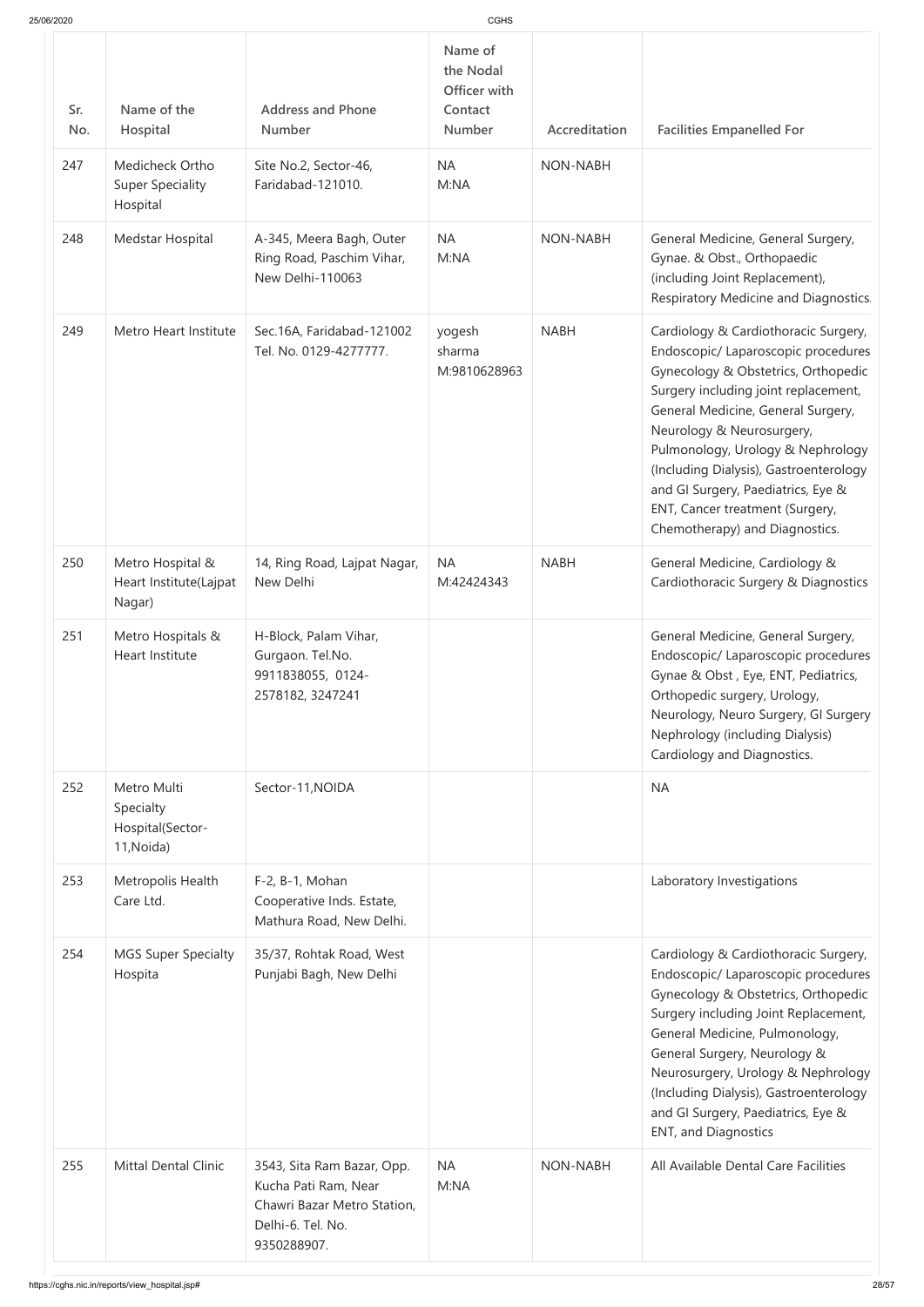| 25/06/2020 |                                                              |                                                                                                     |                                                           |                 |                                                                                                                                                                                                                                                                                                                                                                                                                                           |
|------------|--------------------------------------------------------------|-----------------------------------------------------------------------------------------------------|-----------------------------------------------------------|-----------------|-------------------------------------------------------------------------------------------------------------------------------------------------------------------------------------------------------------------------------------------------------------------------------------------------------------------------------------------------------------------------------------------------------------------------------------------|
| Sr.<br>No. | Name of the<br>Hospital                                      | <b>Address and Phone</b><br>Number                                                                  | Name of<br>the Nodal<br>Officer with<br>Contact<br>Number | Accreditation   | <b>Facilities Empanelled For</b>                                                                                                                                                                                                                                                                                                                                                                                                          |
| 256        | Modern Dental and<br>Oro Maxillofacial<br>Clinic             | B-217, Ground Floor, Hari<br>Nagar, Behind DDU<br>Hospital, New Delhi-110064                        | Dr. Gyan<br>Bhardwaj<br>M:9910819907                      | NON-NABH        | All Available Dental Care Facilities                                                                                                                                                                                                                                                                                                                                                                                                      |
| 257        | Mohan Eye Institute                                          | 11 B, Ganga Ram Hospital<br>Marg, Rajinder Nagar, New<br>Delhi 110060                               |                                                           |                 | <b>NA</b>                                                                                                                                                                                                                                                                                                                                                                                                                                 |
| 258        | Moolchand Hospital                                           | Lajpat Nagar, III, New Delhi.                                                                       |                                                           |                 | Cardiology & Cardiothoracic Surgery,<br>Endoscopic/ Laparoscopic procedures<br>Gynecology & Obstetrics, Orthopedic<br>Surgery including Joint Replacement,<br>General Medicine, General Surgery,<br>Neurology & Neurosurgery,<br>Pulmonology, Urology & Nephrology<br>(Including Dialysis), Gastroenterology<br>and GI Surgery, Paediatrics, Eye &<br>ENT, Cancer treatment (Surgery,<br>Chemotherapy & Radiotherapy) and<br>Diagnostics. |
| 259        | M/s Metro Hospital<br>& Cancer Institute                     | 21 Community Centre, Preet<br>Vihar, Delhi.                                                         |                                                           |                 | <b>NA</b>                                                                                                                                                                                                                                                                                                                                                                                                                                 |
| 260        | Muskaan Dentals                                              | H.No.167P, Near Kendriya<br>Vihar, Sector-56, Gurugram,<br>Haryana122002. Tel. No.<br>0124-4033899. | <b>NA</b><br>M:NA                                         | <b>NABH</b>     | All Available Dental Care Facilities                                                                                                                                                                                                                                                                                                                                                                                                      |
| 261        | Muskan Dental Care                                           | 11/26, West Patel Nagar,<br>New Delhi - 110008.                                                     | <b>NA</b><br>M:NA                                         | <b>NON-NABH</b> | All Available Dental Care Facilities                                                                                                                                                                                                                                                                                                                                                                                                      |
| 262        | Muskan Dentals                                               | C-1039, Near Vyapar<br>Kendra, Sushant Lok-1,<br>Gurgaon.                                           |                                                           |                 | All Available Dental Care Facilities                                                                                                                                                                                                                                                                                                                                                                                                      |
| 263        | Must & More Super<br><b>Speciality Diagnostic</b><br>Centre, | 17/1, Near Bank of Baroda,<br>Main Rohtak Road, Delhi<br>110041.                                    | <b>NA</b><br>M:NA                                         | <b>NABH</b>     | X-ray, USG, Colour Doppler,<br>Mammography, MRI and CT Scan                                                                                                                                                                                                                                                                                                                                                                               |
| 264        | MyDentist                                                    | D-49, Sham Nagar (Sheetla<br>Mata Mandir Road), New<br>Delhi � 110018.                              | Dr. yogender<br>singh<br>M:9810262626                     | NON-NABH        | All Available Dental Care Facilities                                                                                                                                                                                                                                                                                                                                                                                                      |
| 265        | Narang Eye Institute                                         | B-8, Derawal Nagar, Opp.<br>Model Town, Delhi-09.Tel.<br>No. 011-27141134,<br>27142598, 9968387768. |                                                           |                 | exclusive eye care                                                                                                                                                                                                                                                                                                                                                                                                                        |
| 266        | Narang Eye Institute                                         | A-10, Lok Vihar, Pitampura,<br>New Delhi. Tel. No. 011-<br>27141134, 27142598,<br>9968387768.       |                                                           |                 | <b>Exclusive Eye Care Centre</b>                                                                                                                                                                                                                                                                                                                                                                                                          |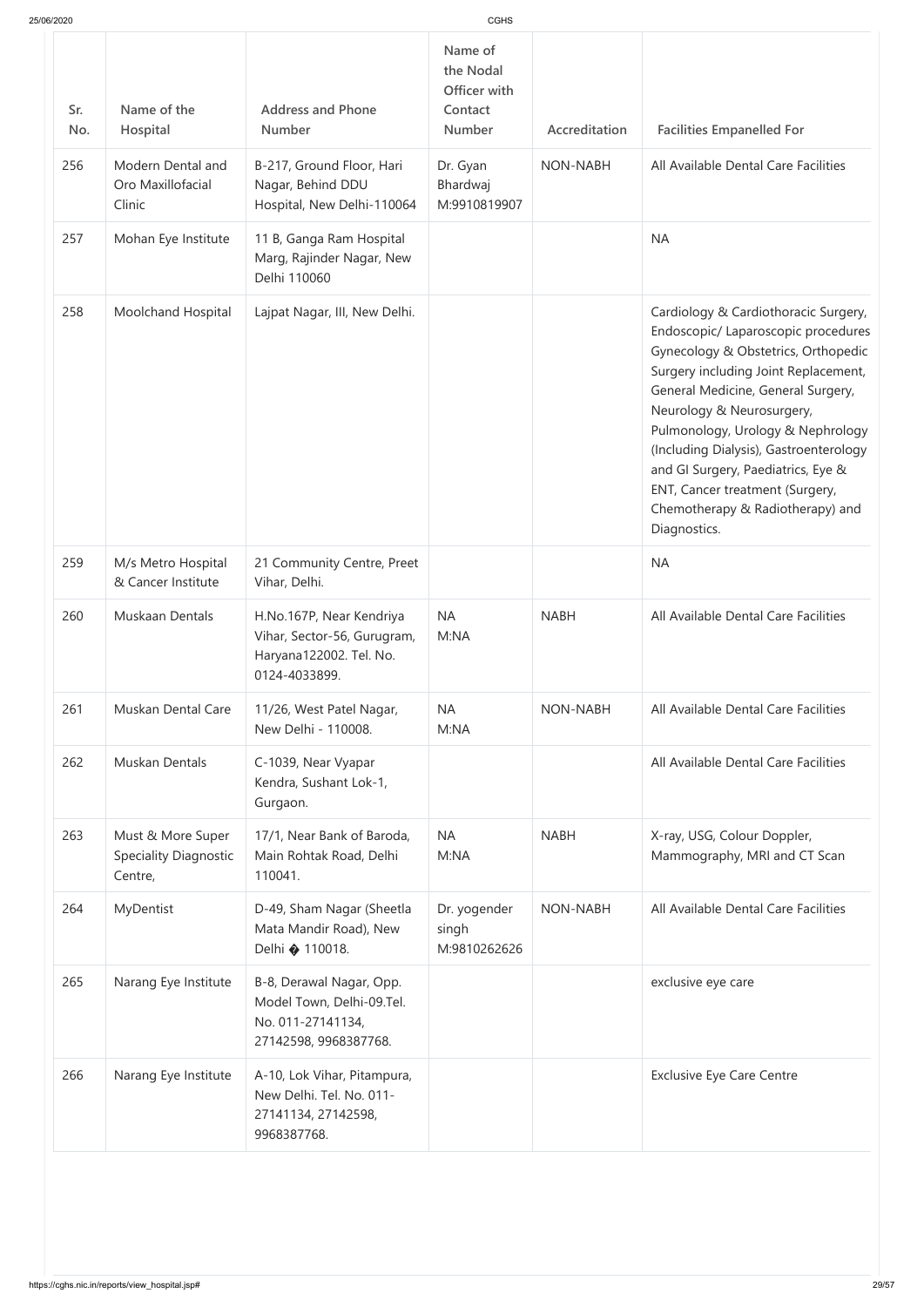| 25/06/2020 |  |
|------------|--|

| 25/06/2020 |                                                                                                                      |                                                                                        | CGHS                                                             |                 |                                                                                                                                                                                                                                                                                                                                                                                                                                                                                 |
|------------|----------------------------------------------------------------------------------------------------------------------|----------------------------------------------------------------------------------------|------------------------------------------------------------------|-----------------|---------------------------------------------------------------------------------------------------------------------------------------------------------------------------------------------------------------------------------------------------------------------------------------------------------------------------------------------------------------------------------------------------------------------------------------------------------------------------------|
| Sr.<br>No. | Name of the<br>Hospital                                                                                              | <b>Address and Phone</b><br>Number                                                     | Name of<br>the Nodal<br>Officer with<br>Contact<br><b>Number</b> | Accreditation   | <b>Facilities Empanelled For</b>                                                                                                                                                                                                                                                                                                                                                                                                                                                |
| 267        | <b>NARAYANA SUPER</b><br><b>SPECIALITY</b><br><b>HOSPITAL(UNIT OF</b><br><b>NARAYANA</b><br>HARUDAYALAYA<br>$LTD.$ ) | Plot No. 3201, Block-V, DLF<br>Phase-III, Sector-24,<br>Gurugram-122002.               | <b>AMIT KUMAR</b><br>M:8929528899                                | <b>NON-NABH</b> | General Medicine, General Surgery,<br>Gynae. & Obst., Orthopaedic<br>(Including Joint Replacement),<br>Paediatrics, Cardiology, Cardiothoracio<br>Surgery, Gastroenterology (Medical &<br>Surgical), Nephrology, Neurology,<br>Neurosurgery, Respiratory Medicine,<br>Oncology (Medical, Radiation and<br>Surgical) Urology (including Dialysis<br>and excluding Lithotripsy), Vascular<br>Surgery, Transplantation Services (LTP<br>KTP), Dental, Eye, ENT and<br>Diagnostics. |
| 268        | Narinder Mohan<br>Hospital & Heart<br>Centre                                                                         | Mohan Nagar, Ghaziabad-<br>201 007 0120-2657501                                        |                                                                  |                 | <b>NA</b>                                                                                                                                                                                                                                                                                                                                                                                                                                                                       |
| 269        | <b>National Heart</b><br>Institute                                                                                   | 49, Community Centre, East<br>of Kailash, New Delhi                                    |                                                                  |                 | Interventional Cardiology &<br>Cardiothoracic Surgery, Endoscopic/<br>Laparoscopic procedures, Gynecology<br>& Obstetrics, Orthopedic Surgery<br>including Joint Replacement, General<br>Medicine, General Surgery, Neurology<br>& Neurosurgery, Urology &<br>Nephrology (Including Dialysis),<br>Gastroenterology, Eye, Cancer<br>treatment (Surgery, Chemotherapy)<br>and Diagnostics                                                                                         |
| 270        | Nav Drishti Eye<br>Center                                                                                            | B-5/351, Yamuna Vihar,<br>Delhi-110053.                                                | <b>NA</b><br>M:NA                                                | <b>NON-NABH</b> | <b>Exclusive Eye Care Centre</b>                                                                                                                                                                                                                                                                                                                                                                                                                                                |
| 271        | Navin Hospital                                                                                                       | NH-3, Sector-Alpha-II,<br>Pocket-F, Greater Noida                                      |                                                                  |                 | General Medicine, General Surgery,<br>Gynecology and Obst, Orthopedic,<br>Eye, ENT, Endoscopic/Laparoscopic<br>Surgery, Gastroenterology, Neurology<br>Urology, nephrology, Dental and<br>Diagnostics.                                                                                                                                                                                                                                                                          |
| 272        | Navin Hospital (A<br>unit of Navin<br>Meditech Pvt. Ltd.)                                                            | NH-1, Sector-3, Near Jain<br>Mandir, Vaishali, Ghaziabad.<br>Tel. No. 0120-6517172173. |                                                                  |                 | General Medicine, , General Surgery,<br>Cardiology, Obstetrics and<br>Gynaecology, Orthopaedic Surgery<br>including joint replacement, ENT<br>Respiratory Medicine, Rheumatology,<br><b>Endocrinology Gastroenterology</b><br>(Medical & Surgical), Nephrology<br>Including Dialysis, Neurology,<br>Neurosurgery, Oncology- (Medical,<br>Surgical) Urology, Dental and<br>Diagnostics.                                                                                          |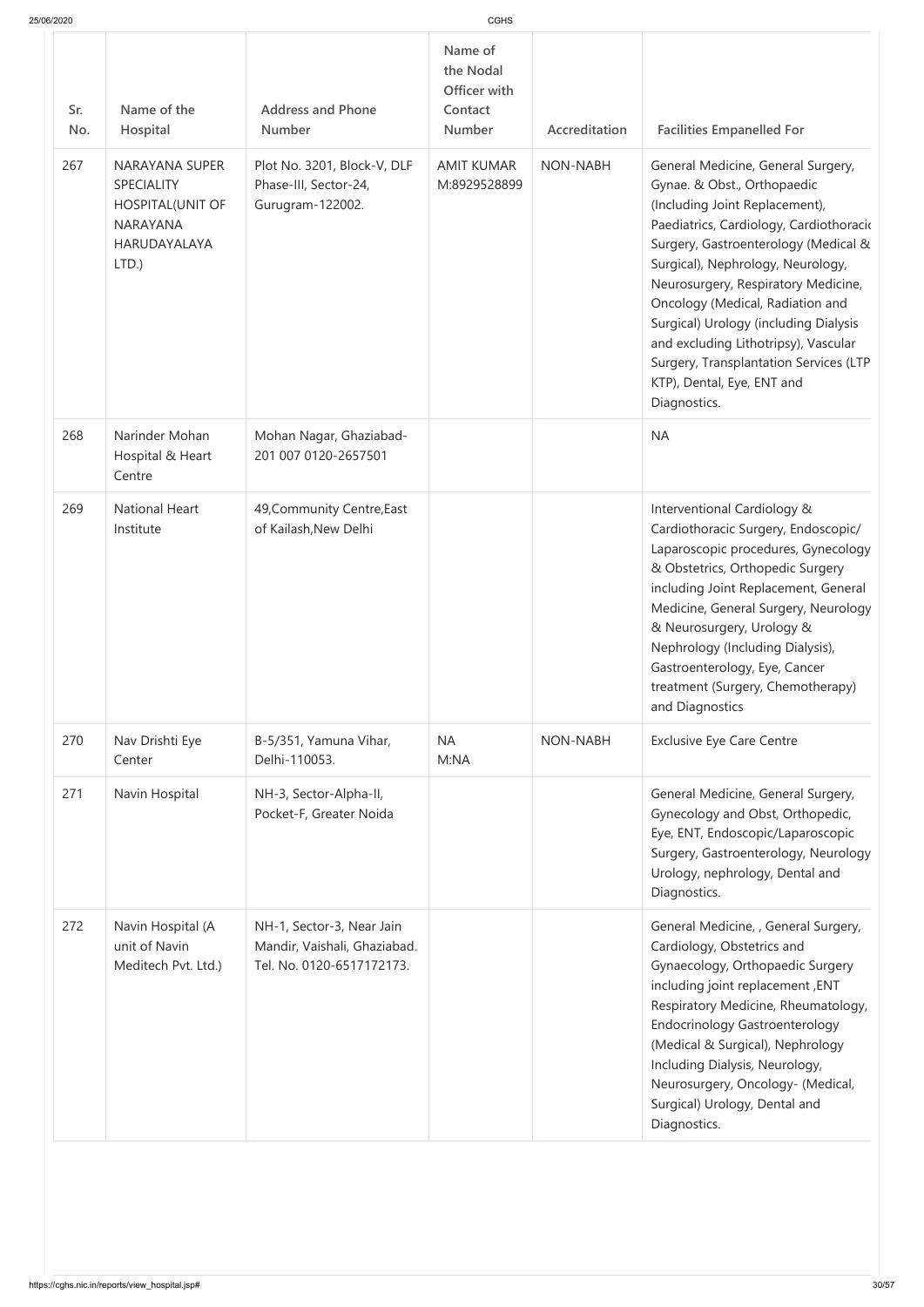|  | 25/06/2020 |  |
|--|------------|--|
|  |            |  |

| 25/06/2020        |                                                                |                                                                                                                                                                  | <b>CGHS</b>                                                                                 |                                  |                                                                                                                                                                                                                                                                                                                                  |
|-------------------|----------------------------------------------------------------|------------------------------------------------------------------------------------------------------------------------------------------------------------------|---------------------------------------------------------------------------------------------|----------------------------------|----------------------------------------------------------------------------------------------------------------------------------------------------------------------------------------------------------------------------------------------------------------------------------------------------------------------------------|
| Sr.<br>No.<br>273 | Name of the<br>Hospital<br>Navjeevan Hospital                  | <b>Address and Phone</b><br><b>Number</b><br>A-12 & 13, Pushpanjali<br>Enclave, Outer Ring Road,<br>Opp. Jaipur Golden Red<br>Light, Pitampura, Delhi-<br>110034 | Name of<br>the Nodal<br>Officer with<br>Contact<br><b>Number</b><br><b>NA</b><br>M:47096496 | Accreditation<br><b>NON-NABH</b> | <b>Facilities Empanelled For</b><br>General Medicine, General Surgery,<br>Gynae. & Obst., Orthopaedic<br>(including Joint Replacement),<br>Respiratory Medicine, Neurology,<br>Nephrology (Including Dialysis and<br>Lithotripsy), Eye, ENT, Dental and<br>Diagnostics.                                                          |
| 274               | Navneesh Dental<br>Clinic                                      | Unit No: 2, Begum Zaidi<br>Market, Moti Bagh - I, New<br>Delhi 110021                                                                                            |                                                                                             |                                  | <b>NA</b>                                                                                                                                                                                                                                                                                                                        |
| 275               | Navneesh Dental<br>Clinic                                      |                                                                                                                                                                  | <b>NA</b><br>M:NA                                                                           | <b>NON-NABH</b>                  | All Available Dental Care Facilities                                                                                                                                                                                                                                                                                             |
| 276               | Nayantara Eye<br>Centre, Subhadra<br>Colony                    | Nayantara Eye Centre, B-<br>106, Subhadra Colony, Near<br>Shastri Nagar, Metro<br>Station, Delhi - 110035                                                        |                                                                                             |                                  | <b>NA</b>                                                                                                                                                                                                                                                                                                                        |
| 277               | Neelkanth Hospital                                             | DLF Phase-III, Nathupur<br>Road, Gurgaon-122002                                                                                                                  | <b>NA</b><br>M:NA                                                                           | <b>NON-NABH</b>                  | General Medicine, General Surgery,<br>Bariatric Surgery, Gynae & Obs.,<br>Orthopedics including joint<br>replacements, Non-Interventional<br>Cardiology, Oncology (Gynecological),<br>Paediatric Gastroenterology, Urology<br>(including dialysis and lithotripsy) and<br>Diagnostics.                                           |
| 278               | Neera Eye Centre &<br><b>Laser Vision</b>                      | B-99, Shyam Lal Road,<br>Opp.Hindi Park, Darya Ganj<br>New Delhi-110002                                                                                          |                                                                                             |                                  | Exclusive eye centre                                                                                                                                                                                                                                                                                                             |
| 279               | Neo Hospital (A unit<br>of Muskan Medical<br>Centre Pvt. Ltd.) | D-170A, (Gautam Budh<br>Nagar), Sector-50,<br>Noida201301.                                                                                                       | <b>NA</b><br>M:NA                                                                           | <b>NON-NABH</b>                  | General Medicine, General Surgery,<br>Gynae. & Obs., Orthopaedic Surgery<br>(including Joint Replacement),<br>Otorhinolaryngology, Respiratory<br>Medicine, Cardiology, Medical<br>Gastroenterology, Nephrology,<br>Neurology, Oncology (Medical),<br>Urology (including dialysis and<br>excluding lithotripsy), Eye and Dental. |
| 280               | Netram Eye Centre                                              | I-1791, C.R. Park, Near IDBI<br>Bank, New Delhi110019.                                                                                                           | <b>NA</b><br>M:NA                                                                           | <b>NON-NABH</b>                  | <b>Exclusive Eye Care Centre</b>                                                                                                                                                                                                                                                                                                 |
| 281               | New Balaji Hospital                                            | Plot -734, Haldauni More,<br>Main Dadri Road, Greater<br>Noida-201306                                                                                            | <b>NA</b><br>M:NA                                                                           | <b>NON-NABH</b>                  | General Medicine, Gynae & Obs.,<br>Orthopedics and joint replacements,<br>General Surgery, ENT, Eye and<br>Diagnostics.                                                                                                                                                                                                          |
| 282               | New Vision Eye<br>Centre                                       | A-5/233, Paschim Vihar,<br>New Delhi-110063.                                                                                                                     | <b>NA</b><br>M:NA                                                                           | <b>NON-NABH</b>                  | <b>Exclusive Eye Care Centre</b>                                                                                                                                                                                                                                                                                                 |
| 283               | Nidaan Hospital                                                | Murthal Road, Sonipat-<br>131001. Tel. No. 0130-<br>2483000.                                                                                                     | Mr. B.B. Rawat<br>M:9416015991                                                              | <b>NABH</b>                      | General Medicine, General Surgery,<br>Gynae. & Obst., Orthopaedic<br>(Including Joint Replacement),<br>Cardiology-Non-Invasive, Paediatrics,<br>and Diagnostics.                                                                                                                                                                 |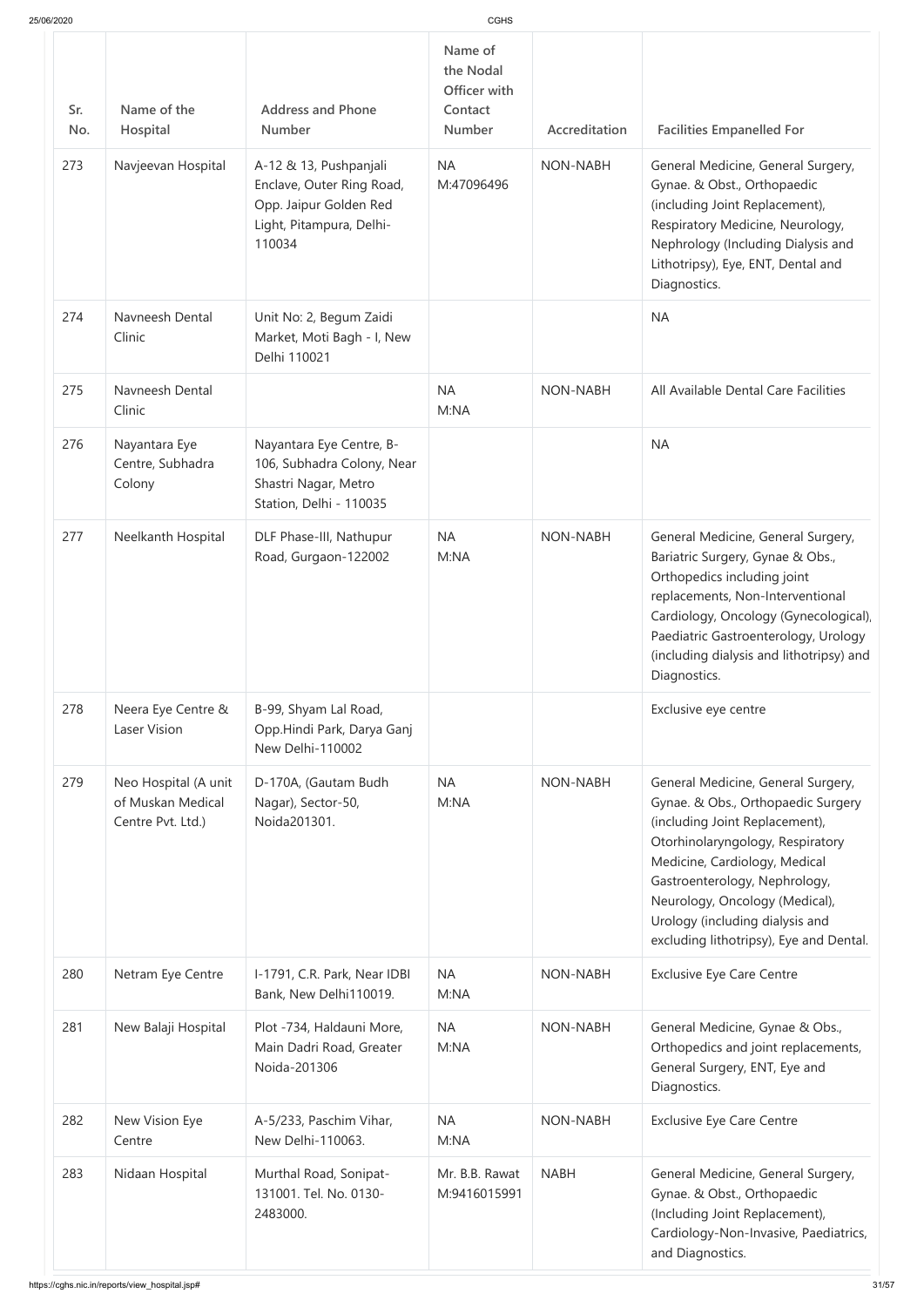| Sr.<br>No. | Name of the<br>Hospital                                          | <b>Address and Phone</b><br><b>Number</b>                                                                              | Name of<br>the Nodal<br>Officer with<br>Contact<br><b>Number</b> | Accreditation   | <b>Facilities Empanelled For</b>                                                                                                                                                                                                                                            |
|------------|------------------------------------------------------------------|------------------------------------------------------------------------------------------------------------------------|------------------------------------------------------------------|-----------------|-----------------------------------------------------------------------------------------------------------------------------------------------------------------------------------------------------------------------------------------------------------------------------|
| 284        | <b>NKS Hospital</b>                                              | 219-220, Gulabi Bagh, Delhi<br>$-110007.$                                                                              |                                                                  |                 | General Medicine, General Surgery,<br>Gynecology and Obst, Orthopedic,<br>Eye, ENT, Endoscopic/Laparoscopic<br>Surgery, Gastroenterology, Neurology<br>Urology, nephrology including<br>Dialysis, Dental and Diagnostics.                                                   |
| 285        | Noida Medicare<br>Centre Ltd.,                                   | 16-C, Block-E, Sector-30,<br>Noida -201301.                                                                            | <b>NA</b><br>M:NA                                                | <b>NON-NABH</b> | General Medicine, General Surgery,<br>Gynae. & Obst., Orthopaedic<br>(excluding Joint Replacement),<br>Respiratory Medicine, Cardiology<br>(Noninvasive), Nephrology, Urology<br>(including dialysis and lithotripsy) and<br>Diagnostics                                    |
| 286        | Noida MRI &<br>Diagnostic Centre (                               | B-1/39, B-Block Market,<br>Sector51, Noida. Tel. No.<br>0120-4355494.                                                  | <b>NA</b><br>M:NA                                                | NON-NABH        | USG, X-ray, Colour Doppler, MRI, CT,<br>ECG, PFT, ECHO and TMT.                                                                                                                                                                                                             |
| 287        | Om Dental Clinic                                                 | D 124, Surajmal Vihar, Delhi,<br>Delhi                                                                                 | na<br>M:na                                                       | NON-NABH        | All Available Dental Care facilities.                                                                                                                                                                                                                                       |
| 288        | OM Eye & Gynae<br>Centre                                         | 5/622, Sector-5, Vaishali,<br>Ghaziabad201010.                                                                         | <b>NA</b><br>M:NA                                                | <b>NON-NABH</b> | <b>Exclusive Eye Care Centre</b>                                                                                                                                                                                                                                            |
| 289        | <b>Oral Care Dental</b><br>Health &<br><b>Orthodontic Centre</b> | 63/2, Old Rajinder Nagar,<br>Near Karol Bagh Metro<br>Station, Gate No.7, New<br>Delhi-110060. Tel. No.<br>9711172259. | <b>NA</b><br>M:NA                                                | <b>NABH</b>     | All Available Dental Care Facilities                                                                                                                                                                                                                                        |
| 290        | Orthoplus Hospital                                               | RZ-B-28, Gopal Nagar,<br>Nagafgarh, New Delhi. Tel.<br>No. 011-28012195,<br>9810102908.                                |                                                                  |                 | General Medicine, Gynae & Obs.,<br>Orthopedics and joint replacements,<br>General Surgery,<br>Endoscopic/Laproscopic procedures,<br>Neurology & Neuro Surgery,<br>Gastroenterology, Dental, Urology &<br>Nephrology including Dialysis, Eye,<br><b>ENT and Diagnostics.</b> |
| 291        | Panchsheel Hospital,<br>Pvt. Ltd.                                | YAMUNA VIHAR DELHI                                                                                                     |                                                                  |                 | General Medicine, Gynae & Obs.,<br>Orthopedics and joint replacements,<br>General Surgery, Endoscopic<br>/Laproscopic procedures, Neurology<br>& Neuro Surgery, Gastroenterology,<br>Dental, Urology & Nephrology<br>including Dialysis, Eye, ENT and<br>Diagnostics.       |
| 292        | Pannalal Shyamlal<br>Hospital                                    | II-F/172, Nehru Nagar,<br>Ambedkar Road,<br>Ghaziabad-201001.                                                          | <b>NA</b><br>M:NA                                                | <b>NON-NABH</b> | General Medicine, General Surgery,<br>Gynae. & Obs., Orthopaedic Surgery<br>(excluding Joint Replacement),<br>Otorhinolaryngology, Cardiology,<br>Endocrinology, Medical<br>Gastroenterology, Neurology, Urology<br>(Including dialysis and lithotripsy) &<br>Eye.          |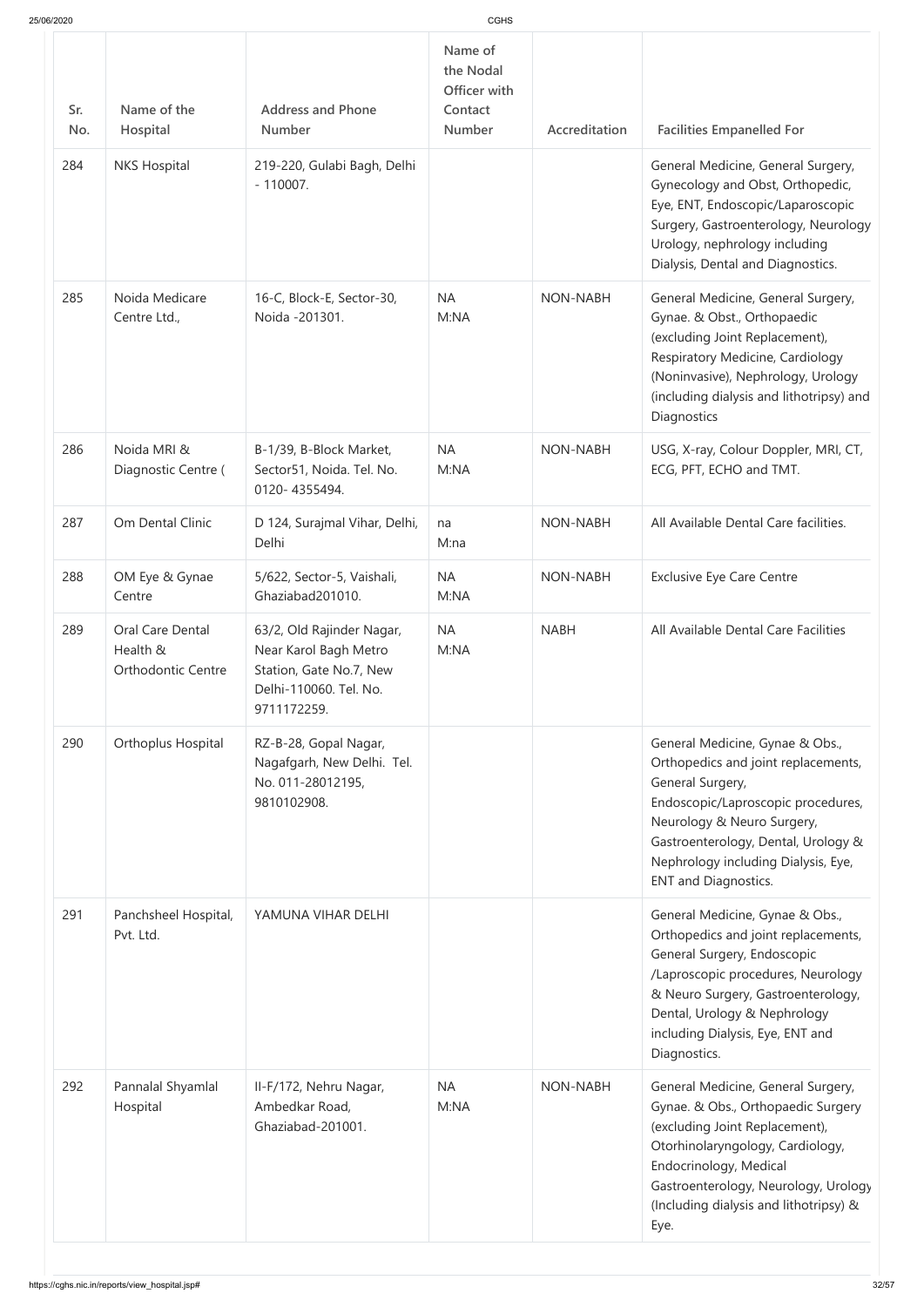| 25/06/2020 |                             |                                                                                        | CGHS                                                             |                 |                                                                                                                                                                                                                                                                                                                                                                                                                                                             |
|------------|-----------------------------|----------------------------------------------------------------------------------------|------------------------------------------------------------------|-----------------|-------------------------------------------------------------------------------------------------------------------------------------------------------------------------------------------------------------------------------------------------------------------------------------------------------------------------------------------------------------------------------------------------------------------------------------------------------------|
| Sr.<br>No. | Name of the<br>Hospital     | <b>Address and Phone</b><br><b>Number</b>                                              | Name of<br>the Nodal<br>Officer with<br>Contact<br><b>Number</b> | Accreditation   | <b>Facilities Empanelled For</b>                                                                                                                                                                                                                                                                                                                                                                                                                            |
| 293        | Param Jyoti Eye<br>Center   | EYE CENTRE - Plot No. 481,<br>Friends Society, Sec-12,<br>Vasundhra, Ghaziabad.        |                                                                  |                 | <b>NA</b>                                                                                                                                                                                                                                                                                                                                                                                                                                                   |
| 294        | Param Nethralaya            | 132, Main Auchandi Road,<br>Bawana, Delhi-110039.                                      | <b>NA</b><br>M:NA                                                | <b>NON-NABH</b> | <b>Exclusive Eye Care Centre</b>                                                                                                                                                                                                                                                                                                                                                                                                                            |
| 295        | Paras Hospital              | C-1, Sushant Lok, Phase-I,<br>Sector-43, Gurgaon<br>(Haryana) Tel.No. 0120-<br>4585555 |                                                                  |                 | Cardiology, Endoscopic/ Laparoscopic<br>procedures, Gynecology & Obstetrics,<br>Orthopedic Surgery, General<br>Medicine, General Surgery, Neurology<br>& Neurosurgery, Urology &<br>Nephrology (Including Dialysis),<br>Gastroenterology and GI Surgery, Eye<br>& ENT, Cancer treatment (Surgery,<br>Chemotherapy) and Diagnostics.                                                                                                                         |
| 296        | Paras Hospital              | H-130, Sector-4, Vaishali,<br>Ghaziabad-201012                                         | <b>NA</b><br>M:NA                                                | <b>NON-NABH</b> | General Medicine, General Surgery,<br>Gynecology and Obst, Orthopedic,<br>Eye, ENT, Endoscopic/Laparoscopic<br>Surgery, Gastroenterology, Neurology<br>Pulmonology, Urology, nephrology,<br>Dental and Diagnostics.                                                                                                                                                                                                                                         |
| 297        | Park Hospital<br>chowkhandi | 12, Chowkandi, Outer Ring<br>Road, West Delhi (Near<br>Kesavpur Depot) New Delhi       |                                                                  |                 | Interventional Cardiology &<br>Cardiothoracic Surgery, Endoscopic/<br>Laparoscopic procedures, Gynecology<br>& Obstetrics, Orthopedic Surgery<br>including Joint Replacement, General<br>Medicine, General Surgery, Neurology<br>& Neurosurgery, Urology &<br>Nephrology (Including Dialysis),<br>Gastroenterology and GI Surgery,<br>Paediatrics, Eye & ENT, Cancer<br>treatment (Surgery, Chemotherapy &<br>Radiotherapy) and Diagnostics                 |
| 298        | Park Hospital<br>Faridabad  | Park Hospital J-Block, Sec-<br>10, Opp. Court, Faridabad �<br>121004                   |                                                                  |                 |                                                                                                                                                                                                                                                                                                                                                                                                                                                             |
| 299        | Park Hospital<br>Gurgaon    | Park Hospital, Q-Block,<br>South City -II, Sector-47,<br>Main Sohna Road, Gurgaon.     | na<br>M:7503141414                                               | <b>NABH</b>     | Interventional Cardiology &<br>Cardiothoracic Surgery, Endoscopic/<br>Laparoscopic procedures, Gynecology<br>& Obstetrics, Orthopedic Surgery<br>including Joint Replacement, General<br>Medicine, Pulmonology, General<br>Surgery, Neurology & Neurosurgery,<br>Urology & Nephrology (Including<br>Dialysis), Gastroenterology and GI<br>Surgery, Paediatrics, Eye & ENT,<br>Cancer treatment (Surgery,<br>Chemotherapy & Radiotherapy) and<br>Diagnostics |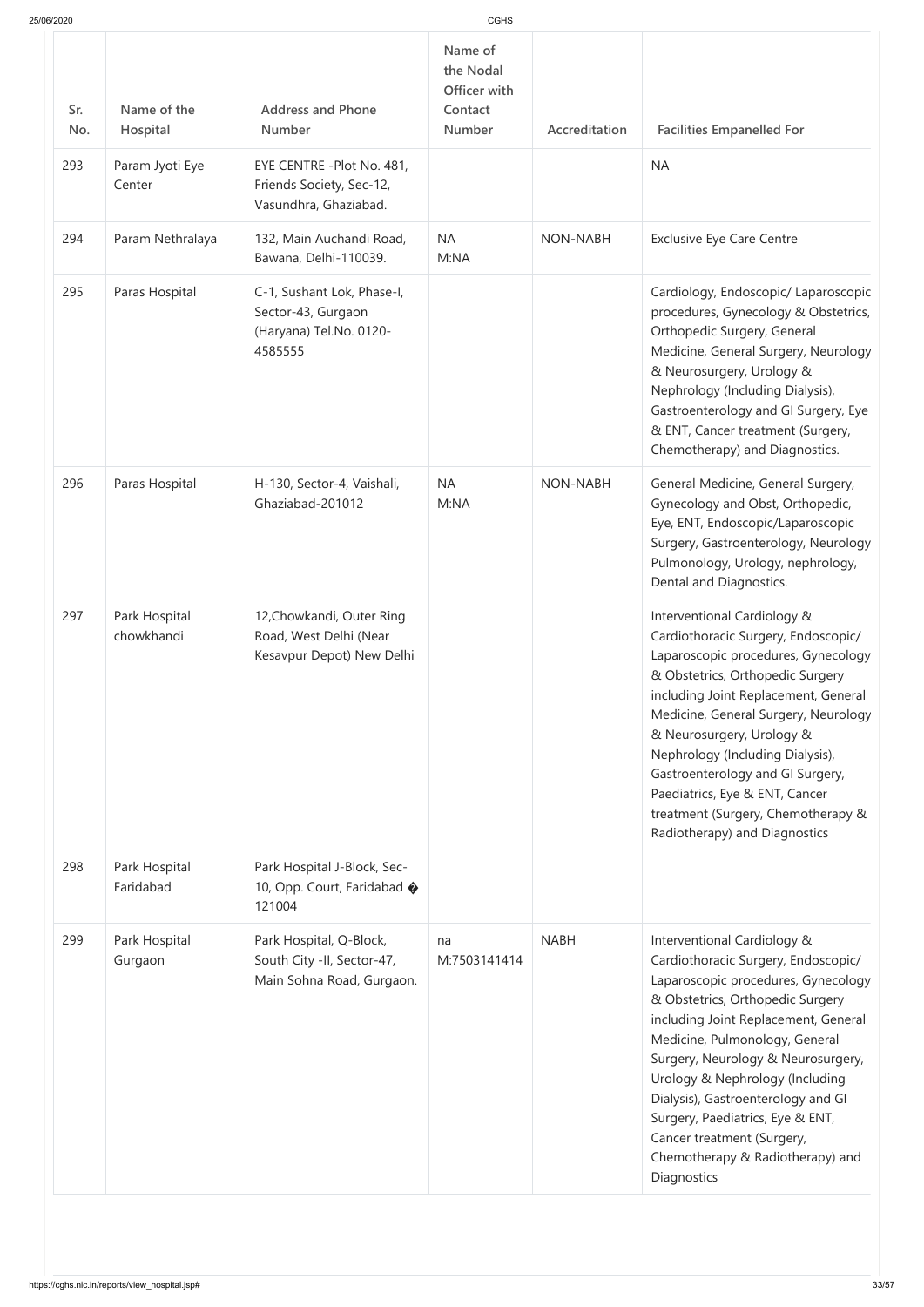| 25/06/2020        |                                                                  |                                                                                                                         | <b>CGHS</b>                                                                           |                                  |                                                                                                                                                                                                                                                                                                                                                              |
|-------------------|------------------------------------------------------------------|-------------------------------------------------------------------------------------------------------------------------|---------------------------------------------------------------------------------------|----------------------------------|--------------------------------------------------------------------------------------------------------------------------------------------------------------------------------------------------------------------------------------------------------------------------------------------------------------------------------------------------------------|
| Sr.<br>No.<br>300 | Name of the<br>Hospital<br>Pawan Hospital                        | <b>Address and Phone</b><br><b>Number</b><br>Samaypur Road, Near<br>Sector-56, Faridabad<br>$-121004.$                  | Name of<br>the Nodal<br>Officer with<br>Contact<br><b>Number</b><br><b>NA</b><br>M:NA | Accreditation<br><b>NON-NABH</b> | <b>Facilities Empanelled For</b><br>General Medicine, General Surgery,<br>Gynae. & Obs., Orthopaedic Surgery,<br>Cardiology (Non-Interventional),<br>Neuro Surgery, Neurology Urology,<br>Dental, Eye, ENT and Diagnostics                                                                                                                                   |
| 301               | <b>Pearl Dental Care</b>                                         | F-121 & 126, First Floor, Plot<br>-3, Central Market, Sector-<br>10, Dwarka, New Delhi                                  |                                                                                       |                                  | <b>Dental Care Centre</b>                                                                                                                                                                                                                                                                                                                                    |
| 302               | <b>Pearl White Dental</b><br>Clinic                              | Pearl White Dental Clinic,<br>Shop No 128, Bhagat Singh<br>Market, Gole Market,<br>Connaught Place, N. Delhi-<br>110001 | <b>NA</b><br>M:NA                                                                     | <b>NON-NABH</b>                  | All Available Dental Care Facilities.                                                                                                                                                                                                                                                                                                                        |
| 303               | <b>Perfect Dental Studio</b>                                     | SCO No.98, First Floor, Sec-<br>55, Huda Market,<br>Gurgaon122001. Tel. No.<br>9810611790                               | <b>NA</b><br>M:NA                                                                     | <b>NON-NABH</b>                  | All Available Dental Care Facilities                                                                                                                                                                                                                                                                                                                         |
| 304               | <b>Perfect Teeth Dental</b><br>Clinic                            | Shop No. 17, City Plaza, B-<br>Block Market, Sec-62, Noida                                                              |                                                                                       |                                  | Exclusive dental treatment                                                                                                                                                                                                                                                                                                                                   |
| 305               | Pragati Eye Centre                                               | H-15, Krishna Nagar, Delhi                                                                                              |                                                                                       |                                  | <b>Exclusive Eye Care Centre</b>                                                                                                                                                                                                                                                                                                                             |
| 306               | Prakash Hospital,<br>Noida                                       | D-12, 12-A, 12-B, Sector $\bigcirc$<br>33, Noida.                                                                       |                                                                                       |                                  | Endoscopic/ Laparoscopic procedures<br>General Medicine, General Surgery,<br>Obstetrics and Gynecology, Pediatrics,<br>Eye, ENT, Gastroenterology,<br>Orthopedic surgery with Joint<br>replacement, Nephrology & Urology<br>and Diagnostics.                                                                                                                 |
| 307               | Prayag Hospital,<br>Noida                                        | Prayag Hospital & Research<br>Centre, J-206/A-1, Sector-<br>41, Noida                                                   |                                                                                       |                                  |                                                                                                                                                                                                                                                                                                                                                              |
| 308               | <b>Precision Dental</b><br>Care                                  | C-159, Sarita Vihar, New<br>Delhi.                                                                                      |                                                                                       |                                  | <b>Exclusive Dental clinic</b>                                                                                                                                                                                                                                                                                                                               |
| 309               | <b>Prime Dental Clinic</b>                                       | Plot No. 889, U.G- 4 Sector<br>05, Vaishali, Ghaziabad,<br><b>Uttar Pradesh</b>                                         | <b>NA</b><br>M:NA                                                                     | <b>NON-NABH</b>                  | All AVAILABLE DENTALCARE<br><b>FACILITIES</b>                                                                                                                                                                                                                                                                                                                |
| 310               | Primus Super<br>Speciality / Primus<br>Ortho & Spine<br>Hospital | Chandra Gupta Marg,<br>Chanakya Puri, New Delhi<br>10021 Tel:011-<br>66206630,66206640                                  | Mr.B.K.DADU<br>M:9999920206                                                           | <b>NABH</b>                      | Endoscopic/ Laparoscopic procedures<br>Gynecology, ENT, Eye, Dental,<br>Orthopedic Surgery including Joint<br>Replacement, General Medicine,<br>General Surgery, Neurology &<br>Neurosurgery, Urology & Nephrology<br>(Including Dialysis), Gastroenterology<br>and GI Surgery, Paediatrics, Cancer<br>treatment (Surgery, Chemotherapy)<br>and Diagnostics. |
| 311               | <b>Procare Dental Clinic</b><br>& Implant Centre                 | Shop No.2, Skytech Magadh<br>Apartment, Sector-3,<br>Vaishali, Ghaziabad-201010.                                        | <b>NA</b><br>M:NA                                                                     | <b>NON-NABH</b>                  | All Available Dental Care Facilities                                                                                                                                                                                                                                                                                                                         |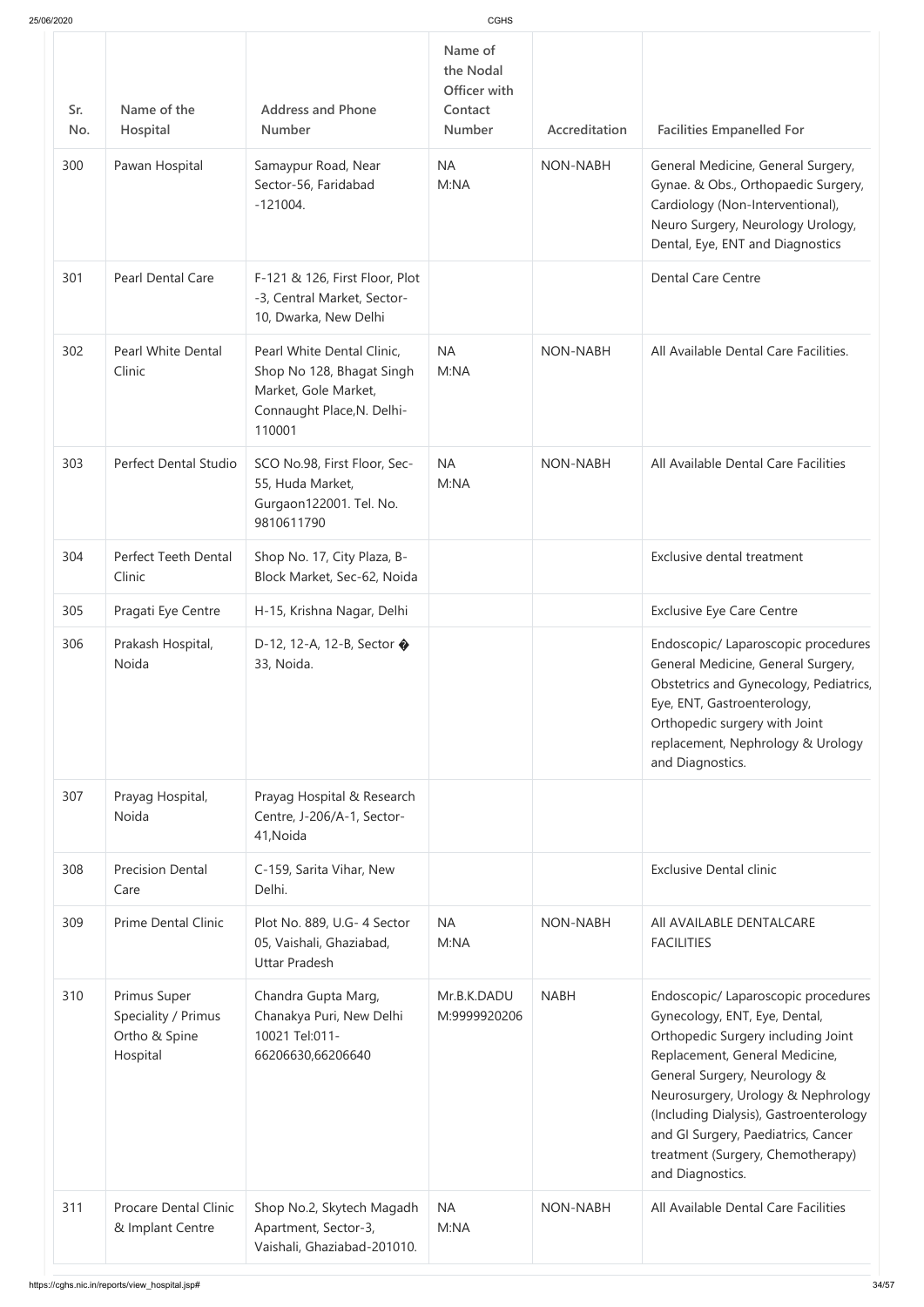| Sr.<br>No. | Name of the<br>Hospital                                  | <b>Address and Phone</b><br><b>Number</b>                                                                                | Name of<br>the Nodal<br>Officer with<br>Contact<br><b>Number</b> | Accreditation   | <b>Facilities Empanelled For</b>                                                                                                                                                                                                                                                                                                                                                                                                                                                                        |
|------------|----------------------------------------------------------|--------------------------------------------------------------------------------------------------------------------------|------------------------------------------------------------------|-----------------|---------------------------------------------------------------------------------------------------------------------------------------------------------------------------------------------------------------------------------------------------------------------------------------------------------------------------------------------------------------------------------------------------------------------------------------------------------------------------------------------------------|
| 312        | Punarjyoti Eye &<br><b>Mother Care Center</b>            | Duplex No.1, Sector-15,<br>Vasundhara, Ghaziabad-<br>201012.                                                             |                                                                  |                 | <b>Exclusive Eye Care Centre</b>                                                                                                                                                                                                                                                                                                                                                                                                                                                                        |
| 313        | Purang Eye Centre                                        | A-114, Vishal Enclave,<br>Rajouri Garden, New Delhi-<br>110027.                                                          | <b>NA</b><br>M:NA                                                | <b>NON-NABH</b> | <b>Exclusive Eye Care Centre</b>                                                                                                                                                                                                                                                                                                                                                                                                                                                                        |
| 314        | Pushpanjali Medical<br>Centre                            | A-14 & 15 Pushpanjali,<br>Vikas Marg Extn. Delhi -<br>110092.                                                            | <b>NA</b><br>M:NA                                                | <b>NABH</b>     | Gynecology & Obstetrics, Orthopedic<br>Surgery, General Medicine, General<br>Surgery, Paediatrics, Eye & ENT and<br>Diagnostics.                                                                                                                                                                                                                                                                                                                                                                        |
| 315        | Pushpawati<br>Singhania Hospital &<br>Research Institute | Press Enclave Marg, Sheikh<br>Sarai Phase-II, New Delhi.                                                                 | <b>NA</b><br>M:NA                                                | <b>NABH</b>     | General Medicine, General Surgery,<br>Gynae. & Obs., Orthopaedic (including<br>Joint Replacement),<br>Otorhinolaryngology, Respiratory<br>Medicine, Cardiology (Interventional<br>& Non-Interventional), Cardiothoracic<br>Surgery, Medical & Surgical<br>Gastroenterology, Rheumatology,<br>Endocrinology, Laproscopic Surgery,<br>Neonatology, Nephrology, Neurology<br>Neurosurgery, Oncology (Medical &<br>Surgical) Urology (including dialysis<br>and lithotripsy) Eye, Dental and<br>Diagnostic. |
| 316        | <b>QRG Central Hospital</b><br>& Research Centre         | 69, Sec-20A, Near Neelam<br>Flyover, Ajronda Chowk,<br>Mathura Road, Faridabad                                           |                                                                  |                 | General Medicine, General Surgery,<br>Gynecology and Obst, Orthopedic,<br>Eye, ENT, Endoscopic/Laparoscopic<br>Surgery, Gastroenterology, Neurology<br>Urology, nephrology, Dental and<br>Diagnostics.                                                                                                                                                                                                                                                                                                  |
| 317        | QRG Medicare Ltd.                                        | Plot No. 1, Sector-16,<br>Faridabad-121002                                                                               | <b>NA</b><br>M:NA                                                | <b>NABH</b>     | General Medicine, General Surgery,<br>Gynae. & Obst., Orthopaedic<br>(including Joint Replacement &<br>Arthroscopic surgery), Cardiothoracic<br>Surgery, Cardiology,<br>Gastroenterology (Medical &<br>Surgical), Nephrology including<br>Dialysis, Renal Transplant Neurology,<br>Neurosurgery, Respiratory Medicine,<br>Eye, ENT Dental and Diagnostics                                                                                                                                               |
| 318        | Rainbow Diagnostic<br>Pvt. Ltd.                          | B-16, Below Bali Vable, Near<br>Shiv Chowk, Shalimar<br>Garden, Extn-II, Sahibabad-<br>201005. Tel. No. 0120-<br>6496999 | <b>NA</b><br>M:NA                                                | <b>NABL</b>     | Laboratory Investigations                                                                                                                                                                                                                                                                                                                                                                                                                                                                               |
| 319        | Rajdhani Dental and<br>Orthodontic Centre                | B-48, Rajan Babu Road,<br>Adarsh Nagar, Delhi -<br>110033. Tel.No. 011-<br>27673109, 9811635679.                         |                                                                  |                 | All Available Dental Care Facilities                                                                                                                                                                                                                                                                                                                                                                                                                                                                    |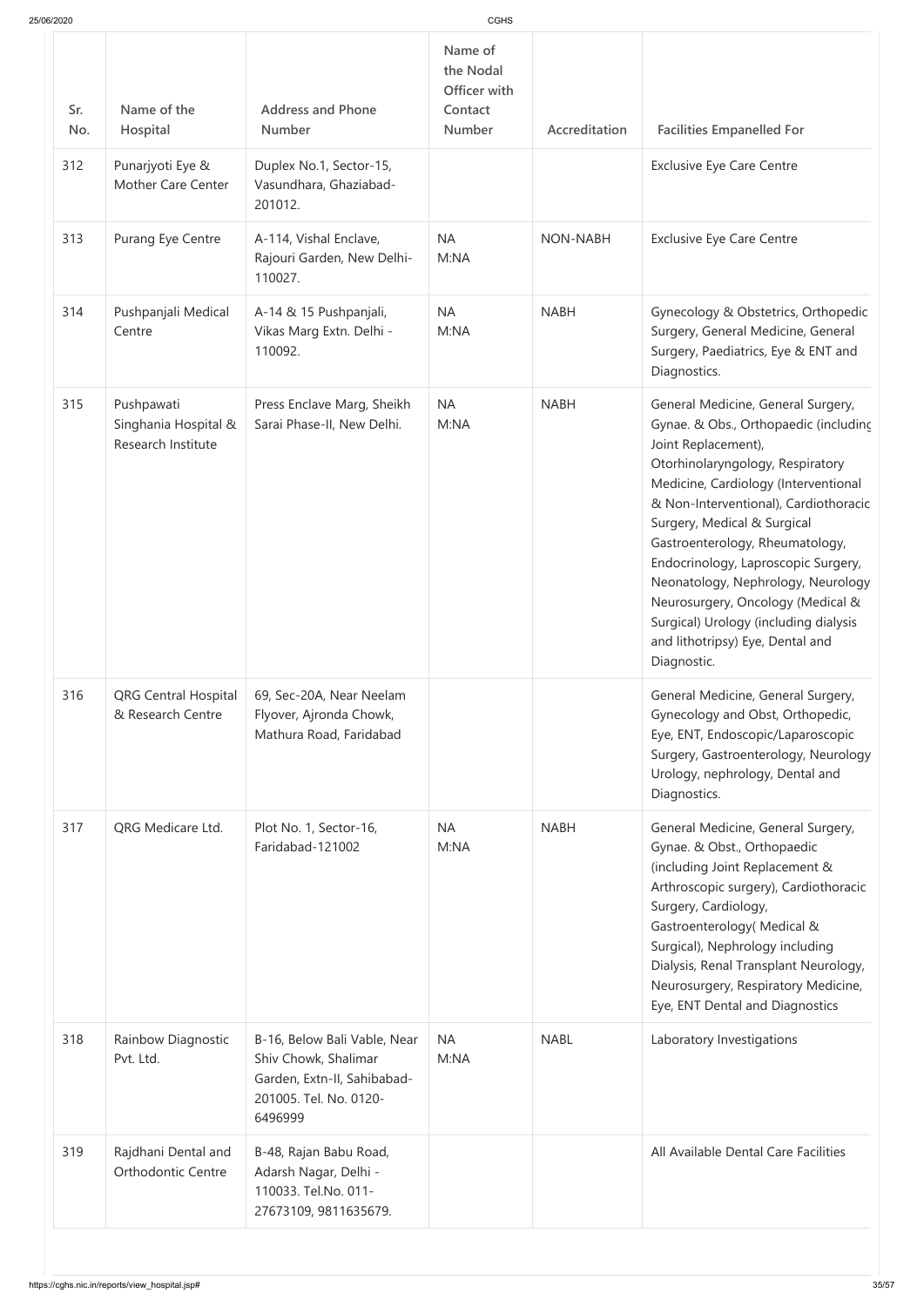| 25/06/2020 |                                              |                                                                                                              | <b>CGHS</b>                                                      |                 |                                                                                                                                                                                                                                                                                                                                                                                                                  |
|------------|----------------------------------------------|--------------------------------------------------------------------------------------------------------------|------------------------------------------------------------------|-----------------|------------------------------------------------------------------------------------------------------------------------------------------------------------------------------------------------------------------------------------------------------------------------------------------------------------------------------------------------------------------------------------------------------------------|
| Sr.<br>No. | Name of the<br>Hospital                      | <b>Address and Phone</b><br><b>Number</b>                                                                    | Name of<br>the Nodal<br>Officer with<br>Contact<br><b>Number</b> | Accreditation   | <b>Facilities Empanelled For</b>                                                                                                                                                                                                                                                                                                                                                                                 |
| 320        | Rana Eye Centre,<br>Rohini                   | Rana Eye Centre, First Floor,<br>C-8/28, Sector-7, Rohini,<br>Opp. Metro Pillar No.394,<br>Delhi.            |                                                                  |                 | <b>NA</b>                                                                                                                                                                                                                                                                                                                                                                                                        |
| 321        | Ravi Eye Foundation                          | B-8, First Floor, Ganesh<br>Nagar, New Delhi - 110018.<br>Tel.No. 9873006353,<br>9811676813                  |                                                                  |                 | <b>Exclusive Eye Care Centre</b>                                                                                                                                                                                                                                                                                                                                                                                 |
| 322        | Rescue Hospital                              | S-5, Vishwas Park, Behind<br>Sector-3, Petrol Pump,<br>Dwarka, Delhi 110059.                                 | <b>NA</b><br>M:NA                                                | <b>NON-NABH</b> | General Medicine, General Surgery,<br>Cardiology, Gynaecology &<br>Obstetheics Gastroenterology,<br>Nephrology, Neurology,<br>Neurosurgery, ENT, Eye, Dental,<br>Orthopedic Surgery including joint<br>replacement, Respiratory Medicine,<br>Urology, and Diagnostics.                                                                                                                                           |
| 323        | Retina Point                                 | Q-53, Ground Floor, Rajouri<br>Garden, New Delhi-110027.                                                     | <b>NA</b><br>M:NA                                                | NON-NABH        | <b>Exclusive Eye Care Centre</b>                                                                                                                                                                                                                                                                                                                                                                                 |
| 324        | R G Stone Urology<br>Laparoscopy<br>Hospital | A-6, Nehru Ground Neelam<br>Bata Road, NIT, Faridabad,<br>Haryana                                            |                                                                  |                 | General Surgery, Endoscopic/<br>Laparoscopic procedures, Gynae &<br>Obst, Urology and Nephrology<br>including Dialysis                                                                                                                                                                                                                                                                                           |
| 325        | R G Urology                                  | F-12, East of Kailash, New<br>Delhi � 110065. Tel. No.<br>011-71056000                                       |                                                                  |                 | General Medicine, Gynae & Obs.,<br>GeneralSurgery,<br>Endoscopic/Laproscopic procedures,<br>Gastroenterology and GI- Surgery,<br>Urology & Nephrology including<br>Dialysis.                                                                                                                                                                                                                                     |
| 326        | <b>RLKCH</b>                                 | Pandav Nagar, Naraina<br>Road, New Delhi � 110024.<br>Tel.No. 011-25891015,,<br>25891016                     |                                                                  |                 | <b>NA</b>                                                                                                                                                                                                                                                                                                                                                                                                        |
| 327        | R.L.K.C Hospital &<br>Heart Institute        | (A unit of R. L. Khera<br>Charitable Trust) Pandav<br>Nagar, Naraina Road, Near<br>Shadipur Depot, New Delhi | <b>NA</b><br>M:25891015                                          | <b>NABH</b>     | Cardiology & Cardiothoracic Surgery,<br>General Medicine, General Surgery,<br>Obstetrics and Gynecology, Pediatrics,<br>ENT, Eye, Endoscopic/ Laparoscopic<br>procedures, Pulmonology,<br>Gastrointestinal Surgery, Orthopedic<br>surgery with Joint replacement,<br>Urology, Nephrology (including<br>Dialysis), Neurology and<br>neurosurgery, Cancer treatment<br>(Surgery, Chemotherapy) and<br>Diagnostics. |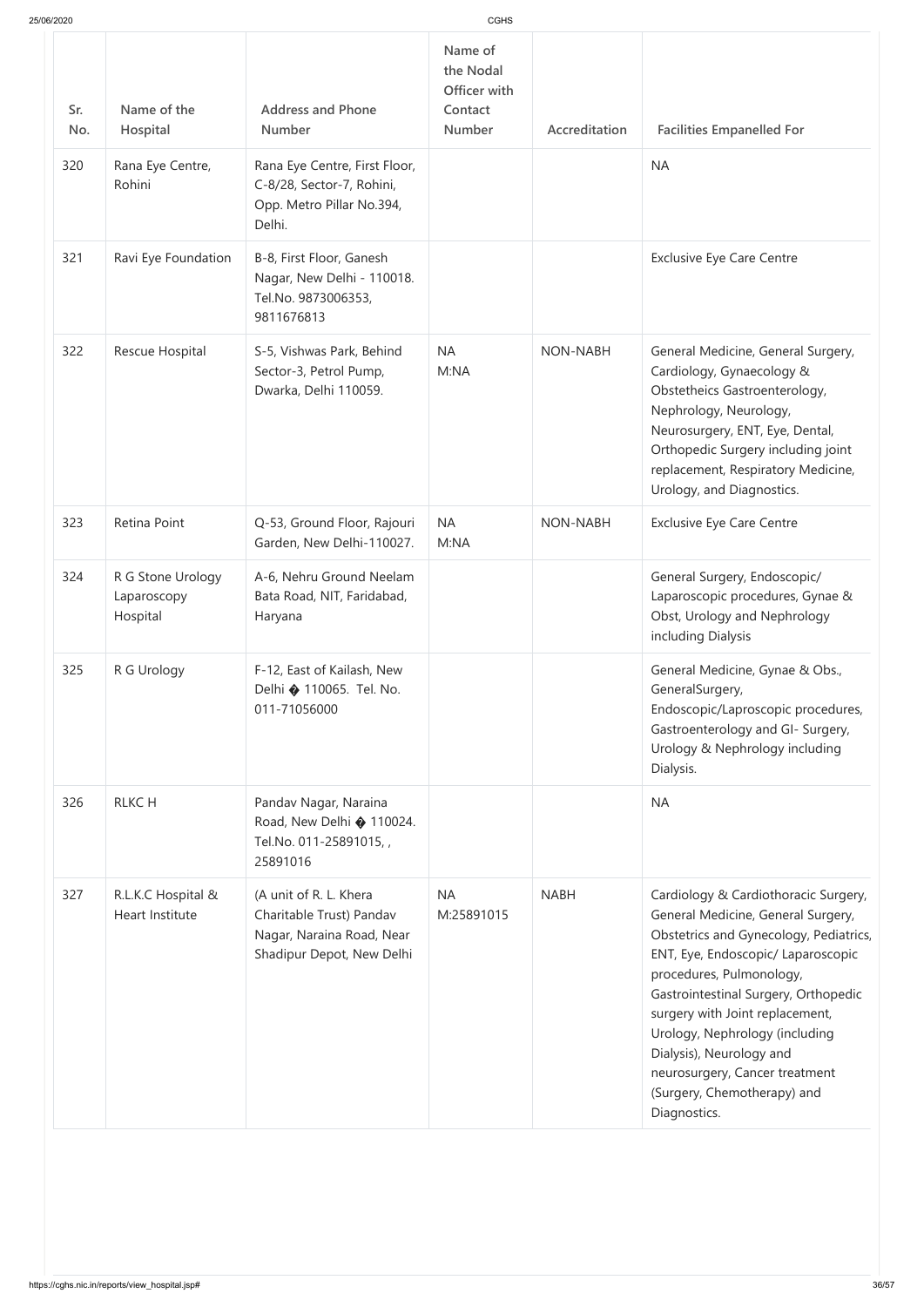| 25/06/2020 |  |  |
|------------|--|--|
|            |  |  |

| 25/06/2020        |                                                               |                                                                                                                                   | CGHS                                                      |                 |                                                                                                                                                                                                                                                                                                                                                                                                                                      |
|-------------------|---------------------------------------------------------------|-----------------------------------------------------------------------------------------------------------------------------------|-----------------------------------------------------------|-----------------|--------------------------------------------------------------------------------------------------------------------------------------------------------------------------------------------------------------------------------------------------------------------------------------------------------------------------------------------------------------------------------------------------------------------------------------|
| Sr.<br>No.<br>328 | Name of the<br>Hospital<br>Rockland Hospital<br>Ltd, Dwarka   | <b>Address and Phone</b><br><b>Number</b><br>Rockland Hospital Ltd.,<br>HAF-B, Sector-12, Phase -1,<br>Dwarka, New Delhi - 110075 | Name of<br>the Nodal<br>Officer with<br>Contact<br>Number | Accreditation   | <b>Facilities Empanelled For</b><br>General Medicine, General Surgery,<br>OBS & Gynae, Endoscopic/<br>Laparoscopic procedures, Paediatrics,<br>Orthopedics Including Joint<br>Replacement, Dental, Cardiology &<br>Cardiothoracic Surgery,<br>Gastroenterology, Urology,<br>Nephrology including Dialysis,<br>Neurology, Neuro Surgery, ENT, Eye,<br>Cancer treatment (Surgery,<br>Chemotherapy) and Diagnostics.                    |
| 329               | Rockland<br>HospitalName<br>changed to Medeor<br>Hospital Ltd | B-33, 34, Qutab Institutional<br>Area, New Delhi - 110016.                                                                        | <b>NA</b><br>M:47667100                                   | <b>NABH</b>     | General Medicine, General Surgery,<br>OBS & Gynae, Endoscopic/<br>Laparoscopic procedures, Paediatrics,<br>Pulmonology, Orthopedics Including<br>Joint Replacement, Dental, Cardiology<br>& Cardiothoracic Surgery,<br>Gastroenterology, Urology,<br>Nephrology including Dialysis,<br>Neurology, Neuro Surgery, ENT, Eye,<br>Cancer treatment (Surgery,<br>Chemotherapy) and Diagnostic. Kidney<br>Transplantation w.e.f.01.01.2016 |
| 330               | Rosewood Hospital                                             | 5, JL Block, Roshan Garden,<br>Najafgarh, New Delhi-<br>110043                                                                    | <b>NA</b><br>M:NA                                         | <b>NON-NABH</b> | General Medicine, Gynae & Obs.,<br>Orthopedics and joint replacements,<br>General Surgery, Neurology & Neuro<br>Surgery, Gastroenterology, Dental,<br>Eye, ENT and Diagnostics.                                                                                                                                                                                                                                                      |
| 331               | Rotary Eye Care<br>Centre                                     | 56-57, Tughlakabad<br>Institutional Area, M.B.<br>Road, New Delhi-110062                                                          |                                                           |                 | Exclusive eye care centre                                                                                                                                                                                                                                                                                                                                                                                                            |
| 332               | Royal Dental Care                                             | II C/128, Nehru Nagar,<br>Ghaziabad. Tel.No.<br>810363398,01202794906                                                             | <b>NA</b><br>M:NA                                         | <b>NON-NABH</b> | All Available Dental Care Facilities                                                                                                                                                                                                                                                                                                                                                                                                 |
| 333               | R.P.S. Memorial<br>Multispeciality<br>Dental Clinic,          | D-660 B, Main 100 Feet<br>Road, Chander Lok Colony,<br>Shahdara, Delhi-110093. Tel.<br>No. 9899221971                             | <b>NA</b><br>M:NA                                         | <b>NABH</b>     | All Available Dental Care Facilities                                                                                                                                                                                                                                                                                                                                                                                                 |
| 334               | R.V.S Eye Centre                                              | BFH-09, Opp. Mount Abu<br>Public School, Som Bazar<br>Road, West Shalimar Bagh,<br>Delhi-110088                                   |                                                           |                 | Exclusive eye centre                                                                                                                                                                                                                                                                                                                                                                                                                 |
| 335               | Rx Multispeciality<br><b>Dental Clinic</b>                    | 2649, Basement, Hudson<br>Line, GTB Nagar, Delhi.<br>Mob. No. 9818791850.                                                         | <b>NA</b><br>M:NA                                         | <b>NON-NABH</b> | All Available Dental Care Facilities                                                                                                                                                                                                                                                                                                                                                                                                 |
| 336               | Sai Dental and<br>Implant Clinic                              | 130, Mohammadpur, R.K.<br>Puram, Behind Bhikaji Cama<br>Place, New Delhi-110066.<br>Tel. No. 9811119334                           | <b>NA</b><br>M:NA                                         | <b>NON-NABH</b> | All Available Dental Care Facilities                                                                                                                                                                                                                                                                                                                                                                                                 |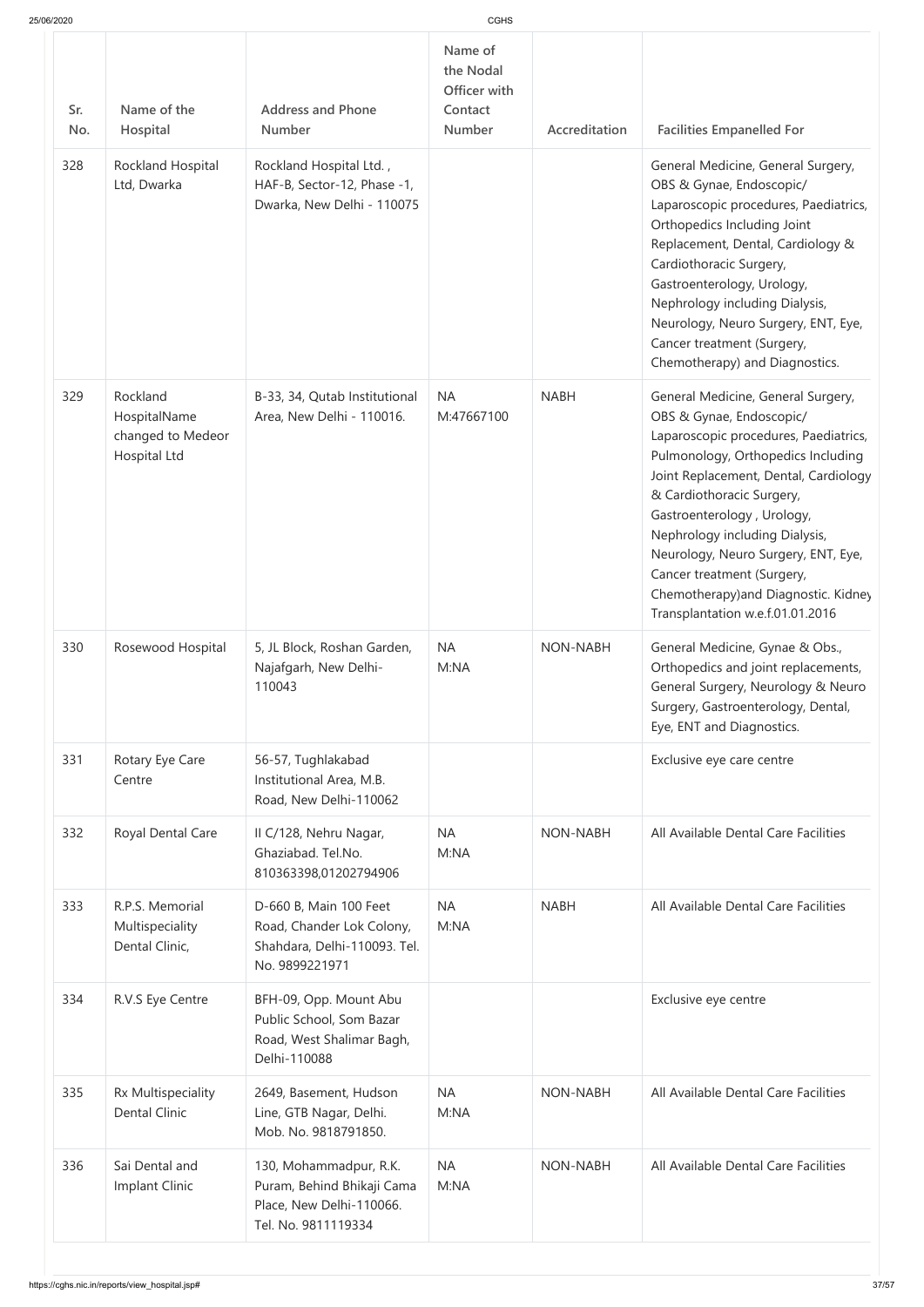| 25/06/2020 |                                           |                                                                                                                      |                                                           |                 |                                                                                                                                                                                                                                                                     |
|------------|-------------------------------------------|----------------------------------------------------------------------------------------------------------------------|-----------------------------------------------------------|-----------------|---------------------------------------------------------------------------------------------------------------------------------------------------------------------------------------------------------------------------------------------------------------------|
| Sr.<br>No. | Name of the<br>Hospital                   | <b>Address and Phone</b><br><b>Number</b>                                                                            | Name of<br>the Nodal<br>Officer with<br>Contact<br>Number | Accreditation   | <b>Facilities Empanelled For</b>                                                                                                                                                                                                                                    |
| 337        | Sai Eye Care and<br><b>Medical Centre</b> | H-98/1, Sector-12, Pratap<br>Vihar, Near BSNL Telephone<br>Exchange, Ghaziabad-<br>201009. Tel. No. 0120-<br>6525264 | <b>NA</b><br>M:NA                                         | NON-NABH        | <b>Exclusive Eye Care Centre</b>                                                                                                                                                                                                                                    |
| 338        | Sai Mobident Dental<br>Centre             | D-14/231, Metro Pillar<br>No.411, Sec-7, Rohini, New<br>Delhi                                                        |                                                           |                 | <b>Exclusive Dental Care Centre</b>                                                                                                                                                                                                                                 |
| 339        | Sanjeevani Dental<br>Care                 | E-20/64, Near Remal Public<br>School, Sector-3, Rohini,<br>Delhi-110085.                                             | <b>NA</b><br>M:NA                                         | <b>NON-NABH</b> | All Available Dental Care Facilities                                                                                                                                                                                                                                |
| 340        | Sanjeevan Medical<br>Research (P) Ltd.    | 24, Ansari Road, Darya Ganj,<br>New Delhi- 110002.                                                                   |                                                           |                 | General Medicine, General Surgery,<br>Gynecology and Obst, Orthopedic,<br>Eye, ENT, Endoscopic/Laparoscopic<br>Surgery, Gastroenterology, Neurology<br>Urology, nephrology, Dental and<br>Diagnostics.                                                              |
| 341        | Santom Hospital                           | D-5, 6, Prashant Vihar,<br>Rohini, Sector - 14, Delhi -<br>110085. Tel.No. 011 �<br>27562255                         |                                                           |                 | Neurology, Endoscopic/Laparoscopic<br>procedures, Gastroenterology,<br>Nephrology, Urology, Orthopedics,<br>General Surgery, General Medicine,<br>Obstetrics and Gynecology and<br>Diagnostics.                                                                     |
| 342        | Santosh<br>MultiSpeciality<br>Hospital    | 3F/139, Near Police Post-3,<br>NIT Faridabad-121001                                                                  | <b>NA</b><br>M:NA                                         | <b>NON-NABH</b> | General Medicine, General Surgery,<br>Gynae & Obs., Orthopedics including<br>joint replacements, Respiratory<br>Medicine, NonInterventional<br>Cardiology Neurology & Neuro<br>Surgery, Oncology (Medical),<br>Nephrology, Gastroenterology, Eye<br>and Diagnostics |
| 343        | Santushti Eye Centre                      | D-136, Krishna Park, Devli<br>Road, Khanpur, New<br>Delhi110062.                                                     | <b>NA</b><br>M:NA                                         | <b>NON-NABH</b> | <b>Exclusive Eye Care Centre</b>                                                                                                                                                                                                                                    |
| 344        | Sapphire Dental Care                      | Shop No. 18, Shree Shyam<br>Palace, Prakash Puri, Chowk,<br>Railway Road, Gurgaon-<br>122001.                        |                                                           |                 | <b>NA</b>                                                                                                                                                                                                                                                           |
| 345        | Saral Advanced<br>Diagnostics Pvt. Ltd    | E-1073, Saraswati Vihar,<br>Pitam Vihar, Delhi-34.                                                                   | <b>NA</b><br>M:1112                                       | <b>NABL</b>     | MRI, Nuclear Medicine, CT Scan, X-ray<br>Ultrasound, Mammography, Bone<br>Densitometry and Laboratory<br>Investigation.                                                                                                                                             |
| 346        | Sardana Eye Institute                     | A2/19, Rajouri Garden, New<br>Delhi.                                                                                 |                                                           |                 | Exclusive eye treatment                                                                                                                                                                                                                                             |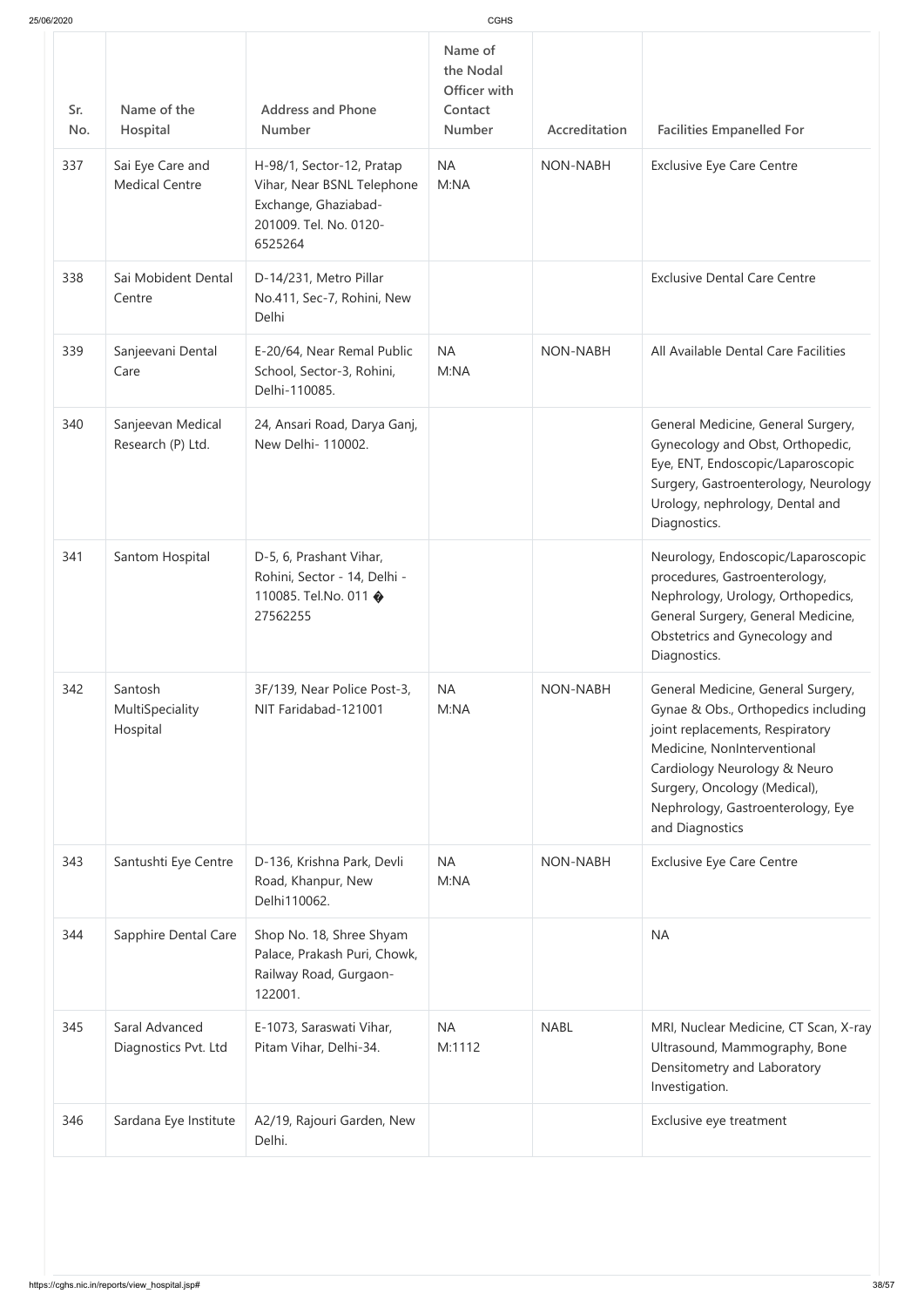| 25/06/2020 |  |  |
|------------|--|--|
|            |  |  |

| 25/06/2020 |                                                          |                                                                                                         | <b>CGHS</b>                                                      |                 |                                                                                                                                                                                                                                                                                                                                                                    |
|------------|----------------------------------------------------------|---------------------------------------------------------------------------------------------------------|------------------------------------------------------------------|-----------------|--------------------------------------------------------------------------------------------------------------------------------------------------------------------------------------------------------------------------------------------------------------------------------------------------------------------------------------------------------------------|
| Sr.<br>No. | Name of the<br>Hospital                                  | <b>Address and Phone</b><br><b>Number</b>                                                               | Name of<br>the Nodal<br>Officer with<br>Contact<br><b>Number</b> | Accreditation   | <b>Facilities Empanelled For</b>                                                                                                                                                                                                                                                                                                                                   |
| 347        | Saroj Hospital &<br>Heart Institute,                     | Saroj Hospital & Heart<br>Institute, Sector -14 Extn.,<br>Madhuban Chowk, Rohini,<br>New Delhi -1100085 |                                                                  |                 | General Medicines & General Surgery,<br>Cardiology & Cardio-thoracic surgery,<br>Orthopedics including Joint<br>Replacement, GI- Surgery, Neurology,<br>Neuro-surgery, Nephrology including<br>Dialysis, Urology, Eye, ENT, Gynae &<br>Obstetrics, Endoscopic/ Laparoscopic<br>procedures, Dental, Cancer treatment<br>(Surgery, Chemotherapy) and<br>Diagnostics. |
| 348        | Saroj Medical<br>Institute                               | Plot No. 8 & 9, Pocket8B,<br>Jail Road, Sector19, Rohini,<br>Delhi110089.                               | <b>NA</b><br>M:NA                                                | <b>NON-NABH</b> | General Medicine, General Surgery,<br>Gynae. & Obs., Orthopaedic Surgery<br>(including Joint Replacement),<br>Cardiology, Respiratory Medicine,<br>Medical Gastroenterology,<br>Nephrology, Neurology, Oncology<br>(Medical), Urology (including dialysis<br>and lithotripsy), Eye, ENT, Dental and<br>Diagnostics.                                                |
| 349        | Sarvodaya Hospital<br>(A Unit of Anshu<br>Hospital Ltd.) | YMCA Road, Sector-8,<br>Faridabad. Tel.No. 0129-<br>4194444.                                            | <b>NA</b><br>M:4194444                                           | <b>NABH</b>     | General Medicine, General Surgery,<br>Endoscopic/ Laparoscopic procedures<br>Gynae & Obst, Eye, ENT, Pediatrics,<br>Orthopedic surgery with Joint<br>replacement, Urology, Neurology,<br>Neuro Surgery, GI Surgery,<br>Nephrology (including dialysis),<br>Dental, Cardiology, Cancer treatment<br>(Surgery, Chemotherapy) and<br>Diagnostics.                     |
| 350        | Satyabhama Hospital<br>Pvt. Ltd.                         | RZ-10, Naresh Park,<br>Nagafgarh Road, Nangloi,<br>Delhi, 110041                                        | <b>NA</b><br>M:NA                                                | NON-NABH        | General Medicine, General Surgery,<br>Gynecology and Obst, Orthopedic,<br>Paediatrics, Eye, ENT and Diagnostics.                                                                                                                                                                                                                                                   |
| 351        | <b>Satya Medical Centre</b>                              | A 98/A, Sector 34, NOIDA                                                                                |                                                                  |                 | <b>NA</b>                                                                                                                                                                                                                                                                                                                                                          |
| 352        | Save Sight Centre<br>Adarsh Nagar                        | Save Sight Centre, A-14, G.T.<br>Karnal Road, Adarsh Nagar,<br>Opp. Metro Station, Delhi -<br>110033    |                                                                  |                 | <b>NA</b>                                                                                                                                                                                                                                                                                                                                                          |
| 353        | Savitri Hospital                                         | 142/91, Extended Lal Dora,<br>(Near Petrol Pump),<br>KaralaKanjhwala Road,<br>Delhi.                    | <b>NA</b><br>M:NA                                                | NON-NABH        | General Medicine, General Surgery,<br>Pediatrics, Gynae & Obs., Orthopedics<br>Dental, ENT and Diagnostics.                                                                                                                                                                                                                                                        |
| 354        | Sehgal dental Clinic                                     | CA-115/1, Opp. Shopping<br>Centre, Tagore Garden, New<br>Delhi - 110027                                 |                                                                  |                 | Exclusive dental care                                                                                                                                                                                                                                                                                                                                              |
| 355        | Shakuntla Dental<br>Care                                 | RZ-I-72, Sagarpur (West),<br>New Delhi.-110046                                                          | <b>NA</b><br>M:NA                                                | NON-NABH        | All Available Dental Care Facilities                                                                                                                                                                                                                                                                                                                               |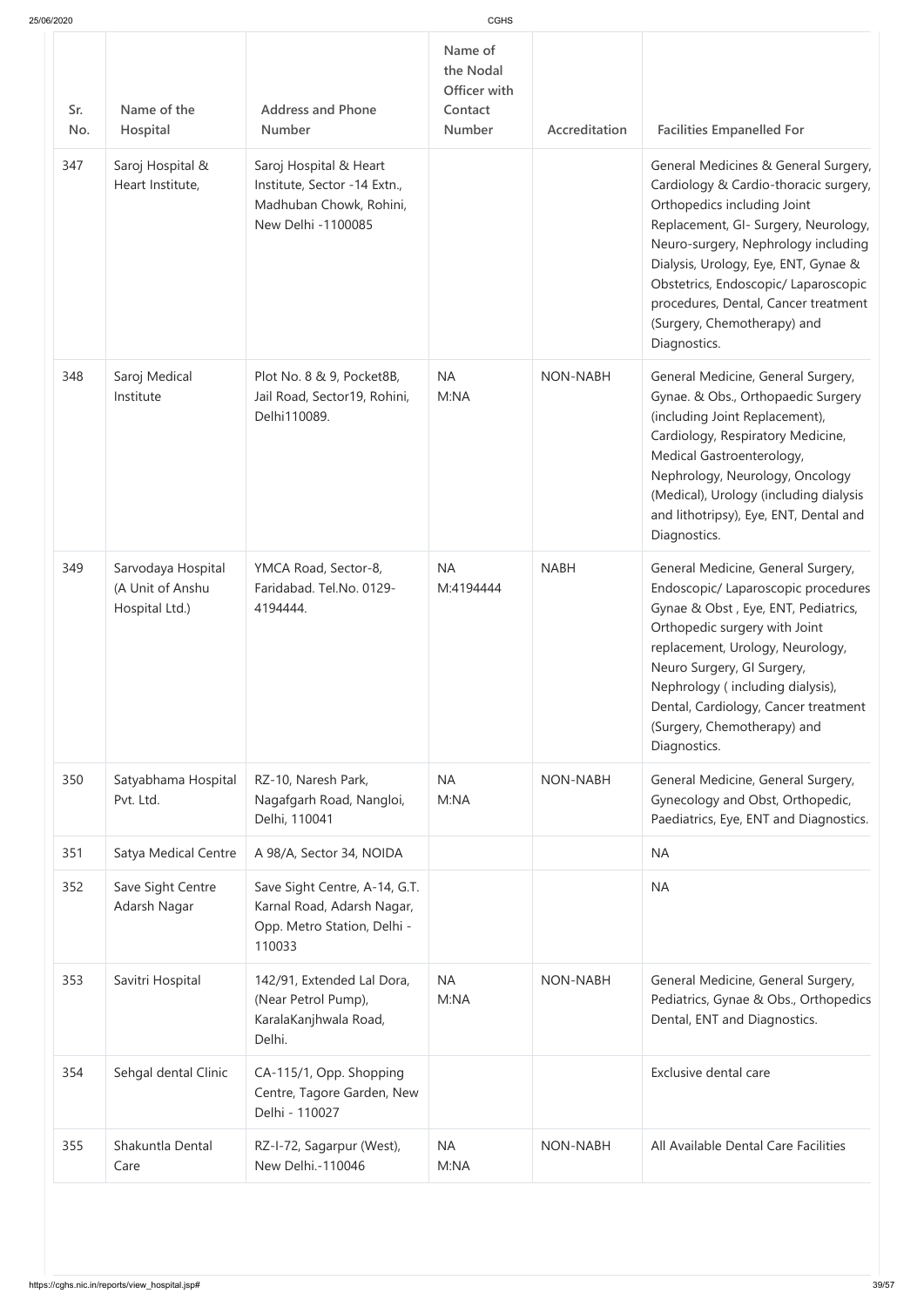|  | 25/06/2020 |
|--|------------|
|  |            |

| 25/06/2020 |                                                       |                                                                                                                     | CGHS                                                             |                 |                                                                                                                                                                                                                                                                                                                                                                                                                                                                                                                                                                                                                                                                                 |
|------------|-------------------------------------------------------|---------------------------------------------------------------------------------------------------------------------|------------------------------------------------------------------|-----------------|---------------------------------------------------------------------------------------------------------------------------------------------------------------------------------------------------------------------------------------------------------------------------------------------------------------------------------------------------------------------------------------------------------------------------------------------------------------------------------------------------------------------------------------------------------------------------------------------------------------------------------------------------------------------------------|
| Sr.<br>No. | Name of the<br>Hospital                               | <b>Address and Phone</b><br><b>Number</b>                                                                           | Name of<br>the Nodal<br>Officer with<br>Contact<br><b>Number</b> | Accreditation   | <b>Facilities Empanelled For</b>                                                                                                                                                                                                                                                                                                                                                                                                                                                                                                                                                                                                                                                |
| 356        | Shakuntla Nursing<br>Home & Hospital                  | RZ-1/81A, Sagarpur (West),<br>Opp. Delhi Vidyut Board<br>Colony, New Delhi �<br>110046.                             | Dr. Varsha<br>sharma<br>M:9211783761                             | <b>NON-NABH</b> | General Medicine, Gynae & Obs.,<br>Orthopedics, General Surgery,<br>Endoscopic/Laproscopic procedures,<br>Neurology & Neuro Surgery,<br>Gastroenterology, Urology &<br>Nephrology including Dialysis, Eye,<br><b>ENT, and Diagnostics General</b><br>Medicine, Gynae & Obs., Orthopedics,<br>General Surgery,<br>Endoscopic/Laproscopic procedures,<br>Neurology & Neuro Surgery,<br>Gastroenterology, Urology &<br>Nephrology including Dialysis, Eye,<br><b>ENT, and Diagnostics</b>                                                                                                                                                                                          |
| 357        | Shanti Dentals,                                       | A-12, 1st Floor, Prashant<br>Vihar, Rohini, Delhi-110085                                                            | Dr. Rajesh<br><b>Bansal</b><br>M:9555955531                      | <b>NON-NABH</b> | All Available Dental Care Facilities                                                                                                                                                                                                                                                                                                                                                                                                                                                                                                                                                                                                                                            |
| 358<br>359 | Shanti Gopal<br>Hospital<br>Shanti Mukund<br>Hospital | NH-1, Ahinsa Khand,<br>Indirapuram, Ghaziabad<br>2, Institutional Area, Vikas<br>Marg Extn., New Delhi �<br>110092. |                                                                  |                 | General Medicine, Non -invasive<br>Cardiology, Pulmonology, Pediatrics,<br>General Surgery, Orthopedics<br>including joint replacement, Eye, ENT,<br>Endoscopic/ Laparoscopic Surgery,<br>Gastroenterology and GI Surgery,<br>Neurology and neurosurgery, Urology<br>nephrology including dialysis, Dental<br>and Diagnostics<br>Cardiology, Laparoscopic/ Endoscopic<br>procedures, Gynecology & Obstetrics,<br>Orthopedic Surgery including Joint<br>Replacement, Pulmonology, General<br>Medicine, General Surgery, Neurology<br>& Neurosurgery, Urology &<br>Nephrology (Including Dialysis),<br>Gastroenterology and GI Surgery,<br>Paediatrics, Eye & ENT, Dental, Cancer |
| 360        | Sharda Hospital                                       | Plot No. 32&34, Knowledge<br>Park-3, Greater Noida-<br>201306. Tel. No. 0120-<br>2329700, 2329722.                  |                                                                  |                 | treatment (Surgery, Chemotherapy &<br>Radiotherapy) and Diagnostics.<br>Cardiology Laparoscopic/ Endoscopic<br>procedures, Gynecology & Obstetrics,<br>Orthopedic Surgery, Pulmonology,<br>General Medicine, General Surgery,<br>Neurology & Neurosurgery, Urology<br>& Nephrology (Including Dialysis),<br>Gastroenterology and GI Surgery, Eye<br>& ENT, Dental, Cancer<br>treatment(Surgery, Chemotherapy &<br>and Diagnostics.                                                                                                                                                                                                                                              |
| 361        | Sharma Dental                                         | RZ-156/A Dada Chatri Bala<br>Marg Gali No.09, Palam<br>Colony, Nazafgarh, Delhi-<br>110045                          | <b>NA</b><br>M:NA                                                | <b>NON-NABH</b> | all available dental care facilities                                                                                                                                                                                                                                                                                                                                                                                                                                                                                                                                                                                                                                            |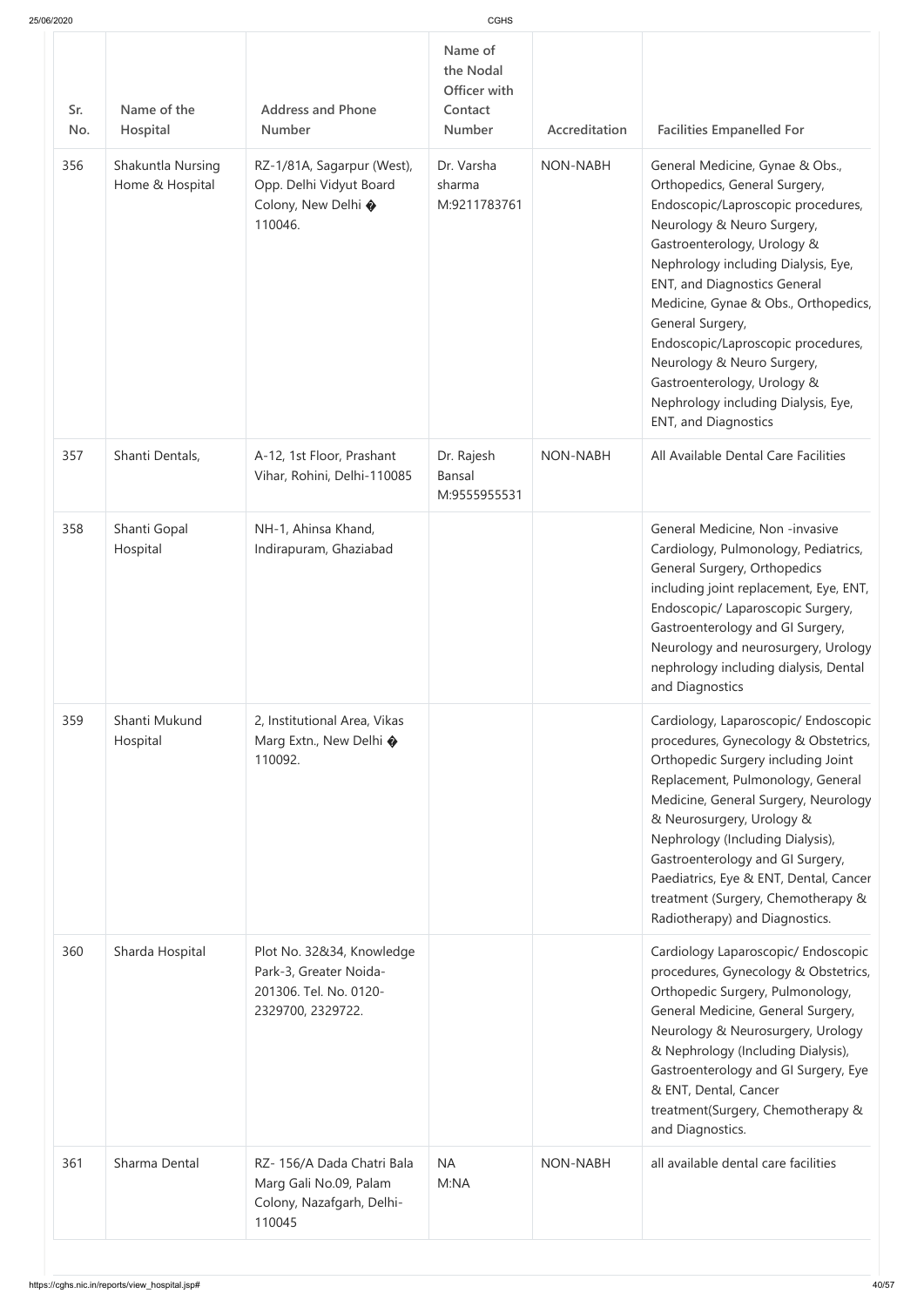| 25/06/2020 |                                                         |                                                                                                           |                                                                  |                 |                                                                                                                                                                                                                                                                                                                                                      |
|------------|---------------------------------------------------------|-----------------------------------------------------------------------------------------------------------|------------------------------------------------------------------|-----------------|------------------------------------------------------------------------------------------------------------------------------------------------------------------------------------------------------------------------------------------------------------------------------------------------------------------------------------------------------|
| Sr.<br>No. | Name of the<br>Hospital                                 | <b>Address and Phone</b><br><b>Number</b>                                                                 | Name of<br>the Nodal<br>Officer with<br>Contact<br><b>Number</b> | Accreditation   | <b>Facilities Empanelled For</b>                                                                                                                                                                                                                                                                                                                     |
| 362        | Sharma Medicare<br>Pvt. Ltd.                            | NH-19A, L-Block, Delta-2,<br>Greater Noida-201308.                                                        | <b>NA</b><br>M:NA                                                | <b>NON-NABH</b> | General Medicine, General Surgery,<br>Gynae. & Obs., Orthopaedic Surgery<br>(excluding Joint Replacement),<br>Cardiology, Respiratory Medicine,<br>Neonatology, Otorhinolaryngology,<br>Urology (excluding dialysis and<br>lithotripsy), Eye, Dental and<br>Diagnostic.                                                                              |
| 363        | Sharp Sight Centre                                      | A-15, Swasthya Vihar, Opp.<br>Preet Vihar, Metro Pillar No.<br>82, Vikas Marg, New Delhi,<br>Delhi 110092 |                                                                  |                 | <b>Exclusive Eye Care Centre</b>                                                                                                                                                                                                                                                                                                                     |
| 364        | Sharp Sight Centre<br>(East)                            | 81, Defence Enclave, Vikas<br>Marg, Delhi-110092. Tel. No.<br>011-22461134/35/36,<br>9999405599.          |                                                                  |                 | <b>Exclusive Eye Care Centre</b>                                                                                                                                                                                                                                                                                                                     |
| 365        | <b>Shivalik Medical</b><br>Centre Pvt. Ltd.             | Sector-51, Main Road,<br>Hoshyarpur, Sector-51,<br>Noida. (U.P.)                                          |                                                                  |                 | General Medicine, General Surgery,<br>Gynecology and Obst, Orthopedic,<br>Eye, ENT, Endoscopic/Laparoscopic<br>Surgery, Gastroenterology,<br>Neurology, Urology, Nephrology,<br>Dental and Diagnostics.                                                                                                                                              |
| 366        | <b>Shivam Dental Clinic</b>                             | C-14, Mahendru Enclave,<br>Model Town, Tel. No.<br>9871409133                                             |                                                                  |                 | <b>NA</b>                                                                                                                                                                                                                                                                                                                                            |
| 367        | <b>Shivam Diagnostics</b><br>& Cancer Research<br>Inst. | C-41, Lane-4, Mahendru<br>Enclave, Near Hans Cinema,<br>Delhi.                                            |                                                                  |                 | <b>NA</b>                                                                                                                                                                                                                                                                                                                                            |
| 368        | Shree Aggarasain<br>International<br>Hospital           | PSP, Sector-22, Rohini, New<br>Delhi-110086. Tel. No.<br>9560957676                                       | Dr.Deep<br>Kamal(MS)<br>M:9810588672                             | <b>NON-NABH</b> | General Medicine, General Surgery,<br>Gynae. & Obst., Orthopaedic<br>(Including Joint Replacement),<br>Paediatrics, Psychiatry, Cardiology<br>(Non-interventional),<br>Gastroenterology (Medical &<br>Surgical), Nephrology, Neurology,<br>Neurosurgery, Respiratory Medicine,<br>Urology (including Dialysis), Dental,<br>Eye, ENT and Diagnostics. |
| 369        | Shree Jeewan<br>Hospital                                | 67/1, New Rohtak Road,<br>New Delhi-110005.                                                               |                                                                  |                 | Exclusive eye centre                                                                                                                                                                                                                                                                                                                                 |
| 370        | Shreya Eye Centre                                       | Shreya Eye Centre, D-163,<br>Surajmal Vihar, Near<br>Yamuna Sporst Complex,<br>Delhi-110092               |                                                                  |                 | <b>NA</b>                                                                                                                                                                                                                                                                                                                                            |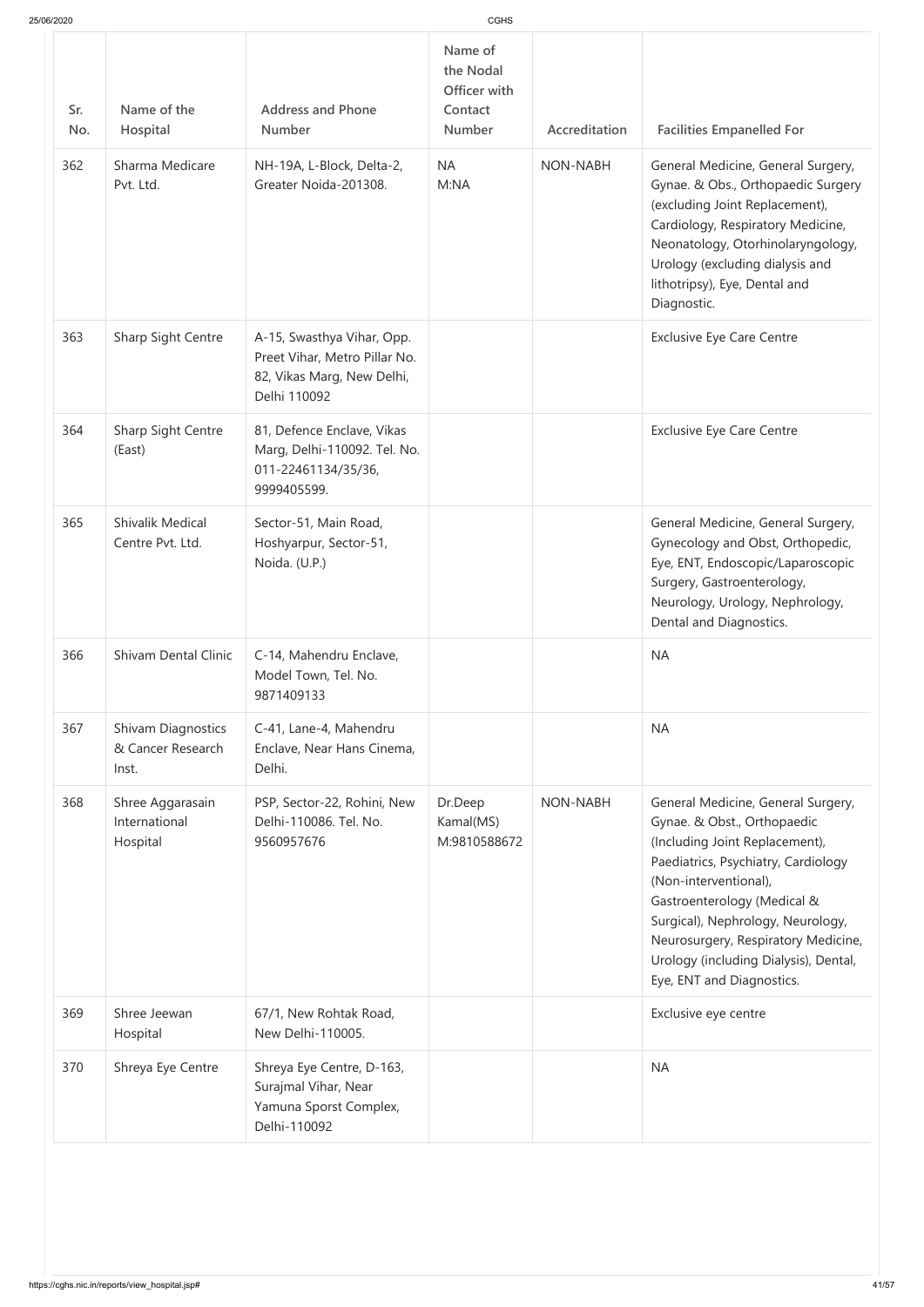| 25/06/2020 |                                                    |                                                                                                                                                                                                          | <b>CGHS</b>                                               |                 |                                                                                                                                                                                                                             |
|------------|----------------------------------------------------|----------------------------------------------------------------------------------------------------------------------------------------------------------------------------------------------------------|-----------------------------------------------------------|-----------------|-----------------------------------------------------------------------------------------------------------------------------------------------------------------------------------------------------------------------------|
| Sr.<br>No. | Name of the<br>Hospital                            | <b>Address and Phone</b><br><b>Number</b>                                                                                                                                                                | Name of<br>the Nodal<br>Officer with<br>Contact<br>Number | Accreditation   | <b>Facilities Empanelled For</b>                                                                                                                                                                                            |
| 371        | Shreya Hospital                                    | 837, Shalimar Garden, Extn.-<br>I, Sahibabad, Ghaziabad.                                                                                                                                                 |                                                           |                 | General Medicine, Pulmonology,<br>General Surgery, Gynecology and<br>Obst, Orthopedic, Eye, ENT,<br>Endoscopic/Laparoscopic Surgery,<br>Gastroenterology, Neurology,<br>Urology, nephrology, Dental and<br>Diagnostics.     |
| 372        | Shri Amichand Eye<br><b>Care Centre</b>            | 86, Old Roshanpura, Near<br>Mother Dairy, Main Gate<br>Chhawla Stand, Nagafgarh,<br>New Delhi. Tel. No. 011-<br>69902555, 9210330230.                                                                    |                                                           |                 |                                                                                                                                                                                                                             |
| 373        | Shri Ram Singh<br>Hospital & Heart<br>Institute    | B-25-26, 26-A, Swaran<br>Cinema Road, East Krishna<br>Nagar, Delhi - 110051.                                                                                                                             | <b>NA</b><br>M:9811100764                                 | <b>NABH</b>     | General Surgery, General Medicine,<br>Endoscopic/ Laparoscopic procedures<br>Obstetrics and Gynecology,<br>Orthopedics, Urology, Nephrology<br>including Dialysis, Neurology,<br>Neurosurgery, Eye, ENT and<br>Diagnostics. |
| 374        | Shri Ram Singh Multi<br><b>Speciality Hospital</b> | Opp. OIDB Bhawan, Sector-<br>70, Noida-201301.                                                                                                                                                           | <b>NA</b><br>M:NA                                         | NON-NABH        | General Medicine, General Surgery,<br>Gynaecology, Orthopaedic (including<br>Joint Replacement), Nephrology,<br>Neurology, Neurosurgery Urology,<br>Dental and Diagnostics.                                                 |
| 375        | Shroff Eye Centre                                  | 509, K.M. Trade Tower,<br>Adjacent to Radisson Blue<br>Hotel, Sec-14, Kaushambi,<br>Ghaziabad-201010                                                                                                     | <b>NA</b><br>M:8826263999                                 | <b>NON-NABH</b> | <b>Exclusive Eye Care Centre</b>                                                                                                                                                                                            |
| 376        | Shroff Eye Centre                                  | 110- Commercial Plaza,<br>Radisson Suites, Behind<br>Ansal St Time Square<br>Building, B- Block Sushant<br>Lok Phase � I, Sector-27,<br>Gurgaon, Haryana- 122022.<br>Tel. No. 0124-470999,<br>9971156869 | <b>NA</b><br>M:NA                                         | NON-NABH        | <b>Exclusive Eye Care Centre</b>                                                                                                                                                                                            |
| 377        | <b>Shroff Eye Centre</b>                           | A-9, Kailash Colony, New<br>Delhi. Tel. No. 011-<br>41633999, 29231296.                                                                                                                                  |                                                           |                 | <b>Exclusive Eye Care Centre</b>                                                                                                                                                                                            |
| 378        | Shyama Super<br>Speciality Eye<br>Hospital,        | B-139 A, West Vinod Nagar,<br>Narwana Road, I.P.<br>Extension, opp. Press<br>Apartment, Delhi-110092                                                                                                     |                                                           |                 |                                                                                                                                                                                                                             |
| 379        | Sigma Diagnostic &<br>Imaging Centre               | 17, Tarun enclave,<br>Pitampura, New Delhi-<br>110034.                                                                                                                                                   | <b>NA</b><br>M:NA                                         | <b>NON-NABH</b> | X-ray, Dental X-ray, OPG, USG, Colour<br>Doppler and Laboratory Investigations                                                                                                                                              |
| 380        | Singh�s Dental<br>Hospital                         | 30-34 Sewak Park, Opp.<br>Metro Pillar No. 771,<br>Dwarka, Main Najafgarh<br>Road, New Delhi-59                                                                                                          |                                                           |                 | <b>NA</b>                                                                                                                                                                                                                   |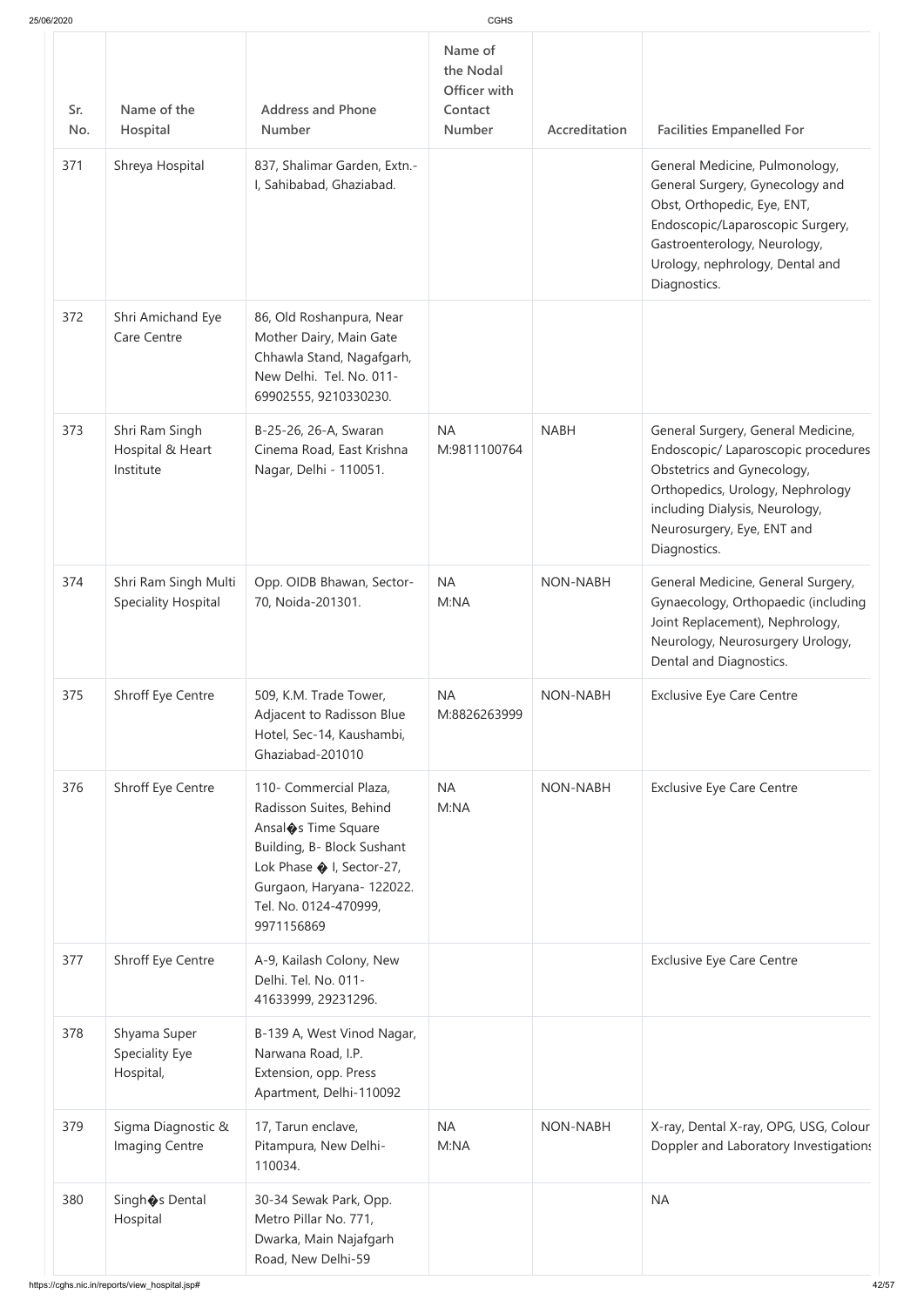| 25/06/2020 |                                                          |                                                                                                                       | CGHS                                                             |                 |                                                                                                                                                                                    |
|------------|----------------------------------------------------------|-----------------------------------------------------------------------------------------------------------------------|------------------------------------------------------------------|-----------------|------------------------------------------------------------------------------------------------------------------------------------------------------------------------------------|
| Sr.<br>No. | Name of the<br>Hospital                                  | <b>Address and Phone</b><br><b>Number</b>                                                                             | Name of<br>the Nodal<br>Officer with<br>Contact<br><b>Number</b> | Accreditation   | <b>Facilities Empanelled For</b>                                                                                                                                                   |
| 381        | Siwach Dental<br>Hospital                                | 132, Auchandi Road,<br>Bawana, Delhi-110039. Tel.<br>No. 9811509337,<br>9811509866.                                   |                                                                  |                 | All Available Dental Care Facilities                                                                                                                                               |
| 382        | <b>SJM SUPER</b><br><b>SPECIALITY</b><br><b>HOSPITAL</b> | Plot No.2, NH-24, Shani<br>Mandir, Village-Chhijarsi,<br>Sector-63, G.B. Nagar,<br>Noida. Tel. No. 9818860889         | Dr. Pushpa<br>Kaul<br>M:9818860889                               | <b>NON-NABH</b> | General Medicine, General Surgery,<br>Gynae. & Obst., Orthopaedic<br>(Including Joint Replacement),<br>Paediatrics, Dental, Eye, ENT and<br>Diagnostics                            |
| 383        | S.K. Dental                                              | 8/8, Moti Nagar, New Delhi<br>♦ 110015. Tel. No.<br>9312509737, 9312712146.                                           |                                                                  |                 | dental facilities                                                                                                                                                                  |
| 384        | S.L. Dental                                              | C2C-234A, Pocket-2,<br>Janakpuri, New Delhi-<br>110058.                                                               | <b>NA</b><br>M:NA                                                | <b>NON-NABH</b> | All Available Dental Care Facilities                                                                                                                                               |
| 385        | Smile 4 Sure Dental<br>Clinic                            | Shop No.1, DDA Market,<br>Bank Enclave, Delhi                                                                         |                                                                  |                 | <b>Dental Care Facilities</b>                                                                                                                                                      |
| 386        | <b>Smile Dental Clinic</b>                               | 82A, Deepshikha Building,<br>Near Moti Bagh, Gurudwara,<br>New Delhi-110021                                           | <b>NA</b><br>M:NA                                                | <b>NON-NABH</b> | All Available Dental Care Facilities                                                                                                                                               |
| 387        | Smile Experts,                                           | J-1/1407-A, Mansarovar<br>Park, Opp. Primary MCD<br>School, Shahdara, Delhi-<br>110032. Tel. No.<br>9911444360        | <b>NA</b><br>M:NA                                                | <b>NON-NABH</b> | All Available Dental Care Facilities                                                                                                                                               |
| 388        | Smile n Shine Dental<br>Care, Gurgaon                    | 44 Madhya Marg, DLF PH-2,<br>Gurgaon                                                                                  |                                                                  |                 | <b>NA</b>                                                                                                                                                                          |
| 389        | Smilessence The<br>Specialist Dental<br>Centre           | SFF-102, Ansal's Palam<br>Triangle (Next to<br>Macdonald (s) Palam Vihar,<br>Gurgaon -122017. Tel. No.<br>9811303933. | <b>NA</b><br>M:NA                                                | <b>NON-NABH</b> | All Available Dental Care Facilities                                                                                                                                               |
| 390        | Smirk Dental &<br>Implant Centre                         | F-13, Vijay Chowk, Laxmi<br>Nagar, Delhi-110092                                                                       | <b>NA</b><br>M:NA                                                | <b>NON-NABH</b> | All Available Dental Care Facilities                                                                                                                                               |
| 391        | S.N Dental Hospital<br>& Implant Centre                  | S.N Dental Hospital &<br>Implant Centre Shop 5, B-<br>13, Sector-34, Mother Dairy<br>Market, Noida                    |                                                                  |                 | <b>NA</b>                                                                                                                                                                          |
| 392        | Sonia Hospital                                           | 1, Gulshan Park, Main<br>Rohtak Road, Nangloi,<br>Delhi.                                                              | <b>NA</b><br>M:NA                                                | <b>NON-NABH</b> | General Medicine, General Surgery,<br>Gynae & Obst., Orthopedic surgery<br>including Joint replacement,<br>Gastroenterology Neurology, Urology,<br>Nephrology (including Dialysis) |
| 393        | Spectra Eye (A Unit<br>of RC Health Care<br>Pvt. Ltd.)   | E-82-A, Greater Kailash,<br>Part-1, New Delhi - 110048.                                                               |                                                                  |                 | Exclusuve eye care facilities                                                                                                                                                      |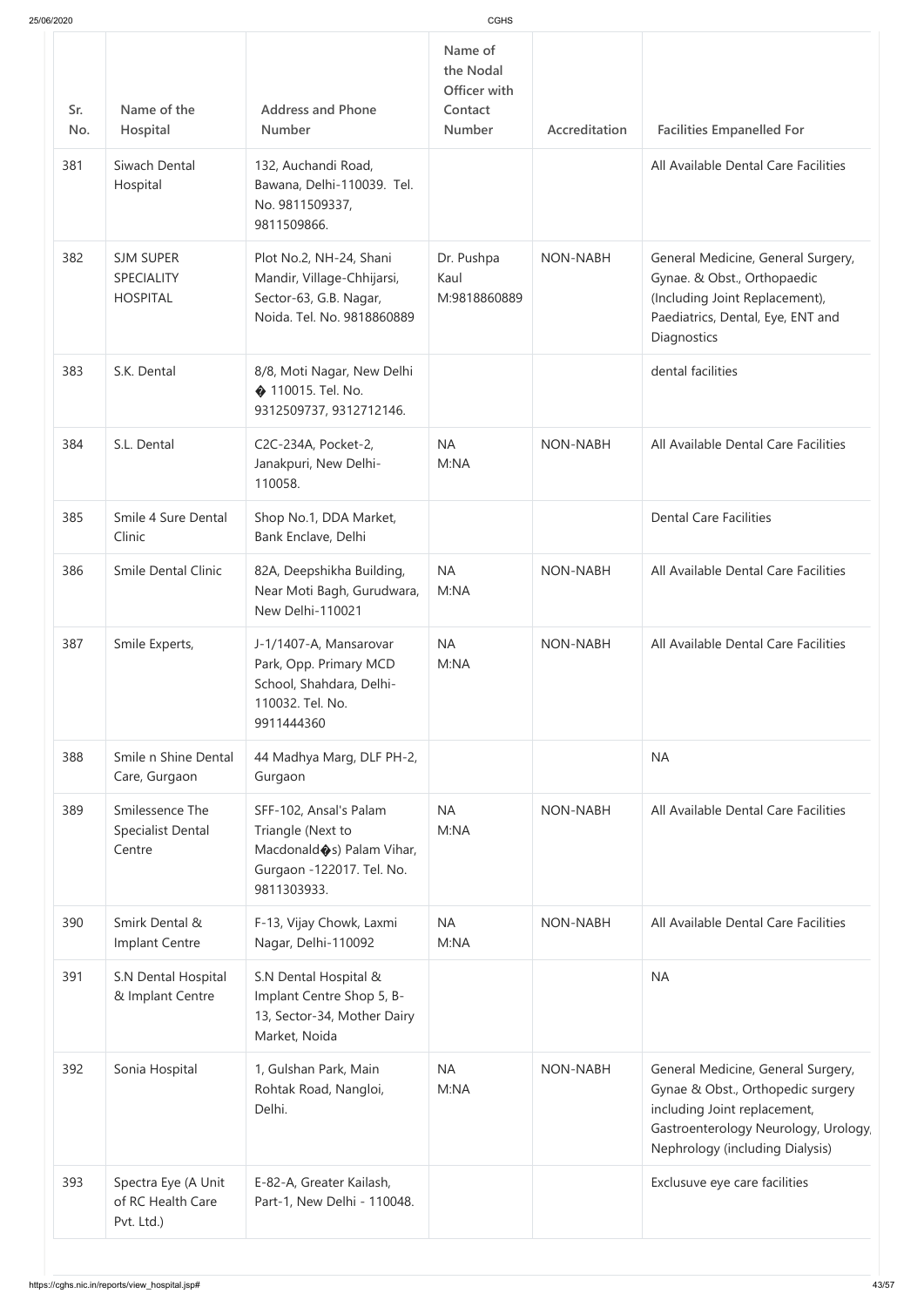| 25/06/2020 |                                         |                                                                                                                        | CGHS                                                             |                 |                                                                                                                                                                                                                                                                                                                                                                             |
|------------|-----------------------------------------|------------------------------------------------------------------------------------------------------------------------|------------------------------------------------------------------|-----------------|-----------------------------------------------------------------------------------------------------------------------------------------------------------------------------------------------------------------------------------------------------------------------------------------------------------------------------------------------------------------------------|
| Sr.<br>No. | Name of the<br>Hospital                 | <b>Address and Phone</b><br><b>Number</b>                                                                              | Name of<br>the Nodal<br>Officer with<br>Contact<br><b>Number</b> | Accreditation   | <b>Facilities Empanelled For</b>                                                                                                                                                                                                                                                                                                                                            |
| 394        | S.R. Advance Dental<br>Clinic           | H.No.30, Pocket D-8,<br>Sector06, Rohini, New<br>Delhi-110085. Tel. No.<br>9811911569                                  | <b>NA</b><br>M:NA                                                | <b>NON-NABH</b> | All Available Dental Care Facilities                                                                                                                                                                                                                                                                                                                                        |
| 395        | S.R. Dental Implants<br>& Braces Centre | PU-103, Opp. St. Stephens<br>School, Pitampura,<br>Delhi110034                                                         | <b>NA</b><br>M:NA                                                | <b>NON-NABH</b> | All Available Dental Care Facilities                                                                                                                                                                                                                                                                                                                                        |
| 396        | Sri Balaji Action<br>Medical Institute  | A-4, Paschim Vihar, Delhi<br>110 063                                                                                   |                                                                  |                 | luding Joint Replacement, GI- Surgery<br>Neurology, Neuro-surgery,<br>Nephrology including Dialysis,<br>Urology, Eye, ENT, Gynae &<br>Obstetrics, Endoscopic/ Laparoscopic<br>procedures, Dental and Diagnostics.                                                                                                                                                           |
| 397        | <b>Stars Dental Clinic</b>              | A-14, D.K. Road, Mohan<br>Garden, Uttam Nagar, New<br>Delhi-110059.                                                    | <b>NA</b><br>M:NA                                                | <b>NON-NABH</b> | All Available Dental Care Facilities                                                                                                                                                                                                                                                                                                                                        |
| 398        | Sudarshan Poly<br><b>Dental Centre</b>  | Shop No. 21 (Basement) Old<br>Delhi Road, Near Union<br>Bank, Sector-14, Gurgaon-<br>122001. Tel. No.0124-<br>4087830. | <b>NA</b><br>M:NA                                                | <b>NABH</b>     | All Available Dental Care Facilities                                                                                                                                                                                                                                                                                                                                        |
| 399        | Sumitra Hospital                        | A-119A, Sector-35, Noida �<br>2013001. Tel. No. 0120-<br>2507625.                                                      |                                                                  |                 | <b>NA</b>                                                                                                                                                                                                                                                                                                                                                                   |
| 400        | Sunder Lal Jain<br>Charitable Hospital  | Ashok Vihar Phase III, Delhi                                                                                           | <b>NA</b><br>M:47030900                                          | <b>NON-NABH</b> | Cardiology, General Medicine, Genera<br>Surgery, Obstetrics and Gynecology,<br>ENT, Eye, Endoscopic / Laparoscopic<br>procedures, Gastrointestinal Surgery,<br>Pulmonology, Orthopedic surgery<br>with Joint replacement, Urology,<br>Nephrology including Dialysis,<br>Neurology and Neurosurgery, Cancer<br>treatment (Surgery, Chemotherapy),<br>Dental and Diagnostics. |
| 401        | Sunetra Eye Centre<br>Ltd.              | KC-120, C-Block, Kavi<br>Nagar, Ghaziabad. Tel.<br>No.0120-4233366,<br>9999631482.                                     |                                                                  |                 | <b>Exclusive Eye Care Centre</b>                                                                                                                                                                                                                                                                                                                                            |
| 402        | Sunil Hospital                          | 15/199-200, Geetanjali<br>Road, Malviya Nagar, New<br>Delhi $\bullet$ 110017.                                          | <b>NA</b><br>M:9891747372                                        | <b>NON-NABH</b> | Endoscopy /Laparoscopic procedures,<br>Gynecology & Obstetrics ENT &<br>Urology, General Medicine &<br>Orthopedics.                                                                                                                                                                                                                                                         |
| 403        | Suraksha Diagnostic<br>Pvt. Ltd.        | F-123, Sector-8, Noida-<br>201301. Tel. No. 0120-<br>4769000                                                           | <b>NA</b><br>M:NA                                                | <b>NABL</b>     | Laboratory Investigations                                                                                                                                                                                                                                                                                                                                                   |
| 404        | Suraksha Eye<br><b>Surgery Centre</b>   | B-15, Ground Floor, Rana<br>Pratap Bagh, Delhi-110007.                                                                 |                                                                  |                 | <b>Exclusive Eye Care Centre</b>                                                                                                                                                                                                                                                                                                                                            |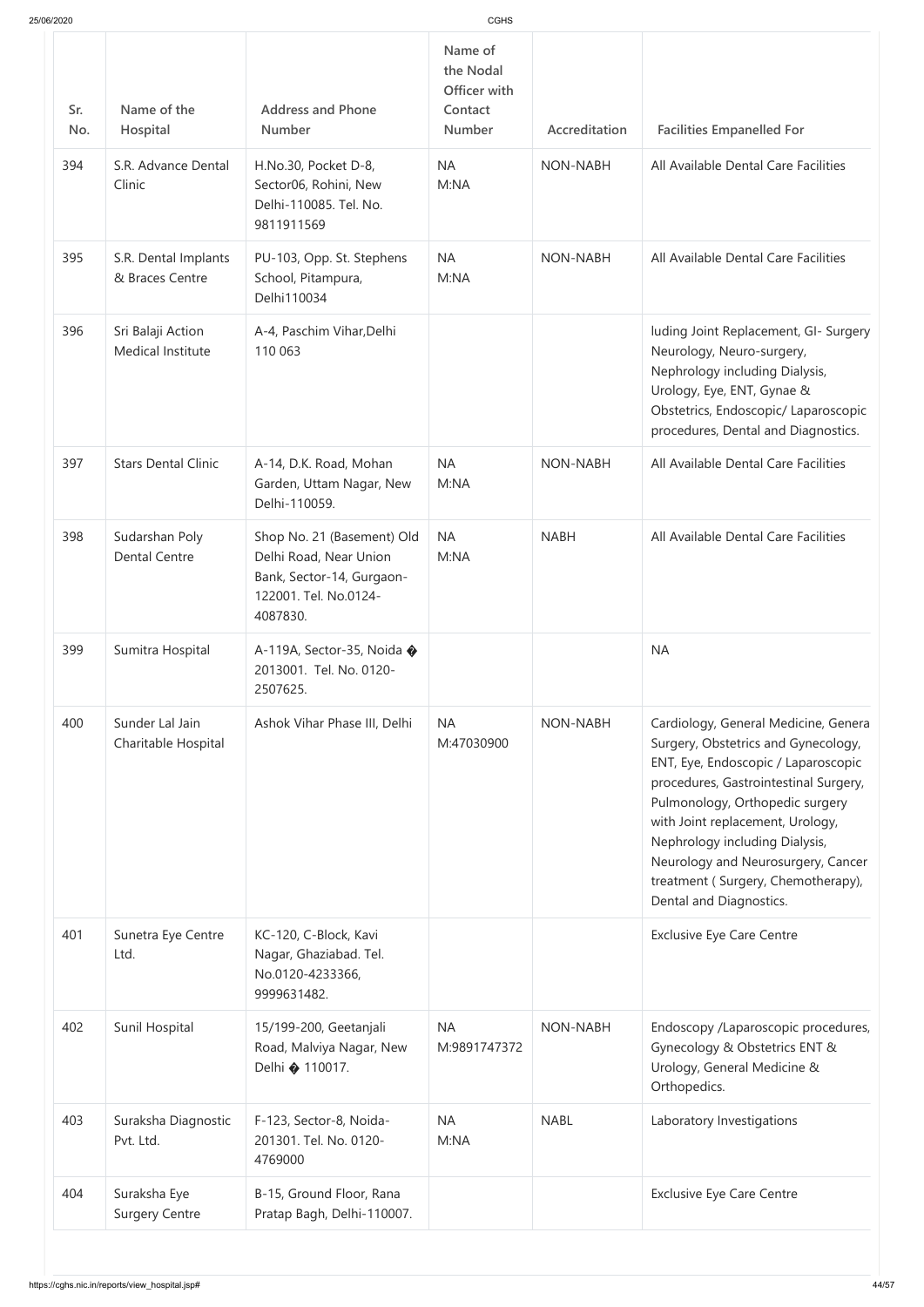| 25/06/2020 |                                                      |                                                                                                                   | CGHS                                                      |                 |                                                                                                                                                                                                                                                                                                                                                               |
|------------|------------------------------------------------------|-------------------------------------------------------------------------------------------------------------------|-----------------------------------------------------------|-----------------|---------------------------------------------------------------------------------------------------------------------------------------------------------------------------------------------------------------------------------------------------------------------------------------------------------------------------------------------------------------|
| Sr.<br>No. | Name of the<br>Hospital                              | <b>Address and Phone</b><br><b>Number</b>                                                                         | Name of<br>the Nodal<br>Officer with<br>Contact<br>Number | Accreditation   | <b>Facilities Empanelled For</b>                                                                                                                                                                                                                                                                                                                              |
| 405        | Surbhi Hospital                                      | <b>Golf Course Road</b><br>, Morna, Sector 35, Noida                                                              |                                                           |                 | <b>NA</b>                                                                                                                                                                                                                                                                                                                                                     |
| 406        | Surya Hospital                                       | 383/11-C, East Azad Nagar,<br>Krishna Nagar, Delhi-<br>110051.                                                    | <b>NA</b><br>M:NA                                         | <b>NON-NABH</b> | General Medicine, General Surgery,<br>Gynae. & Obst., Orthopaedic<br>(excluding Joint Replacement),<br>Respiratory Medicine, ENT and<br>Diagnostics.                                                                                                                                                                                                          |
| 407        | <b>SURYA KIRAN</b><br><b>HOSPITAL</b>                | 31, Roshan Mandi,<br>Nagafgarh, New Delhi-<br>110043. Tel. No. 011-<br>25322335                                   | <b>AMIT JAIN</b><br>M:7982806070                          | <b>NON-NABH</b> | General Medicine, General Surgery,<br>Gynae. & Obst., Orthopaedic<br>(excluding Joint Replacement),<br>Paediatrics, Psychiatry,<br>Gastroenterology (Medical &<br>Surgical), Nephrology including<br>Dialysis, Neurology, Neurosurgery,<br>Oncology ♦ (Medical & Surgical)<br>Respiratory Medicine, Urology,<br>Rheumatology, Eye and ENT and<br>Diagnostics. |
| 408        | T 32 Dental Clinic                                   | 1-C, Vivekanand Market,<br>Sector-1, R.K. Puram, Hyatt-<br>Munirka Road, New Delhi -<br>110022                    |                                                           |                 | <b>Exclusive Dental Clinic</b>                                                                                                                                                                                                                                                                                                                                |
| 409        | Tarak Hospital India<br>Pvt. Ltd.                    | C-7, Jai Bharat Enclave,<br>Dwarka Mor, Opp. Metro<br>Pillar No. 789, New Delhi-<br>110059                        |                                                           |                 | General Medicine, General Surgery,<br>Gynae. & Obs., Orthopaedic Surgery<br>(including Joint Replacement),<br>Otorhinolaryngology, Medical<br>Gastroenterology, Nephrology,<br>Neurology, Oncology (Gynecological),<br>Urology (including dialysis and<br>lithotripsy), Eye and Dental.                                                                       |
| 410        | Teerthanker<br>Aadinath Bright<br><b>Dental Care</b> | 11, 12/1513, Wazir Nagar,<br>Bhishampitah Marg, Kotla<br>Mubarkpur, New Delhi-<br>110003.                         | <b>NA</b><br>M:NA                                         | <b>NON-NABH</b> | All Available Dental Care Facilities                                                                                                                                                                                                                                                                                                                          |
| 411        | Tewari Eye Centre                                    | Tewari Eye Centre, 5/699,<br>Vaishali Ghaziabad-201010.<br>Mob: 09811834770.                                      |                                                           |                 | <b>NA</b>                                                                                                                                                                                                                                                                                                                                                     |
| 412        | The Caring Touch                                     | R-721, New Rajinder Nagar,<br>New Delhi. Tel. No. 011-<br>28745151, 28745252.                                     |                                                           |                 | <b>Exclusive Eye Care Centre</b>                                                                                                                                                                                                                                                                                                                              |
| 413        | The Dental Hub and<br>Implant Centre                 | Shop No. C-14/1&2, Main<br>Road, Masoodpur Market,<br>Vasant Kunj, New<br>Delhi110070.                            | <b>NA</b><br>M:NA                                         | <b>NON-NABH</b> | All Available Dental Care Facilities                                                                                                                                                                                                                                                                                                                          |
| 414        | The Healing<br>Touch,Dental Care                     | First Floor, Behind Mother<br>Dairy, Chetak Complex,<br>Pocket B & E, Market,<br>Dilshad Garden, Delhi-<br>110095 | <b>NA</b><br>M:NA                                         | <b>NABH</b>     | All Available Dental Care Facilities                                                                                                                                                                                                                                                                                                                          |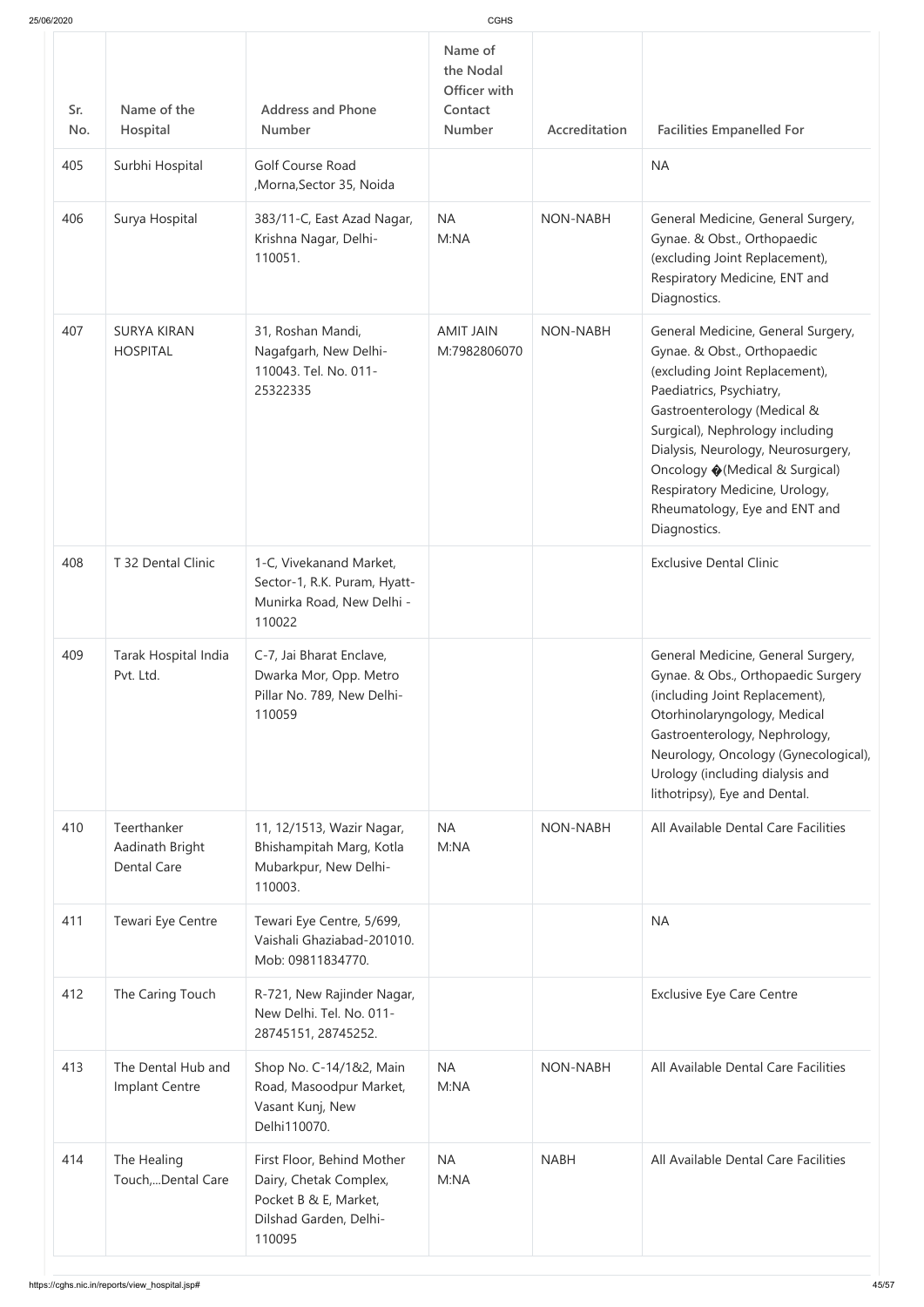| 25/06/2020 |                                                                           |                                                                                                      | <b>CGHS</b>                                               |                 |                                                                                                                                                                                                                                                                                                                                                                                      |
|------------|---------------------------------------------------------------------------|------------------------------------------------------------------------------------------------------|-----------------------------------------------------------|-----------------|--------------------------------------------------------------------------------------------------------------------------------------------------------------------------------------------------------------------------------------------------------------------------------------------------------------------------------------------------------------------------------------|
| Sr.<br>No. | Name of the<br>Hospital                                                   | <b>Address and Phone</b><br><b>Number</b>                                                            | Name of<br>the Nodal<br>Officer with<br>Contact<br>Number | Accreditation   | <b>Facilities Empanelled For</b>                                                                                                                                                                                                                                                                                                                                                     |
| 415        | The Healing Touch,<br>Eye Hospital                                        | C-2/390, Janakpuri, Delhi<br>110058.                                                                 | <b>NA</b><br>M:NA                                         | <b>NON-NABH</b> | <b>Exclusive Eye Care Centre</b>                                                                                                                                                                                                                                                                                                                                                     |
| 416        | The Signature<br>Hospital (A unit of<br>Park Medicity North<br>Pvt. Ltd.) | Sector-37D, (BPTP, Dwarka<br>Expressway, Gurugram-<br>122001. (Haryana)                              | dr sonali vats<br>M:9810021499                            | <b>NON-NABH</b> | General Medicine, General Surgery,<br>Gynae. & Obst., Orthopaedic<br>(Including Joint Replacement),<br>Paediatrics, Cardiology, Cardiothoracio<br>Surgery, Gastroenterology (Medical),<br>Nephrology, Neurology,<br>Neurosurgery, Respiratory Medicine,<br>Oncology (Medical, and Surgical),<br>Urology (including Dialysis and<br>Lithotripsy), Dental, Eye, ENT and<br>Diagnostics |
| 417        | Tirath Ram Shah<br>Charitable Hospitals                                   | Sawhney Marg, Rajpur<br>Road, New Delhi.                                                             |                                                           |                 | Cardiology & Cardiothoracic Surgery,<br>Endoscopic/ Laparoscopic procedures<br>Gynecology & Obstetrics, Orthopedic<br>Surgery including Joint Replacement,<br>General Medicine, General Surgery,<br>Neurology & Neurosurgery, Urology<br>& Nephrology (Including Dialysis),<br>Gastroenterology and GI Surgery,<br>Paediatrics, Eye & ENT and<br>Diagnostics.                        |
| 418        | Tirupati Eye centre                                                       | C-8, Sec-19, Noida-201303                                                                            |                                                           |                 | Exclusive eye Centre                                                                                                                                                                                                                                                                                                                                                                 |
| 419        | <b>Tulip Multispeciality</b><br>Hospital Pvt. Ltd.                        | TP Scheme 15, Near<br>Vivekanand Chowk, Delhi<br>Road, Sonepat-131001                                | Dr.<br>ABHIMANU<br><b>KUMAR</b><br>M:8412000010           | <b>NON-NABH</b> | General Medicine, General Surgery,<br>Gynae. & Obst., Orthopaedic<br>(Including Joint Replacement),<br>Psychiatry, Respiratory Medicine,<br>Cardiology, Neurology, Neurosurgery,<br>Urology (Including Dialysis and<br>Lithotripsy) Eye and Diagnostics.                                                                                                                             |
| 420        | <b>UB</b><br><b>OPHTHALMOLOGY</b><br><b>LLP</b>                           | B-6, Ashoka Niketan, New<br>Delhi-110092                                                             | <b>UTSAV</b><br><b>BANSAL</b><br>M:9650200425             | NON-NABH        | <b>Exclusive Eye Care Centre</b>                                                                                                                                                                                                                                                                                                                                                     |
| 421        | Umkal Hospital,                                                           | A-520, Sushant Lok-I,<br>Gurgaon-122022.                                                             | <b>NA</b><br>M:NA                                         | <b>NON-NABH</b> | General Medicine, General Surgery,<br>Gynae. & Obs., Orthopaedic (includinc<br>Joint Replacement), Respiratory<br>Medicine, Cardiology, Medical &<br>Surgical Gastroenterology,<br>Nephrology, Neurology,<br>Neurosurgery, Urology (including<br>dialysis and lithotripsy) Eye, ENT and<br>Diagnostics.                                                                              |
| 422        | <b>Unique Dental Clinic</b>                                               | South city -1, Opp. Mother<br>Dairy and Mayom Hospital,<br>Near Huda City Centre,<br>Gurgaon-122001. | <b>NA</b><br>M:NA                                         | NON-NABH        | All Available Dental Care Facilities                                                                                                                                                                                                                                                                                                                                                 |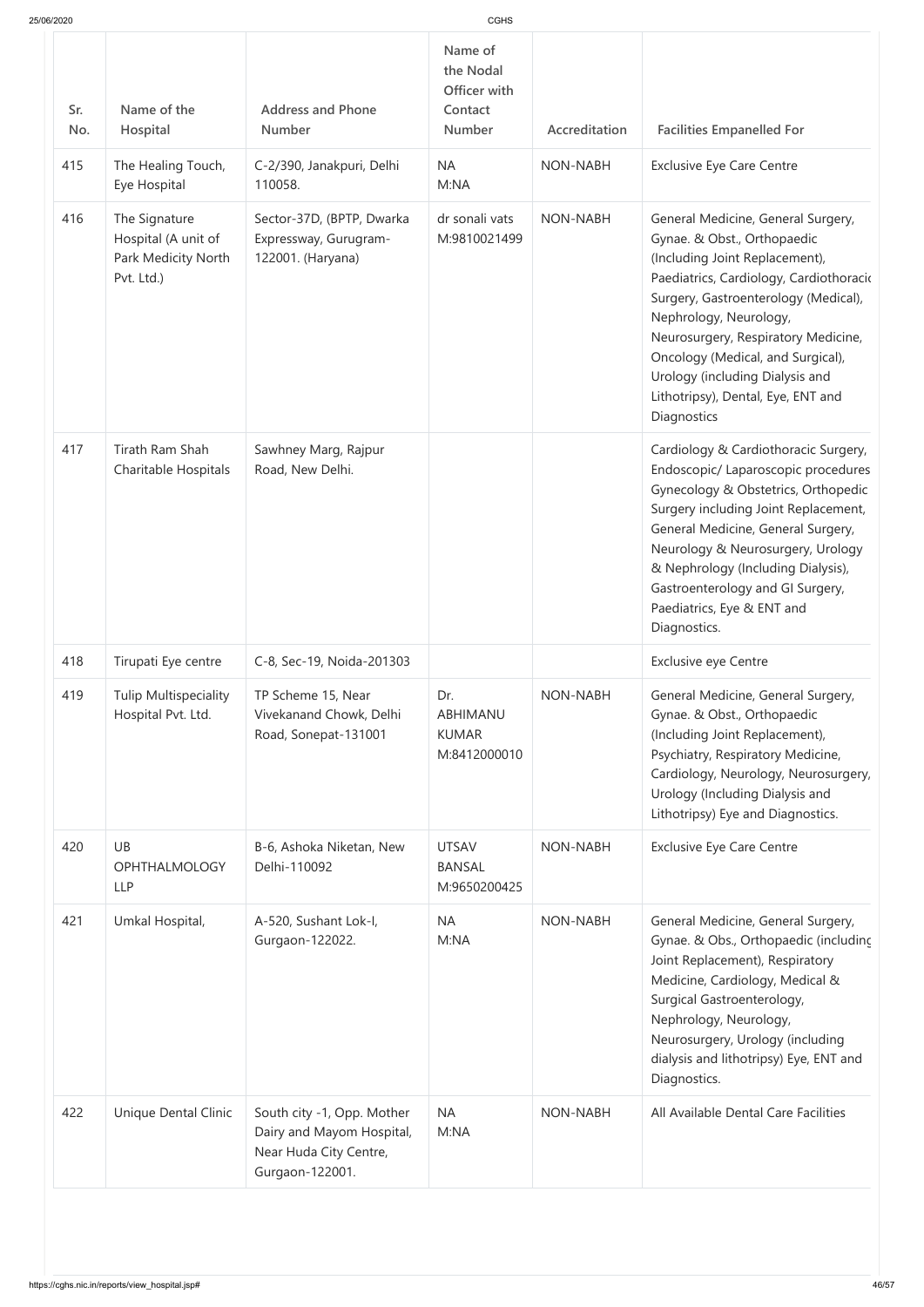| 25/06/2020 |                                                             |                                                                                                                     | <b>CGHS</b>                                                      |                 |                                                                                                                                                                                                                                                                                                                                                                                                                                                                                                                                                                                                          |
|------------|-------------------------------------------------------------|---------------------------------------------------------------------------------------------------------------------|------------------------------------------------------------------|-----------------|----------------------------------------------------------------------------------------------------------------------------------------------------------------------------------------------------------------------------------------------------------------------------------------------------------------------------------------------------------------------------------------------------------------------------------------------------------------------------------------------------------------------------------------------------------------------------------------------------------|
| Sr.<br>No. | Name of the<br>Hospital                                     | <b>Address and Phone</b><br><b>Number</b>                                                                           | Name of<br>the Nodal<br>Officer with<br>Contact<br><b>Number</b> | Accreditation   | <b>Facilities Empanelled For</b>                                                                                                                                                                                                                                                                                                                                                                                                                                                                                                                                                                         |
| 423        | Universal Centre of<br><b>Health Science</b>                | Bypass Road, Molarband<br>Extension, Badarpur, New<br>Delhi-110044.                                                 | <b>NA</b><br>M:NA                                                | <b>NON-NABH</b> | Cardiology, Cardiothoracic & Vascular<br>Surgery, General Medicine, General<br>Surgery, Gynae & Obs., Orthopedic<br>surgery including Joint replacement,<br>Urology, Respiratory Medicine,<br>Nephrology, Neurosurgery, Urology,<br>Medical Gastroenterology and<br>Diagnostics                                                                                                                                                                                                                                                                                                                          |
| 424        | Vaishnavi Multi-<br>Speciality Dental and<br>Implant Clinic | 609, First Floor, Sector-5,<br>Vaishali, Ghaziabad-201010.                                                          | <b>NA</b><br>M:NA                                                | <b>NON-NABH</b> | All Available Dental Care Facilities                                                                                                                                                                                                                                                                                                                                                                                                                                                                                                                                                                     |
| 425        | Vasan Eye Care<br>Hospital Pusa Road                        | 36-B, Pusa Road, Karol<br>Bagh, Delhi - 110005. Tel.<br>No. 011-39890300,<br>8586967128.                            |                                                                  |                 |                                                                                                                                                                                                                                                                                                                                                                                                                                                                                                                                                                                                          |
| 426        | Vasundhara Hospital                                         | Sector-15/NH-I, Near Atal<br>Chowk, Vasundhara,<br>Ghaziabad.                                                       | <b>NA</b><br>M:NA                                                | <b>NON-NABH</b> | General Medicine, General Surgery,<br>Gynae. & Obs., Orthopaedic Surgery<br>(Including Joint Replacement),<br>Otorhinolaryngology, Urology<br>(Excluding dialysis and lithotripsy) and<br>Dental.                                                                                                                                                                                                                                                                                                                                                                                                        |
| 427        | Venkateshwar<br>Hospital                                    | Sector-18A, Dwarka, New<br>Delhi-110075.                                                                            | <b>NA</b><br>M:NA                                                | <b>NABH</b>     | General Medicine, , General Surgery<br>(Including Laproscopic Surgery),<br>Cardiology (Invasive & Non-Invasive<br>& Interventional), Cardiothoracic<br>Surgery, Obstetrics and Gynaecology,<br>Orthopaedic Surgery (including Joint<br>Replacement), Respiratory Medicine,<br>Otorhinolaryngology, Eye, Paediatrics,<br>Rheumatology, Endocrinology,<br>Gastroenterology (Medical),<br>Nephrology (Including Dialysis),<br>Neurology, Neurosurgery, Nuclear<br>Medicine, Oncology- (Medical,<br>Surgical, Radiation) Urology, Bone<br>Marrow Transplantation, Kidney<br>Transplantation and Diagnostics. |
| 428        | Venu Eye Institute &<br><b>Research Centre</b>              | Venu Eye Institute &<br>Research Centre, 1/31,<br>Sheikh Sarai Institutional<br>Area, Phase-2, New Delhi-<br>110017 |                                                                  |                 | <b>NA</b>                                                                                                                                                                                                                                                                                                                                                                                                                                                                                                                                                                                                |
| 429        | Viaan Eye & Retina<br>Centre                                | UG-4, Bestech Central<br>Square Mall, Sushant Lok-II,<br>Sector-57, Gurgaon.                                        |                                                                  |                 | <b>NA</b>                                                                                                                                                                                                                                                                                                                                                                                                                                                                                                                                                                                                |
| 430        | Vinayak Dental Clinic                                       | G-2A, Basement, Kalkaji,<br>New Delhi-110019                                                                        | Dr. Vineet<br><b>Batra</b><br>M:9818273635                       | <b>NON-NABH</b> | All Available Dental Care Facilities                                                                                                                                                                                                                                                                                                                                                                                                                                                                                                                                                                     |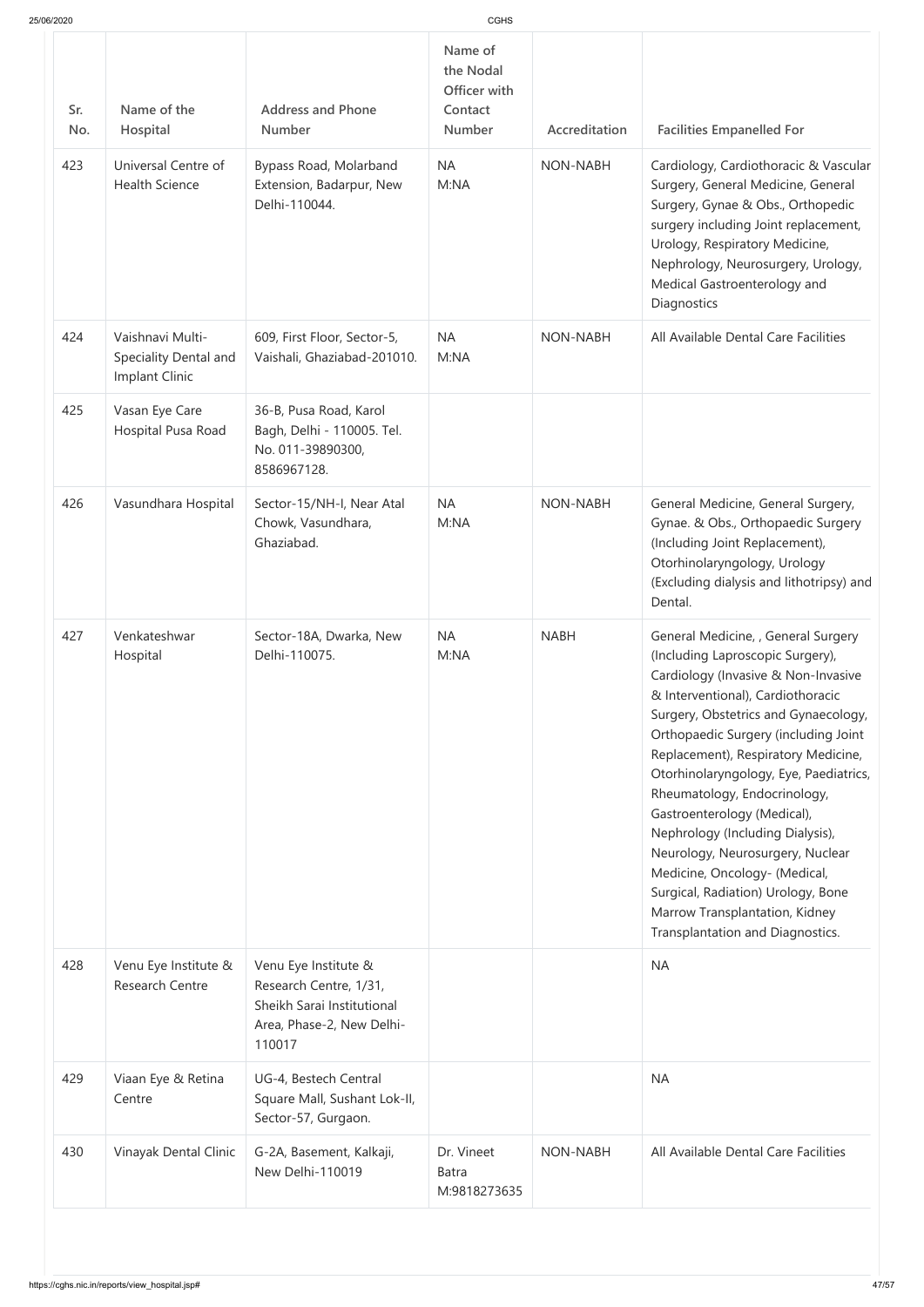| 25/06/2020 |                                                             |                                                                                                      | CGHS                                                             |                 |                                                                                                                                                                                                                                                                                                                                                                             |
|------------|-------------------------------------------------------------|------------------------------------------------------------------------------------------------------|------------------------------------------------------------------|-----------------|-----------------------------------------------------------------------------------------------------------------------------------------------------------------------------------------------------------------------------------------------------------------------------------------------------------------------------------------------------------------------------|
| Sr.<br>No. | Name of the<br>Hospital                                     | <b>Address and Phone</b><br><b>Number</b>                                                            | Name of<br>the Nodal<br>Officer with<br>Contact<br><b>Number</b> | Accreditation   | <b>Facilities Empanelled For</b>                                                                                                                                                                                                                                                                                                                                            |
| 431        | Vinayak Dental<br>Clinic,                                   | B-10, Main Tajpur Road,<br>Badarpur Border, New<br>Delhi-110044.                                     | Dr. Vineet<br><b>Batra</b><br>M:9818273635                       | <b>NON-NABH</b> | All Available Dental Care Facilities                                                                                                                                                                                                                                                                                                                                        |
| 432        | Vinayak Hospital                                            | NH-1, Sector-27, Atta,<br>Noida $\bullet$ 201301                                                     |                                                                  |                 | General Medicine, Eye, ENT, General<br>Surgery, Endoscopic/ Laparoscopic<br>procedures, Nephrology, Obstetrics<br>and Gynecology, Neurology/<br>Neurosurgery, Orthopedic surgery,<br>Urology, Pediatrics and Diagnostics.                                                                                                                                                   |
| 433        | <b>Vision Care Centre</b>                                   | E-16, 389 & 392, Sector-8,<br>Rohini, New Delhi - 85.                                                |                                                                  |                 | <b>Exclusive Eye Care Centre</b>                                                                                                                                                                                                                                                                                                                                            |
| 434        | Vision Eye Centre                                           | 19, Siri Fort Road, New Delhi<br>$-110049.$                                                          |                                                                  |                 | <b>NA</b>                                                                                                                                                                                                                                                                                                                                                                   |
| 435        | Vision Eye Centre<br>west patel nagar                       | 12/27, West Patel Nagar,<br>New Delhi. Tel No. 011-<br>258821219                                     |                                                                  |                 | Exclusive eye centre                                                                                                                                                                                                                                                                                                                                                        |
| 436        | Vision Eye Hospital                                         | Vision Eye Hospital, F-<br>24/136, Sector-7, Rohini,<br>New Delhi - 110085.                          |                                                                  |                 | <b>NA</b>                                                                                                                                                                                                                                                                                                                                                                   |
| 437        | Vision Plus Eye<br>Centre                                   | Kisan Tower, Golf Marg,<br>Sec51, Noida-201301. Tel.<br>No. 0120-2480480                             | <b>NA</b><br>M:NA                                                | <b>NON-NABH</b> | <b>Exclusive Eye Care Centre</b>                                                                                                                                                                                                                                                                                                                                            |
| 438        | Visitech Eye Centre                                         | Visitech Eye Centre, A-10,<br>South Extension Part-2, New<br>Delhi-110049                            |                                                                  |                 | <b>NA</b>                                                                                                                                                                                                                                                                                                                                                                   |
| 439        | <b>White Field Dental</b><br>Clinic                         | 1E/4, Jhandewalan<br>Extension, Near<br>Jhandewalan Metro Station,<br>New Delhi-110055               |                                                                  |                 | All Available Dental Care Facilities                                                                                                                                                                                                                                                                                                                                        |
| 440        | <b>Wisdom Dental</b><br>Maxillofacial and<br>Implant Clinic | F-46-47, Manish Global<br>Mall, opp. Mount Carmel<br>School, Sec-22, Dwarka,<br>Delhi-110077.        | <b>NA</b><br>M:NA                                                | <b>NON-NABH</b> | All Available Dental Care Facilities                                                                                                                                                                                                                                                                                                                                        |
| 441        | World Brain Cencer<br>Hospital                              | Plot No.24, KH.<br>No.15/4/1/4/2, Syndicate<br>Enclave, Raghu Nagar, Dabri<br>More, New Delhi110045. | <b>NA</b><br>M:NA                                                | <b>NON-NABH</b> | <b>General Psychiatry</b>                                                                                                                                                                                                                                                                                                                                                   |
| 442        | Wpratiksha Hospital                                         | Golf Course Extn. Road,<br>Sushant Lok-II, Sector-56,<br>Gurgaon-122011                              | Vinod Pandey<br>M:1244131091                                     | NON-NABH        | General Medicine, General Surgery,<br>Gynae. & Obst., Orthopaedic<br>(including Joint Replacement),<br>Vascular Surgery, Cardiology,<br>Endocrinology, Medical<br>Gastroenterology, Neonatology,<br>Nephrology, Neurology,<br>Neurosurgery, Oncology ♦ (Surgical<br>Gastroenterology), Rheumatology,<br>Urology (including dialysis and<br>lithotripsy) ENT and Diagnostics |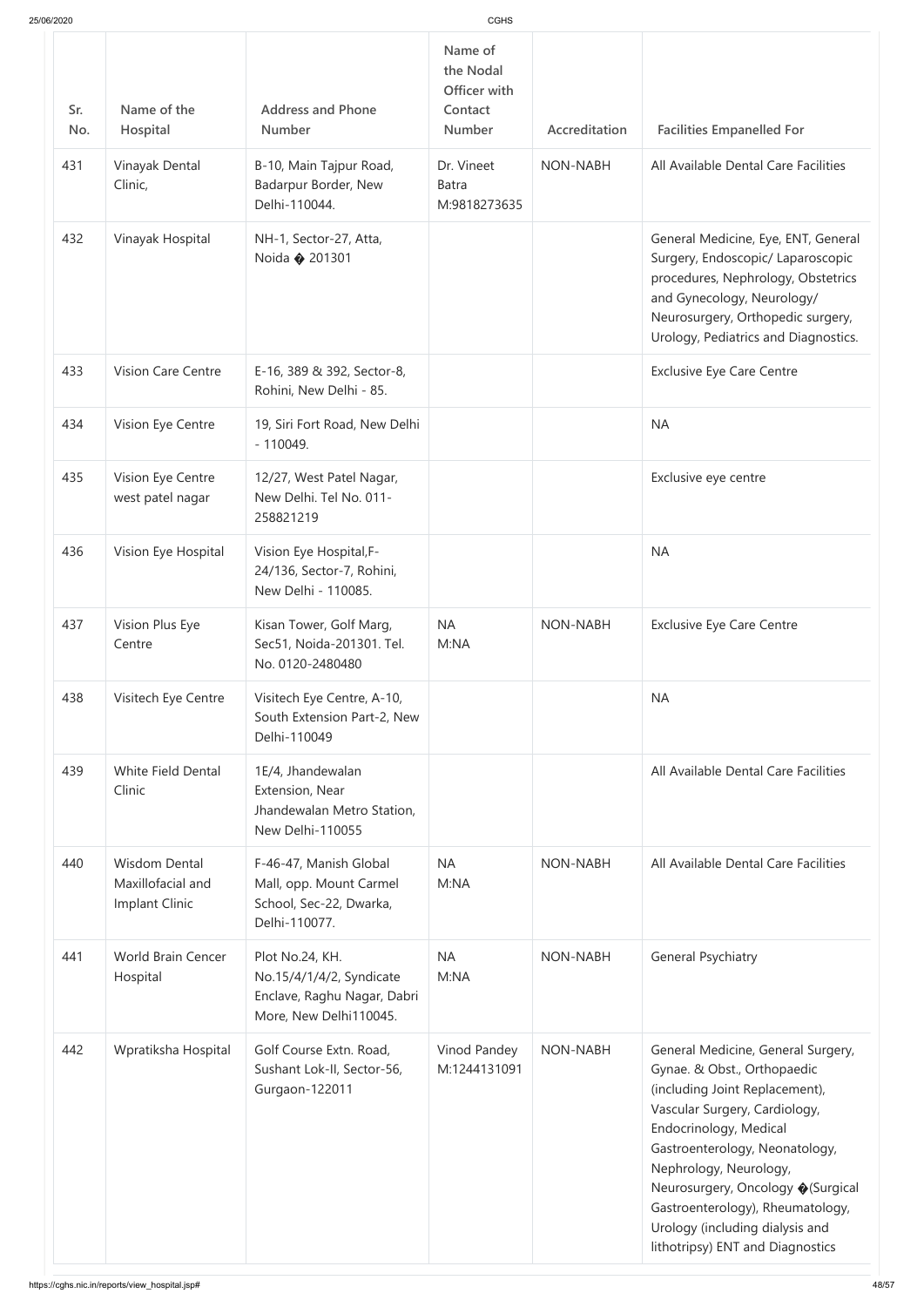| Name of<br>the Nodal<br>Officer with<br>Name of the<br><b>Address and Phone</b><br>Sr.<br>Contact<br><b>Number</b><br><b>Number</b><br>Hospital<br>Accreditation<br>No.<br>443<br>Yashoda Hospital<br>III-M, Nehru Nagar,<br>and Research Centre<br>Ghaziabad.<br>444<br>Yashoda Super<br>Kaushambi, Ghaziabad.<br><b>Specialty Hospital</b><br>445<br>yashroop hospital<br>12-P, Sector-9, Gurgaon-<br><b>INDERJEET</b><br><b>NON-NABH</b><br>122001<br>YADAV<br>M:2256444<br>446<br><b>Yatharth Wellness</b><br>32, Omega-I, Greater Noida.<br>Hospital & Trauma<br>Tel. No. 8800447777,<br>8826447777.<br>Centre<br>Diagnostics.<br>447<br><b>Yatharth Wellness</b><br>NH-I, Sector-110, Noida.<br><b>Super Speciality</b><br>Hospital & Heart<br>Centre<br>Diagnostics.<br>448<br><b>Exclusive Eye Centre</b><br>Yogesh Eye Centre<br>B-5 15, Sector-4, Rohini,<br>Delhi - 110085. Tel.No. 011-<br>27045458, 9811056857.<br>449<br><b>ADEP Clinical</b><br>Riju R Nair<br><b>NABL</b><br>B-1, Ext., A-39, Mohan Co-<br>Research &<br>operative Industrial Estate,<br>M:9811072668<br>Mathura Road, New Delhi-<br>Diagnostics | 25/06/2020 |         | CGHS |                                                                                                                                                                                                                                                                                                                                                                                                                                  |
|----------------------------------------------------------------------------------------------------------------------------------------------------------------------------------------------------------------------------------------------------------------------------------------------------------------------------------------------------------------------------------------------------------------------------------------------------------------------------------------------------------------------------------------------------------------------------------------------------------------------------------------------------------------------------------------------------------------------------------------------------------------------------------------------------------------------------------------------------------------------------------------------------------------------------------------------------------------------------------------------------------------------------------------------------------------------------------------------------------------------------------|------------|---------|------|----------------------------------------------------------------------------------------------------------------------------------------------------------------------------------------------------------------------------------------------------------------------------------------------------------------------------------------------------------------------------------------------------------------------------------|
|                                                                                                                                                                                                                                                                                                                                                                                                                                                                                                                                                                                                                                                                                                                                                                                                                                                                                                                                                                                                                                                                                                                                  |            |         |      | <b>Facilities Empanelled For</b>                                                                                                                                                                                                                                                                                                                                                                                                 |
|                                                                                                                                                                                                                                                                                                                                                                                                                                                                                                                                                                                                                                                                                                                                                                                                                                                                                                                                                                                                                                                                                                                                  |            |         |      | Cardiology & Cardiothoracic Surgery,<br>Endoscopic/ Laparoscopic procedures<br>Gynecology & Obstetrics, Orthopedic<br>Surgery including Joint Replacement,<br>General Medicine, Pulmonology,<br>General Surgery, Neurology &<br>Neurosurgery, Urology & Nephrology<br>(Including Dialysis), Gastroenterology<br>and GI Surgery, Paediatrics, Dental,<br>Eye & ENT, Cancer treatment (Surgery<br>& Chemotherapy) and Diagnostics. |
|                                                                                                                                                                                                                                                                                                                                                                                                                                                                                                                                                                                                                                                                                                                                                                                                                                                                                                                                                                                                                                                                                                                                  |            |         |      | Cardiology & Cardiothoracic Surgery,<br>Endoscopic/ Laparoscopic procedures<br>Gynecology & Obstetrics, Orthopedic<br>Surgery including Joint Replacement,<br>General Medicine, General Surgery,<br>Neurology & Neurosurgery, Urology<br>& Nephrology (Including Dialysis),<br>Gastroenterology and GI Surgery,<br>Pulmonology, Paediatrics, Dental, Eye<br>& ENT, Cancer treatment (Surgery &<br>Chemotherapy) and Diagnostics. |
|                                                                                                                                                                                                                                                                                                                                                                                                                                                                                                                                                                                                                                                                                                                                                                                                                                                                                                                                                                                                                                                                                                                                  |            |         |      | General Medicine, General Surgery,<br>Gynae. & Obst., Orthopaedic<br>(Including Joint Replacement),<br>Paediatrics, ENT and Diagnostics.                                                                                                                                                                                                                                                                                         |
|                                                                                                                                                                                                                                                                                                                                                                                                                                                                                                                                                                                                                                                                                                                                                                                                                                                                                                                                                                                                                                                                                                                                  |            |         |      | General Medicine, General Surgery,<br>Gynecology and Obst, Orthopedic<br>including Joint Replacement, Eye, ENT<br>Endoscopic/Laparoscopic Surgery,<br>Gastroenterology, Neurology &<br>Neurosurgery, Urology, Nephrology<br>including Dialysis, Dental and                                                                                                                                                                       |
|                                                                                                                                                                                                                                                                                                                                                                                                                                                                                                                                                                                                                                                                                                                                                                                                                                                                                                                                                                                                                                                                                                                                  |            |         |      | Interventional Cardiology, General<br>Medicine, General Surgery,<br>Pulmonology, Gynecology and Obst,<br>Orthopedics including joint<br>Replacement, Eye, ENT,<br>Endoscopic/Laparoscopic Surgery,<br>Gastroenterology, Neurology &<br>Neurosurgery, Urology Nephrology<br>including Dialysis,, Dental and                                                                                                                       |
|                                                                                                                                                                                                                                                                                                                                                                                                                                                                                                                                                                                                                                                                                                                                                                                                                                                                                                                                                                                                                                                                                                                                  |            |         |      |                                                                                                                                                                                                                                                                                                                                                                                                                                  |
|                                                                                                                                                                                                                                                                                                                                                                                                                                                                                                                                                                                                                                                                                                                                                                                                                                                                                                                                                                                                                                                                                                                                  |            | 110044. |      | Laboratory Investigations                                                                                                                                                                                                                                                                                                                                                                                                        |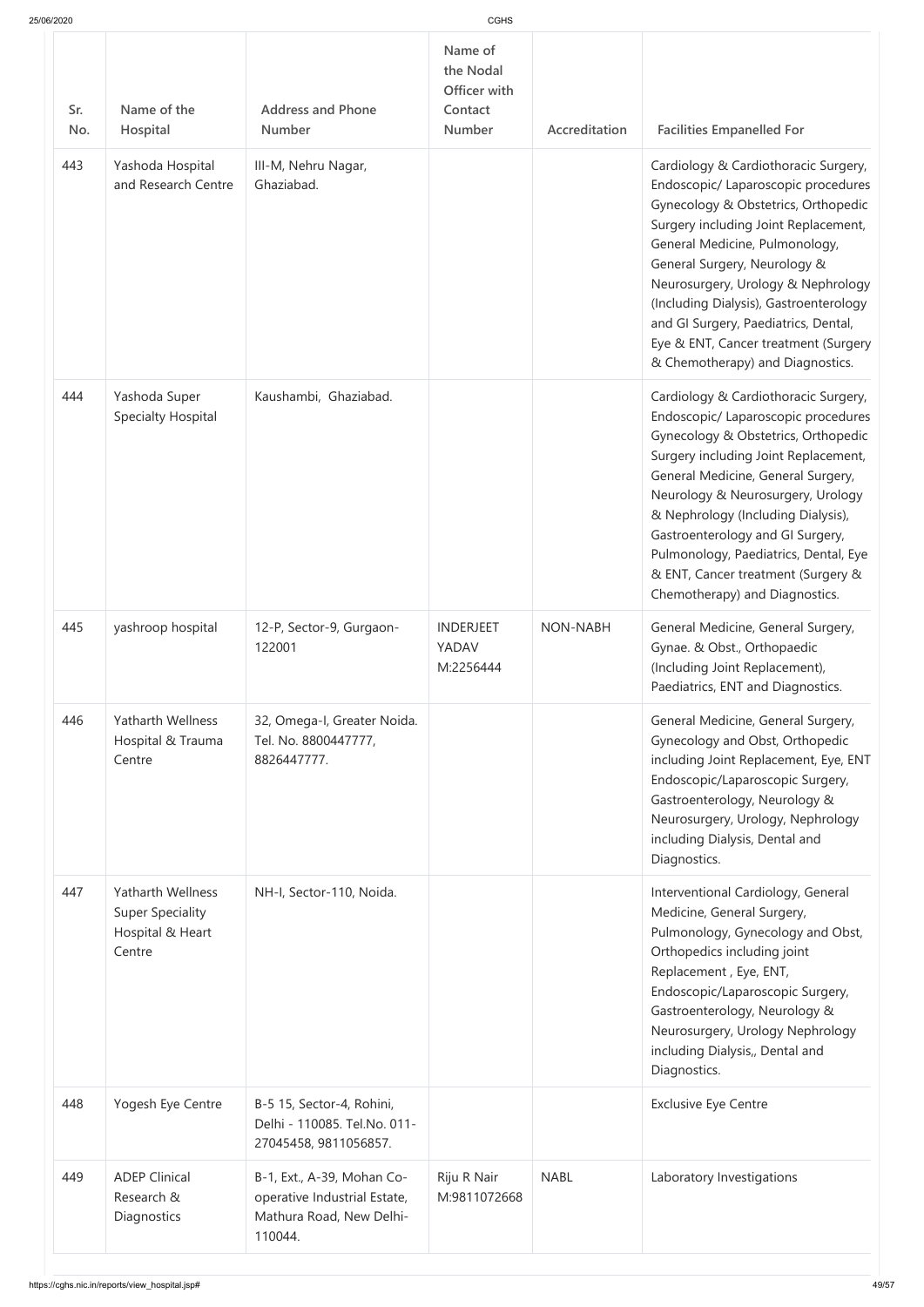| 25/06/2020 |                                                   |                                                                                                                | <b>CGHS</b>                                                      |                 |                                                                                                                                                                        |
|------------|---------------------------------------------------|----------------------------------------------------------------------------------------------------------------|------------------------------------------------------------------|-----------------|------------------------------------------------------------------------------------------------------------------------------------------------------------------------|
| Sr.<br>No. | Name of the<br>Hospital                           | <b>Address and Phone</b><br><b>Number</b>                                                                      | Name of<br>the Nodal<br>Officer with<br>Contact<br><b>Number</b> | Accreditation   | <b>Facilities Empanelled For</b>                                                                                                                                       |
| 450        | Advance Diagnostic<br>Centre                      | 67, Hargobind Enclave,<br>Delhi110092.                                                                         | <b>NA</b><br>M:NA                                                | <b>NABH</b>     | X-ray, CT Scan, USG, Colour Doppler,<br>ECHO, OPG                                                                                                                      |
| 451        | A K Health Quotient<br>India Pvt. Ltd.            | E-117, Kalkaji, Opp. Laxmi<br>Narayan Temple, New<br>Delhi-19. Tel.No. 011-<br>26444537, 41023777              | <b>NA</b><br>M:NA                                                | <b>NABL</b>     | Laboratory Investigations.                                                                                                                                             |
| 452        | <b>ARC Diagnostic</b><br>Clinic                   | 1/100, Ground Floor, Old<br>Rajinder Nagar, Shankar<br>Road, Delhi-110060. Tel. No.<br>011-25370695            | <b>NA</b><br>M:NA                                                | <b>NON-NABH</b> | X-ray, USG                                                                                                                                                             |
| 453        | Arun Imaging LLP                                  | D-29, Vivek Vihar,<br>Delhi110095. Tel. No.<br>9810933308.                                                     | <b>NA</b><br>M:NA                                                | <b>NABH</b>     | X-rays, Ultrasound, Mammography,<br>Bone Densitometry, Color Doppler,<br>ECG, Echo, TMT                                                                                |
| 454        | As Health Square (A<br>unit of Superb<br>Imaging) | H-1A, Main Market Road,<br>Hauz Khas, New Delhi.                                                               | <b>NA</b><br>M:NA                                                | <b>NON-NABH</b> | X-ray, CT Scan, MRI, USG, Colour<br>Doppler and Bone Densitometry                                                                                                      |
| 455        | B. R. Diagnostics,<br><b>GK1, ND48</b>            | B. R. Diagnostics, W-15 GK1,<br><b>ND48</b>                                                                    | abcd<br>M:00000                                                  | <b>NABH</b>     | X-ray, CT-Scan, Ultra-sound,<br>Mammography, Bone Densitometry.                                                                                                        |
| 456        | C 15 MRI Diagnostic<br>and Research Centre        | C-15, Green Park Extension,<br>New Delhi $\bullet$ 110016.<br>Tel.No. Phone: 011-<br>26850006, 05              | <b>NA</b><br>M:NA                                                | NON-NABH        | CT Scan, MRI, X-rays, Ultrasound,<br>Mammography, Bone Densitometry                                                                                                    |
| 457        | . Capital X-ray &<br>Scan Clinic                  | C-3, New Krishna Park, Main<br>Nagafgarh Road, Vikaspuri,<br>New Delhi-18. Tel. No.<br>9911004545, 9911116464. | <b>NA</b><br>M:NA                                                | <b>NABL</b>     | Ultrasound, OPG, TMT, Echo, X-ray,<br>Mammography & Laboratory<br>Investigations.                                                                                      |
| 458        | Care Diagnostics                                  | D1A/141A, Janakpuri, New<br>Delhi-58. Cont. No. 011-<br>28521001,<br>2000,3000,9800,9711005393                 |                                                                  |                 | X-ray, CT-Scan, Ultra-sound &<br>Laboratory Investigations                                                                                                             |
| 459        | Chandan Health<br>Centre                          | Shop No. 1, Plot No. 488/6,<br>Main Chowk, Dilshad<br>Garden, Delhi-95. Tel. No.<br>011-43029734.              | <b>NA</b><br>M:NA                                                | <b>NABL</b>     | Laboratory Investigations and CT-scan<br>(Head only), USG, X-ray,                                                                                                      |
| 460        | City Imaging and<br>Clinical Labs LLP             | 4B/18, Tilak Nagar,<br>DistrictWest, New Delhi -<br>110018. Tel. No. 011-<br>47252025                          | <b>NA</b><br>M:NA                                                | <b>NABH</b>     | MRI, X-ray, USG, Bone Densitometry,<br>Uroflowmetry Mammography, Spect<br>Gamma Camera, ECHO, EEG, EMG,<br>NCV, TMT, PFT, ECG, Holter and<br>Laboratory Investigations |
| 461        | <b>Clinical Diagnostic</b><br>Centre              | 69, Hargovind Enclave, Opp.<br>Railway Reservation Centre,<br>Karkardooma, Delhi. Tel. No.<br>011-43076300.    | <b>NA</b><br>M:NA                                                | <b>NABH</b>     | X-ray, Ultra-sound, Colour Doppler,<br>OPG, ECHO, Laboratory Investigations<br>and CT scan.                                                                            |
| 462        | . Clinical Laboratory,                            | E 13/9, Vasant Vihar, New<br>Delhi.                                                                            | <b>NA</b><br>M:NA                                                | <b>NABL</b>     | Laboratory facilities                                                                                                                                                  |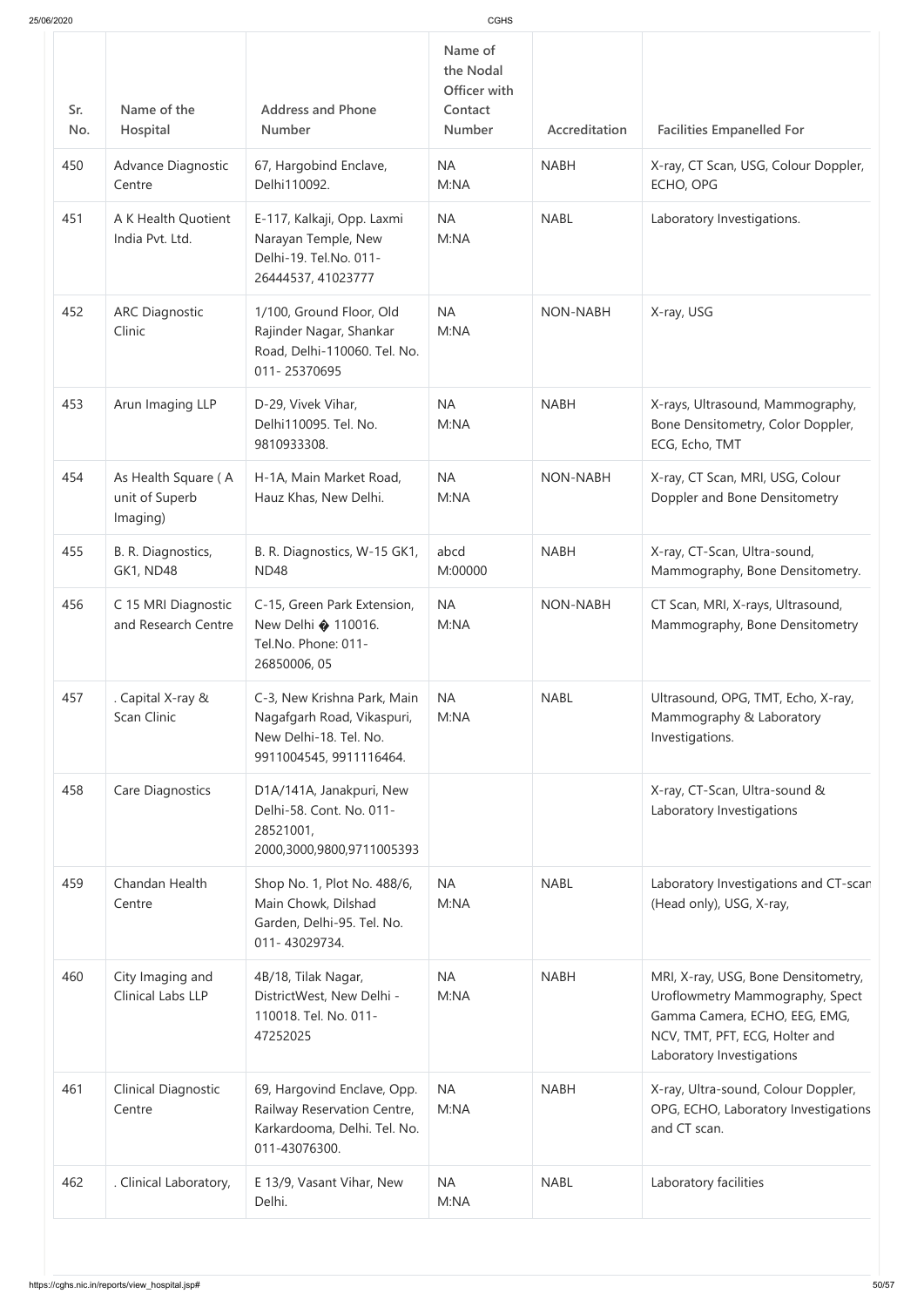| 25/06/2020 |                                                                                            |                                                                                                                               |                                                                  |                 |                                                                                                                                                                             |
|------------|--------------------------------------------------------------------------------------------|-------------------------------------------------------------------------------------------------------------------------------|------------------------------------------------------------------|-----------------|-----------------------------------------------------------------------------------------------------------------------------------------------------------------------------|
| Sr.<br>No. | Name of the<br>Hospital                                                                    | <b>Address and Phone</b><br><b>Number</b>                                                                                     | Name of<br>the Nodal<br>Officer with<br>Contact<br><b>Number</b> | Accreditation   | <b>Facilities Empanelled For</b>                                                                                                                                            |
| 463        | Delhi Institute of<br>Functional Imaging                                                   | K-16, South Extension, Part-<br>1, New Delhi. Tel. No.<br>9873494949.                                                         | <b>NA</b><br>M:NA                                                | <b>NON-NABH</b> | <b>Nuclear Medicine</b>                                                                                                                                                     |
| 464        | Delhi Institute of<br>Functional Imaging<br>(A unit of Chhaitanya<br>Diagnostic Pvt. Ltd.) | SCO-304 Complex, Sector-<br>29, Gurugram-122002.                                                                              | Rahul sanan<br>M:NA                                              | <b>NON-NABH</b> | PET-CT Scan                                                                                                                                                                 |
| 465        | Delhi MR & CT Scan<br>Centre (A Unit of<br>Sahyog Diagnostics)                             | Fortis Aashlok Hospital,<br>25A/AB, Community Centre,<br>Safdarjung Enclave, New<br>Delhi-110029.                             | <b>NA</b><br>M:NA                                                | <b>NON-NABH</b> | CT Scan                                                                                                                                                                     |
| 466        | Dr. A Lal Chandani<br>Pathology<br>Laboratories                                            | J-36, Lajpat Nagar-II, New<br>Delhi. Tel. No. 9811157559.                                                                     | 000<br>M:000                                                     | <b>NON-NABH</b> | Laboratory Services, Ultra Sound,<br>Color Doppler, 2 D ECHO                                                                                                                |
| 467        | Dr. Anand & s<br>Imaging Centre &<br>Neurological<br><b>Research Centre</b>                | G-14, Preet Vihar, Vikas<br>Marg, Karkarimor, Delhi �<br>110092.                                                              |                                                                  |                 | MRI, CT-Scan, X-ray, Ultra Sound,<br>Color Doppler, Mammography,<br>Nuclear Medicine, Bone-densitometry<br>ECG, ECHO, TMT, OPG, NCV, EMG and<br>Laboratory Services, PET CT |
| 468        | Dr. Das Path Lab                                                                           | A-28, Lower Ground Floor,<br>Ghanshyam Dass Jain Marg,<br>South Extn-2, New Delhi-<br>110049.                                 | <b>NA</b><br>M:NA                                                | <b>NON-NABH</b> | Laboratory Investigations                                                                                                                                                   |
| 469        | Dr. D.K. Gulatios<br>Path Lab                                                              | 20, Community, Ashok<br>Vihar, opp. Satyavati<br>College Ph-II Delhi-52.<br>Tel.No. 011-27232399.                             | <b>NA</b><br>M:NA                                                | <b>NABL</b>     | Laboratory Investigations                                                                                                                                                   |
| 470        | Dr. Gulati Imaging<br>Institute                                                            | J-16, Hauz Khas Enclave,<br>Main Aurobindo Marg, New<br>Delhi. Tel. No. 011-<br>49515253.                                     | <b>NA</b><br>M:NA                                                | <b>NABH</b>     | MRI, CT Scan, X-rays, Ultrasound,<br>ECHO, Colour Doppler, TMT & PFT,<br>Mammography, Bone Densitometry                                                                     |
| 471        | Dr. Khanna $\diamond$ s<br>Pathcare Pvt. Ltd.                                              | A-43, Hauz Khas, New Delhi.<br>Mob. No. 9312210524.                                                                           | <b>NA</b><br>M:NA                                                | <b>NABL</b>     | Laboratory Investigations                                                                                                                                                   |
| 472        | Dr. Lalchandani Labs<br>Limited                                                            | M-20, Lower GF, Greater<br>Kailash Part-I, New Delhi -<br>110048.                                                             | <b>NA</b><br>M:NA                                                | <b>NABL</b>     | Laboratory Investigations, USG, Colou<br>Doppler, 2D ECHO, X-ray.                                                                                                           |
| 473        | Dr. Lal Path Labs                                                                          | Block-E, Sector-18, Rohini,<br>New Delhi.                                                                                     |                                                                  |                 | <b>NA</b>                                                                                                                                                                   |
| 474        | Dr. Lal Pathlabs Pvt.                                                                      | C-49, Main Vikas Marg,<br>Preet Vihar, Delhi-110070.                                                                          | <b>NA</b><br>M:NA                                                | <b>NABL</b>     | Laboratory Investigations                                                                                                                                                   |
| 475        | Dr. Lal Pathlabs Pvt.                                                                      | Building No.1, LSC, Sector-B,<br>Pocket-7, Nelson Mandela<br>Marg, Vasant Kunj, New<br>Delhi110070. Tel. No. 011-<br>26134825 | <b>NA</b><br>M:NA                                                | <b>NABL</b>     | Laboratory Investigations                                                                                                                                                   |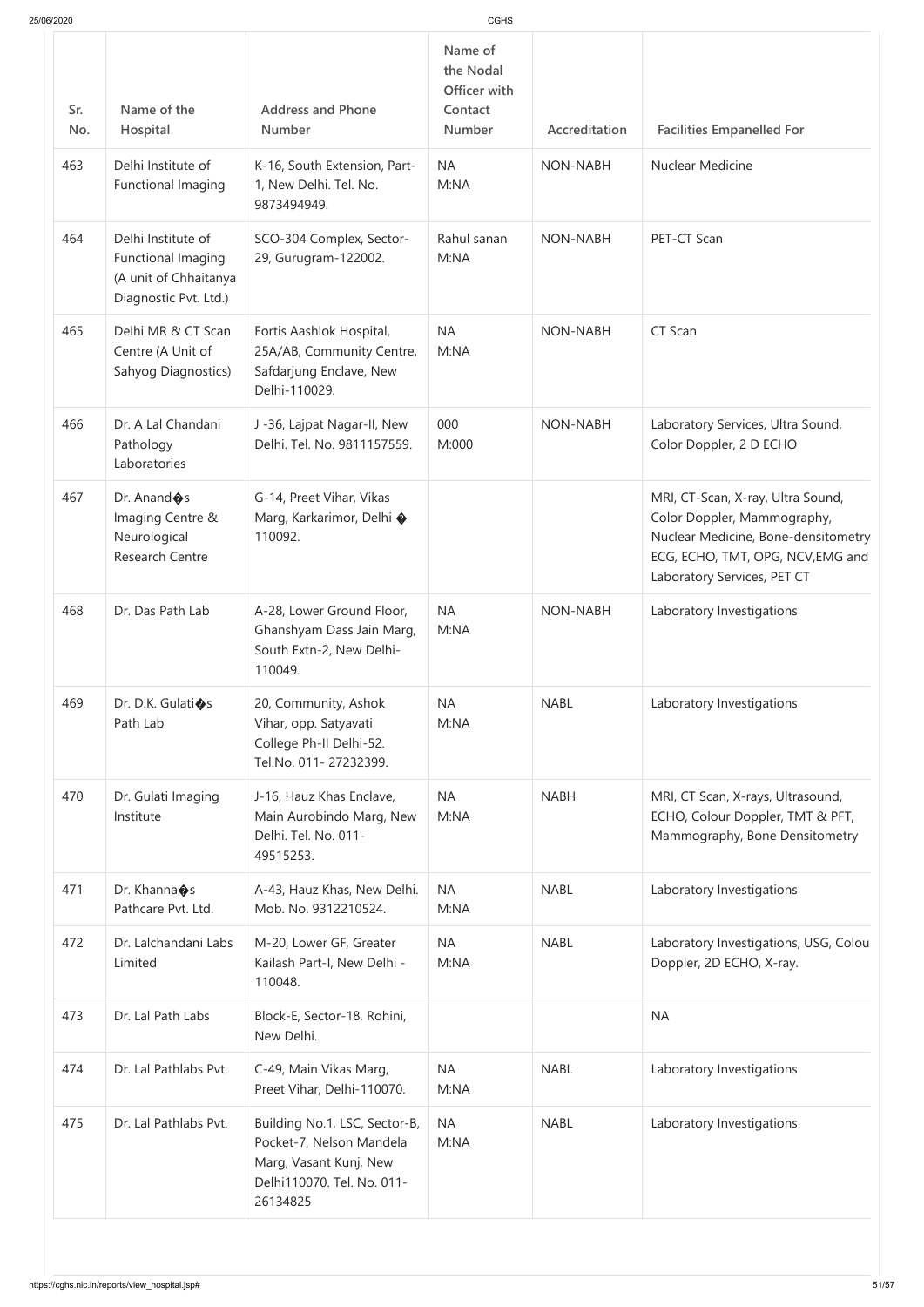| 25/06/2020 |                                                                   |                                                                                                       | CGHS                                                             |                 |                                                                                                                                                                      |
|------------|-------------------------------------------------------------------|-------------------------------------------------------------------------------------------------------|------------------------------------------------------------------|-----------------|----------------------------------------------------------------------------------------------------------------------------------------------------------------------|
| Sr.<br>No. | Name of the<br>Hospital                                           | <b>Address and Phone</b><br><b>Number</b>                                                             | Name of<br>the Nodal<br>Officer with<br>Contact<br><b>Number</b> | Accreditation   | <b>Facilities Empanelled For</b>                                                                                                                                     |
| 476        | Dr. Lal Pathlabs Pvt.                                             | C-30, RDC, Near Krishna<br>Sagar, Rajnagar, Ghaziabad-<br>201002. Tel. No. 0120-<br>3010564           | <b>NA</b><br>M:NA                                                | <b>NABL</b>     | Laboratory Investigations                                                                                                                                            |
| 477        | Dr. Lal Pathlabs Pvt.                                             | Ground Floor, Plot No.20,<br>Sector15C, Near SBI,<br>Vasundhara, Ghaziabad. Tel.<br>No. 0120-4243929. | <b>NA</b><br>M:NA                                                | <b>NABL</b>     | Laboratory Investigations                                                                                                                                            |
| 478        | Dr. Lal Path Labs Pvt.<br>Ltd.                                    | Eskay House, 54 Hanuman<br>Road, New Delhi                                                            |                                                                  |                 | Laboratory Investigations                                                                                                                                            |
| 479        | Dr. M.L Aggarwal X-<br>Ray & Ultrasound<br>Clinic                 | A-1/150, Safdarjung<br>Enclave, Delhi � 110029.<br>Tel. No. 011 2610 8922,<br>9810292981.             |                                                                  |                 | X-ray, Ultrasound, Colour Doppler anc<br>OPG, ECG and Uro-flowmetry                                                                                                  |
| 480        | Dr. P. Bhasin<br>Pathlabs Pvt. Ltd.                               | S 13, Greater Kailash Part I,<br>New Delhi.                                                           |                                                                  |                 | Laboratory Investigations, Ultrasound,<br>Color Doppler Bone Densitometry,<br>ECHO, TMT, ECG.                                                                        |
| 481        | Dr. Piyush MRI &<br>Diagnostic centre                             | 1085 G.F., Nitikhand-I, Kala<br>Pathar Marg, Indrapuram,<br>Ghaziabad. Tel. No.<br>9873549834         | <b>NA</b><br>M:NA                                                | <b>NON-NABH</b> | CT, MRI, X-ray, USG and OPG                                                                                                                                          |
| 482        | Dr. Samir's Ganga<br>Diagnostic& Imaging<br>centre Pvt. Ltd       | C-31A, GROUND<br><b>FOOR, RAJAN BABU</b><br>ROAD, ADARSH NAGAR<br>DELHI-110033                        | <b>NA</b><br>M:NA                                                | <b>NABH</b>     | X-Ray, USG, CTSCANCOLOUR DOPPLEF                                                                                                                                     |
| 483        | Dr. Seth�s Path Lab                                               | 130, Shankar Road Market,<br>New Rajinder Nagar, New<br>Delhi. Tel. No. 011-<br>28743325, 47650004.   | <b>NA</b><br>M:NA                                                | <b>NABL</b>     | Laboratory Investigations                                                                                                                                            |
| 484        | Dynex Diagnostic &<br>Path Lab                                    | C-40, Kirti Nagar, Near Axis<br>Bank, New Delhi-110015.<br>Tel. No. 011-49031818.                     | <b>NA</b><br>M:NA                                                | <b>NON-NABH</b> | Laboratory Investigations                                                                                                                                            |
| 485        | <b>Express Clinics Pvt.</b><br>Ltd.                               | C-11, Basement, Lajpat<br>Nagar-3, New Delhi-110024.                                                  | <b>NA</b><br>M:NA                                                | <b>NON-NABH</b> | X-ray, USG, Colour Doppler,<br>Mammography & Laboratory<br>Investigations.                                                                                           |
| 486        | Focus Imaging and<br>Research<br>Centre(Green Park)               | C-10, Green Park Extn., New<br>Delhi                                                                  |                                                                  |                 | MRI, CT Scan, X-ray, Ultrasound, Color<br>Doppler, ECHO, Holter, TMT, EEG, and<br>all laboratory investigations.                                                     |
| 487        | Focus Imaging &<br>Research Centre Pvt.<br>Ltd.,                  | 7/1-4Yusuf Sarai Aurobindo<br>Marg New Delhi-<br>110016.Tel.No. 011 �<br>42199993.                    |                                                                  |                 | Laboratory Services, X-ray, Ultrasound<br>Color Doppler, Uro-flowmetry                                                                                               |
| 488        | Focus Imaging &<br>Research Centre Pvt.<br>Ltd. (Green Park Ext.) | H 10 Green Park Extension,<br>New Delhi 110016 [Tel: 011<br>4219 9993]                                |                                                                  |                 | MRI, CT Scan, X-ray, Ultrasound, Color<br>Doppler, ECHO, Holter,<br>Mammography, Bone densitometry,<br>ECG, TMT, EEG, NCV, EMG and all<br>laboratory investigations. |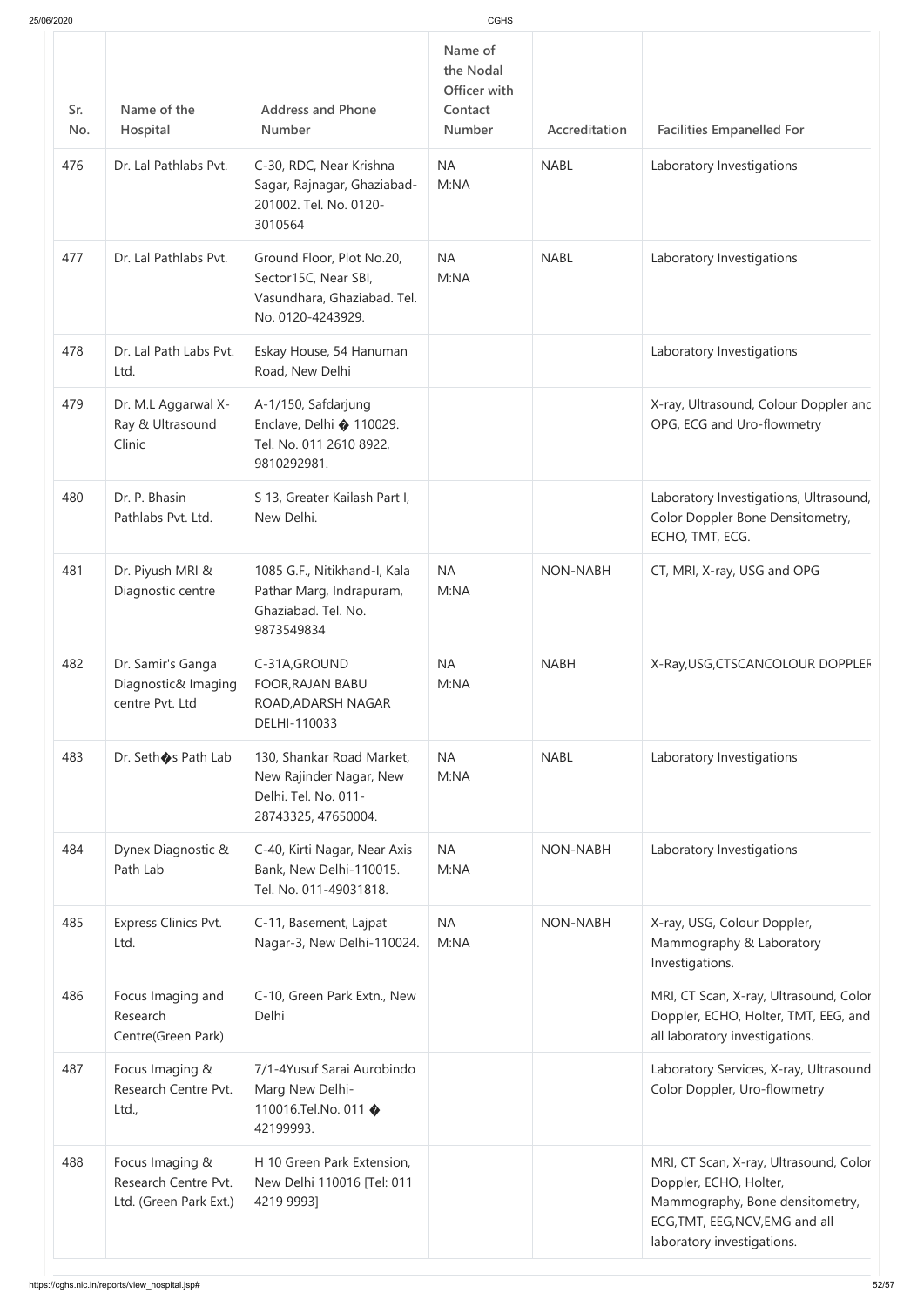| 25/06/2020 |                                                              |                                                                                                                         | <b>CGHS</b>                                                      |                 |                                                                                                                         |
|------------|--------------------------------------------------------------|-------------------------------------------------------------------------------------------------------------------------|------------------------------------------------------------------|-----------------|-------------------------------------------------------------------------------------------------------------------------|
| Sr.<br>No. | Name of the<br>Hospital                                      | <b>Address and Phone</b><br><b>Number</b>                                                                               | Name of<br>the Nodal<br>Officer with<br>Contact<br><b>Number</b> | Accreditation   | <b>Facilities Empanelled For</b>                                                                                        |
| 489        | Gagan Pathology<br>Centre                                    | H.No.22, Pocket F26, Sector-<br>7, Near Ayodhya Chowk,<br>Rohini, Delhi.                                                |                                                                  |                 | Laboratory Investigations and ECG,<br>ECHO, TMT, X-ray, Ultrasound and<br>color Doppler.                                |
| 490        | <b>Galaxy Diagnostics</b>                                    | R-71, Railway Enclave, Opp.<br>Indirapuram Public School,<br>Pratap Vihar, Sec-12,<br>Ghaziabad.                        | Ajit kr.<br>upadhayay<br>M:9560239594                            | <b>NON-NABL</b> | Laboratory Investigations                                                                                               |
| 491        | Ganesh Diagnostic &<br>Imaging Centre Pvt.<br>Ltd.           | Shop No. 2, LSC Mkt., K-<br>Block, Opp. Sanjay Gandhi<br>Hospital, Mangolpuri, New<br>Delhi. Tel. No. 011-<br>65234629. |                                                                  |                 | Ultrasound, Color Doppler, X-ray, ECG<br>& Laboratory Investigations.                                                   |
| 492        | Ganesh Diagnostic &<br>Imaging Centre Pvt.<br>Ltd.           | M-14, Lower Ground Floor,<br>Opp. State Bank of Mysore,<br>Kalkaji, New Delhi. Tel. No.<br>011-27945572, 65090365       | <b>NA</b><br>M:NA                                                | <b>NON-NABH</b> | Ultrasound and Laboratory<br>Investigations                                                                             |
| 493        | Ganesh Diagnostic &<br>Imaging Centre Pvt.<br>Ltd.           | C-1/8, Yamuna Vihar, Near<br>'C' Block, Red Light, New<br>Delhi - 110053. Tel.No. 011-<br>22910034.                     | <b>NA</b><br>M:NA                                                | <b>NON-NABH</b> | X-ray, CT-Scan, Ultrasound and<br>Laboratory Investigations                                                             |
| 494        | Ganesh Diagnostic &<br>Imaging Centre Pvt.<br>Ltd.           | C-1, Hari Nagar, Near DDU<br>Hospital, New Delhi. Tel.No.<br>011-25126431, 9811067479                                   | <b>NA</b><br>M:NA                                                | <b>NON-NABH</b> | Ultrasound, CT Scan, Color Doppler,<br>X-ray, ECG & Laboratory<br>Investigations.                                       |
| 495        | Ganesh Diagnostic &<br>Imaging Centre Pvt.<br>Ltd.           | B-3, Derawal Nagar, Opp.<br>Model Town, Delhi-9. Tel.<br>No. 9811067479                                                 |                                                                  |                 | X-ray, Ultrasound and Laboratory<br>Investigations                                                                      |
| 496        | Gen X Diagnostics                                            | 2/6, First Floor, Sarvapriya<br>Vihar, New Delhi �� 11                                                                  | <b>NA</b><br>M:NA                                                | <b>NABL</b>     | Laboratory Investigations                                                                                               |
| 497        | Goyal MRI and<br>Diagnostic<br>Centre, Safdarjung<br>Enclave | B-1/12, Safdarjung Enclave,<br>New Delhi                                                                                |                                                                  |                 | MRI Scan, CT Scan, Ultrasound, Color<br>Doppler, ECHO, ECG, X-ray, Bone-<br>Densitometry, Laboratory<br>Investigations. |
| 498        | Hamdard Imaging<br>Centre                                    | HAH Centenary Hospital,<br>Jamia Hamdard, New Delhi<br>-110062. Tel. No. 011-<br>29969025                               | <b>NA</b><br>M:NA                                                | <b>NABH</b>     | CT Scan, X-ray, USG, Colour Doppler,<br>MRI, Mammography & OPG                                                          |
| 499        | <b>Health Plus</b><br>Diagnostic &<br>Imaging Centre         | S-63, Greater Kailash, New<br>Delhi - 110048. Tel.No. 011-<br>41234567.                                                 | <b>NA</b><br>M:NA                                                | <b>NON-NABH</b> | MRI, CT-Scan, Ultrasound, Xray,<br>Colour Doppler, Mammography,<br>BoneDensitometry.                                    |
| 500        | <b>Health View</b><br>Diagnostic Centre                      | Gyan Deep Complex,<br>Ground Floor, Laxmi Market,<br>opp. Canara Bank, Munirka,<br>New Delhi-110067                     | <b>NA</b><br>M:NA                                                | <b>NON-NABH</b> | X-ray, OPG, USG and Laboratory<br>Investigation.                                                                        |
| 501        | Helvetia Diagnostic<br>& Healthcare                          | B-2, Greater Kailash-I, New<br>Delhi-110048. Tel. No. 011-<br>46566999.                                                 | <b>NA</b><br>M:NA                                                | <b>NON-NABH</b> | X-ray, USG, OPG and Laboratory<br>Investigations                                                                        |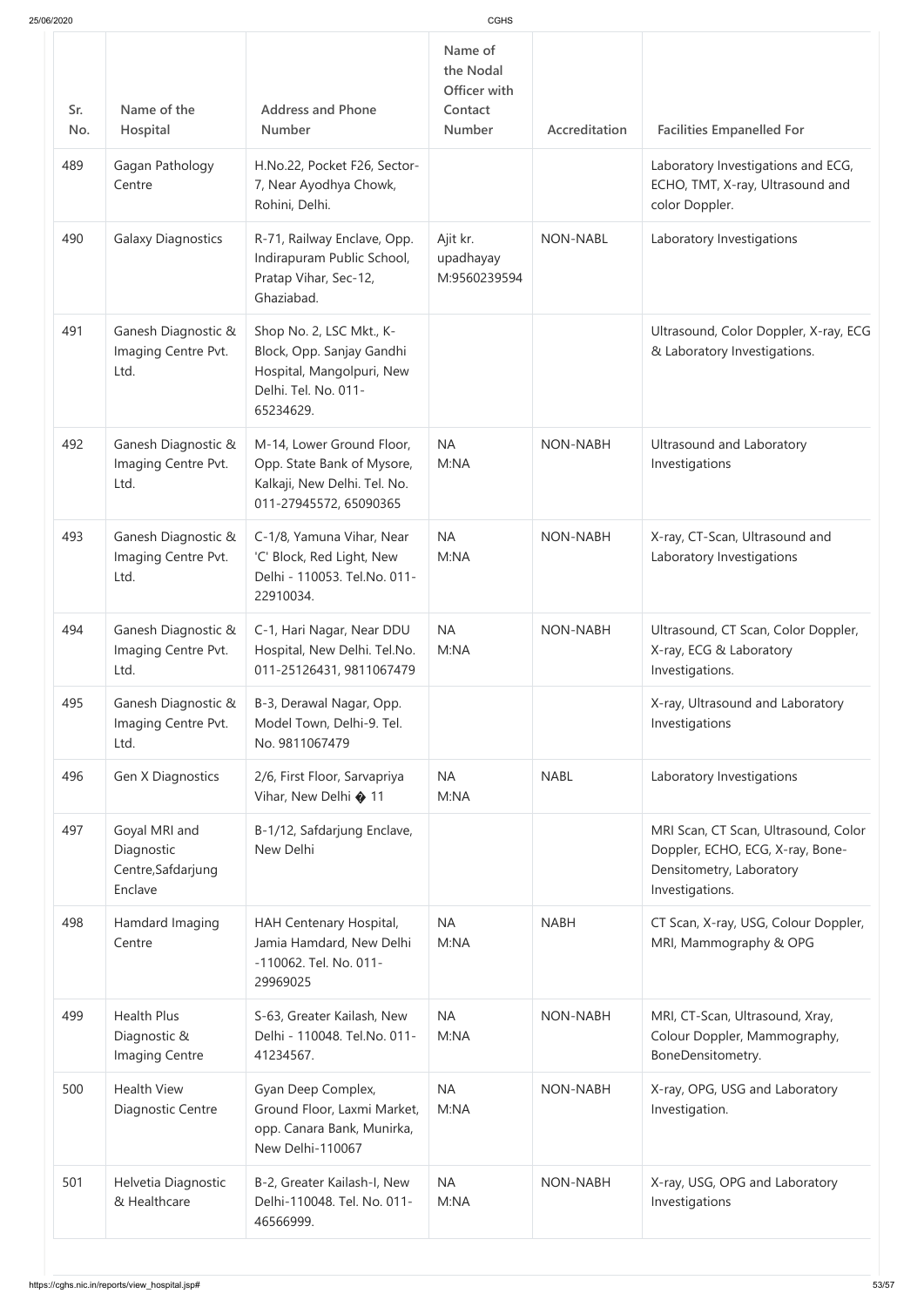| 25/06/2020 |                                                  |                                                                                                                                    | <b>CGHS</b>                                                      |                 |                                                                                                  |
|------------|--------------------------------------------------|------------------------------------------------------------------------------------------------------------------------------------|------------------------------------------------------------------|-----------------|--------------------------------------------------------------------------------------------------|
| Sr.<br>No. | Name of the<br>Hospital                          | <b>Address and Phone</b><br><b>Number</b>                                                                                          | Name of<br>the Nodal<br>Officer with<br>Contact<br><b>Number</b> | Accreditation   | <b>Facilities Empanelled For</b>                                                                 |
| 502        | <b>Hindustan Wellness</b><br>Pvt. Ltd.           | Plot No 107, ist floor, Sec-44,<br>Institutional<br>AREA, GURGAON Haryana-<br>122003                                               | na<br>M:na                                                       | <b>NABL</b>     | lab Investigations                                                                               |
| 503        | Hope Imaging &<br>Diagnostics                    | D-40, Shyam Park Extension,<br>Jindal Market, Sahibabad,<br>Ghaziabad201005. Tel. No.<br>0120-4215167.                             | <b>NA</b><br>M:NA                                                | <b>NON-NABH</b> | ECG, X-ray, TMT, OPG,<br>Mammography, USG, Colour Doppler<br>& Laboratory Investigation          |
| 504        | Indiana Diagnostics                              | 118B/1, GTB Chowk, Dilshad<br>Garden, Delhi -110095. Tel.<br>No. 011-43602752                                                      | <b>NA</b><br>M:NA                                                | <b>NABL</b>     | Laboratory Investigations                                                                        |
| 505        | Janta X-ray Clinic (P)<br>Ltd.,                  | 4A/16, Tilak Nagar, New<br>Delhi-110018.                                                                                           |                                                                  |                 | Laboratory Investigations/ USG and<br>colour Doppler, X-Ray, CT Scan, MRI                        |
| 506        | Janta X Ray Clinic<br>Pvt. Ltd                   | A-23, Green Park, New<br>Delhi16, Tel. No. 011-<br>26866134.                                                                       | <b>NA</b><br>M:NA                                                | <b>NABH</b>     | MRI, CT Scan, X-ray, Ultrasound,<br>Colour Doppler, BMD.                                         |
| 507        | JDAR Pathology Lab                               | 2/6, Shanti Niketan, New<br>Delhi                                                                                                  |                                                                  |                 | Laboratory investigations                                                                        |
| 508        | Kansal Path Lab and<br>Diagnostics               | C-9/16, Yamuna Vihar, New<br>Delhi-110053.Tel. No. 011-<br>43521750                                                                | <b>NA</b><br>M:NA                                                | <b>NABL</b>     | Laboratory Investigations                                                                        |
| 509        | Krystal MRI & Scan<br>& Diagnostic Centre        | 1, Paschimi Enclave, Main<br>Rohtak Road, Opp. Maruti<br>Showroom, Near Peera<br>Garhi Chowk, New Delhi.<br>Tel. No. 011-45181111. |                                                                  |                 | MRI, CT-Scan, Ultrasound, X-ray,<br>Colour Doppler, Mammography                                  |
| 510        | Life Line Diagnostics                            | C-4, Anand Vihar,<br>Delhi110092. Tel. No. 011-<br>42427475                                                                        | <b>NA</b><br>M:NA                                                | <b>NABL</b>     | Laboratory Investigations X-ray, ECG,<br>USG, ECHO TMT, Colour Doppler,<br>Mammography, OPG, PFT |
| 511        | Mahajan Imaging<br>Centre (Hauz Khas<br>Enclave) | K-18, Hauz Khas Enclave,<br>New Delhi                                                                                              |                                                                  |                 | MRI, CT Scan, X- Ray, Ultra Sound,<br>Bone Densitometry, Mammography                             |
| 512        | Mahajan Imaging<br>Centre,<br>Rajindernagar      | Sir Ganga Ram Hospital,<br>Rajender Nagar, New Delhi<br>- 110060. Tel.No. 011<br>$-25455050.$                                      |                                                                  |                 | Nuclear Medicine, PET-CT and Bone<br>Densitometry.                                               |
| 513        | Mahajan Imaging<br>Sports Injury Centre          | Time Square Building,<br>Sushant Lok Marg,<br>Gurugram-122002                                                                      | <b>NA</b><br>M:NA                                                | <b>NABH</b>     | X-ray, USG, Colour Doppler,<br>Mammography, MRI, CT Scan & OPG.                                  |
| 514        | <b>Makashir Diagnostics</b>                      | Lajpat Nagar, 4, New Delhi.<br>Tel. No. 011-26222458.                                                                              | <b>NA</b><br>M:NA                                                | <b>NABL</b>     | Laboratory Investigations                                                                        |
| 515        | Modern Diagnostic<br>& Research Center           | 363/4, New Railway Road,<br>Gurgaon                                                                                                |                                                                  |                 | <b>NA</b>                                                                                        |
| 516        | Modern Diagnostic<br>& Research Centre           | Plot No. 8, Sector-44,<br>Institutional Area, Gurgaon.<br>Tel. No. 0124-6713000                                                    | <b>NA</b><br>M:NA                                                | <b>NABL</b>     | MRI, CT-Scan, Ultrasound, X-ray and<br>Laboratory Investigations                                 |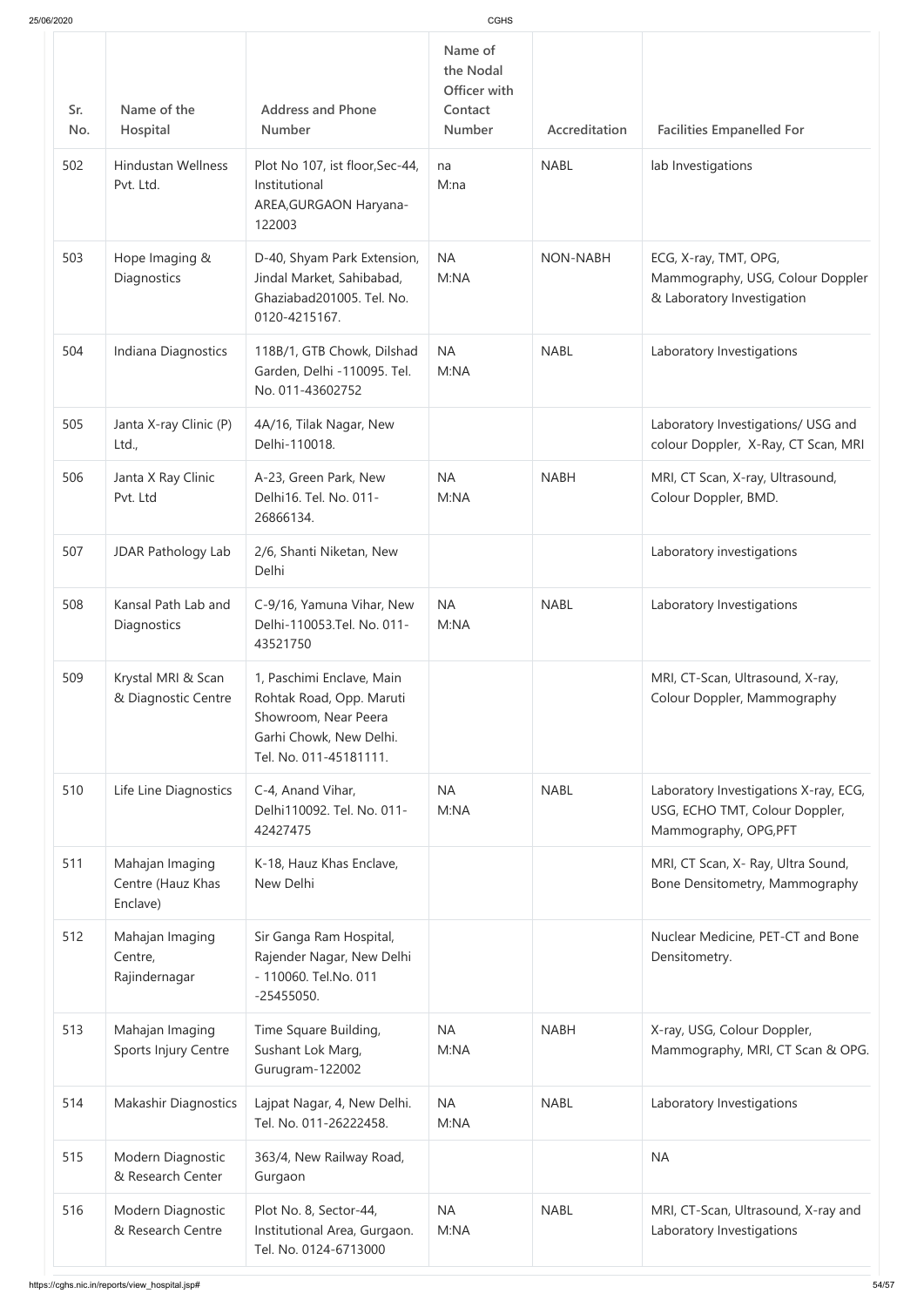| 25/06/2020 |                                                             |                                                                                                                                                    |                                                                  |                 |                                                                                                                                                                              |
|------------|-------------------------------------------------------------|----------------------------------------------------------------------------------------------------------------------------------------------------|------------------------------------------------------------------|-----------------|------------------------------------------------------------------------------------------------------------------------------------------------------------------------------|
| Sr.<br>No. | Name of the<br>Hospital                                     | <b>Address and Phone</b><br><b>Number</b>                                                                                                          | Name of<br>the Nodal<br>Officer with<br>Contact<br><b>Number</b> | Accreditation   | <b>Facilities Empanelled For</b>                                                                                                                                             |
| 517        | <b>Molecular Quest</b><br>Healthcare Pvt. Ltd.              | Plot 28-29, Sector-18 (P),<br>Electronic City, Udyog Vihar,<br>Phase-IV, Gurgaon122015.<br>Tel. No. 0124-4307906                                   | <b>NA</b><br>M:NA                                                | <b>NABL</b>     | Laboratory Investigations                                                                                                                                                    |
| 518        | Must & More Health<br>Care Pvt. Ltd                         | Kings Mall, Rohini West<br>Metro Station, Sector-10,<br>Rohini, New Delhi. Tel.No.<br>011-66373737                                                 | <b>NA</b><br>M:NA                                                | <b>NABH</b>     | X-ray, MRI, CT-Scan, Ultra Sound,<br>Colour Doppler, Nuclear Medicine,<br>Mammography, OPG and Laboratory<br>Investigations, Echo, TMT,<br>EEG, NCV, EMG, Bone densitometry. |
| 519        | National MRI, CT<br>Scan & Diagnostic<br>Centre             | 7, Arihant Nagar, Opp.<br>Metro Pilar No.149-50, West<br>Punjabi Bagh, Main Rohtak<br>Road, New Delhi-110026.<br>Tel. No. 011-2522008179           | <b>NA</b><br>M:NA                                                | <b>NON-NABH</b> | X-ray, USG, Colour Doppler, MRI, CT<br>Scan, ECHO, TMT OPG, Dexa and<br>Laboratory Investigations                                                                            |
| 520        | Noble Diagnostic<br>Centre                                  | WZ-409C, Janak Park, Hari<br>Nagar, Opp. Deen Dayal<br>Upadhyay Hospital, Main<br>Gate, New Delhi � 110066.<br>Tel. No. 011-28122166,<br>28126230. | <b>NA</b><br>M:NA                                                | <b>NABL</b>     | Laboratory facilities and X-ray,<br>Ultrasound, Colour Doppler.                                                                                                              |
| 521        | North Delhi<br>Advanced<br>Diagnostic&MRI<br>Centre         | 7-SBI COLONY, OPPOSITE<br><b>INDIAN OIL PETROL PUMP</b><br>MAIN G.T.KARNALROAD<br>dELHI 110009                                                     | <b>NA</b><br>M:NA                                                | <b>NON-NABH</b> | X-RAY, OPG, CT<br>SCAN.MAMMOGRAPHY,USG/COLOUF<br>DOPPLER, BONE DENSITOMETRY, MRI<br>AND LABORATORY INVESTIGATIONS                                                            |
| 522        | Oncquest<br>Laboratories Ltd.                               | 3-Factory Road, ADJ-<br>Safdarjung Hospital, New<br>Delhi - 110029. Tel.No. 011-<br>26101240.                                                      | <b>NA</b><br>M:NA                                                | <b>NABL</b>     | Laboratory Investigations                                                                                                                                                    |
| 523        | P.D. Gupta Mediscan<br>Centre Pvt. Ltd                      | 70, Darya Ganj, New Delhi-<br>110002.                                                                                                              | <b>NA</b><br>M:NA                                                | <b>NON-NABH</b> | X-ray, USG, OPG, CT Scan, MRI,<br>Mammography, Colour Doppler and<br>Laboratory Investigations                                                                               |
| 524        | Platinum Imaging<br>Centre                                  | 9, Dayanand Vihar, New<br>Delhi - 110092. Tel.No. 011-<br>40303333.                                                                                | <b>NA</b><br>M:NA                                                | <b>NABH</b>     | MRI, CT-Scan, Ultrasound, Xray,<br>Echocardiography, Colour Doppler.                                                                                                         |
| 525        | Platinum Imaging<br>Centre (A unit of<br>Goyal Diagnostics) | C-62, opp. Metro Pillar No.<br>78-79, Preet Vihar, Delhi<br>-110092. Tel. No. 011-<br>49789211.                                                    | Dr suchit<br>aggarwal<br>M:NA                                    | <b>NABH</b>     | CT Scan, PET-CT Scan                                                                                                                                                         |
| 526        | Prognosis<br>Laboratories                                   | 515-516, Sector-19, DDA<br>Plotted Development,<br>Dwarka, New Delhi-110075.<br>Tel. No. 011-65189657                                              | <b>NA</b><br>M:NA                                                | <b>NABL</b>     | Laboratory Investigations and X-ray,<br>USG.                                                                                                                                 |
| 527        | Real Imaging and<br><b>Research Centre LLP</b>              | 77A, GF, Telephone<br>exchange road, Opp. IHBAS<br>Hospital, Gate No. 2,<br>Dilshad Garden, Shahdara,<br>Delhi-110095.                             | <b>NA</b><br>M:NA                                                | <b>NON-NABH</b> | X-ray, CT Scan, USG, Colour Doppler,<br>MRI and OPG.                                                                                                                         |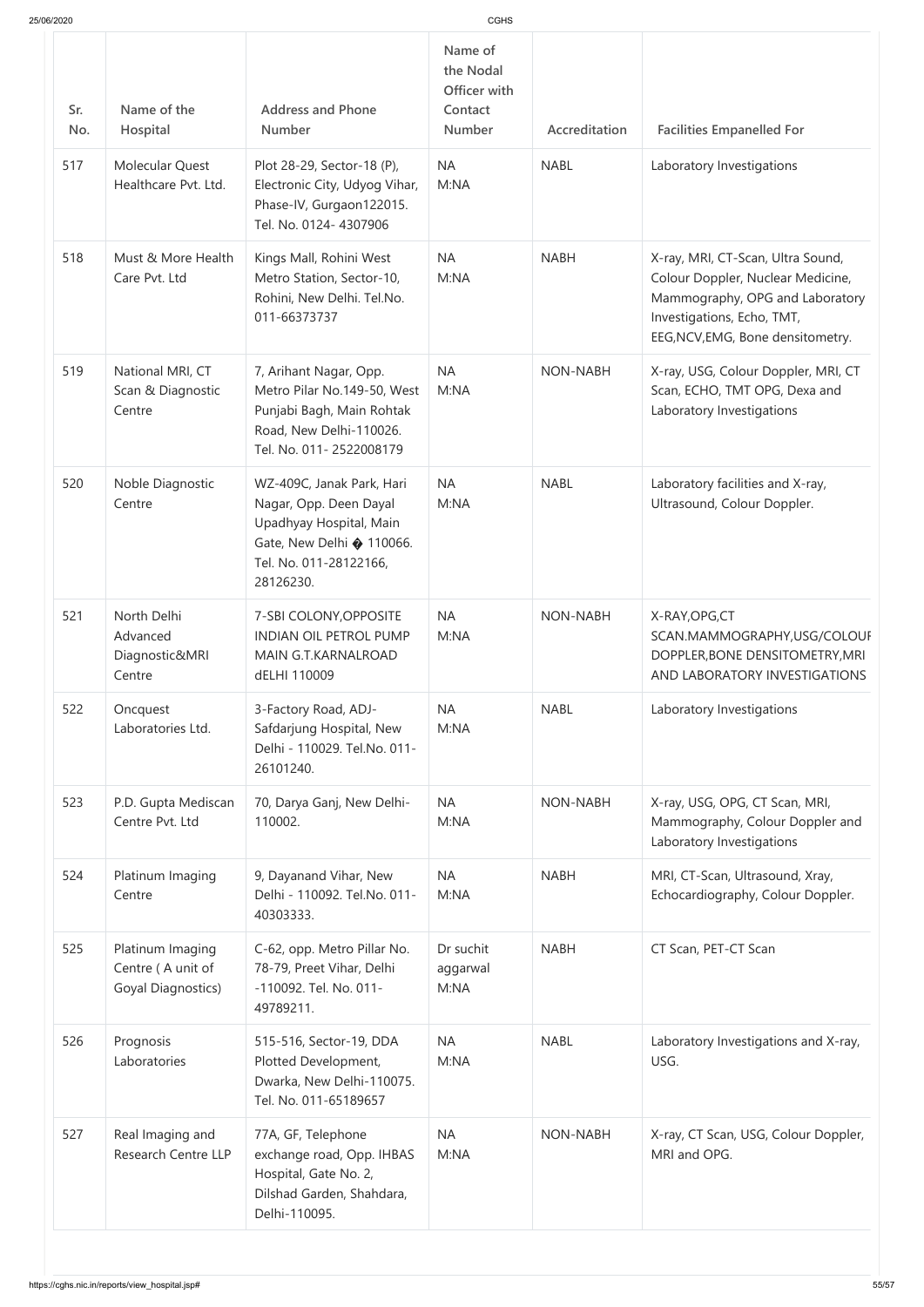| 25/06/2020 |                                                             |                                                                                                                                   | CGHS                                                      |                 |                                                                                                                                  |
|------------|-------------------------------------------------------------|-----------------------------------------------------------------------------------------------------------------------------------|-----------------------------------------------------------|-----------------|----------------------------------------------------------------------------------------------------------------------------------|
| Sr.<br>No. | Name of the<br>Hospital                                     | <b>Address and Phone</b><br><b>Number</b>                                                                                         | Name of<br>the Nodal<br>Officer with<br>Contact<br>Number | Accreditation   | <b>Facilities Empanelled For</b>                                                                                                 |
| 528        | Rog Nidan Kendra,                                           | E-191, Indira Park, Shastri<br>Nagar, Delhi -110052                                                                               | <b>NA</b><br>M:NA                                         | <b>NABL</b>     | Laboratory Investigations                                                                                                        |
| 529        | Sanghi Medical<br>Centre Pvt. Ltd                           | S-51, Greater Kailash, New<br>Delhi - 110048. Tel.No. 011-<br>29238586.                                                           | <b>NA</b><br>M:NA                                         | <b>NABL</b>     | Laboratory Investigations.                                                                                                       |
| 530        | Sanya Diagnostic                                            | 67, Hargobind Enclave,<br>Delhi110092. Tel. No. 011-<br>42208475                                                                  | <b>NA</b><br>M:NA                                         | <b>NABH</b>     | X-ray, Mammography, USG, MRI, CT,<br>Bone Densitometry,                                                                          |
| 531        | Sawan Neelu Angles<br><b>Nursing Home</b>                   | J-Block, 293, Saket, New<br>Delhi.                                                                                                | <b>NA</b><br>M:NA                                         | <b>NABL</b>     | Laboratory Investigations                                                                                                        |
| 532        | SBR DiagnosticsPvt.<br>Ltd.                                 | C-61, Preet Vihar, VIKAS<br><b>MARG dELHI-110092</b>                                                                              | <b>NA</b><br>M:NA                                         | <b>NON-NABH</b> | X-RAY, MRI, CT SCAN, USG, COLOUR<br><b>DOPPLER</b>                                                                               |
| 533        | Shri Bhagwan<br>Diagnostic &<br>Imaging Centre Pvt.<br>Ltd. | 2116, Bawana Road, Narela,<br>Delhi-110040. Tel. No. 011-<br>27281222.                                                            | <b>NA</b><br>M:NA                                         | <b>NABH</b>     | X-ray, CT Scan, USG, Colour Doppler,<br>MRI, Mammography, DEXA, OPG, ECG<br>ECHO, TMT, EEG, NCV and Laboratory<br>Investigations |
| 534        | Smt. Kaushlya Jain<br><b>Memorial Healthcare</b><br>Centre  | 2367-T, Near Axis Bank,<br>Bawana Road, Narela, Delhi-<br>110040.                                                                 | Dr. Manju Jain<br>M:9818984208                            | <b>NON-NABH</b> | X-ray, USG and Laboratory<br>Investigations.                                                                                     |
| 535        | Suraksha Diagnostic<br>Pvt. Ltd.                            | C1/2, Opposite Mata<br>Chanan Devi Hospital, Lal<br>Sai Mandir Marg, Janakpuri,<br>Delhi, 110058.                                 |                                                           |                 | X-ray, MRI, CT, OPG, Mammography,<br>USG, ECHO, ECG, EEG, EMG, PFT, TMT,<br>Bone-Densitometry.                                   |
| 536        | Suraksha Diagnostic<br>Pvt. Ltd.                            | 185, Saini Enclave, Vikas<br>Marg, Near Karkardooma<br>Metro Station, Delhi<br>$-110092.$                                         |                                                           |                 | X-ray, MRI, CT, OPG, Mammography,<br>USG, ECHO, ECG, EEG, EMG, PFT, TMT,<br>Bone-Densitometry.                                   |
| 537        | Sure Path Labs Pvt.<br>Ltd                                  | 17-A, Shivpuri, Opp.<br>Shivpuri Bus Stand, Near<br>Geeta Colony, 14-Block,<br>Delhi-110051. Tel. No. 011-<br>22459600.           | <b>NA</b><br>M:NA                                         | <b>NABL</b>     | Laboratory Investigations                                                                                                        |
| 538        | <b>Total Diagnostics</b><br>Care                            | I-1 Kailash Park, Opp. Metro<br>Pillar No. 330, Kirti Nagar,<br>New Delhi-110015. Tel. No.<br>011-49074841, 43                    | <b>NA</b><br>M:NA                                         | <b>NABH</b>     | X-ray, OPG, USG, Colour Doppler, MRI<br>CT Scan, Mammography and<br>Laboratory Investigation                                     |
| 539        | Unipath Diagnostics                                         | G-49, Lajpat Nagar, New<br>Delhi24.Mob. No. 41726677.                                                                             | <b>NA</b><br>M:NA                                         | <b>NABL</b>     | Laboratory Investigations                                                                                                        |
| 540        | <b>Vibles Path Labs</b>                                     | P-47, West Patel Nagar,<br>New Delhi-110008.                                                                                      | <b>NA</b><br>M:NA                                         | <b>NON-NABH</b> | Laboratory Investigations                                                                                                        |
| 541        | Vitrana Healthcare<br><b>LLP</b>                            | Molecular Imaging and<br>Therapy, Plot No. -14,<br>Sanjay Nagar District<br>Centre, Sector-23, Sanjay<br>Nagar, Ghaziabad-201002. | <b>NA</b><br>M:NA                                         | <b>NABH</b>     | CT-Scan, Nuclear Medicine, PET-CT.                                                                                               |